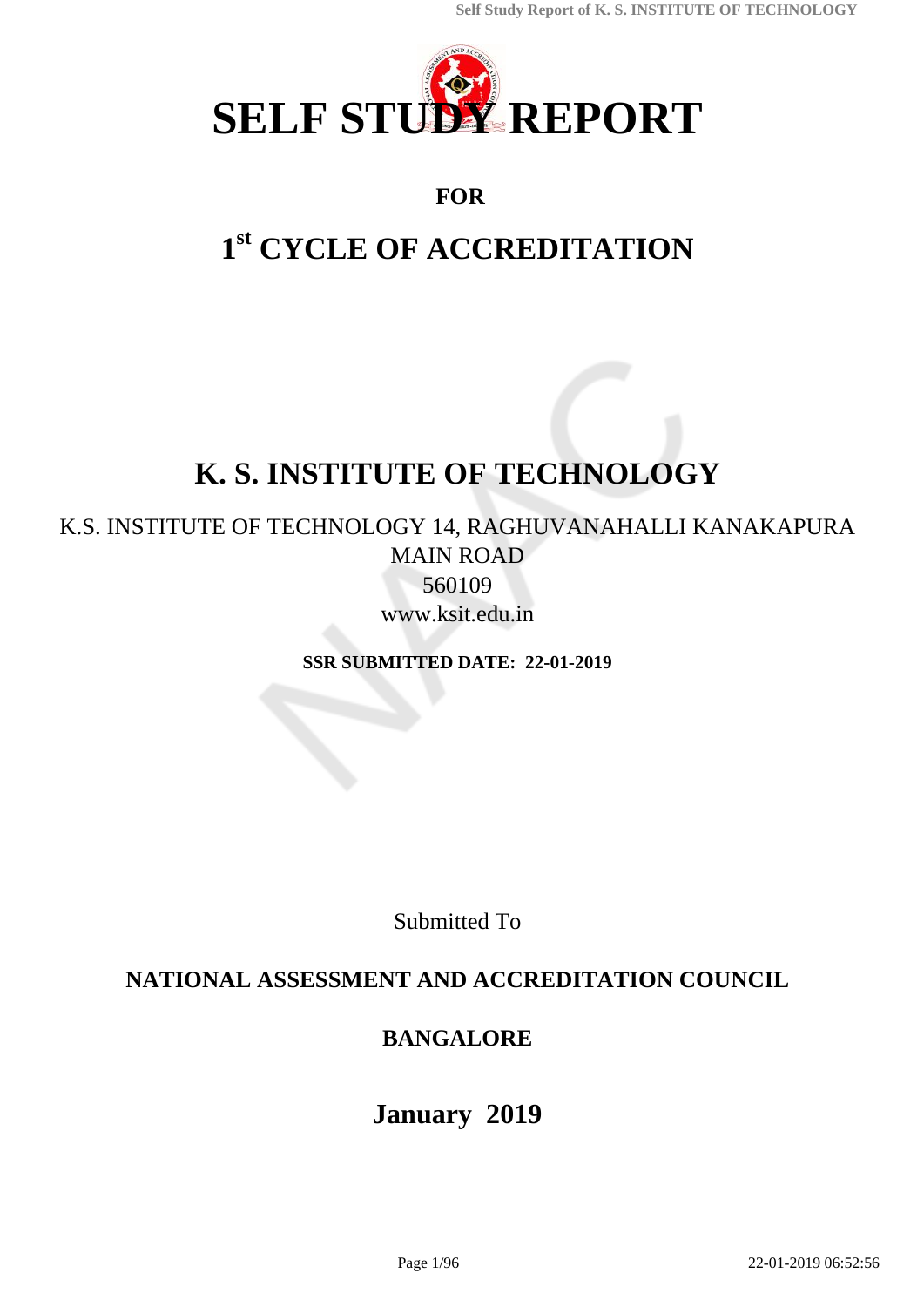# **1. EXECUTIVE SUMMARY**

# **1.1 INTRODUCTION**

The Kammavari Sangham, a multi-activity non-profit oriented voluntary service organization, was established in the year 1952 with the sole objective of providing charitable service to community and society. The Sangham has diversified its activities since its establishment over five decades ago. With a firm belief that quality and meaningful education only can lay the strong foundation for bringing about economic and social changes to the lives of thousand, the Sangham went about establishing educational institutions, starting with K.S. Polytechnic in 1992. Enthused with this success of its foray into technical education, the Sangham moved forward by starting the K.S. Institute of Technology (KSIT), its Engineering Colleges in the year 1999. Further, the Sangham has taken initiative in starting K.S. School of Engineering and Management in the year 2010 and K.S. School of Architecture in the year 2014.

KSIT's strength lies in its founding objectives, the eminence of its management who are experienced men drawn from various fields, the coming together of dedicated, experienced and well qualified teaching staff, the establishment of a modern infrastructure with state-of-art equipment and laboratory facilities and the interactive relationship its forged with the industry.

KSIT is offering four courses namely **Mechanical Engineering, Electronics and Communication Engineering, Computer Science Engineering and Telecommunication Engineering**. Excellent academic performance in the University examinations in all the years so far gives the institution the impetus to embark upon post graduate programmes and the establishment of research centres. Establishment of these institutions will be a quick reality with hundreds of the Sangham members contributing generously.

Set on the mission to excel in every activity that the Sangham has embarked upon, KSIT carries forward the Sanghams vision under an eminent Governing Council, and an inspiring academic leadership translated in the enviable academic performance of its students.

The objective of the management committee of KSIT is to impart quality education and to help students to develop the abilities of problem solving, creative thinking and adaptability in their chosen field.

## **Vision**

To impart quality technical education with ethical values, employable skills and research to achieve excellence.

# **Mission**

- To attract and retain highly qualified, experienced and committed faculty.
- To create relevant infrastructure.
- Network with industry and premier institutions to encourage emergence of new ideas by providing Research & Development facilities to strive for academic excellence.
- To inculcate professional and ethical values among young students with employable skills and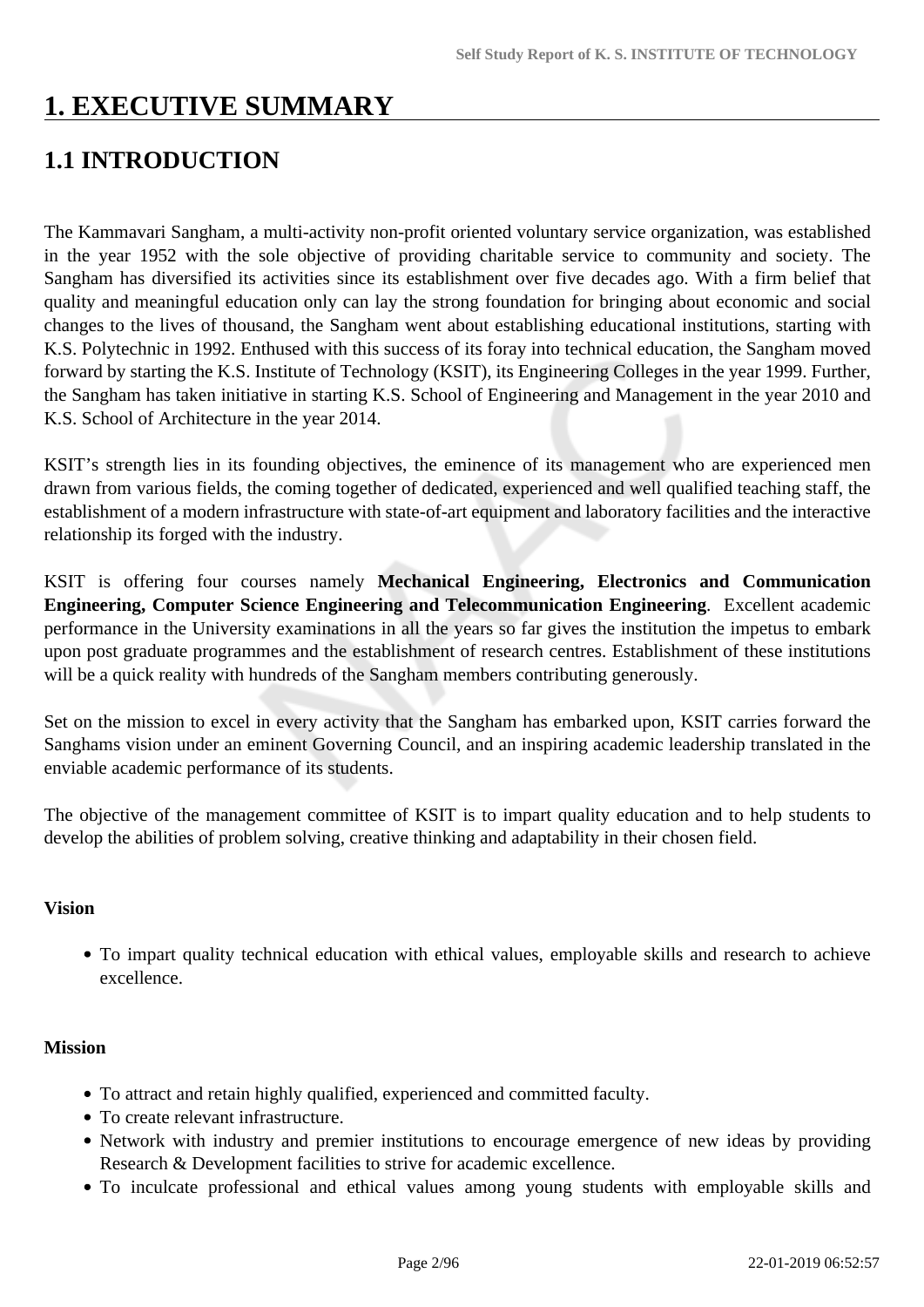knowledge acquired to transform the society.

# **1.2 Strength, Weakness, Opportunity and Challenges(SWOC)**

# **Institutional Strength**

The institution has very advantageous location and good visibility. The institution has a good connectivity by road and on the metro line. The institution operates a fleet of buses for the benefit of both students and staff.

The institution has a well planned building with adequate floor space in excess of norms for classrooms, Labs and common areas. All the buildings are well ventilated and illuminated. The building provides well accommodated staff rooms, separate Boys and Girls Common Rooms with adequate common areas. There is a good canteen facility that support the catering needs of the students and staff. The Institution has well equipped seminar halls, one for each department and a Conference Hall with 200 seating capacity. The institution also has a good hostel facility for both boys and girls.

The Institution has a well established placement centre that is supported by an online examination / testing facility with 200 capacity and separate GD rooms. The placement centre is very active in providing training from semester 1 to Semester 8 and ensuring that our students have an overall development.

The institution has a good academic environment with dedicated and experienced faculty. The faculty retention is also good. The institution has very good study environment with good discipline and no fear of ragging or any other disruptive behaviors. There is a well equipped Library that is very supportive to the student and faculty needs and caters to access to e-journals and NPTEL and other e-learning resources (VTU Consortium). Faculty are encouraged to participate in various academic activities.

The student chapters of professional clubs are very active and have won appreciations from the professional bodies. The practice of conducting Project exhibition and evaluation from external judges motivate the students to give their best. Students also participate in seminars/workshops/guest lectures. The NSS wing is also very active sensitizing our students to social responsibility as well as Swatch Bharath Abhiyan. Our students have won accolades in the Smart India Hackathon which is a national level event.

Alumni interaction is arranged every year and alumni are contributing for the development of the institution.

## **Institutional Weakness**

The admissions figures are reducing year after year with the advent of private Universities. This is even being reflected in the low CET rank students who are seeking admissions. This has its impact on dwindling number of eligible students available for placements and attracting core companies for placements. The Alumni response is also yet to pick up. Alumni activities and association is formally to be registered.

 Though the teaching faculty are well qualified, it is very difficult to attract and retain qualified non-teaching and support staff. Opportunities for training and development of teaching and non-teaching faculty are very limited. There is some inertia for organizational changes. The employee welfare measures in the organization are weak. Adequate health and group insurance are not available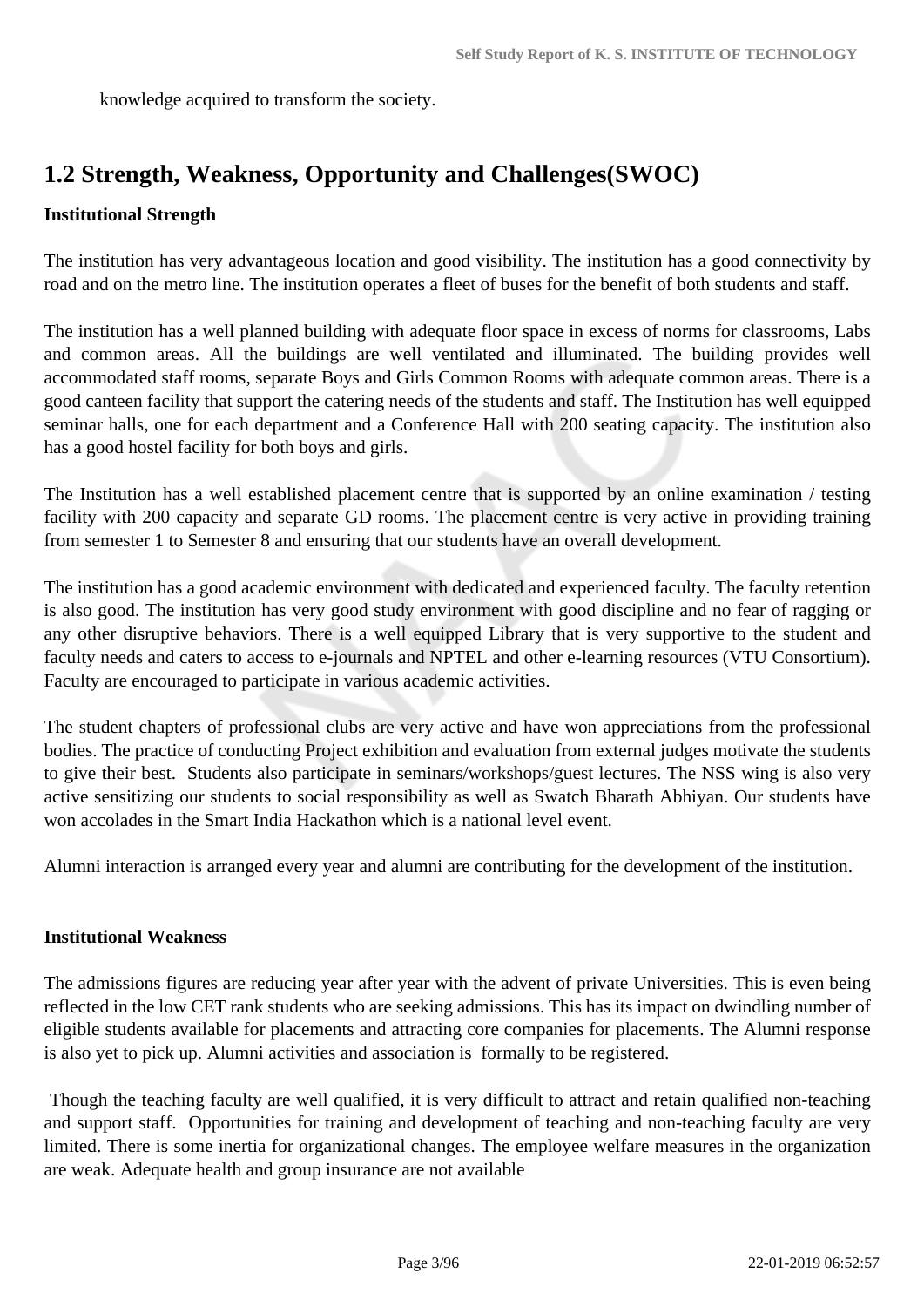The ICT facilities have many limitations of band width. The campus automation is also limited. There is no adequate primary health care. Library does not have a plagiarism software. There is limited scope for developing the sport facility – both indoor and outdoor. Auditorium is not yet operational.

Though three of the four departments are approved research centres there is a lot to be improved in terms of research infrastructure. Some of the equipment in the laboratories are obsolete. There are no Centers of excellence.

The institution does not have a separate Industry- Institution Interaction Cell. The consultancy opportunities are limited. The institutional memberships are limited. The current bus facility is inadequate to cater to the Industrial visits and educational tours.

#### **Institutional Opportunity**

The institution has a good opportunity to apply and get accredited. The institution can strive for improving both quality and quantity of admissions. The institution has to now concentrate on branding and creating an image as one of the good institutes in the vicinity. The existing ICT facility could be enhanced. The indoor sports facility also could be improved with all the constraints. Some support functions of the institute could be streamlined in a better way. The departments could write a number of project proposals and submit to the funding agencies. The institution could utilize the available talent in the city's industry and arrange a number of guest lectures.

#### **Institutional Challenge**

The institution has to combat the falling admissions and has to improve on this front. The institution has to face the challenges posed by the Private University and Autonomous institutions. The institution has to strive for improving the student quality. The institution has to get accredited and participate in the NIRF. The institution also has to try and get more sponsorships for FDPs and other student activities. The institutions has to put efforts in transforming the internships to placements.

The Institution has to concentrate on identifying all the equipment that are obsolete and remove such obsolescence.

There is a very hectic academic schedule that is really curtailing the research efforts of the faculty. The institution has to now focus on both patents and project consultancy.

# **1.3 CRITERIA WISE SUMMARY**

#### **Curricular Aspects**

The Institute is affiliated to the **Visvesvaraya Technological University** (**VTU**), Belgaum-Karnataka and follows the curriculum provided by the University. Faculty members actively participates in the curriculum design by participating in the syllabus revision workshops in which members of Board of Studies and senior faculty from various Engineering institutes are invited and share their ideas. The faculty also attends similar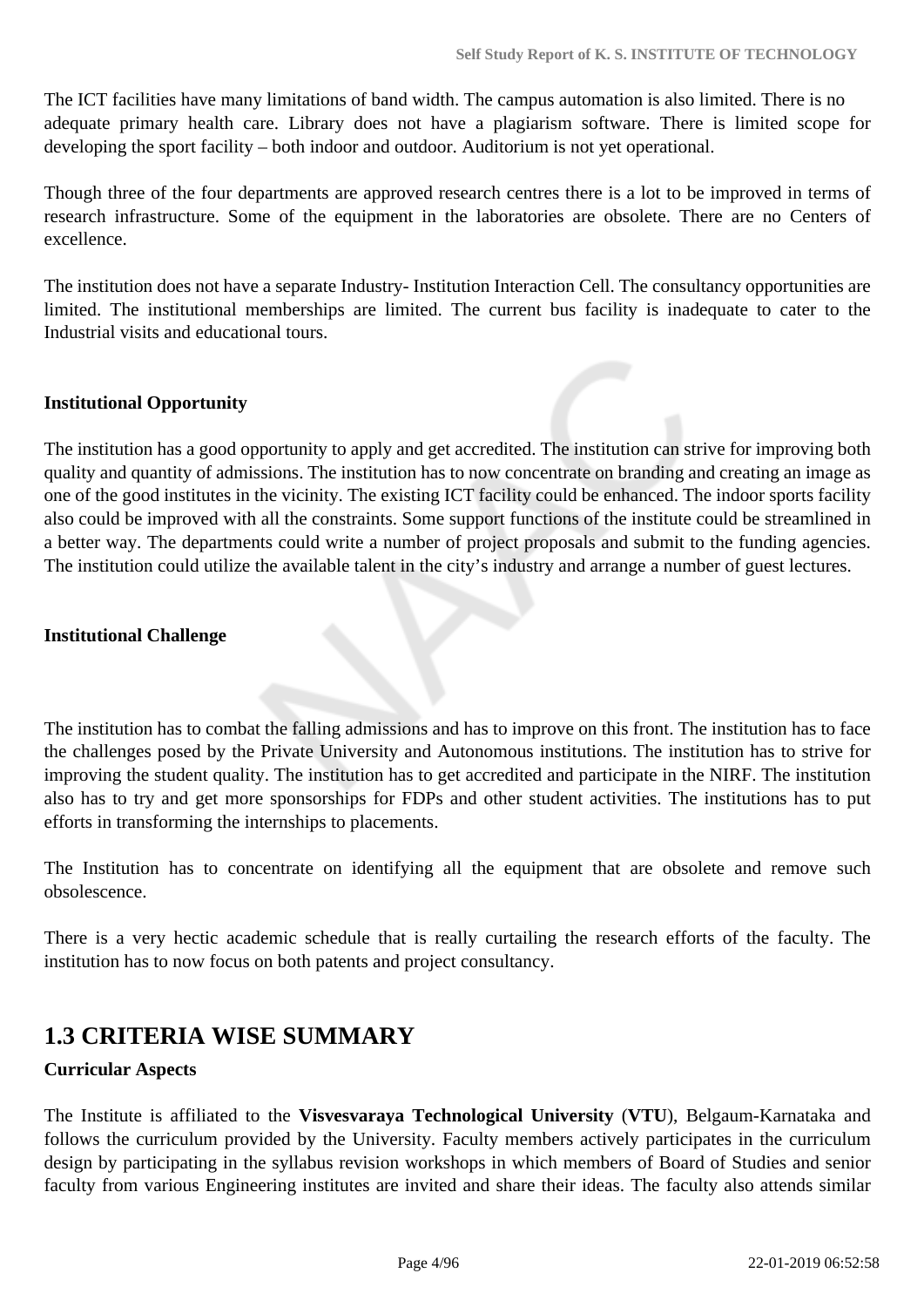workshops conducted by the other Universities and autonomous institutions. Academic flexibility and bridging the gap between curriculum and industry is achieved by conducting certificate courses, seminars and tie-ups through MOU's with leading industries, training institutions and other technical bodies like IEEE, CSI, SAE, IEI and ISTE. The institute encourages self-employability by conducting Personality Development Programmers through placement and training cell. The institute identifies and take cares the needs of slow learners by conducting remedial classes. Social awareness and community service is inculcated in the students through various NSS activities. The curriculum implementation and monitoring processes are developed and has documented the processes. The curriculum has incorporated the **CBCS** scheme and offered electives in all four undergraduate programs, three postgraduate programs offered by the institute. The institution is having four different research programs through which about thirty research scholars are pursuing their PhD work. The institute regularly conducts the feedback on curriculum and teaching learning processes. The outcomes of feedback are taken for corrective measures.

#### **Teaching-learning and Evaluation**

Excellence in teaching and learning is achieved by good competent teaching faculty. Student admissions are carried out through government central admission process and by the management on merit basis. The Institute is the part of the centralized admission process of the state government. The admissions are strictly followed as per the **rules & regulations** of **Government of Karnataka.**

In order to have smooth conduction of teaching, meticulous planning is done prior to the commencement of semester. Institute practices blend of traditional teaching and student centered learning practices such as **Project Based Learning (PBL)** and **Participatory Learning**. Frequently syllabus completion status is monitored. Tests and tutorials are conducted on a regular basis to ensure that the students grasp the concepts being delivered in the classrooms and laboratory sessions. CO-PO mapping is done for each subject and CO-PO attainment is calculated based on the internal test and external examination marks and evaluated at the end of each semester. Bloom taxonomy is used in the internal test question papers indicating the CO levels of the questions. A feedback mechanism for the faculty by the students facilitates in continuous improvement in teaching learning process.

The faculty members prepare the academic plan, course plan for effective delivery in the class rooms. The student centric methods like experiential learning, participative management and problem solving methods are employed at program level and at course level. The assessment is done in all three domains of learning viz. **Cognitive, psychomotor and affective domain**.

#### **Research, Innovations and Extension**

Research has been considered as the integral part of academic endeavor in the institution. The R&D centers in the institution are established to focus on the recent research areas. The faculty members are encouraged to enroll for PhD program and they choose our R&D center for their research work. Some faculty members are awarded with PhD degree from the institution R&D center. Faculty are encouraged to attend FDPs, conferences organized in other institutions. **FDPs, Workshops and Conferences** are organized by various Departments. Eminent scientists and professors are invited to visit the campus to interact with students and faculty during workshops, Conferences, FDPs and Seminars. Periodical review meetings are conducted by each Department to monitor the status of PhD work of the faculty.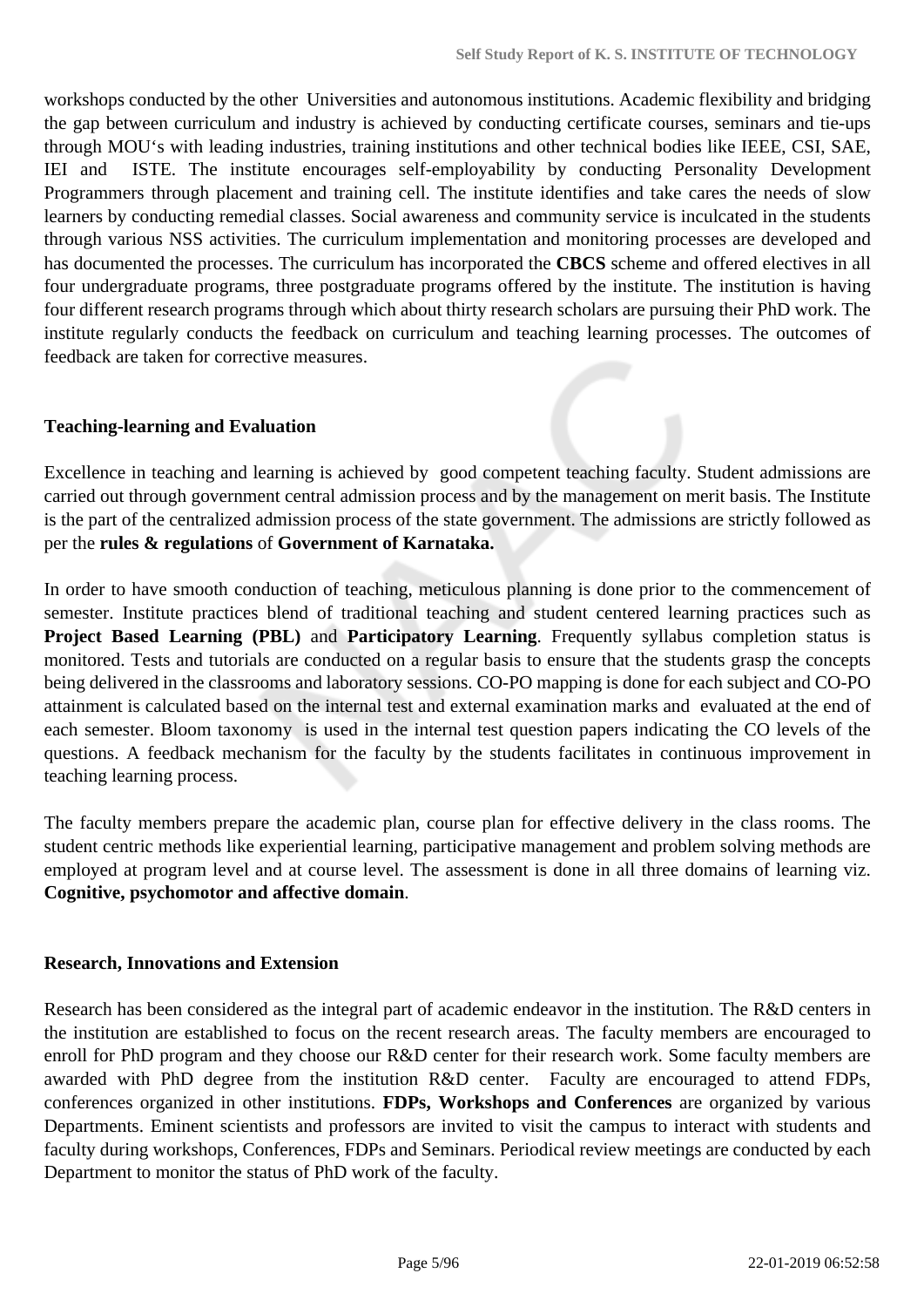Students are motivated to undertake projects in emerging fields and are encouraged to submit their project proposals to funding agencies like **KSCST, VTU, DST and VGST**. Students and faculty members are encouraged to present and publish research papers in reputed conferences and journals. They have access to Ejournals and various study materials. All the Departments in the institution are arranging **Industrial visits** for the students to expose them for the present trends in the industry. The Institution has **MOUs** with different educational institutions and industries. The institution encourages students to take up **Internships** in these industries during semester break to gain **first-hand exposure of working in the real world.**

KSIT has active NSS unit. The students are encouraged to become volunteers for activities planned under this unit. The institution encourages NSS unit to conduct programs like blood donation camps, women's day, youth day in the campus. Students are encouraged to conduct and participate actively in activities like **blood donation camp, national integration camp, rally for rivers, Swatch Bharath**. Students participated in the event **'Adequate and affordable water supply'**, which focused on adequate water supply to the Bengaluru city. During this event, students had an opportunity to interact with honorable **Prime Minister Mr. Narendra Modi**.

The Departments have clubs and professional bodies through which students are encouraged to execute events to trigger their leadership qualities.

#### **Infrastructure and Learning Resources**

Institution has provided all the facilities and resources that facilitate teaching-learning environment. The Institute has adequate number of class rooms/tutorial rooms, laboratories, seminar halls and workshop. Class rooms are equipped with required facilities. The laboratories and workshop have **good equipment, machinery, computer hardware and software**. The institution has more than 600 computers with LAN connection and 50 Mbps Internet leas line connection. The Institute has adequate seminar halls which are used for multiple activities such as seminars, workshops and conferences. The central library has a good collection of books, journals and e-resources. The institution is member of VTU E - Consortium where faculty and students can access and download reputed journal and conference papers and proceedings. The library is **automated** using **Integrated Learning Management Systems** (ILMS), **Web OPAC** (Online Public Access Catalogue) and **Digital library facility**. The central library is having a reading hall with a seating capacity of over 200 students. Facilities are updated periodically (ex.: Computers, Software, electronic equipment) to meet the growing and changing needs of the Institute. Appropriate measures are taken to maintain **safety, security, hygiene, cleanliness and greenery** on the campus. Adequate **hostel facility** for girls and boys is provided. Various **sports facilities** are provided to the students for their holistic development.

#### **Student Support and Progression**

Students are getting **scholarship benefits** under various schemes by Government. Management also encourages students by providing fee concession for eligible students. Each student has a **faculty mentor** and regular counseling is done for each student to monitor their performance and to discuss their needs with parents and faculty. Since Placement training is very essential to improve the aptitude and soft skills, regular training and assessment tests are conducted starting from first year. Students are also encouraged to pursue higher studies. Students vigorously participate in sports, cultural activities, Project exhibitions etc. Maximum number of eligible students are placed in various companies. There are institution level committees to address problems of students like Anti sexual harassment committee, Grievance committee and Anti ragging committee.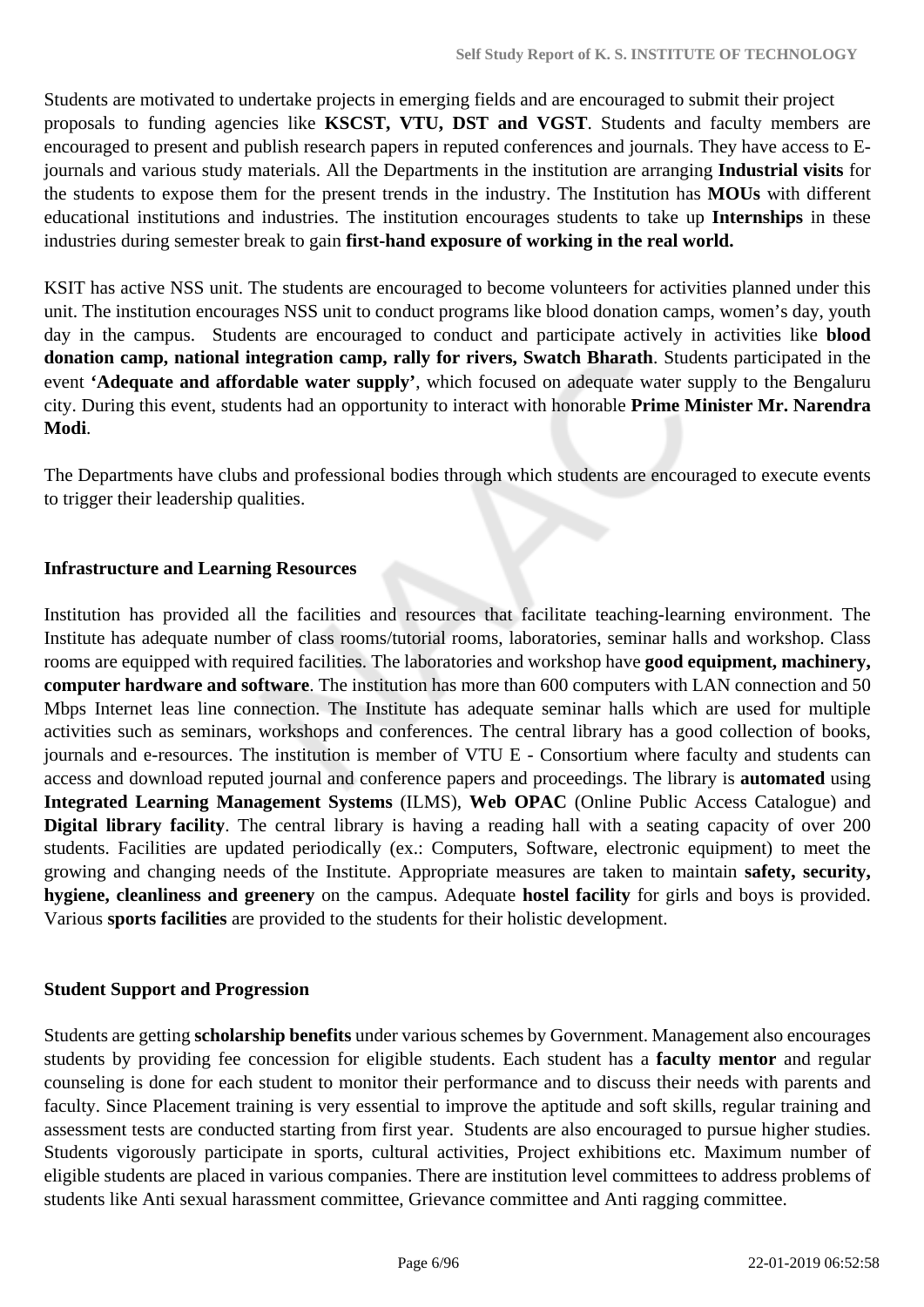The institution has encouraged the students to participate in the national level competitions like Hackathon, Baja and Gokart events. The management has extended financial support for these events. The students won first and second prize continuously for two years in the National level Hackathon conducted by MHRD, Govt. of India. Students partiicipated in the national level SAE Baja and Gokart competetions and secured a place in the top ten list in the state.

Institute has an alumni association which will frequently conduct meetings and assist the Technical events of the institution in which alumni of all departments take leading role. Alumni contribute for the development of the institution by extending their help in training the students for Hackhathon and Baja competetions. Alumni meet is conducted in the institution every year in November first week. Many alumni will take part in this meet with enthusiasm.

#### **Governance, Leadership and Management**

The institute is governed by the Management of Kammavari Sangham. Reputed academicians, AICTE nominated and University nominated members being on the management committee, are actively involved in the decision making process at various levels. There is an Academic Advisory Board to help the management in the institution governance. The management is in constant touch with the Principal in order to discuss development of the Institute. The institute has developed its mission and vision by following the scientific method. As a result of its leadership, the quality culture is developed by the institute. There is also an **IQAC** cell which initiates and reviews the quality initiatives of the institution.

These activities have resulted in the good percentage of placement at the institute level. The management conducts meetings of the Governing Council where the Principal represents the institute. The Principal, Heads of Departments and senior faculty, plan for the progress of the Institute. The institute organizes annual Cultural Festival '**Ananya**', which is the annual social gathering for the overall development of the students and also to inculcate leadership qualities among them.

#### **Institutional Values and Best Practices**

The institution has taken good initiatives in providing safe and secure environment to the students as well as to the faculty members. The ratio of women faculty in college is much above the government regulation of 33%. Celebration of women's day, Mother's day is proof enough of this as a tribute to womanhood. The institution boasts of lush green cover and flowering plants inside its campus providing cool and serene atmosphere and fresh air adding to the green cover initiates. Swatch KSIT has been implemented and it is a plastic free zone. Different color trash is being used to segregate wet waste, dry waste. Water is very scarce resource in the country. Efforts are taken by KSIT to conserve and preserve water. Harvesting rain water is implemented in the institution. As a result of rain water harvesting the water monthly expenses has reduced and also the water so accumulated is used for garden purpose. Another green practice initiative by the institution is encouraging the students not to use their own mode of transportation. The institution is encouraging students and faculty to use bicycles, bike pooling and car pooling. As a result of this, pollution would be reduced to a greater extent. There is also an effort to make paper less office. The important messages are sent to students and faculty through SMS. The students are taught Ethics, Moral, Human values to mould them as good citizens of the country.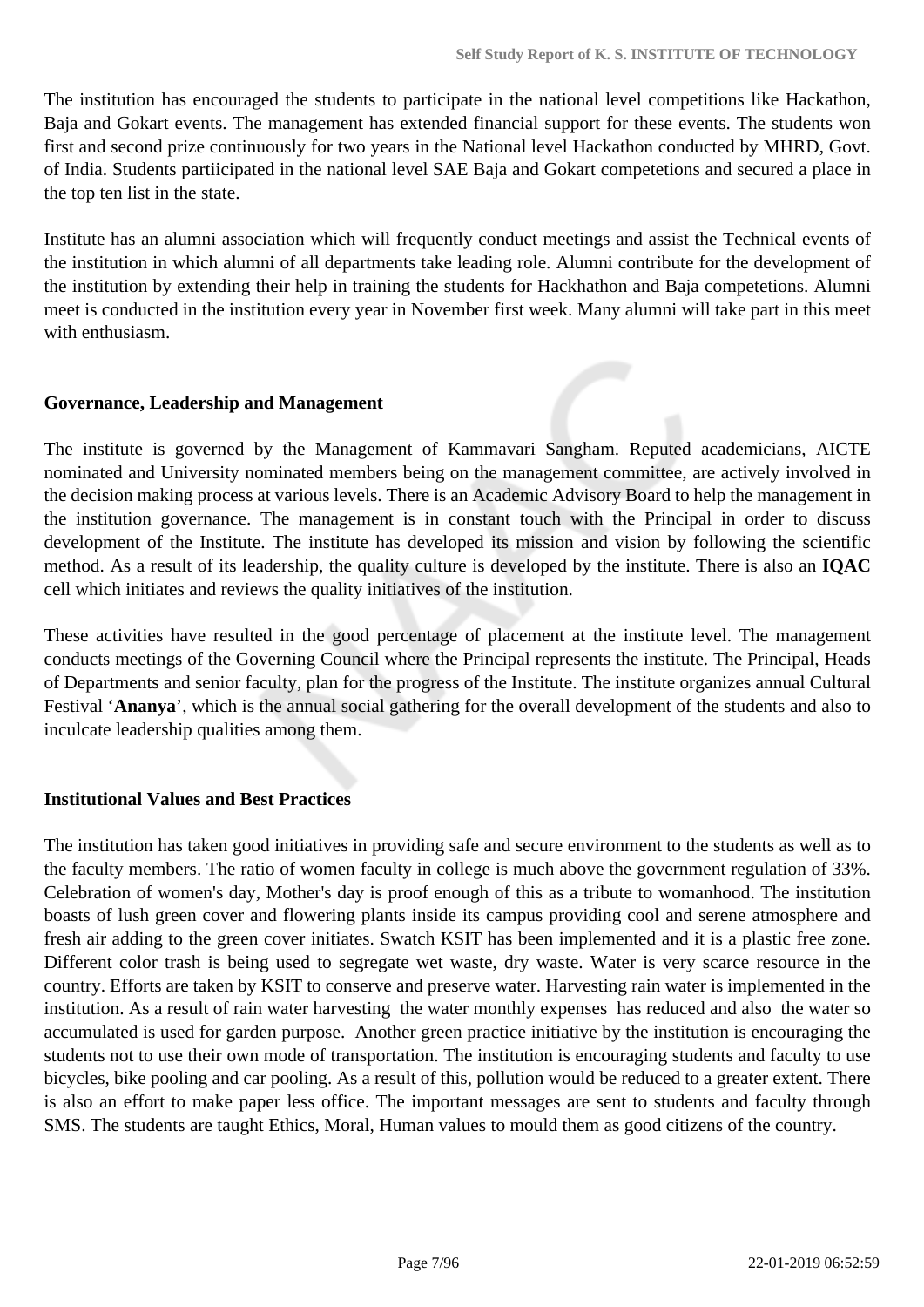# **2. PROFILE**

# **2.1 BASIC INFORMATION**

| Name and Address of the College |                                                                         |  |
|---------------------------------|-------------------------------------------------------------------------|--|
| Name                            | K. S. INSTITUTE OF TECHNOLOGY                                           |  |
| Address                         | K.S. Institute of Technology 14, Raghuvanahalli<br>Kanakapura Main Road |  |
| City                            | Bengaluru                                                               |  |
| <b>State</b>                    | Karnataka                                                               |  |
| Pin                             | 560109                                                                  |  |
| Website                         | www.ksit.edu.in                                                         |  |

| <b>Contacts for Communication</b> |                      |                                          |               |                               |                                |
|-----------------------------------|----------------------|------------------------------------------|---------------|-------------------------------|--------------------------------|
| <b>Designation</b>                | <b>Name</b>          | <b>Telephone with</b><br><b>STD Code</b> | <b>Mobile</b> | Fax                           | <b>Email</b>                   |
| Professor                         | K. Rama<br>Narasimha | 080-28435724                             | 9900633688    | 080-2843525<br>$\overline{A}$ | ramanarasimhak@<br>ksit.edu.in |
| Principal                         | T.V.<br>Govindaraju  | 080-28435722                             | 9663778001    | 080-2843572                   | principal@ksit.edu.<br>1n      |

| <b>Status of the Institution</b> |         |
|----------------------------------|---------|
| <b>Institution Status</b>        | Private |

| Type of Institution |              |
|---------------------|--------------|
| By Gender           | Co-education |
| By Shift            | Regular      |

| <b>Recognized Minority institution</b>     |                |
|--------------------------------------------|----------------|
| If it is a recognized minroity institution | N <sub>O</sub> |

| <b>Establishment Details</b>         |              |
|--------------------------------------|--------------|
| Date of establishment of the college | $28-06-1999$ |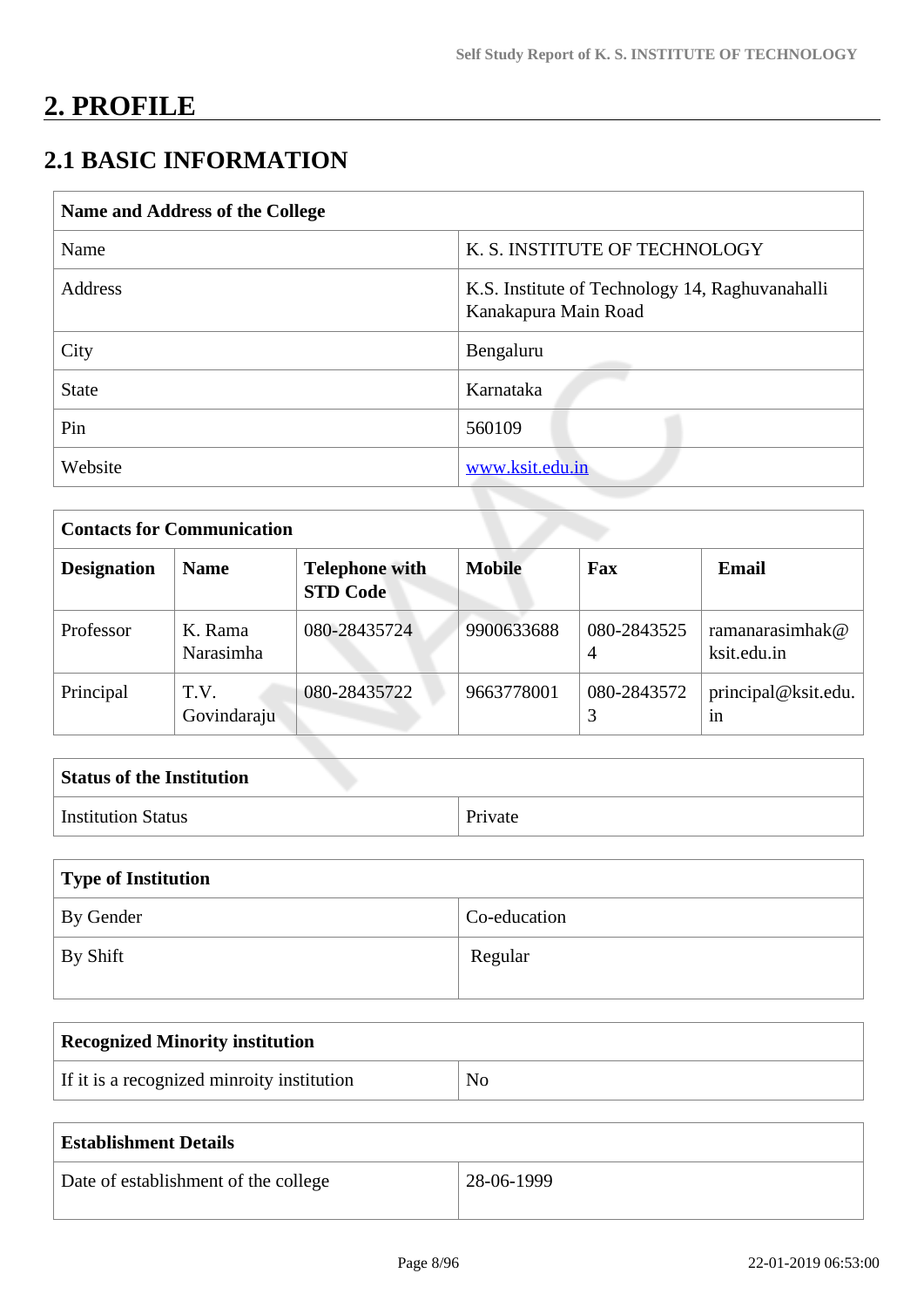|                  | University to which the college is affiliated/ or which governs the college (if it is a constituent |  |
|------------------|-----------------------------------------------------------------------------------------------------|--|
| $\vert$ college) |                                                                                                     |  |

| <b>State</b> | University name                          | <b>Document</b>      |
|--------------|------------------------------------------|----------------------|
| Karnataka    | Visvesvaraya Technological<br>University | <b>View Document</b> |

# **Details of UGC recognition**

| <b>Under Section</b> | Date       | <b>View Document</b> |
|----------------------|------------|----------------------|
| 2f of UGC            | 26-09-2018 | <b>View Document</b> |
| 12B of UGC           |            |                      |

|                                                           | Details of recognition/approval by stationary/regulatory bodies like<br>AICTE, NCTE, MCI, DCI, PCI, RCI etc(other than UGC) |                                        |                              |                        |
|-----------------------------------------------------------|-----------------------------------------------------------------------------------------------------------------------------|----------------------------------------|------------------------------|------------------------|
| <b>Statutory</b><br><b>Regulatory</b><br><b>Authority</b> | <b>Recognition/App</b><br>roval details Inst<br>itution/Departme<br>nt programme                                            | Day, Month and<br>year(dd-mm-<br>yyyy) | <b>Validity in</b><br>months | <b>Remarks</b>         |
| <b>AICTE</b>                                              | <b>View Document</b>                                                                                                        | 04-04-2018                             | 12                           | <b>Annual Approval</b> |

| Details of autonomy                                                                                                                  |    |
|--------------------------------------------------------------------------------------------------------------------------------------|----|
| Does the affiliating university Act provide for<br>conferment of autonomy (as recognized by the<br>UGC), on its affiliated colleges? | No |

| <b>Recognitions</b>                                                                   |     |
|---------------------------------------------------------------------------------------|-----|
| Is the College recognized by UGC as a College<br>with Potential for Excellence (CPE)? | No  |
| Is the College recognized for its performance by<br>any other governmental agency?    | No. |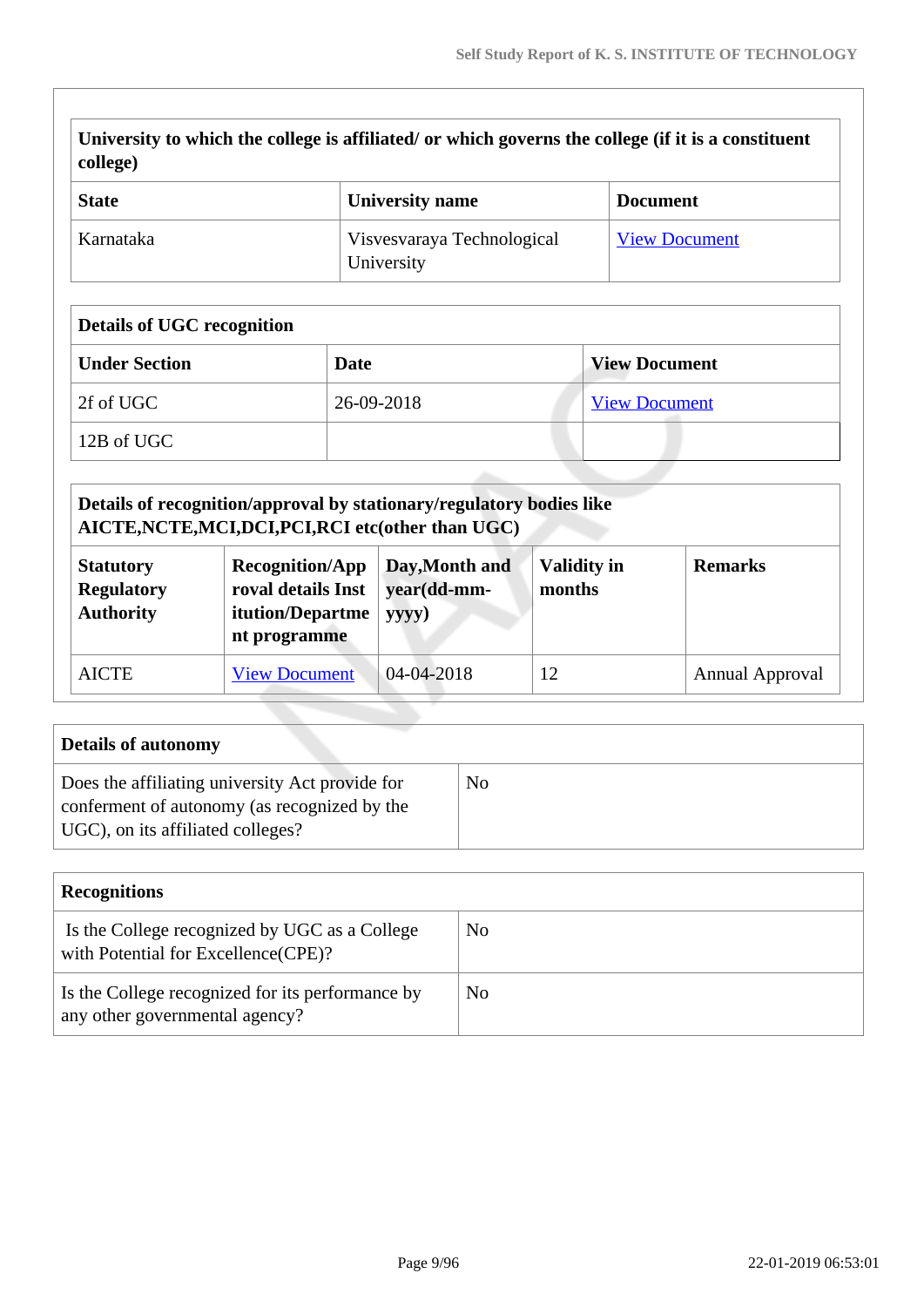| <b>Location and Area of Campus</b> |                                                                            |           |                                |                             |  |  |  |  |  |  |
|------------------------------------|----------------------------------------------------------------------------|-----------|--------------------------------|-----------------------------|--|--|--|--|--|--|
| <b>Campus Type</b>                 | <b>Address</b>                                                             | Location* | <b>Campus Area</b><br>in Acres | Built up Area in<br>sq.mts. |  |  |  |  |  |  |
| Main campus<br>area                | K.S. Institute of Technology<br>14, Raghuvanahalli<br>Kanakapura Main Road | Urban     | 3.05                           | 22678.86                    |  |  |  |  |  |  |

# **2.2 ACADEMIC INFORMATION**

|                    | Details of Programmes Offered by the College (Give Data for Current Academic year) |                                     |                                             |                                        |                                      |                                             |
|--------------------|------------------------------------------------------------------------------------|-------------------------------------|---------------------------------------------|----------------------------------------|--------------------------------------|---------------------------------------------|
| Programme<br>Level | Name of Pr<br>ogramme/C<br>ourse                                                   | <b>Duration</b> in<br><b>Months</b> | <b>Entry</b><br>Qualificatio<br>$\mathbf n$ | <b>Medium of</b><br><b>Instruction</b> | <b>Sanctioned</b><br><b>Strength</b> | No.of<br><b>Students</b><br><b>Admitted</b> |
| <b>UG</b>          | BE, Compute<br>r Science<br>And<br>Engineering                                     | 48                                  | <b>PUC PCMB</b>                             | English                                | 120                                  | 118                                         |
| <b>UG</b>          | BE, Electroni<br>cs And Com<br>munication<br>Engineering                           | 48                                  | <b>PUC PCMB</b>                             | English                                | 120                                  | 105                                         |
| <b>UG</b>          | BE, Mechani<br>cal<br>Engineering                                                  | 48                                  | <b>PUC PCMB</b>                             | English                                | 120                                  | 74                                          |
| <b>UG</b>          | BE, Telecom<br>munication<br>Engineering                                           | 48                                  | <b>PUC PCMB</b>                             | English                                | 60                                   | 19                                          |
| PG                 | Mtech, Comp<br>uter Science<br>And<br>Engineering                                  | 24                                  | <b>BE BTECH</b>                             | English                                | 24                                   | $\overline{2}$                              |
| PG                 | Mtech, Electr<br>onics And C<br>ommunicatio<br>$\mathbf n$<br>Engineering          | 24                                  | <b>BE BTECH</b>                             | English                                | 24                                   | $\overline{0}$                              |
| PG                 | Mtech, Mech<br>anical<br>Engineering                                               | 24                                  | <b>BE BTECH</b>                             | English                                | 24                                   | $\overline{0}$                              |
|                    |                                                                                    |                                     |                                             |                                        |                                      |                                             |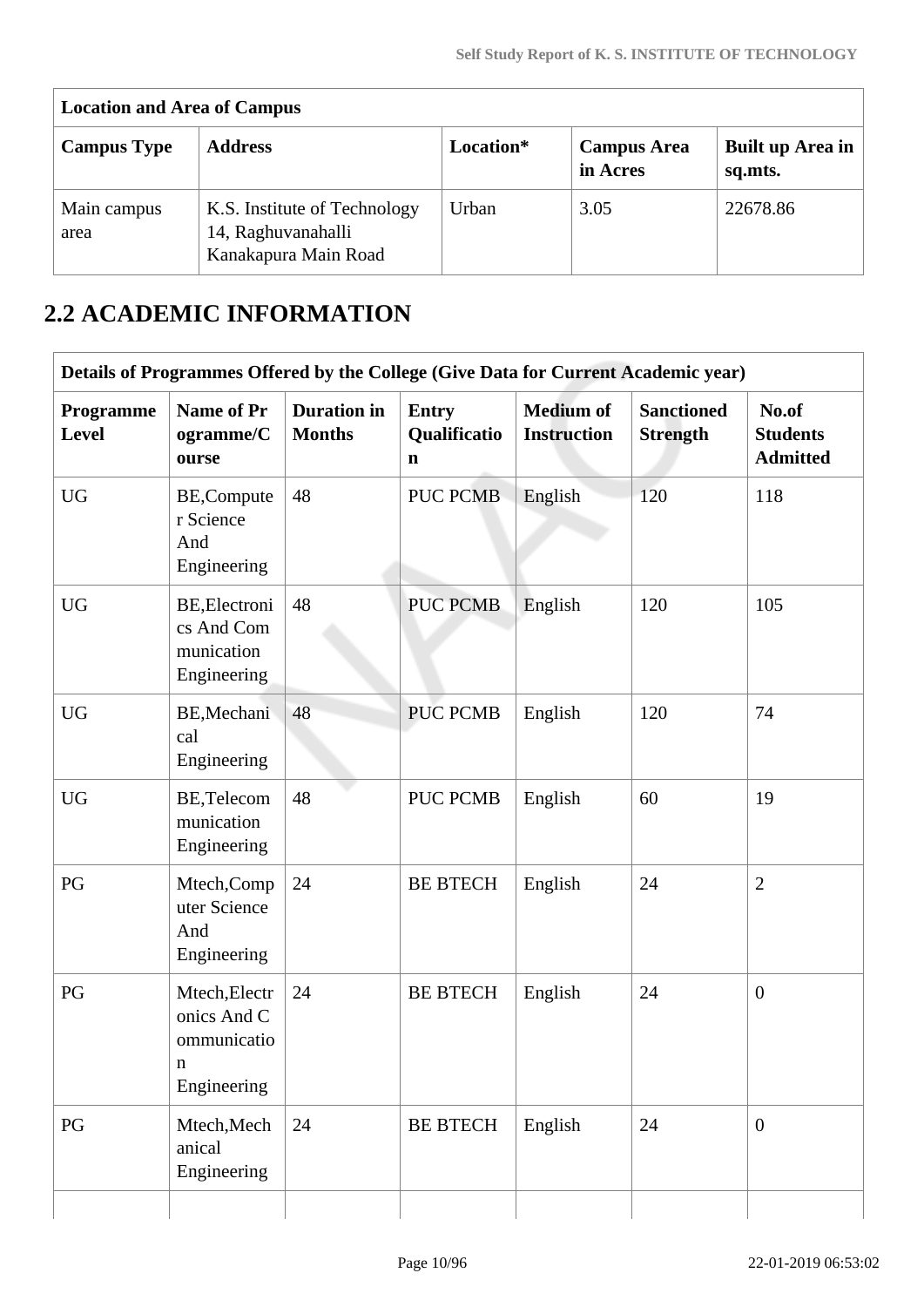| Doctoral<br>(Ph.D) | PhD or DPhi<br>l, Computer<br>Science And<br>Engineering              | 48 | M TECH        | English | 10 | 1              |
|--------------------|-----------------------------------------------------------------------|----|---------------|---------|----|----------------|
| Doctoral<br>(Ph.D) | PhD or DPhi<br>l, Electronics<br>And Commu<br>nication<br>Engineering | 48 | M TECH        | English | 10 | 7              |
| Doctoral<br>(Ph.D) | PhD or DPhi<br>l, Mechanical<br>Engineering                           | 48 | <b>M TECH</b> | English | 10 | $\overline{0}$ |
| Doctoral<br>(Ph.D) | PhD or DPhi<br>l, Chemistry                                           | 48 | <b>MSC</b>    | English | 10 |                |

# **Position Details of Faculty & Staff in the College**

|                                                                                     | <b>Teaching Faculty</b> |                  |                |                  |              |                            |                |                |                            |                |                |                |
|-------------------------------------------------------------------------------------|-------------------------|------------------|----------------|------------------|--------------|----------------------------|----------------|----------------|----------------------------|----------------|----------------|----------------|
|                                                                                     |                         | <b>Professor</b> |                |                  |              | <b>Associate Professor</b> |                |                | <b>Assistant Professor</b> |                |                |                |
|                                                                                     | Male                    | Female           | Others         | Total            | Male         | Female                     | Others         | Total          | Male                       | Female         | Others         | Total          |
| Sanctioned by the<br>UGC /University<br><b>State</b><br>Government                  |                         |                  |                | $\overline{0}$   |              |                            |                | $\overline{0}$ |                            |                |                | $\Omega$       |
| Recruited                                                                           | $\overline{0}$          | $\overline{0}$   | $\overline{0}$ | $\overline{0}$   | $\mathbf{0}$ | $\mathbf{0}$               | $\overline{0}$ | $\mathbf{0}$   | $\boldsymbol{0}$           | $\overline{0}$ | $\overline{0}$ | $\overline{0}$ |
| Yet to Recruit                                                                      |                         |                  |                | $\boldsymbol{0}$ |              |                            |                | $\overline{0}$ |                            |                |                | $\overline{0}$ |
| Sanctioned by the<br>Management/Soci<br>ety or Other<br>Authorized<br><b>Bodies</b> |                         |                  |                | 14               |              |                            |                | 17             |                            |                |                | 72             |
| Recruited                                                                           | 9                       | 5                | $\overline{0}$ | 14               | 11           | 6                          | $\overline{0}$ | 17             | 41                         | 31             | $\overline{0}$ | 72             |
| Yet to Recruit                                                                      |                         |                  |                | $\overline{0}$   |              |                            |                | $\overline{0}$ |                            |                |                | $\overline{0}$ |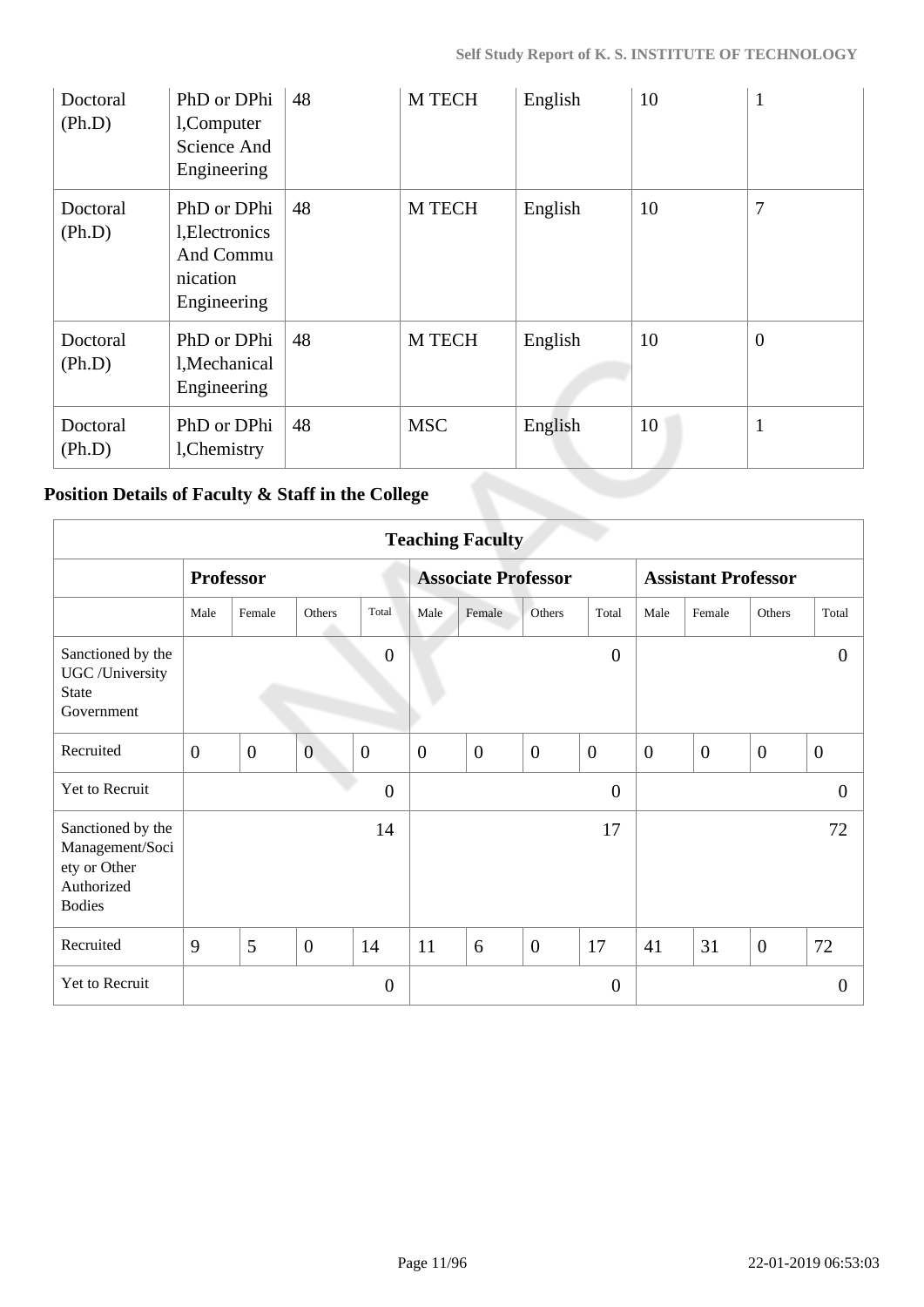|                                                                                 | <b>Non-Teaching Staff</b> |                |                |                |  |  |  |  |  |  |  |
|---------------------------------------------------------------------------------|---------------------------|----------------|----------------|----------------|--|--|--|--|--|--|--|
|                                                                                 | <b>Male</b>               | Female         | <b>Others</b>  | <b>Total</b>   |  |  |  |  |  |  |  |
| Sanctioned by the<br><b>UGC</b> / University State<br>Government                |                           |                |                | $\theta$       |  |  |  |  |  |  |  |
| Recruited                                                                       | $\mathbf{0}$              | $\overline{0}$ | $\overline{0}$ | $\overline{0}$ |  |  |  |  |  |  |  |
| Yet to Recruit                                                                  |                           |                |                | $\overline{0}$ |  |  |  |  |  |  |  |
| Sanctioned by the<br>Management/Society<br>or Other Authorized<br><b>Bodies</b> |                           |                |                | 85             |  |  |  |  |  |  |  |
| Recruited                                                                       | 53                        | 32             | $\overline{0}$ | 85             |  |  |  |  |  |  |  |
| Yet to Recruit                                                                  |                           |                |                | $\overline{0}$ |  |  |  |  |  |  |  |

|                                                                                 | <b>Technical Staff</b> |                |                  |                  |  |  |  |  |  |  |  |
|---------------------------------------------------------------------------------|------------------------|----------------|------------------|------------------|--|--|--|--|--|--|--|
|                                                                                 | <b>Male</b>            | <b>Female</b>  | <b>Others</b>    | <b>Total</b>     |  |  |  |  |  |  |  |
| Sanctioned by the<br><b>UGC</b> / University State<br>Government                |                        |                |                  | $\overline{0}$   |  |  |  |  |  |  |  |
| Recruited                                                                       | $\overline{0}$         | $\overline{0}$ | $\overline{0}$   | $\boldsymbol{0}$ |  |  |  |  |  |  |  |
| Yet to Recruit                                                                  |                        |                |                  | $\overline{0}$   |  |  |  |  |  |  |  |
| Sanctioned by the<br>Management/Society<br>or Other Authorized<br><b>Bodies</b> |                        |                |                  | 31               |  |  |  |  |  |  |  |
| Recruited                                                                       | 19                     | 12             | $\boldsymbol{0}$ | 31               |  |  |  |  |  |  |  |
| Yet to Recruit                                                                  |                        |                |                  | $\overline{0}$   |  |  |  |  |  |  |  |

# **Qualification Details of the Teaching Staff**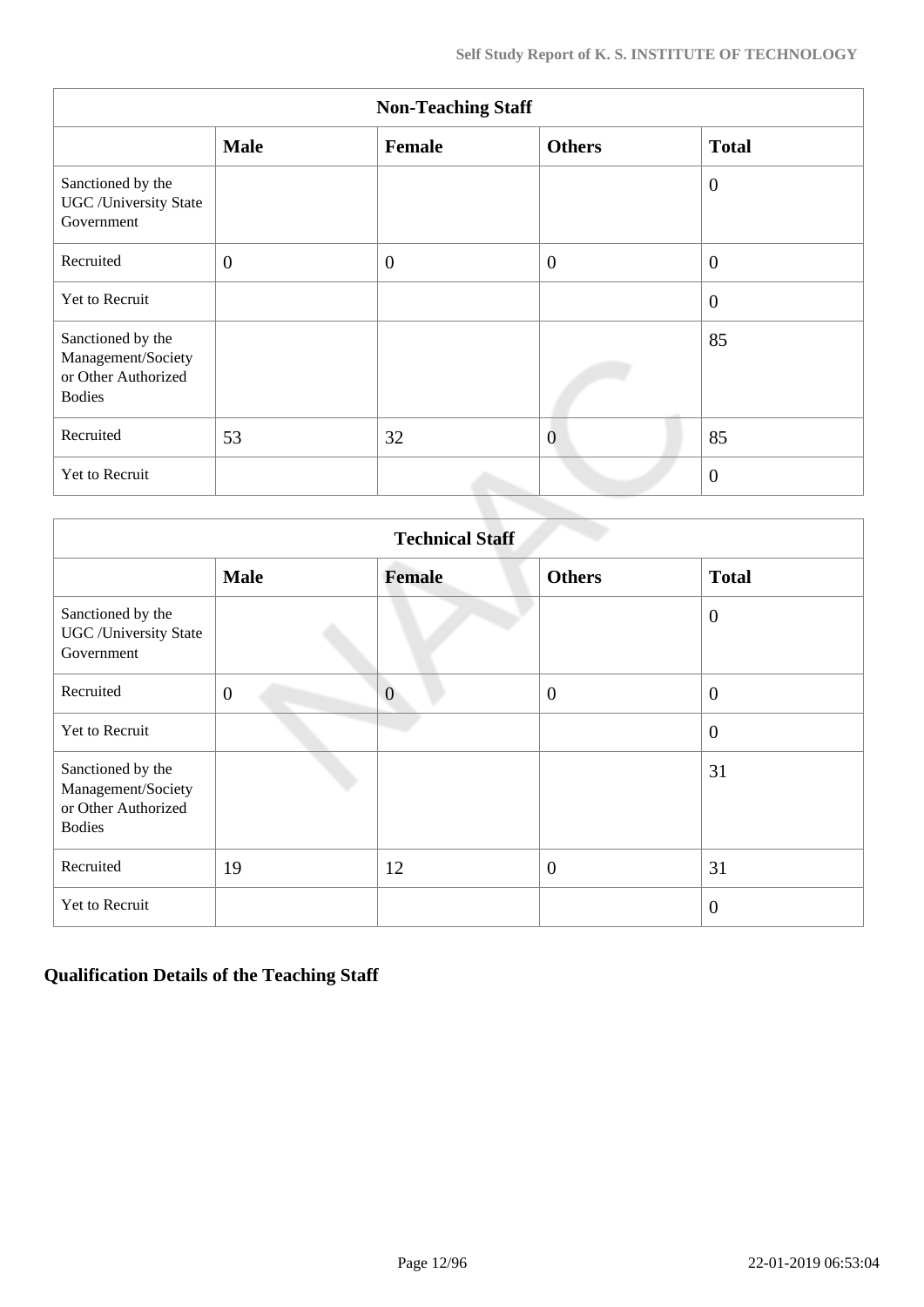| <b>Permanent Teachers</b>                     |                  |                  |                  |                            |                |                |                            |                |                |                |  |
|-----------------------------------------------|------------------|------------------|------------------|----------------------------|----------------|----------------|----------------------------|----------------|----------------|----------------|--|
| <b>Highest</b><br>Qualificatio<br>$\mathbf n$ | <b>Professor</b> |                  |                  | <b>Associate Professor</b> |                |                | <b>Assistant Professor</b> |                |                |                |  |
|                                               | Male             | Female           | Others           | Male                       | Female         | Others         | Male                       | Female         | Others         | Total          |  |
| D.sc/D.Litt.                                  | $\overline{0}$   | $\overline{0}$   | $\boldsymbol{0}$ | $\overline{0}$             | $\overline{0}$ | $\overline{0}$ | $\overline{0}$             | $\overline{0}$ | $\overline{0}$ | $\overline{0}$ |  |
| Ph.D.                                         | 9                | 5                | $\theta$         | $\mathbf{1}$               | $\mathbf{1}$   | $\overline{0}$ | $\theta$                   | $\theta$       | $\overline{0}$ | 16             |  |
| M.Phil.                                       | $\overline{0}$   | $\overline{0}$   | $\overline{0}$   | $\overline{0}$             | $\overline{0}$ | $\overline{0}$ | $\overline{0}$             | $\overline{0}$ | $\overline{0}$ | $\overline{0}$ |  |
| PG                                            | $\overline{0}$   | $\boldsymbol{0}$ | $\overline{0}$   | 10                         | 5              | $\theta$       | 41                         | 31             | $\overline{0}$ | 87             |  |

|                                     | <b>Temporary Teachers</b> |                |                  |                            |                |                |                            |                |                  |                |  |  |
|-------------------------------------|---------------------------|----------------|------------------|----------------------------|----------------|----------------|----------------------------|----------------|------------------|----------------|--|--|
| <b>Highest</b><br>Qualificatio<br>n | <b>Professor</b>          |                |                  | <b>Associate Professor</b> |                |                | <b>Assistant Professor</b> |                |                  |                |  |  |
|                                     | Male                      | Female         | Others           | Male                       | Female         | Others         | Male                       | Female         | Others           | Total          |  |  |
| D.sc/D.Litt.                        | $\overline{0}$            | $\overline{0}$ | $\overline{0}$   | $\overline{0}$             | $\overline{0}$ | $\overline{0}$ | $\overline{0}$             | $\overline{0}$ | $\overline{0}$   | $\theta$       |  |  |
| Ph.D.                               | $\mathbf{0}$              | $\overline{0}$ | $\boldsymbol{0}$ | $\overline{0}$             | $\overline{0}$ | $\overline{0}$ | $\overline{0}$             | $\overline{0}$ | $\overline{0}$   | $\theta$       |  |  |
| M.Phil.                             | $\mathbf{0}$              | $\overline{0}$ | $\overline{0}$   | $\overline{0}$             | $\overline{0}$ | $\overline{0}$ | $\overline{0}$             | $\overline{0}$ | $\overline{0}$   | $\overline{0}$ |  |  |
| PG                                  | $\mathbf{0}$              | $\mathbf{0}$   | $\overline{0}$   | $\overline{0}$             | $\overline{0}$ | $\mathbf{0}$   | $\overline{0}$             | $\overline{0}$ | $\boldsymbol{0}$ | $\theta$       |  |  |

|                                     | <b>Part Time Teachers</b> |                |                |                |                            |                  |          |                            |                |          |  |  |
|-------------------------------------|---------------------------|----------------|----------------|----------------|----------------------------|------------------|----------|----------------------------|----------------|----------|--|--|
| <b>Highest</b><br>Qualificatio<br>n | <b>Professor</b>          |                |                |                | <b>Associate Professor</b> |                  |          | <b>Assistant Professor</b> |                |          |  |  |
|                                     | Male                      | Female         | Others         | Male           | Female                     | Others           | Male     | Female                     | Others         | Total    |  |  |
| D.sc/D.Litt.                        | $\overline{0}$            | $\overline{0}$ | $\overline{0}$ | $\overline{0}$ | $\overline{0}$             | $\overline{0}$   | $\theta$ | $\overline{0}$             | $\overline{0}$ | $\theta$ |  |  |
| Ph.D.                               | $\overline{0}$            | $\overline{0}$ | $\overline{0}$ | $\Omega$       | $\overline{0}$             | $\overline{0}$   | $\theta$ | $\overline{0}$             | $\overline{0}$ | $\theta$ |  |  |
| M.Phil.                             | $\mathbf{0}$              | $\overline{0}$ | $\overline{0}$ | $\theta$       | $\overline{0}$             | $\boldsymbol{0}$ | $\theta$ | $\overline{0}$             | $\overline{0}$ | $\theta$ |  |  |
| PG                                  | $\overline{0}$            | $\overline{0}$ | $\overline{0}$ | $\theta$       | $\overline{0}$             | $\overline{0}$   |          | $\overline{0}$             | $\theta$       | -1       |  |  |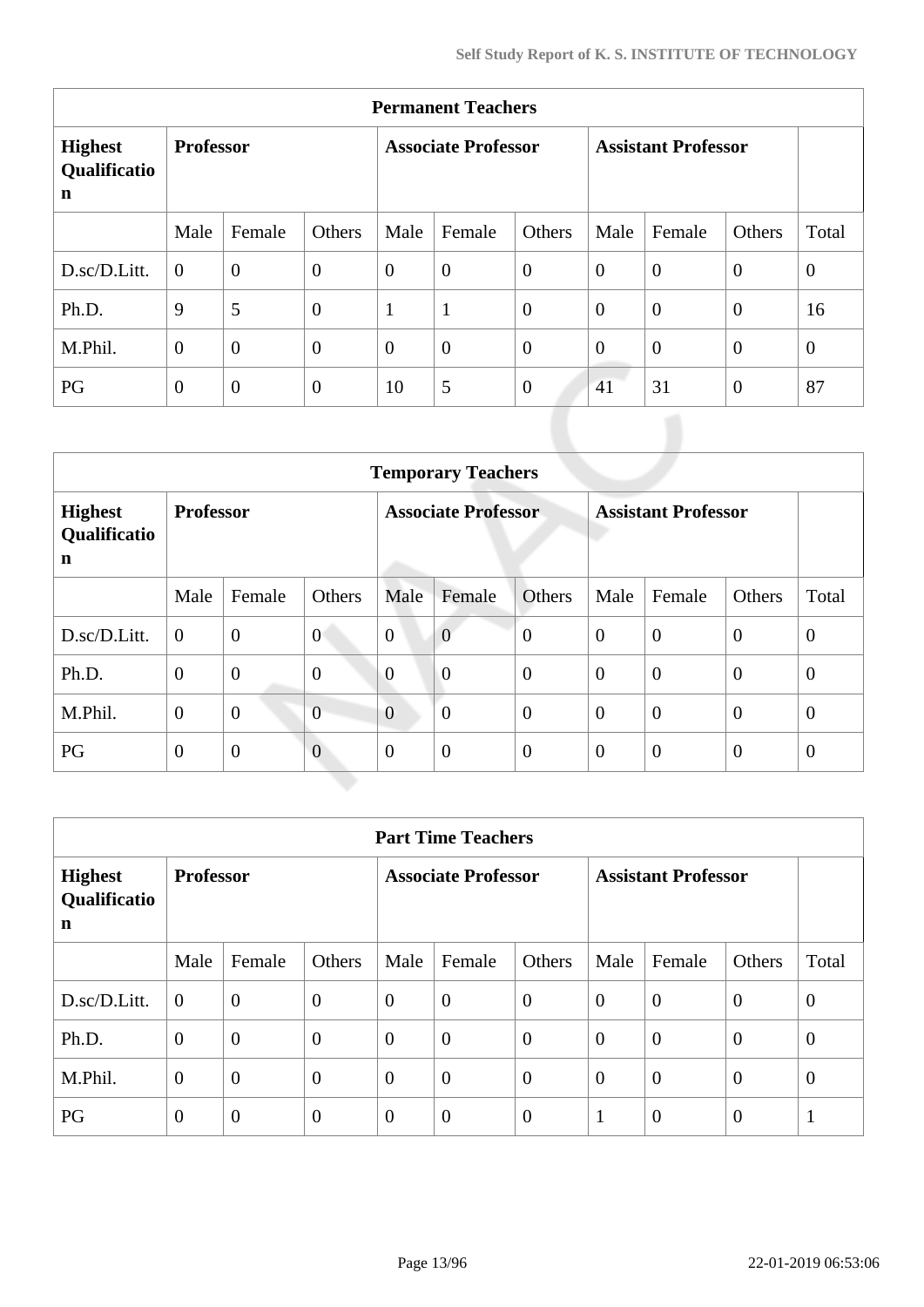| <b>Details of Visting/Guest Faculties</b> |             |               |               |              |  |  |  |  |  |
|-------------------------------------------|-------------|---------------|---------------|--------------|--|--|--|--|--|
| <b>Number of Visiting/Guest Faculty</b>   | <b>Male</b> | <b>Female</b> | <b>Others</b> | <b>Total</b> |  |  |  |  |  |
| engaged with the college?                 |             |               |               |              |  |  |  |  |  |

# **Provide the Following Details of Students Enrolled in the College During the Current Academic Year**

| <b>Programme</b> |        | <b>From the State</b><br><b>Where College</b><br>is Located | <b>From Other</b><br><b>States of India</b> | <b>NRI Students</b> | Foreign<br><b>Students</b> | <b>Total</b>     |
|------------------|--------|-------------------------------------------------------------|---------------------------------------------|---------------------|----------------------------|------------------|
| Doctoral (Ph.D)  | Male   | $\overline{2}$                                              | $\mathbf{0}$                                | $\mathbf{0}$        | $\theta$                   | $\mathfrak{2}$   |
|                  | Female | $\overline{7}$                                              | $\overline{0}$                              | $\overline{0}$      | $\overline{0}$             | $\overline{7}$   |
|                  | Others | $\overline{0}$                                              | $\overline{0}$                              | $\theta$            | $\overline{0}$             | $\boldsymbol{0}$ |
| <b>UG</b>        | Male   | 181                                                         | 28                                          | $\overline{0}$      | $\overline{0}$             | 209              |
|                  | Female | 121                                                         | $\overline{7}$                              | $\overline{0}$      | $\overline{0}$             | 128              |
|                  | Others | $\overline{0}$                                              | $\overline{0}$                              | $\theta$            | $\overline{0}$             | $\overline{0}$   |
| PG               | Male   | $\overline{0}$                                              | $\overline{0}$                              | $\mathbf{0}$        | $\overline{0}$             | $\theta$         |
|                  | Female | $\overline{2}$                                              | $\mathbf{0}$                                | $\theta$            | $\overline{0}$             | $\overline{2}$   |
|                  | Others | $\boldsymbol{0}$                                            | $\overline{0}$                              | $\overline{0}$      | $\theta$                   | $\mathbf{0}$     |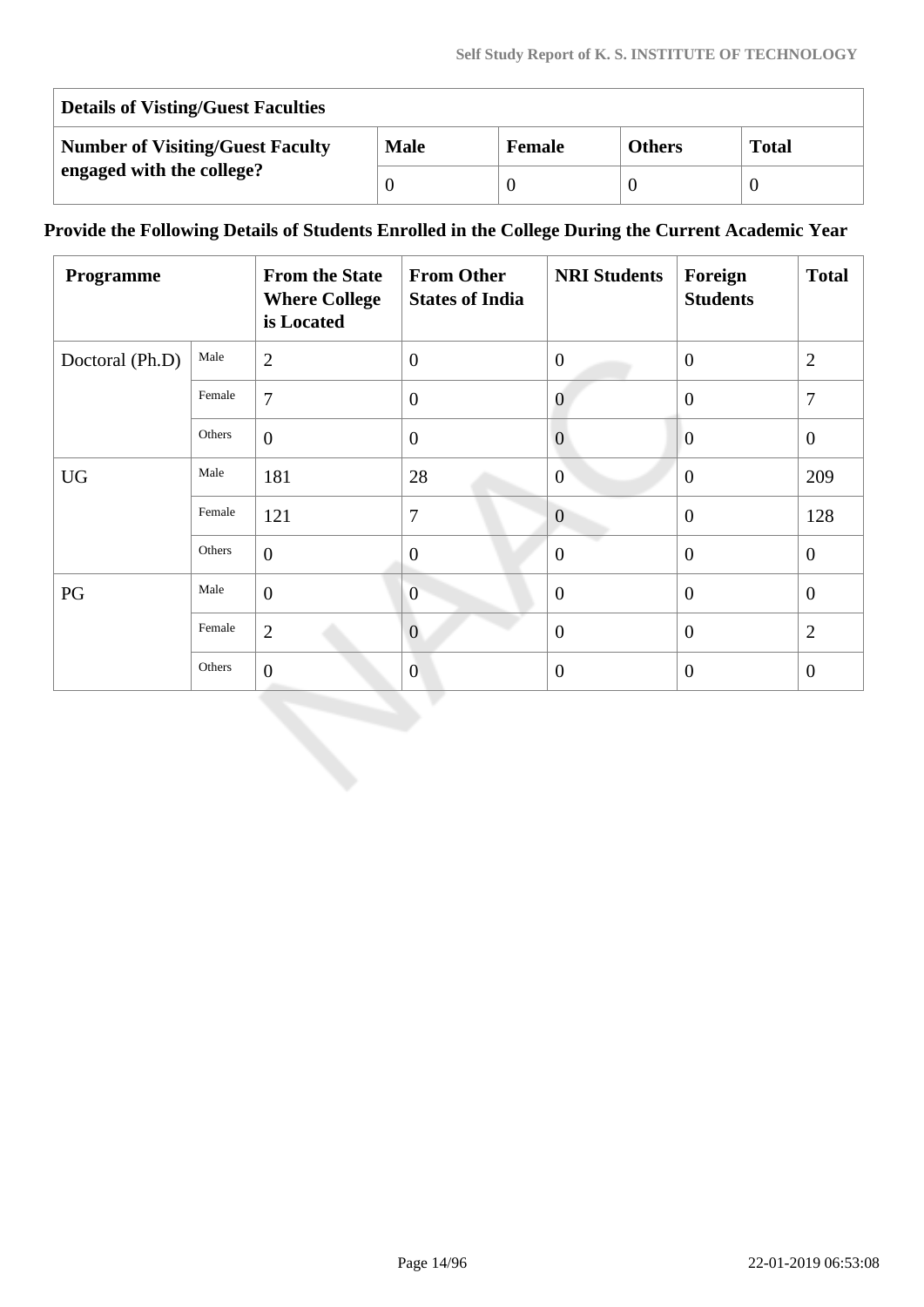| <b>rears</b> |        |                  |                  |                  |                  |
|--------------|--------|------------------|------------------|------------------|------------------|
| Programme    |        | Year 1           | Year 2           | Year 3           | Year 4           |
| SC           | Male   | 12               | 14               | 11               | 13               |
|              | Female | $\overline{7}$   | 9                | 8                | 8                |
|              | Others | $\boldsymbol{0}$ | $\boldsymbol{0}$ | $\overline{0}$   | $\mathbf{0}$     |
| <b>ST</b>    | Male   | $\mathbf{1}$     | $\overline{2}$   | $\overline{3}$   | $\overline{3}$   |
|              | Female | 2                | 3                | $\overline{3}$   | $\mathbf{1}$     |
|              | Others | $\mathbf{0}$     | $\boldsymbol{0}$ | $\overline{0}$   | $\mathbf{0}$     |
| OBC          | Male   | 73               | 59               | 57               | 63               |
|              | Female | 48               | 45               | 51               | 34               |
|              | Others | $\overline{0}$   | $\overline{0}$   | $\boldsymbol{0}$ | $\mathbf{0}$     |
| General      | Male   | 117              | 152              | 151              | 178              |
|              | Female | 91               | 91               | 103              | 115              |
|              | Others | $\overline{0}$   | $\overline{0}$   | $\boldsymbol{0}$ | $\boldsymbol{0}$ |
| Others       | Male   | $\mathbf{1}$     | $\mathbf{2}$     | 6                | $\mathbf{1}$     |
|              | Female | $\mathbf{1}$     | $\overline{2}$   | $\overline{0}$   | $\mathbf{0}$     |
|              | Others | $\boldsymbol{0}$ | $\boldsymbol{0}$ | $\overline{0}$   | $\boldsymbol{0}$ |
| Total        |        | 353              | 379              | 393              | 416              |

**Provide the Following Details of Students admitted to the College During the last four Academic Years**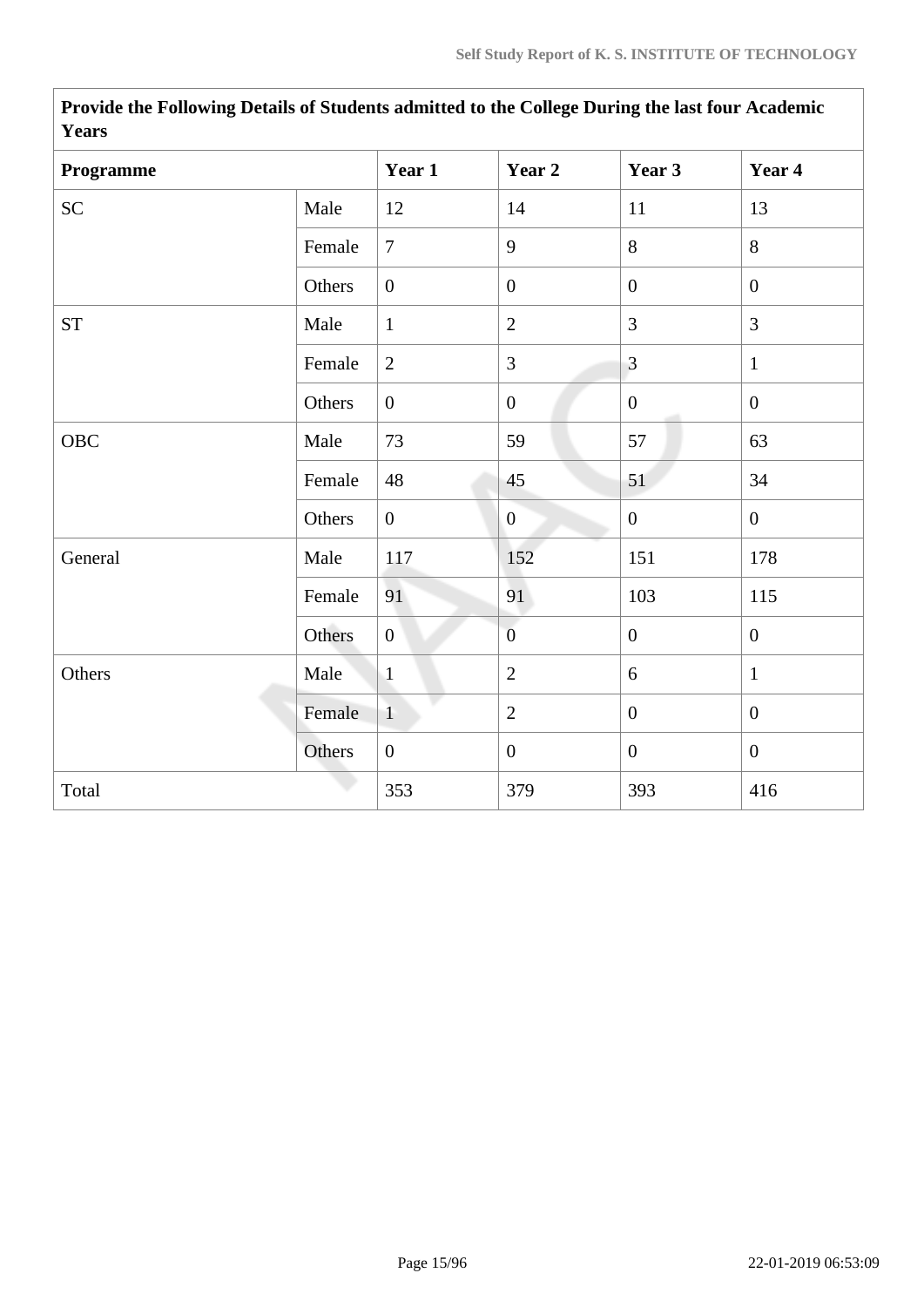# **3. Extended Profile**

# **3.1 Program**

## **Number of courses offered by the institution across all programs during the last five years**

| <b>Response:</b> $759$ File Description | Document             |
|-----------------------------------------|----------------------|
| Institutional Data in Prescribed Format | <b>View Document</b> |

## **Number of programs offered year-wise for last five years**

| 2017-18 | 2016-17 | 2015-16   | 2014-15      | 2013-14 |
|---------|---------|-----------|--------------|---------|
| T T     | . .     | <b>TT</b> | $\mathbf{r}$ |         |

# **3.2 Students**

## **Number of students year-wise during the last five years**

| 2017-18                 | 2016-17                                 | $2015 - 16$ |          | 2014-15              | 2013-14 |  |
|-------------------------|-----------------------------------------|-------------|----------|----------------------|---------|--|
| 1661                    | 1751                                    | 1731        |          | 1816                 | 1808    |  |
| <b>File Description</b> |                                         |             | Document |                      |         |  |
|                         | Institutional Data in Prescribed Format |             |          | <b>View Document</b> |         |  |

# **Number of seats earmarked for reserved category as per GOI/State Govt rule year-wise during the last five years**

| 2017-18                 | 2016-17                                 | 2015-16 |          | 2014-15              | 2013-14 |
|-------------------------|-----------------------------------------|---------|----------|----------------------|---------|
| 106                     | 106                                     | 106     |          | 106                  | 100     |
| <b>File Description</b> |                                         |         | Document |                      |         |
|                         | Institutional data in prescribed format |         |          | <b>View Document</b> |         |

# **Number of outgoing / final year students year-wise during the last five years**

| 2017-18 | 2016-17 | 2015-16 | 2014-15 | 2013-14 |
|---------|---------|---------|---------|---------|
| 385     | 384     | 382     | 306     | 343     |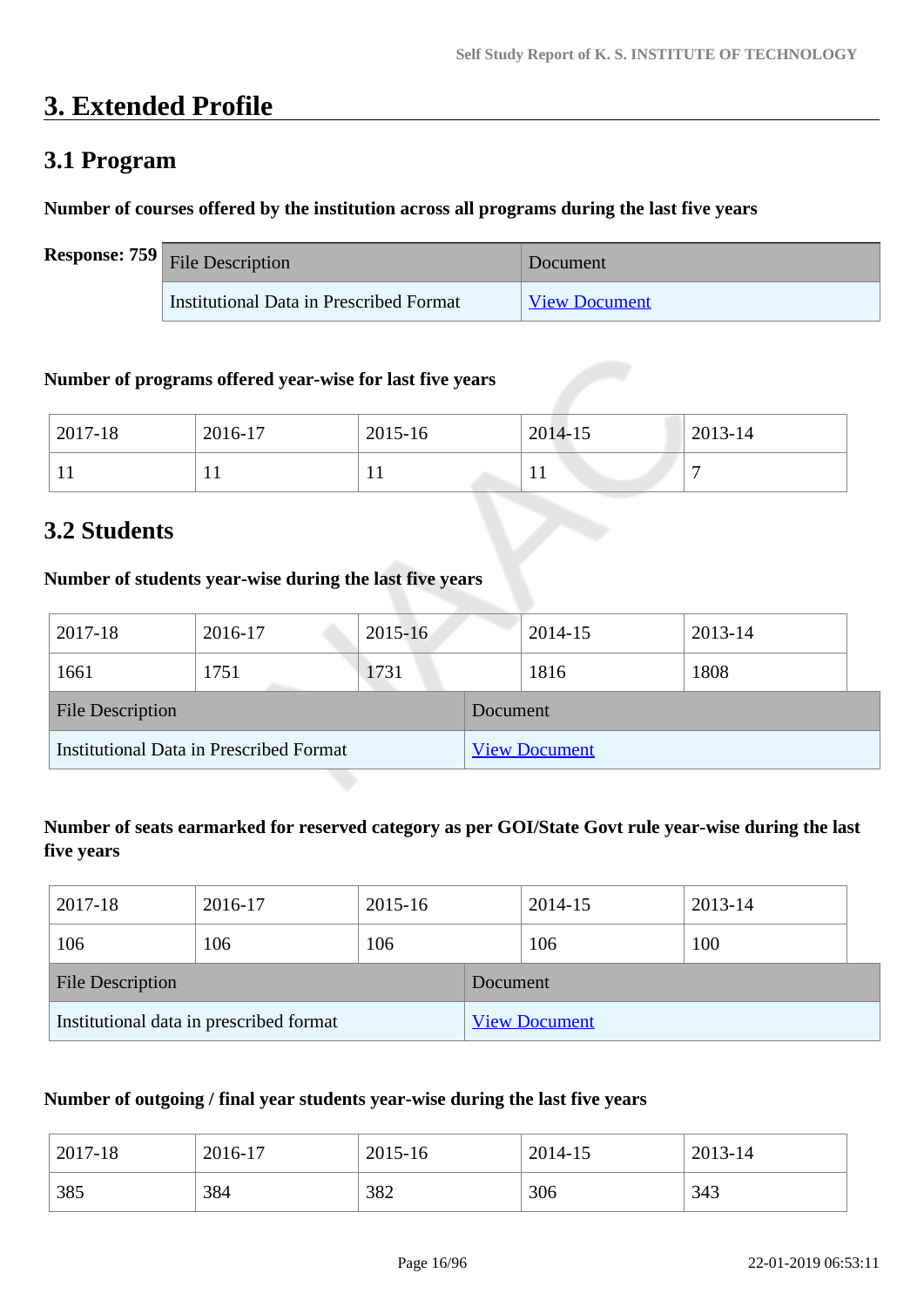| <b>File Description</b>                 | Document             |
|-----------------------------------------|----------------------|
| Institutional Data in Prescribed Format | <b>View Document</b> |

# **3.3 Teachers**

# **Number of full time teachers year-wise during the last five years**

| 2017-18                 | 2016-17                                 | 2015-16 |          | 2014-15              | 2013-14 |  |
|-------------------------|-----------------------------------------|---------|----------|----------------------|---------|--|
| 106                     | 103                                     | 109     |          | 105                  | 103     |  |
| <b>File Description</b> |                                         |         | Document |                      |         |  |
|                         | Institutional Data in Prescribed Format |         |          | <b>View Document</b> |         |  |

# **Number of sanctioned posts year-wise during the last five years**

| 2017-18                 | 2016-17                                 | 2015-16 |          | 2014-15              | 2013-14 |
|-------------------------|-----------------------------------------|---------|----------|----------------------|---------|
| 106                     | 103                                     | 109     |          | 105                  | 103     |
| <b>File Description</b> |                                         |         | Document |                      |         |
|                         | Institutional data in prescribed format |         |          | <b>View Document</b> |         |

# **3.4 Institution**

# **Total number of classrooms and seminar halls**

#### **Response: 40**

#### **Total Expenditure excluding salary year-wise during the last five years ( INR in Lakhs)**

| 2017-18 | 2016-17 | 2015-16 | 2014-15 | 2013-14 |
|---------|---------|---------|---------|---------|
| 420.74  | 463.59  | 462.84  | 431.68  | 413.68  |

#### **Number of computers**

#### **Response: 594**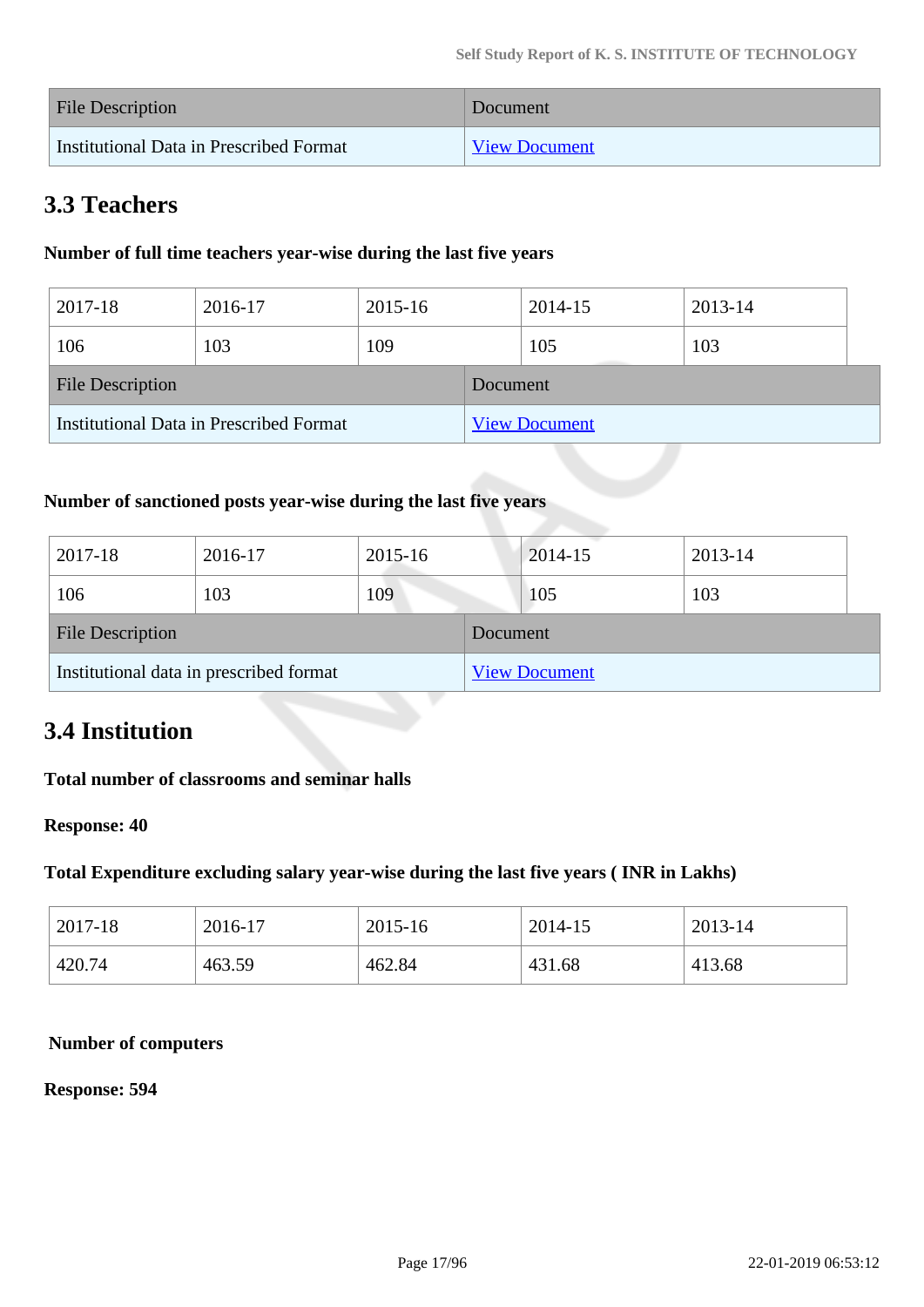# **4. Quality Indicator Framework(QIF)**

# **Criterion 1 - Curricular Aspects**

# **1.1 Curricular Planning and Implementation**

 **1.1.1 The institution ensures effective curriculum delivery through a well planned and documented process** 

## **Response:**

The institution, being affiliated to the Visvesvaraya Technological University, the rules, regulation and guidelines relating to the institution are governed by the norms of the University. All academic issues are meticulously planned and executed by the Principal as per the directions from the Academic Advisory Board.

The Institution has a very limited role in curriculum design and development. The institution adopts the syllabus provided by the Vishveshwaraya Technological University. Apart from the prescribed curriculum, the institution has planned ways and means to strengthen the teaching learning process.

At the beginning of the semester, planning of the Academic activities and calendar of events that is in alignment with the University calendar is developed. The subjects are identified and would be allotted to the faculty who have the requisite expertise and also based on their preference. Once the subjects are allocated, the respective faculty has to prepare the learning materials and resources. Course file is maintained by all the faculty which contains syllabus, lesson plan, attendance record, teaching - learning materials and question bank and details of all the students. Continuous evaluation is done through three Internal Assessment Tests and three assignments conducted in each semester Through these evaluations, slow learners are identified and remedial classes are conducted to improve their performance. The others are given challenging questions and assignments to enhance their performance. In addition to this, the institution very meticulously conducts Laboratory sessions which are held in accordance with the prescribed syllabus. Practical training is given to all the students in the laboratories and all the experiments are conducted. Viva-voce are conducted on weekly basis and lab tests are conducted as indicated in the academic calendar.

Each teaching faculty is entrusted with the task of mentoring 20 students on academic and personal issues thereby strengthening the bond between the student and the teachers leading to a better learning environment.

To augment and reinforce the learning covered under the curriculum, adequate guest lectures and industrial visits are organized.

The teaching learning process is achieved by adopting a multi-dimensional approach like usage of PPT, NPTEL videos, E- Learning and Seminars.

The curriculum planning is structured keeping in mind the **Outcome Based Education** as prescribed by the AICTE and the VTU and encompasses the following:

1.PEOs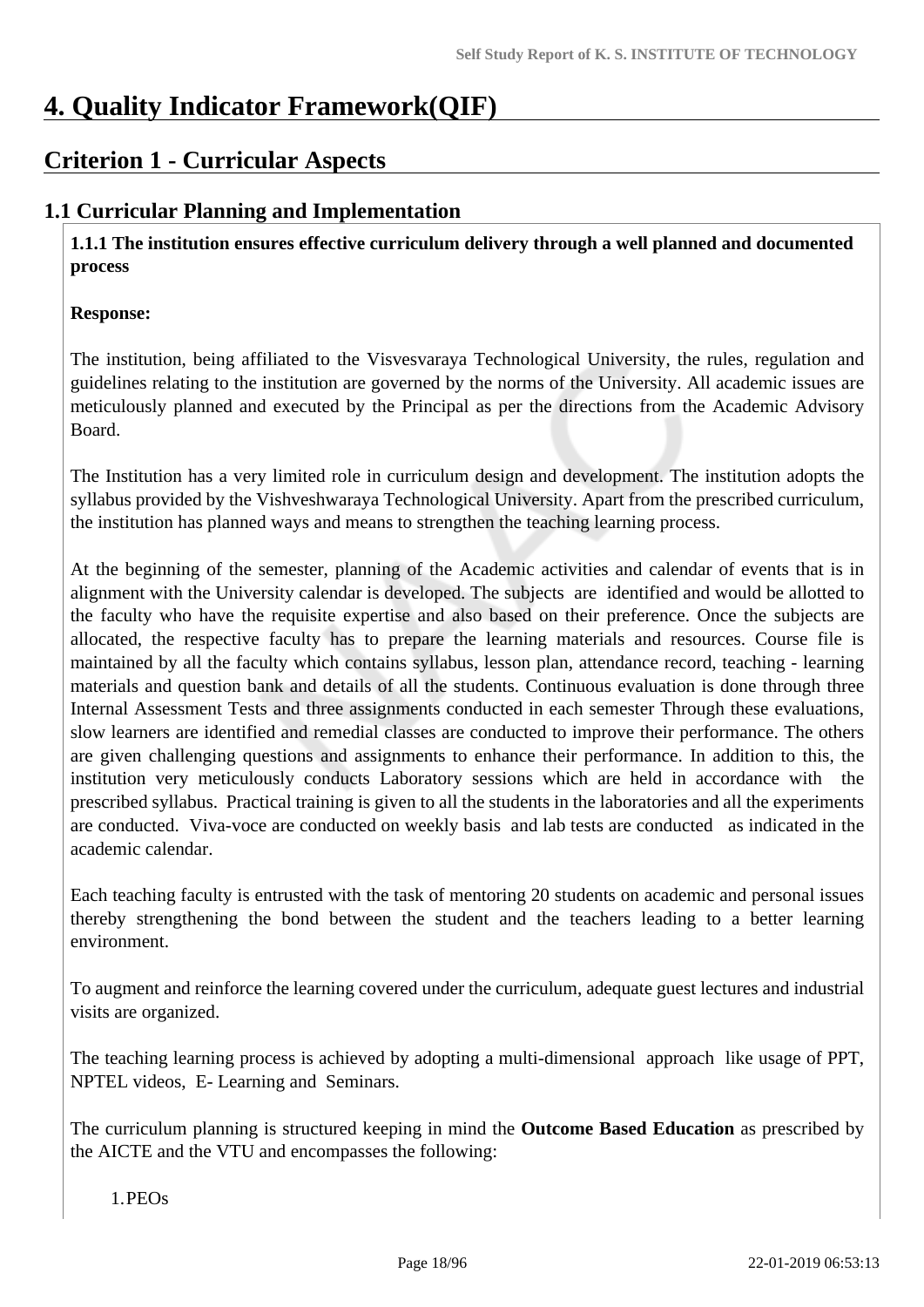| 2. <b>PSOs</b><br>3.COs<br>4. Mapping of COs, POs & CO/PO Attainment<br>5. Course Syllabus      |                      |
|-------------------------------------------------------------------------------------------------|----------------------|
| 6. Individual Time Table                                                                        |                      |
| 7. Lesson Plan/Course Plan                                                                      |                      |
| 8. University Question Papers and model solution.                                               |                      |
| 9. Question Bank                                                                                |                      |
| 10. Viva Question Bank                                                                          |                      |
| 11. Students Attendance Record                                                                  |                      |
| 12. Internal Test I/II/III: Question Paper, Attendance Record, Result, and Scheme of evaluation |                      |
| 13. Assignments/Tutorials                                                                       |                      |
| 14. Continuous Assessment Record.                                                               |                      |
| 15. Notes (Hard/Soft Copies)                                                                    |                      |
| 16. Course Exit survey and feedback report                                                      |                      |
| 17. E-learning Data                                                                             |                      |
|                                                                                                 |                      |
|                                                                                                 |                      |
| <b>File Description</b>                                                                         | <b>Document</b>      |
| Any additional information                                                                      | <b>View Document</b> |

Link for Additional Information [View Document](www.ksit.ac.in/)

## **1.1.2 Number of certificate/diploma program introduced during the last five years**

**Response:** 0

#### 1.1.2.1 **Number of certificate/diploma programs introduced year-wise during the last five years**

| 2017-18 | 2016-17 | 2015-16 | 2014-15 | 2013-14 |
|---------|---------|---------|---------|---------|
|         |         | ν       |         |         |

| <b>File Description</b>                     | <b>Document</b>      |
|---------------------------------------------|----------------------|
| Details of the certificate/Diploma programs | <b>View Document</b> |

# **1.1.3 Percentage of participation of full time teachers in various bodies of the Universities/ Autonomous Colleges/ Other Colleges, such as BoS and Academic Council during the last five years**

## **Response:** 2.85

1.1.3.1 Number of teachers participating in various bodies of the Institution, such as BoS and Academic Council year-wise during the last five years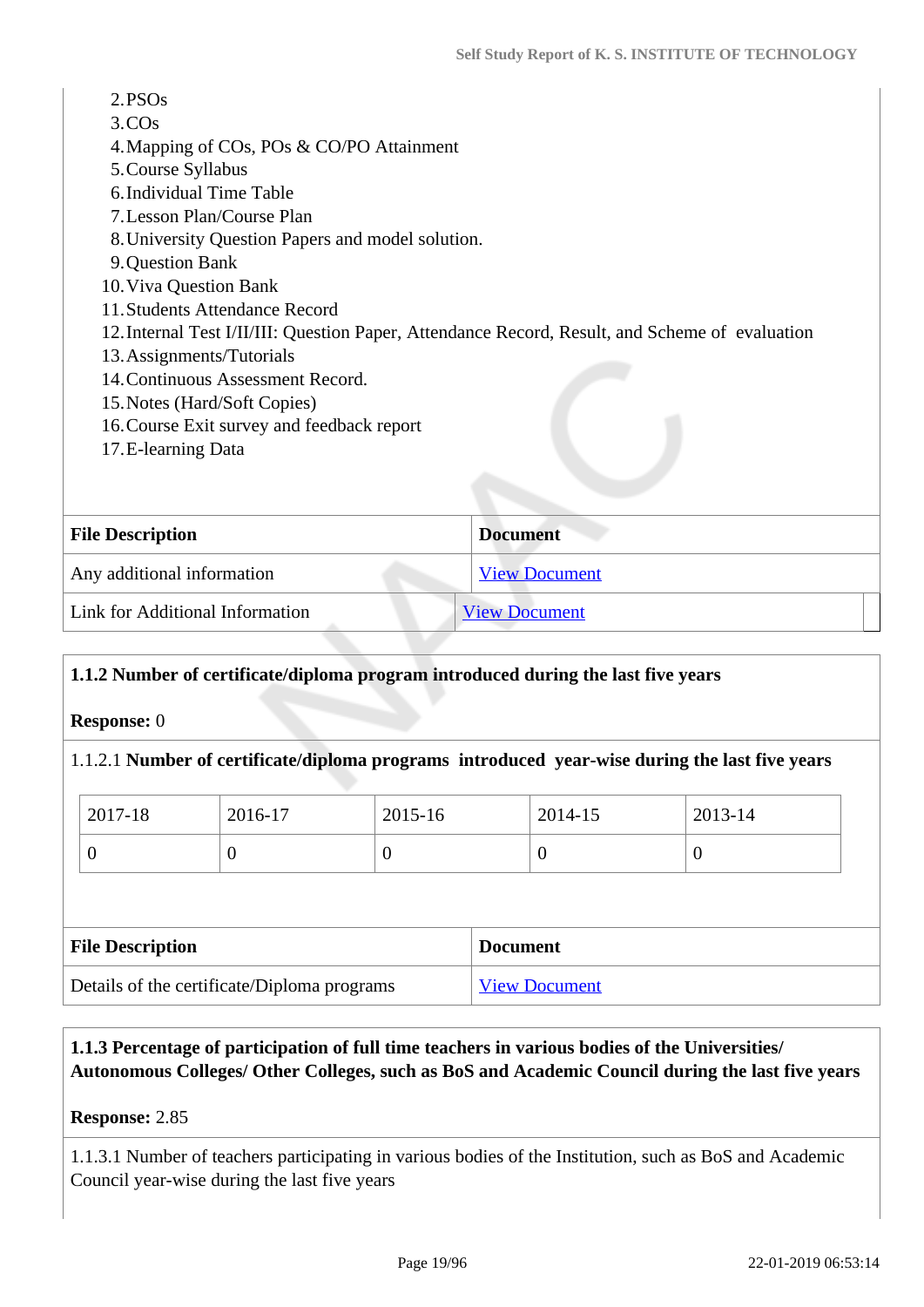|                         | 2017-18        | 2016-17                                                | 2015-16 |                 | 2014-15              | 2013-14          |  |
|-------------------------|----------------|--------------------------------------------------------|---------|-----------------|----------------------|------------------|--|
|                         | $\overline{0}$ |                                                        | 1       |                 |                      | $\boldsymbol{0}$ |  |
|                         |                |                                                        |         |                 |                      |                  |  |
| <b>File Description</b> |                |                                                        |         |                 |                      |                  |  |
|                         |                |                                                        |         | <b>Document</b> |                      |                  |  |
|                         |                | Details of participation of teachers in various bodies |         |                 | <b>View Document</b> |                  |  |

# **1.2 Academic Flexibility**

 **1.2.1 Percentage of new Courses introduced out of the total number of courses across all Programs offered during last five years**

#### **Response:** 69.04

1.2.1.1 How many new courses are introduced within the last five years

Response: 524

| <b>File Description</b>               | <b>Document</b>      |
|---------------------------------------|----------------------|
| Details of the new courses introduced | <b>View Document</b> |
| Any additional information            | <b>View Document</b> |

# **1.2.2 Percentage of programs in which Choice Based Credit System (CBCS)/Elective course system has been implemented**

**Response:** 63.64

1.2.2.1 Number of programs in which CBCS/ Elective course system implemented.

Response: 7

| <b>File Description</b>                              | <b>Document</b>      |
|------------------------------------------------------|----------------------|
| Name of the programs in which CBCS is<br>implemented | <b>View Document</b> |
| Any additional information                           | <b>View Document</b> |

# **1.2.3 Average percentage of students enrolled in subject related Certificate/ Diploma programs/Addon programs as against the total number of students during the last five years**

**Response:** 0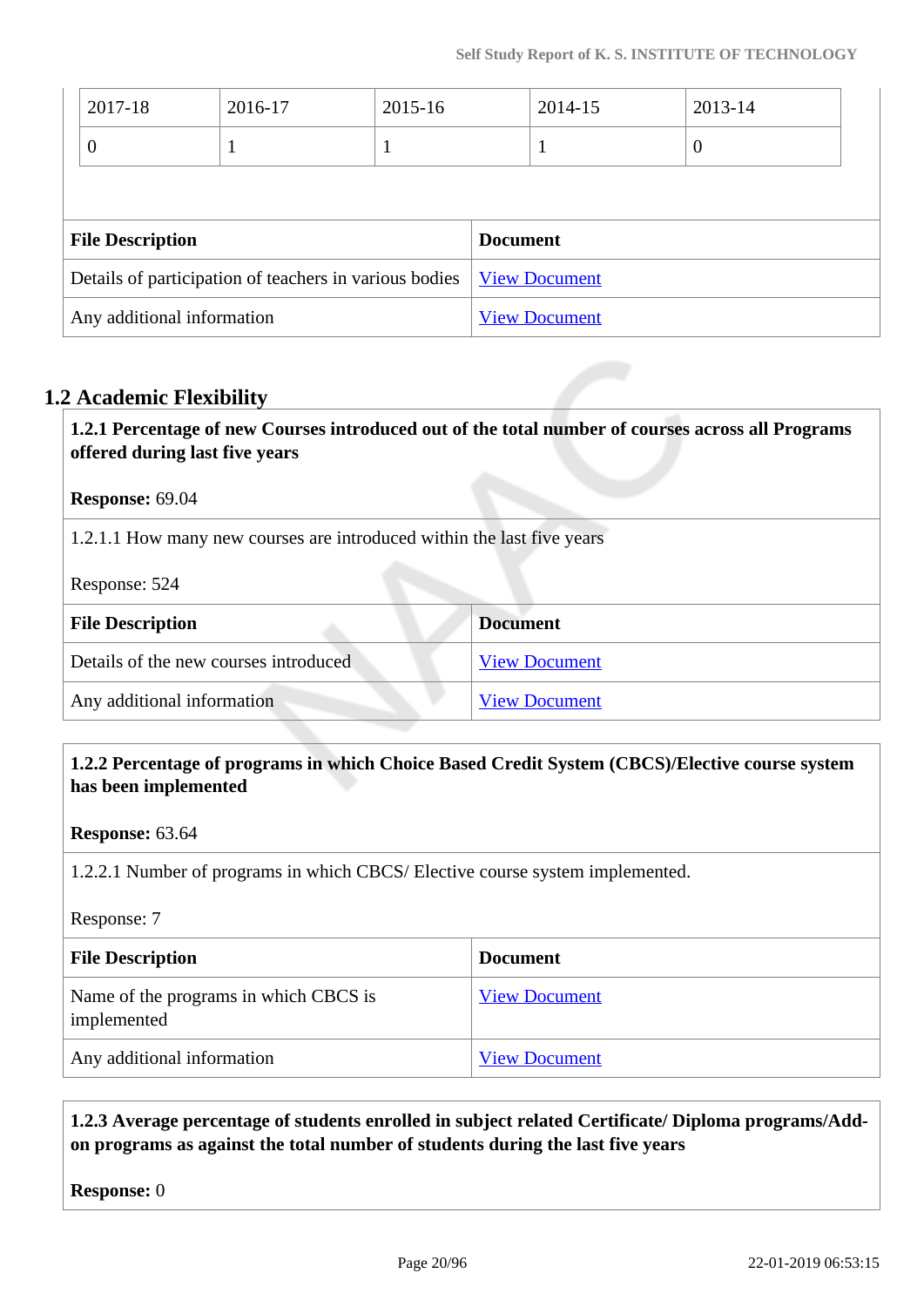1.2.3.1 Number of students enrolled in subject related Certificate or Diploma or Add-on programs yearwise during the last five years 2017-18 2016-17 2015-16 2014-15 2013-14  $0$  0 0 0 0 **File Description Document** Details of the students enrolled in Subjects related to certificate/Diploma/Add-on programs [View Document](https://assessmentonline.naac.gov.in/storage/app/hei/SSR/102404/1.2.3_1548162377_2517.xlsx)

# **1.3 Curriculum Enrichment**

 **1.3.1 Institution integrates cross- cutting issues relevant to Gender, Environment and Sustainability, Human Values and Professional Ethics into the Curriculum**

**Response:** 

The curriculum prescribed by the University makes it mandatory for its students to be aware of the rich heritage of their National Values, Ethos, Integrity, Fundamental rights and duties like preservation and conservation of environment, places of cultural heritage, monuments, celebration of national festivals, Right to life, Right to Education, gender equity, human values like service motto, hygiene etc., to name a few.

The goals of the Institution are described in its Vision and Mission statements which cover distinctive characteristics that include quality technical education, ethical values, employable skills and research.

To achieve the goals and objectives, a series of group discussion amongst faculty members is carried out and the syllabus with recent technological developments that are socially relevant and career oriented contents are given due importance

To obtain these issues which are the need of the hour the institution has:

As per the directions of MHRD, AICTE and VTU, the institution has constituted various committees, that address issues like Anti-ragging Committee, Anti-Sexual Harassment Committee and Women Grievances Cell,

In addition to the engineering curriculum, the study of Constitution of India, Professional Ethics and Human Rights has been made mandatory to make the students more equipped to practice and uphold the heritage and the values of our society.

The institution is committed to many socially relevant responsibilities and thus involved in organizing blood donation camp, afforestation, protection of the environment, plastic free campus.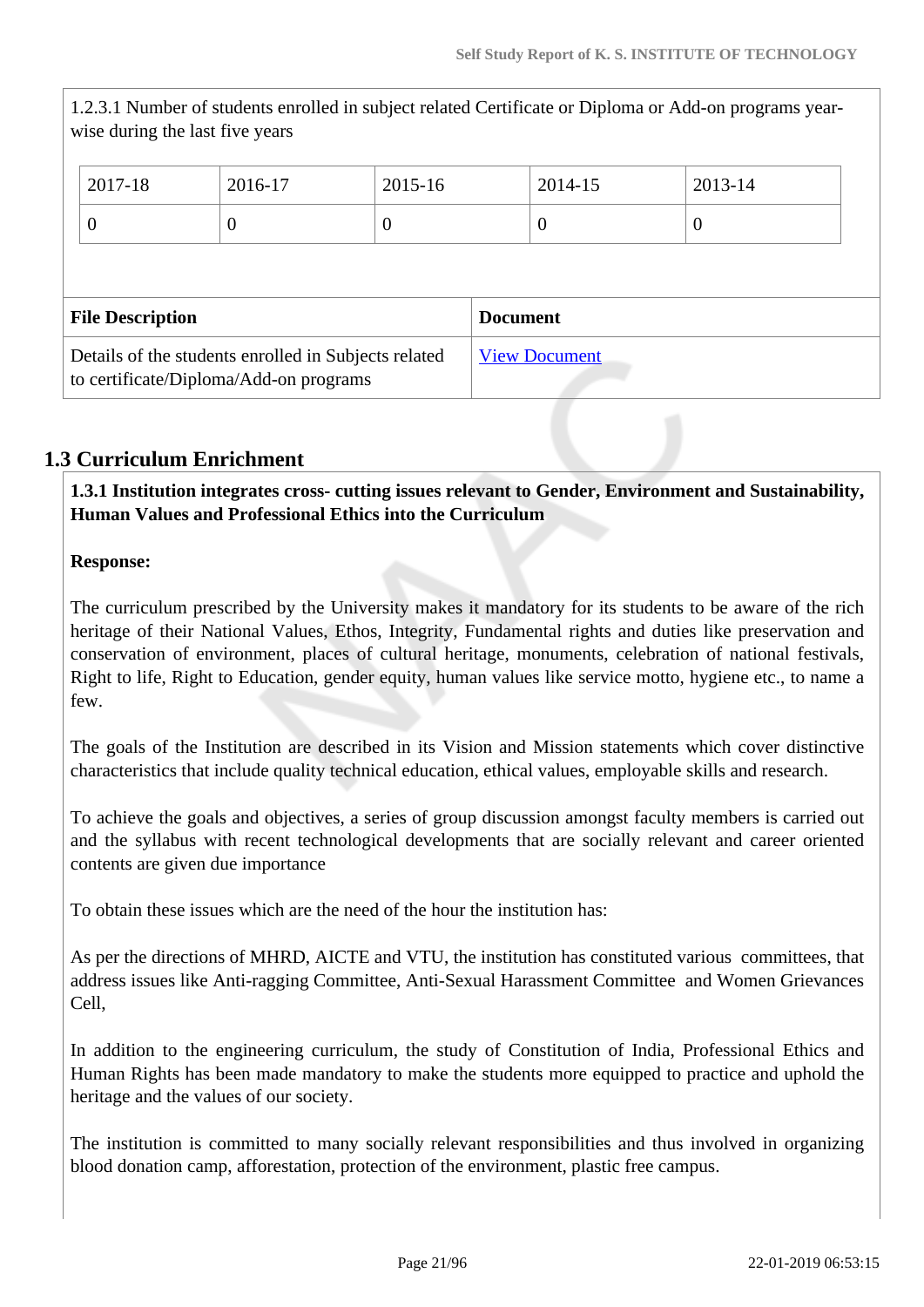The institution also encourages celebration of national festivals there by helping the students to maintain their cultural heritage.

The "Heartfulness", a social wing of the Art of Living, in association with the institution conducts meditation that rejuvenates the mind and soul that helps in healthy thoughts and good living.

| <b>File Description</b>         | <b>Document</b>      |
|---------------------------------|----------------------|
| Any Additional Information      | <b>View Document</b> |
| Link for Additional Information | <b>View Document</b> |

# **1.3.2 Number of value added courses imparting transferable and life skills offered during the last five years**

#### **Response:** 104

1.3.2.1 Number of value-added courses imparting transferable and life skills offered during the last five years

#### Response: 104

| <b>File Description</b>                                                      | <b>Document</b>      |
|------------------------------------------------------------------------------|----------------------|
| Details of the value-added courses imparting<br>transferable and life skills | <b>View Document</b> |
| Any additional information                                                   | <b>View Document</b> |

## **1.3.3 Percentage of students undertaking field projects / internships**

#### **Response:** 24.32

1.3.3.1 Number of students undertaking field projects or internships

Response: 404

| <b>File Description</b>                 | <b>Document</b>      |  |
|-----------------------------------------|----------------------|--|
| Institutional data in prescribed format | <b>View Document</b> |  |
| Any additional information              | <b>View Document</b> |  |

## **1.4 Feedback System**

 **1.4.1 Structured feedback received from 1) Students, 2)Teachers, 3)Employers, 4)Alumni and 5)Parents for design and review of syllabus-Semester wise/ year-wise A.Any 4 of the above**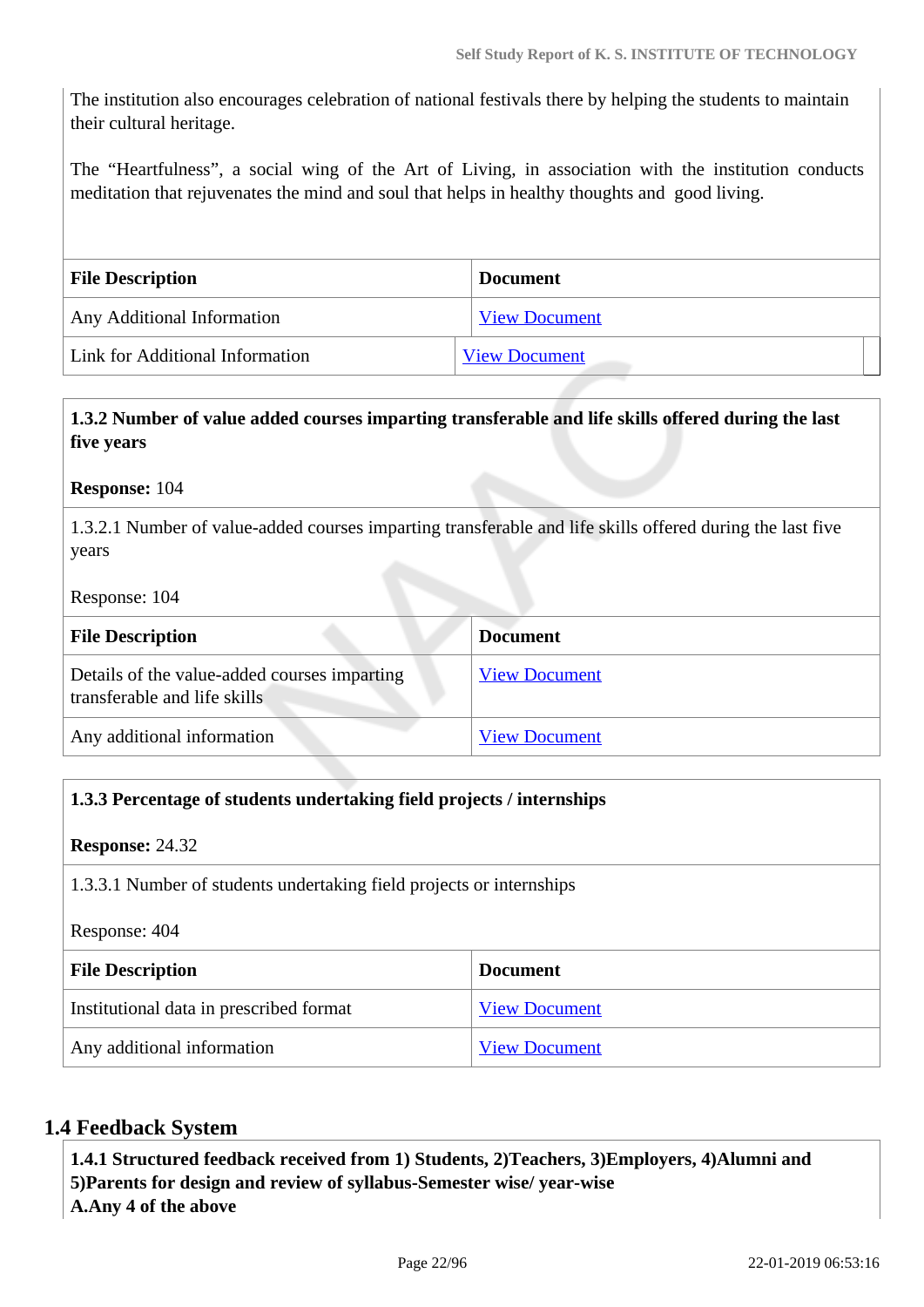| C. Any 2 of the above                 |                      |
|---------------------------------------|----------------------|
| D. Any 1 of the above                 |                      |
|                                       |                      |
| <b>Response:</b> A.Any 4 of the above |                      |
| <b>File Description</b>               | <b>Document</b>      |
|                                       |                      |
| Any additional information            | <b>View Document</b> |

- **B. Feedback collected, analysed and action has been taken**
- **C. Feedback collected and analysed**
- **D. Feedback collected**

**Response:** B. Feedback collected, analysed and action has been taken

| <b>File Description</b>    | <b>Document</b>      |
|----------------------------|----------------------|
| Any additional information | <b>View Document</b> |
| URL for feedback report    | <b>View Document</b> |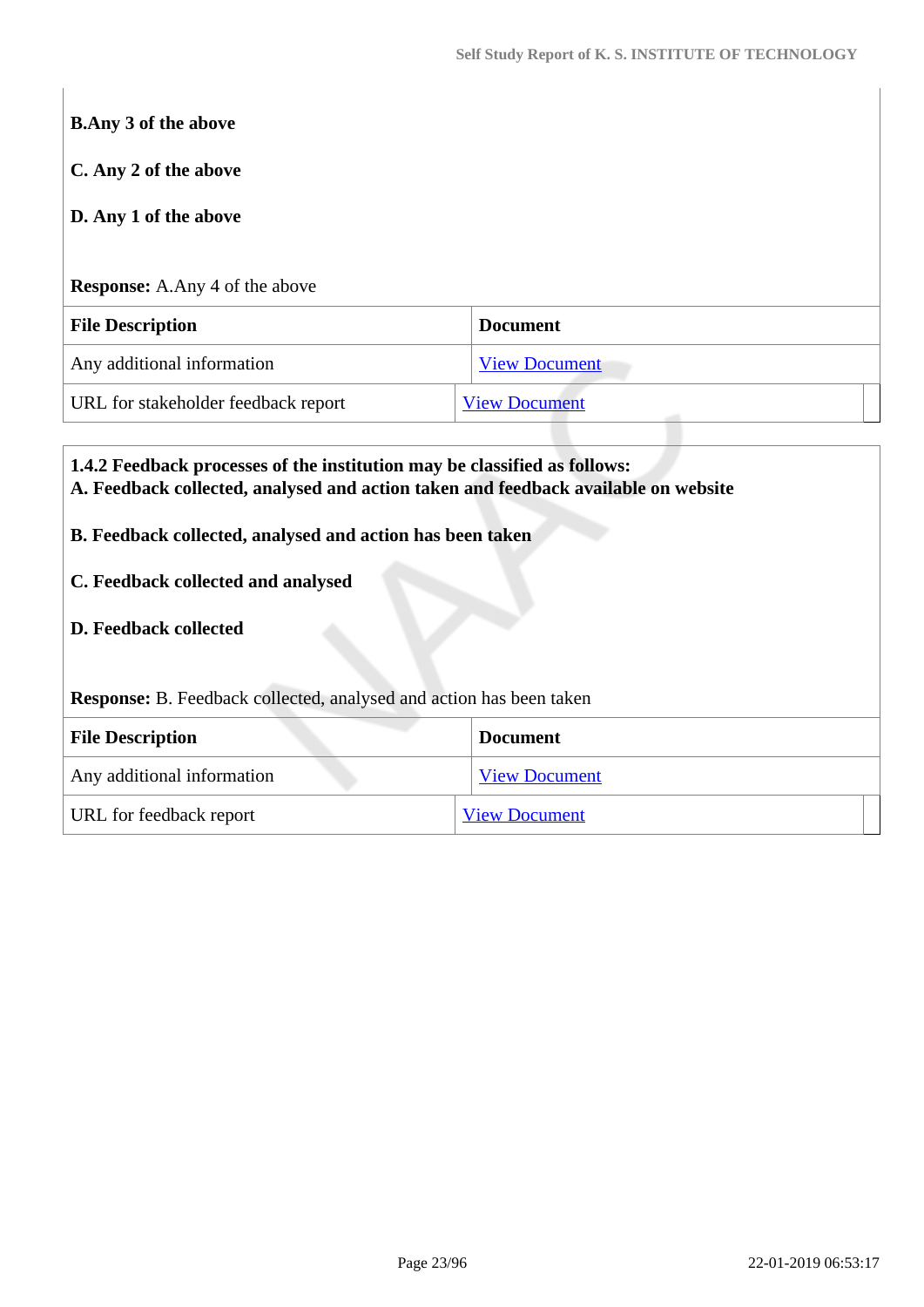# **Criterion 2 - Teaching-learning and Evaluation**

# **2.1 Student Enrollment and Profile**

# **2.1.1 Average percentage of students from other States and Countries during the last five years**

## **Response:** 12.23

2.1.1.1 Number of students from other states and countries year-wise during the last five years

| 2017-18 | 2016-17 | 2015-16                        | 2014-15 | 2013-14 |
|---------|---------|--------------------------------|---------|---------|
| 135     | 184     | $\bigcap$ 1 $\bigcap$<br>ل 1 م | 254     | 293     |

| <b>File Description</b>                       | <b>Document</b>      |
|-----------------------------------------------|----------------------|
| List of students (other states and countries) | <b>View Document</b> |
| Institutional data in prescribed format       | <b>View Document</b> |
| Any additional information                    | <b>View Document</b> |

## **2.1.2 Average Enrollment percentage (Average of last five years)**

# **Response:** 85.92

2.1.2.1 Number of students admitted year-wise during the last five years

| 2017-18 | 2016-17 | 2015-16 | 2014-15 | 2013-14                            |
|---------|---------|---------|---------|------------------------------------|
| 422     | 478     | 503     | 503     | $\epsilon$ $\sim$ 1<br>$J\angle 1$ |

## 2.1.2.2 Number of sanctioned seats year-wise during the last five years

| 2017-18 | 2016-17 | 2015-16 | 2014-15 | 2013-14 |
|---------|---------|---------|---------|---------|
| 576     | 576     | 576     | 576     | 528     |

| <b>File Description</b>                 | <b>Document</b>      |
|-----------------------------------------|----------------------|
| Institutional data in prescribed format | <b>View Document</b> |
| Any additional information              | <b>View Document</b> |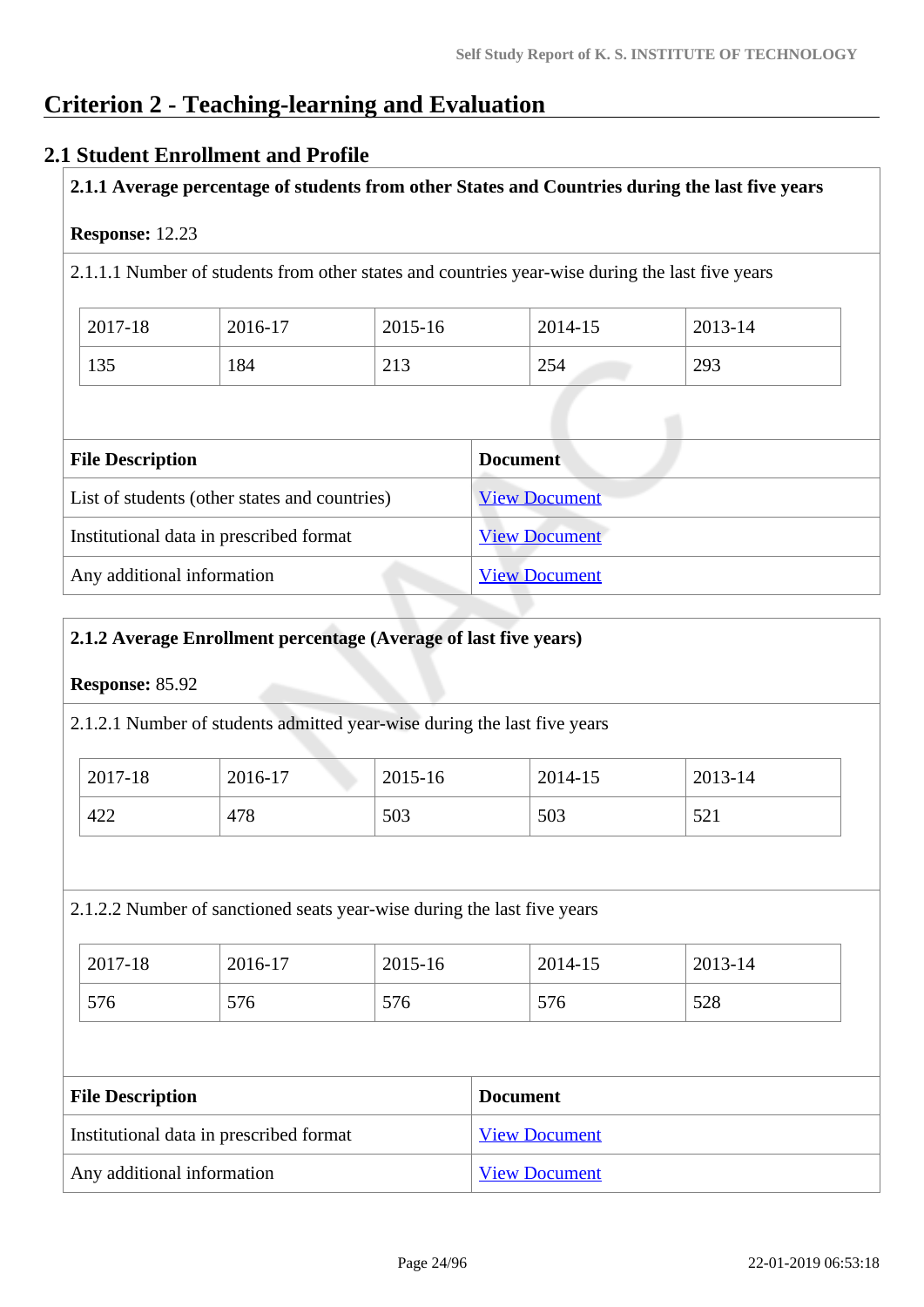# **2.1.3 Average percentage of seats filled against seats reserved for various categories as per applicable reservation policy during the last five years**

#### **Response:** 79.06

2.1.3.1 Number of actual students admitted from the reserved categories year-wise during the last five years

| 2017-18 | 2016-17 | 2015-16 | 2014-15                        | 2013-14 |
|---------|---------|---------|--------------------------------|---------|
| $\sim$  | 90      | 82      | O <sub>7</sub><br>$\mathbf{o}$ | 84      |

| <b>File Description</b>                 | <b>Document</b>      |
|-----------------------------------------|----------------------|
| Institutional data in prescribed format | <b>View Document</b> |
| Any additional information              | <b>View Document</b> |

# **2.2 Catering to Student Diversity**

 **2.2.1 The institution assesses the learning levels of the students, after admission and organises special programs for advanced learners and slow learners**

#### **Response:**

To assess the learning levels of the students, every year the institution organizes an Induction Program for the First Year students. The induction covers –

- Introductory sessions conducted by heads of the departments & introduction of faculty members of their departments.
- The students are introduced to their course of study and the regulations governing the same.
- Introduction of various extra-curricular and professional activities taking place within campus for their overall development.
- Methods to manage academic stress and overall personality development.
- Talks by industrial experts to highlight the requirement of present day need

In the orientation, following points are discussed:

- 1. First year Course/Examination structure
- 2. Academic Calendar
- 3. Passing criteria, grading pattern, re-examination
- 4. Distribution of information brochure.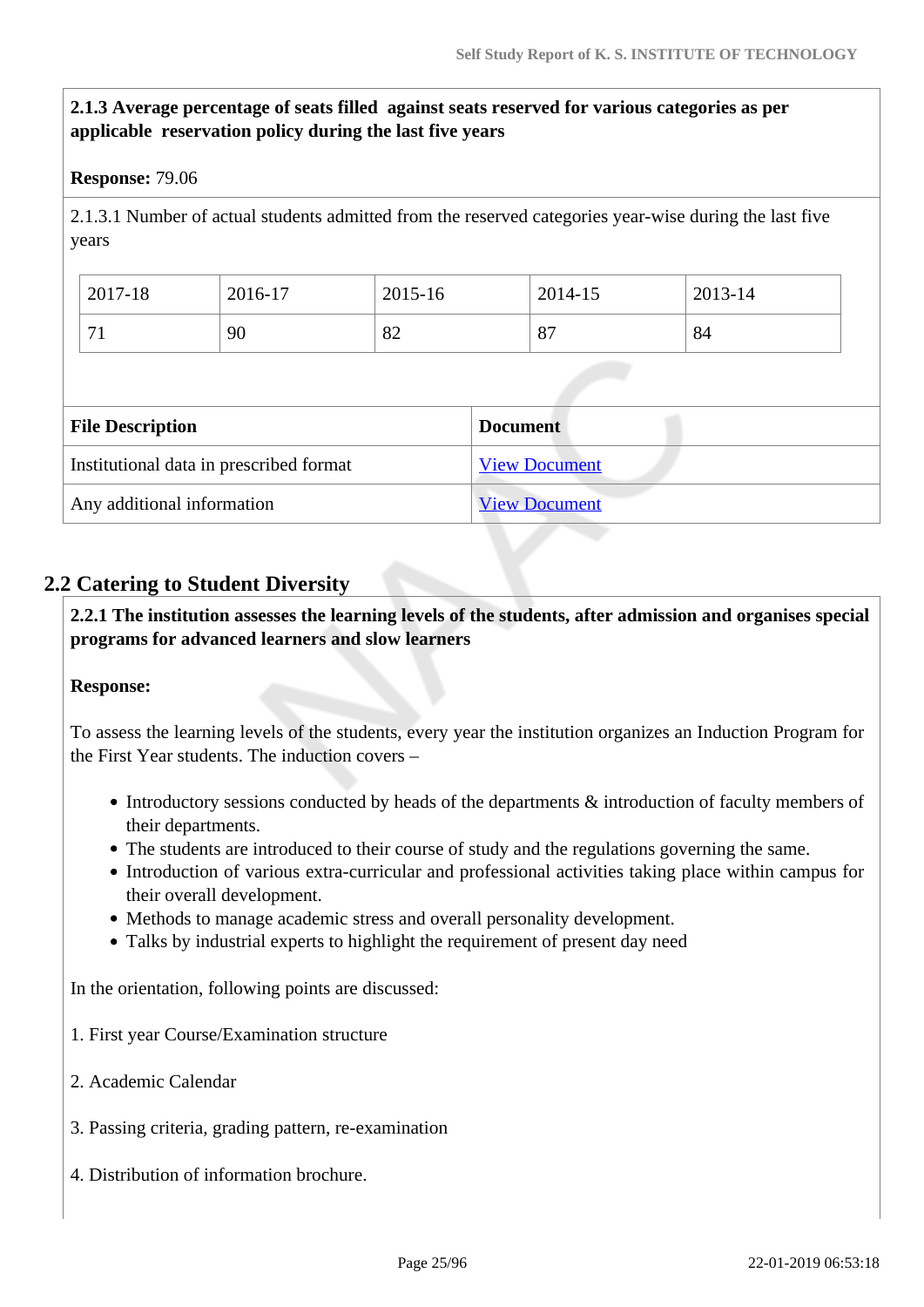5. The students will be exposed to all the laboratories available

Before commencement of classes, the first year students are classified as Slow and Advanced Learners based on CET Marks & HSC Marks.

The higher semester students are classified as slow and advanced learners based on their performance in the first internal assessment test. A student who fails to score less than 50% marks in the first test and who is found to be slow in learning is identified as a slow learner by the subject teacher who prepares a list of all such candidates and reports to the head. After obtaining inputs from all the teachers, a departmental meeting is convened to chalk out a time-table for the remedial classes in addition to the regular classes where the students are nurtured by strengthening the fundamental concepts as well as boosting their confidence. Thus, the slow learners are brought on par with the others and prepared to face the end semester exams with better preparation.

#### **Strategies for slow learners:**

- Additional classes are arranged for slow learners and individual attention is given to improve their performance in the second and third internal tests.
- Incorporation of Audio and Visual Materials for better understanding of basic concepts.
- Providing Peer Tutors for counseling and mentoring of the students to overcome their psychological problems and achieve their goals successfully.

These steps make learning more comfortable.

#### **Strategies for Advanced Learners**

- These students are encouraged to solve the challenging questions and competitive examination questions.
- They are made to involve themselves in mini projects and encouraged to publish their work
- They are encouraged to read variety of books, websites, and blogs, to make them appreciate different ways in which the same concept can be presented.
- They are made to work together in teams, to share ideas on an assignment that is more complex

| <b>File Description</b>         | <b>Document</b>      |  |
|---------------------------------|----------------------|--|
| Any additional information      | <b>View Document</b> |  |
| Link for Additional Information | <b>View Document</b> |  |

| 2.2.2 Student - Full time teacher ratio    |                      |  |
|--------------------------------------------|----------------------|--|
| <b>Response: 15.67</b>                     |                      |  |
| <b>File Description</b><br><b>Document</b> |                      |  |
| Any additional information                 | <b>View Document</b> |  |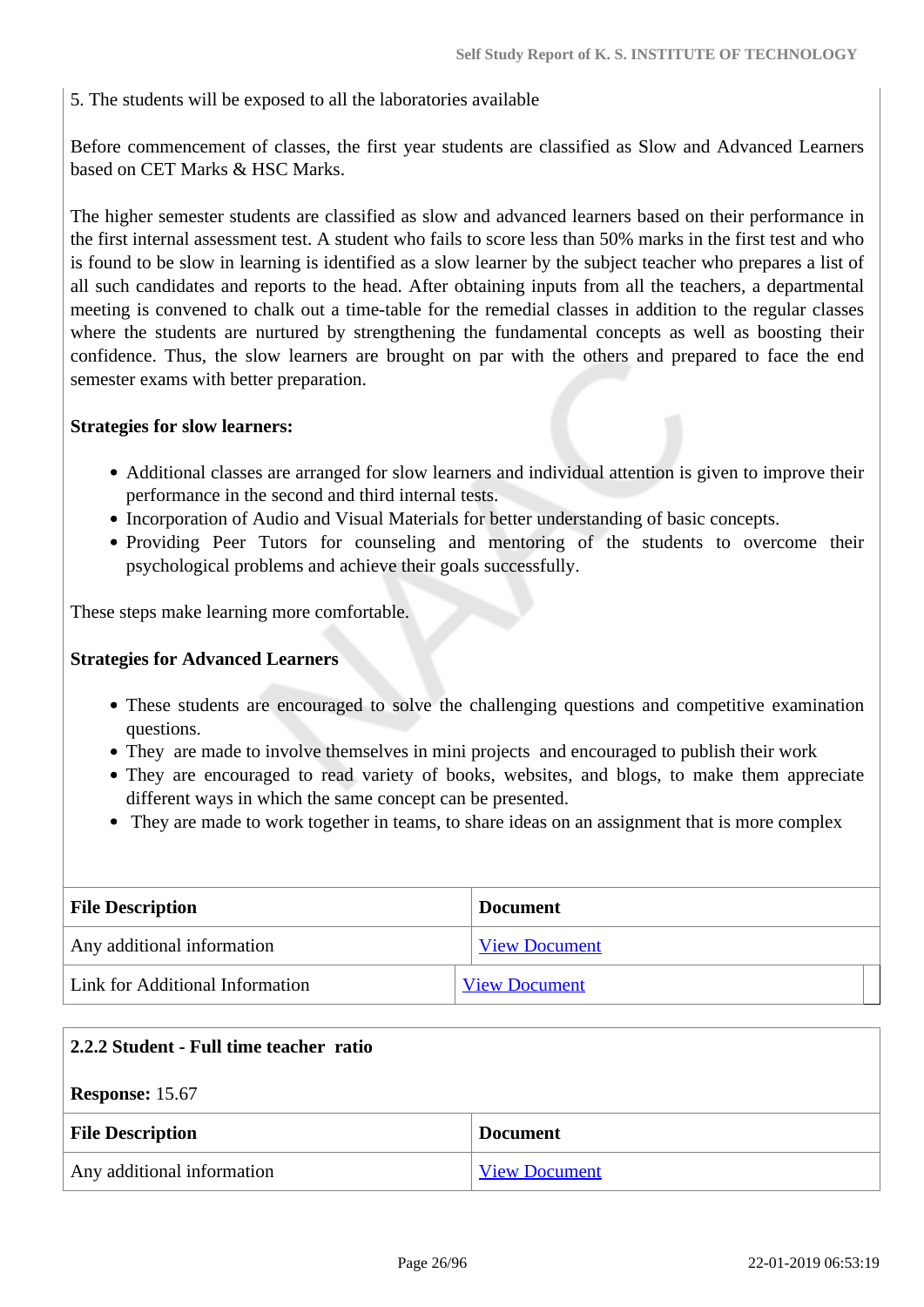| 2.2.3 Percentage of differently abled students (Divyangian) on rolls |                      |  |
|----------------------------------------------------------------------|----------------------|--|
| <b>Response:</b> 0                                                   |                      |  |
| 2.2.3.1 Number of differently abled students on rolls                |                      |  |
| <b>File Description</b><br><b>Document</b>                           |                      |  |
| Institutional data in prescribed format                              | <b>View Document</b> |  |

# **2.3 Teaching- Learning Process**

 **2.3.1 Student centric methods, such as experiential learning, participative learning and problem solving methodologies are used for enhancing learning experiences**

#### **Response:**

The academic viewpoint of the institute is student centric. The various methods of experiential and interactive learning are adopted to ensure that students actively participate in the teaching-learning process.

## **Experiential learning**

The institution provides a wide range of learning opportunities that engage students in real-world scenario and emphasize student interaction throughout the learning process. Few topics of the curriculum are demonstrated through experiments in the laboratory and by doing mini projects. Industrial visits are arranged to expose the students to the latest technological developments. Students are encouraged to take up the internships in the industries. It provides opportunities for students to engage intellectually, creatively and gel emotionally.

## **Interactive learning**

The faculty members make learning interactive for students by motivating student participation in group discussion and subject quiz. PPT presentations, video presentations will be made during the class and the sessions will be made more and more interactive.

## **Participative learning**

This provides students with an opportunity to gain professional knowledge, skills and values. Students are encouraged to take part in organizing the technical activities like guest lectures, IEEE activities, CSI activities and others. The Departmental club activities will be arranged with the complete involvement of student office bearers of the respective clubs.

## **Problem solving methodologies**

The students are encouraged to solve a real time problem. Students will take part in BAJA and GOKART activities where they involve themselves in the design, fabrication and testing of the vehicle according to the norms specified by SAE. Students are proactive in the events like HACKHATHON where programming skills are exhibited and recognized in the national level.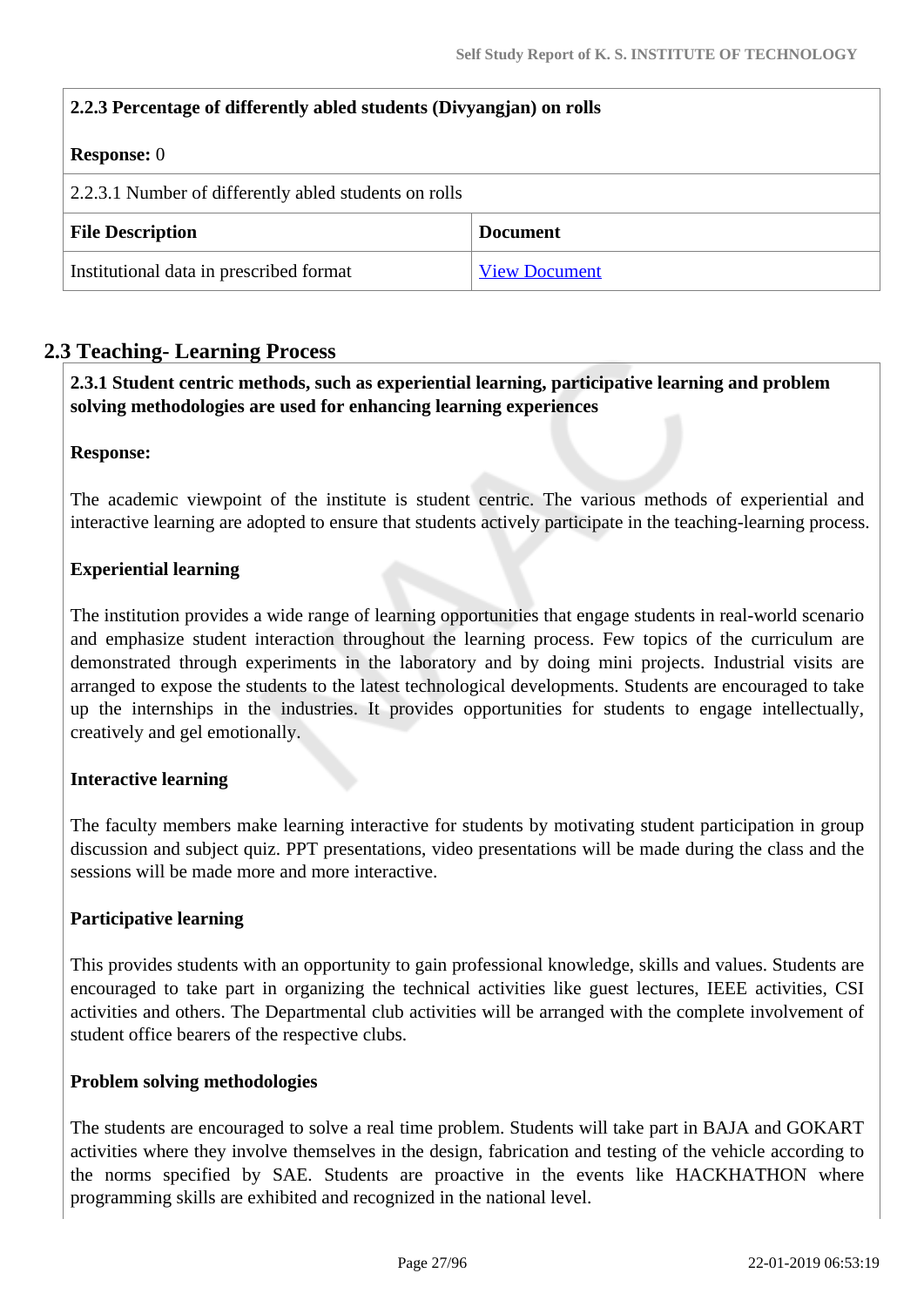| <b>File Description</b>         | <b>Document</b>      |
|---------------------------------|----------------------|
| Any additional information      | <b>View Document</b> |
| Link for Additional Information | <b>View Document</b> |

# **2.3.2 Percentage of teachers using ICT for effective teaching with Learning Management Systems (LMS), E-learning resources etc.**

**Response:** 92.45

| 2.3.2.1 Number of teachers using ICT                                         |                      |  |
|------------------------------------------------------------------------------|----------------------|--|
| Response: 98                                                                 |                      |  |
| <b>File Description</b>                                                      | <b>Document</b>      |  |
| List of teachers (using ICT for teaching)                                    | <b>View Document</b> |  |
| Any additional information                                                   | <b>View Document</b> |  |
| Provide link for webpage describing the "LMS/<br>Academic management system" | <b>View Document</b> |  |

# **2.3.3 Ratio of students to mentor for academic and stress related issues Response:** 16.78 2.3.3.1 Number of mentors Response: 99 **File Description Document** Any additional information [View Document](https://assessmentonline.naac.gov.in/storage/app/hei/SSR/102404/2.3.3_1548064286_2517.pdf)

# **2.3.4 Innovation and creativity in teaching-learning**

#### **Response:**

The institution inculcates Innovation and Creativity in teaching – learning process in order to achieve the following :-

- To enhance the learning and cognitive skills.
- To increase domain knowledge.
- To help students to transform their thoughts and ideas into reality.
- To mold students as per industry expectations.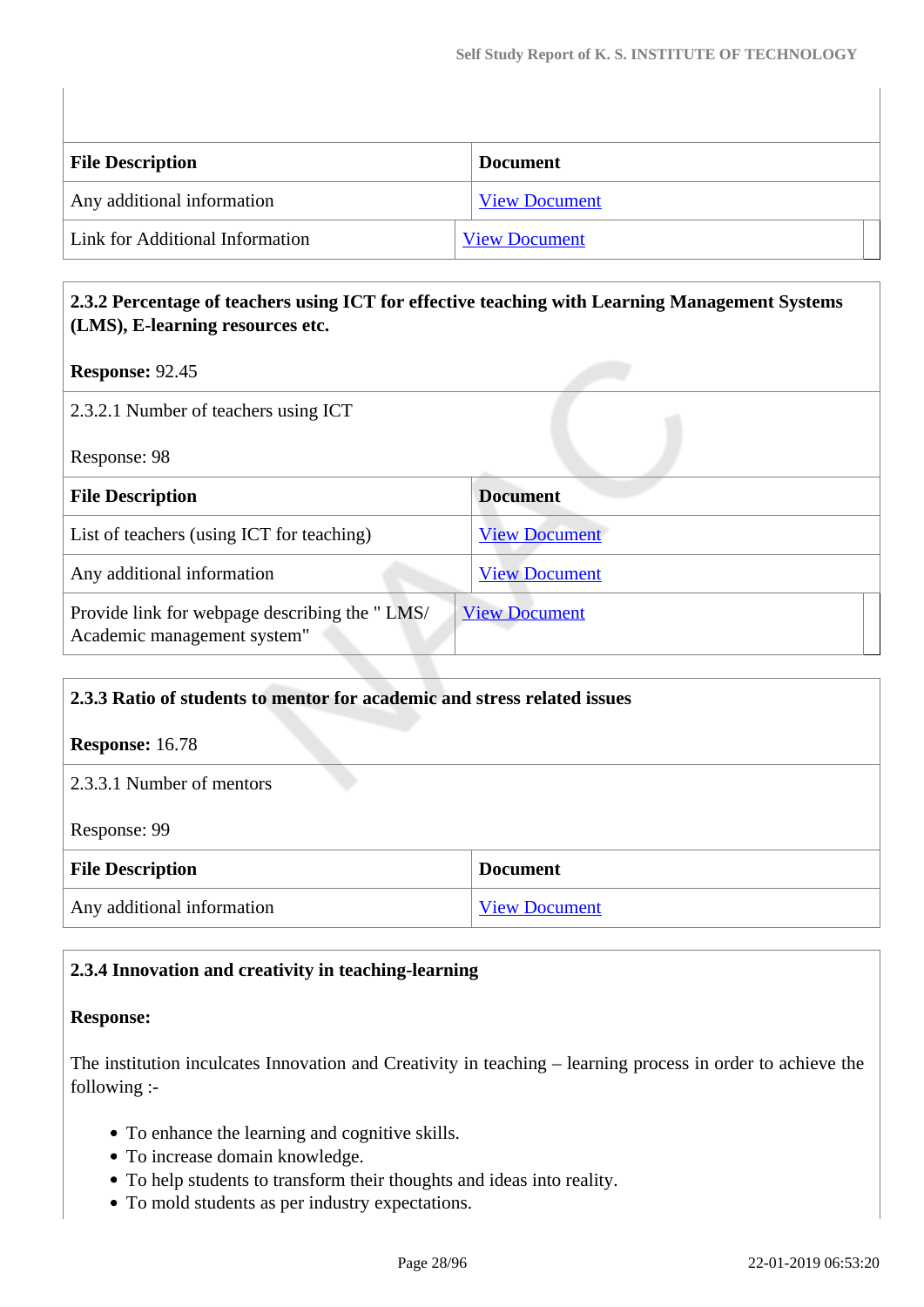• To make them apply precise engineering skills

The following pedagogies / methods are used in the teaching learning process:

- Chalk and Talk method
- Use of power point presentations augmented with videos for explaining the concepts
- Use of NPTEL videos for effective learning in order to make students gain insight of the subject
- Using charts in the laboratories exhibiting the subject related diagrams, algorithms and computations
- Conducting quizzes, group discussions to make students sustain their interest and motivation towards learning.
- Assigning mini projects and hobby projects for the students in order to make them understand the practicality of the subject.
- Arranging seminars for the students to improve their comprehension, knowledge and presentation skills.
- Provisioning students to participate in **Workshops**, **Technical talks** and **Hackathons** in order to bridge the gap between academics and industry expectations and make them stay up-to-date with the technology.
- Through Projects and other Innovative Teaching and learning process the students are made **future ready** and are transformed into **professional engineers.**

| <b>File Description</b>    | <b>Document</b>      |
|----------------------------|----------------------|
| Any additional information | <b>View Document</b> |

# **2.4 Teacher Profile and Quality**

#### **2.4.1 Average percentage of full time teachers against sanctioned posts during the last five years**

#### **Response:** 100

| <b>File Description</b>                                          | <b>Document</b>      |
|------------------------------------------------------------------|----------------------|
| Year wise full time teachers and sanctioned posts<br>for 5 years | <b>View Document</b> |
| List of the faculty members authenticated by the<br>Head of HEI  | <b>View Document</b> |
| Any additional information                                       | <b>View Document</b> |

#### **2.4.2 Average percentage of full time teachers with Ph.D. during the last five years**

# **Response:** 10.44

2.4.2.1 Number of full time teachers with Ph.D. year-wise during the last five years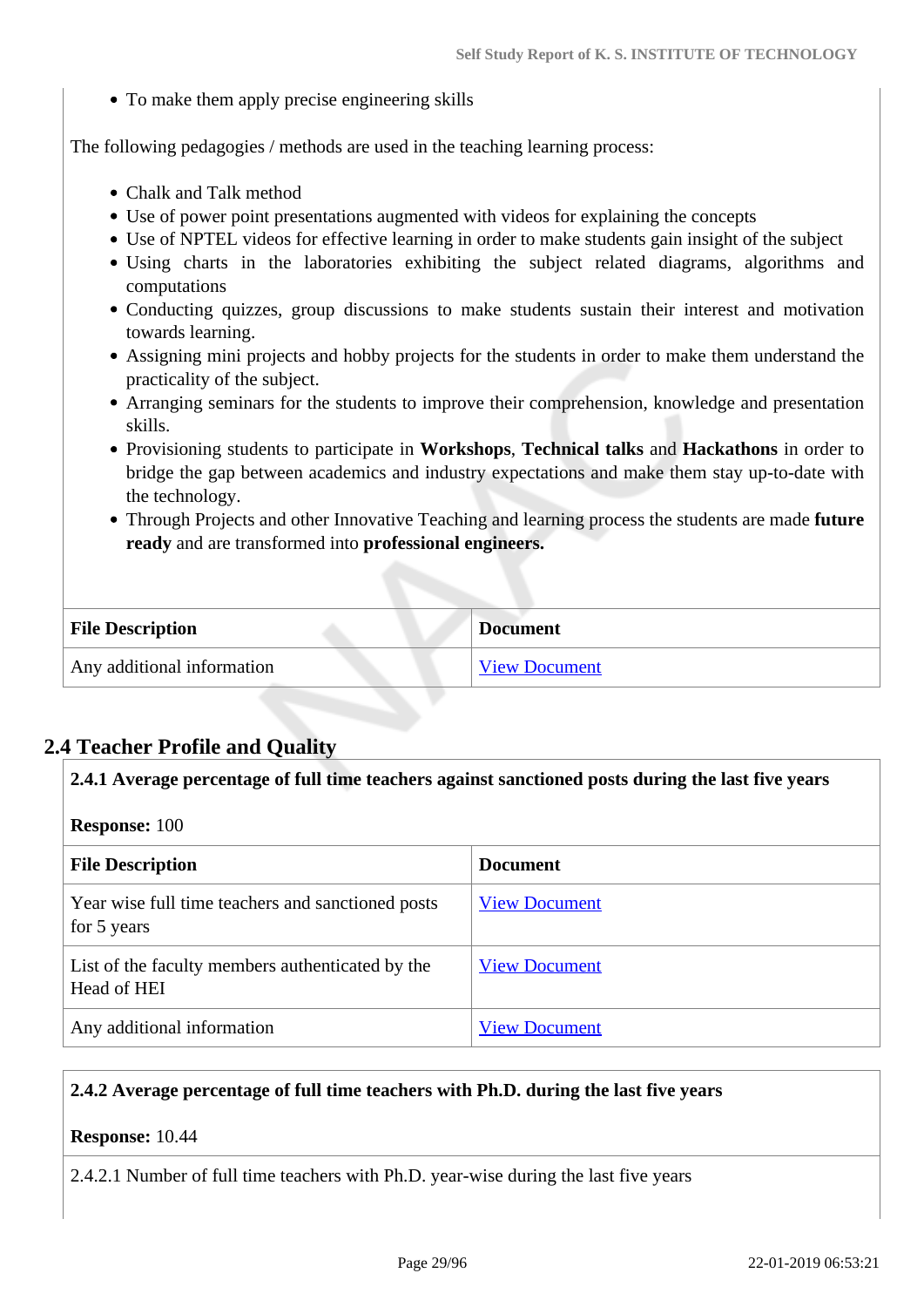| 2017-18                                                                                       | 2016-17 | 2015-16              |                      | 2014-15 | 2013-14 |
|-----------------------------------------------------------------------------------------------|---------|----------------------|----------------------|---------|---------|
| 15                                                                                            | 12      | 12                   |                      | 8       | 8       |
|                                                                                               |         |                      |                      |         |         |
| <b>File Description</b>                                                                       |         | <b>Document</b>      |                      |         |         |
| List of number of full time teachers with PhD and<br>number of full time teachers for 5 years |         | <b>View Document</b> |                      |         |         |
| Any additional information                                                                    |         |                      | <b>View Document</b> |         |         |

| 2.4.3 Teaching experience per full time teacher in number of years |                      |  |
|--------------------------------------------------------------------|----------------------|--|
| <b>Response: 9.58</b>                                              |                      |  |
| 2.4.3.1 Total experience of full-time teachers                     |                      |  |
| Response: 1015.42                                                  |                      |  |
| <b>File Description</b>                                            | <b>Document</b>      |  |
| Any additional information                                         | <b>View Document</b> |  |

# **2.4.4 Percentage of full time teachers who received awards, recognition, fellowships at State, National, International level from Government, recognised bodies during the last five years**

**Response:** 4.75

2.4.4.1 Number of full time teachers receiving awards from state /national /international level from Government recognised bodies year-wise during the last five years

| 2017-18                                 | 2016-17                                                                  | 2015-16 |  | 2014-15              | 2013-14 |  |  |  |  |
|-----------------------------------------|--------------------------------------------------------------------------|---------|--|----------------------|---------|--|--|--|--|
| $\overline{2}$                          |                                                                          |         |  | $\theta$             |         |  |  |  |  |
|                                         |                                                                          |         |  |                      |         |  |  |  |  |
| <b>File Description</b>                 |                                                                          |         |  | <b>Document</b>      |         |  |  |  |  |
| Institutional data in prescribed format |                                                                          |         |  | <b>View Document</b> |         |  |  |  |  |
|                                         | e-copies of award letters (scanned or soft copy)<br><b>View Document</b> |         |  |                      |         |  |  |  |  |
| Any additional information              |                                                                          |         |  | <b>View Document</b> |         |  |  |  |  |

 **2.4.5 Average percentage of full time teachers from other States against sanctioned posts during the last five years**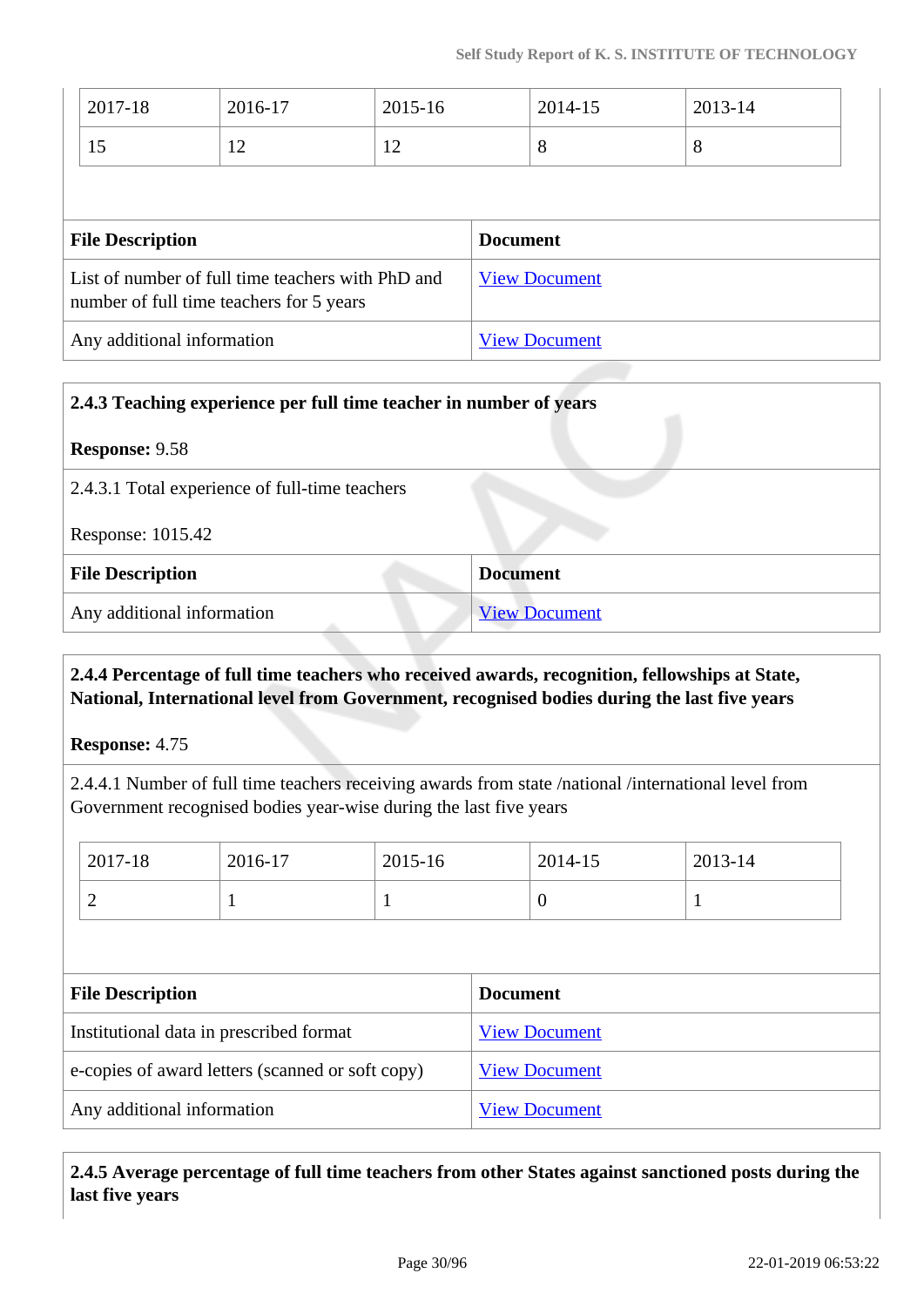## **Response:** 14.25

|                                                                                                    | 2.4.5.1 Number of full time teachers from other states year-wise during the last five years |         |         |                 |                      |         |  |
|----------------------------------------------------------------------------------------------------|---------------------------------------------------------------------------------------------|---------|---------|-----------------|----------------------|---------|--|
|                                                                                                    | 2017-18                                                                                     | 2016-17 | 2015-16 |                 | 2014-15              | 2013-14 |  |
|                                                                                                    | 17                                                                                          | 17      | 15      |                 | 15                   | 11      |  |
|                                                                                                    |                                                                                             |         |         |                 |                      |         |  |
|                                                                                                    | <b>File Description</b>                                                                     |         |         | <b>Document</b> |                      |         |  |
| List of full time teachers from other state and state<br>from which qualifying degree was obtained |                                                                                             |         |         |                 | <b>View Document</b> |         |  |
|                                                                                                    | Any additional information                                                                  |         |         |                 | <b>View Document</b> |         |  |
|                                                                                                    |                                                                                             |         |         |                 |                      |         |  |

# **2.5 Evaluation Process and Reforms**

## **2.5.1 Reforms in Continuous Internal Evaluation(CIE) system at the institutional level**

#### **Response:**

- The institution is affiliated to Visvesvaraya Technological University (VTU) and follows the University guidelines to carry out the continuous internal evaluation process at institution level.
- The regulations, curriculum and syllabus of all the programs offered by the Institute are available in the Institute website and the website of the affiliating University. The regulations contain the details of the evaluation process. Currently the 2015, 2017 and 2018 regulations of CBCS schemes is being followed.
- At the commencement of every semester, an academic calendar of events is prepared. This contains the schedule for internal assessment test, dates of announcement of attendance status and sessional display, declared holidays, lab test. This is brought to the notice of faculty and students.
- The course owners prepare the question bank by referring to previous years' question papers of the affiliating as well as other University question papers.
- The course owners prepare the assignment question for the same syllabus covered for the internal assessment test and insist that students submit their assignments before the IA test.
- In the process of continuous internal evaluation, two set of question papers are prepared for every subject. Each question paper comprise of four questions, out of which two are to be answered.
- The Module coordinator, Head of the Department, Academic coordinator and Principal scrutinizes the question Papers. One question paper among the two is selected by Principal.
- The students can see their evaluated blue book and discuss the same with concerned faculty and results are declared within eight days and displayed and communicated to students and parents through website.
- Three internal assessment tests are conducted. Out of three tests average of best of two tests are considered as final internal assessment marks.
- The Institution has a good mentoring system, where each mentor is allocated a group of fifteen to twenty-five students. The mentor monitors their performance through internal assessment tests and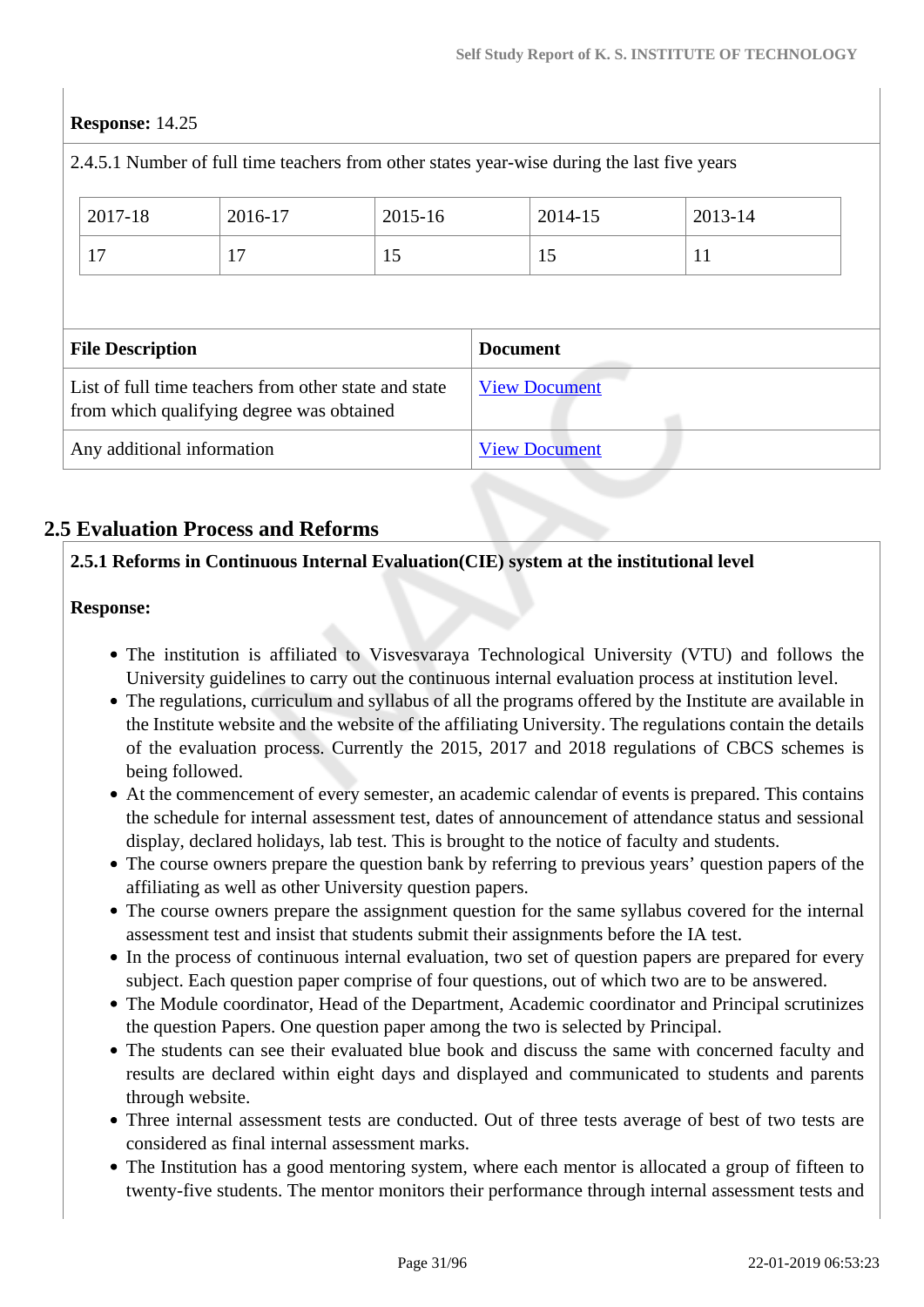informs their parents about their marks and attendance and calls them for parent's teacher meeting.

- In addition to internal assessment tests, the course owners also conducts other subject related activities such as quiz, seminars and group discussion.
- Laboratory sessions are conducted as 3 hours per week. All the programs and experimental details are written in observation book and executed. After execution, the same details are written in record book. At the end of semester, lab test are conducted. The breakup of Internal Lab marks (20 marks) for 2015 regulation are as 10 marks for record, 5 marks for observation and 5 marks for test. The break for 2017 and 2018 regulation are as 15 marks for record, 15 marks for observation and 10 marks for test.

| <b>File Description</b>         | <b>Document</b>      |  |  |  |  |  |  |
|---------------------------------|----------------------|--|--|--|--|--|--|
| Any additional information      | <b>View Document</b> |  |  |  |  |  |  |
| Link for Additional Information | <b>View Document</b> |  |  |  |  |  |  |

#### **2.5.2 Mechanism of internal assessment is transparent and robust in terms of frequency and variety**

#### **Response:**

The conduction of Internal Assessment Tests is the reflection of the success of Teaching. This helps in progression of the student's academic attainment.

- The institution is affiliated to Visvesvaraya Technological University (VTU) and follows it's the guidelines and methods to carry out the continuous internal assessment process at institution level.
- The regulations, curriculum and syllabus of all the programmes offered by the Institute are available in the Institute and the affiliated University websites. The regulations contain the details of the evaluation process. Currently the 2015, 2017 and 2018 regulation of CBCS schemes are being followed.
- The institution prepares an Academic Calendar in line with University calendar prior to the commencement of the academic year in consultation with the Heads of the Departments in which Internal Assessment dates are mentioned. This will be handed over to students after the orientation program and uploaded in the institution website.
- Two sets of Internal Assessment question papers are set for each subject. The module coordinator, Head of the Department, Academic chief coordinator and Principal will scrutinize the question Paper. Any one question paper is selected by Principal.
- Blooms Taxonomy guidelines are followed for preparing Internal Assessment Question Paper and Assignments.
- The blue books will be evaluated and the performance of the students are brought to the notice of them which helps the students in understanding their mistakes.
- The scheme of evaluation of the internal assessment test will be issued to the students after each assessment is completed.
- The results of the Internal Assessment will be sent to the parents in the form of SMS and displayed in the notice boards, uploaded in the institution website.
- Three internal assessment tests are conducted. Out of three tests average of best of two tests are considered as final internal assessment marks for 2015 scheme and average of three tests are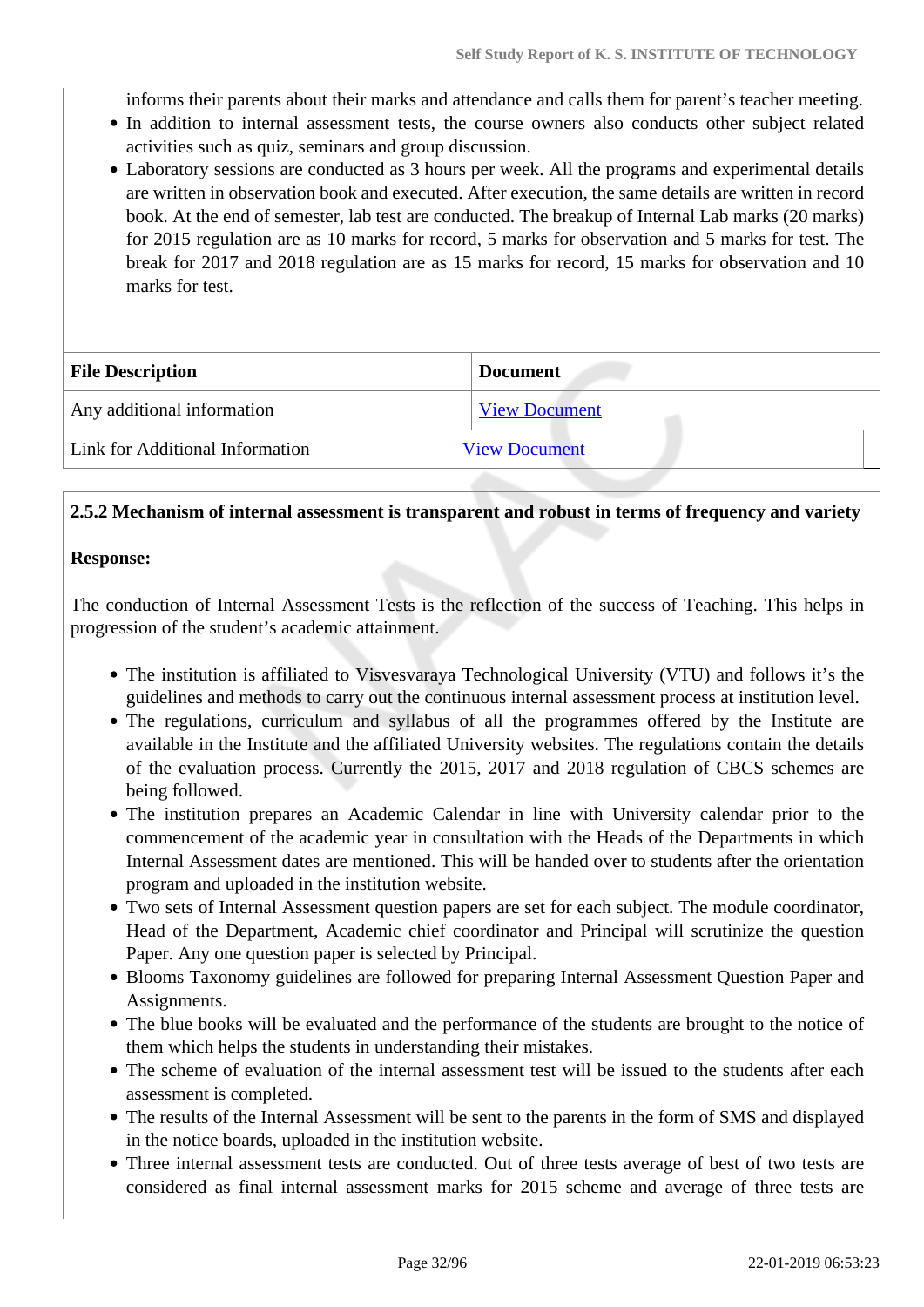considered for 2017 and 2018 scheme students. The signature will be obtained from the students once the marks are finalised.

- The mentors monitor the performance of the students after each internal assessment tests and provides suggestions for their improvement.
- The parents and teachers meeting will be conducted at the end of each internal assessment for the students who scores less than 50 percent in the internal assessments tests.
- Those students who score less than 50 percent in the internal assessment test in each subject are identified as slow learners and remedial classes will be conducted for them.
- In the laboratory, two internal assessments tests are conducted covering all the experiments. The signature will be obtained from the students once the marks are finalized.

| <b>File Description</b>         | <b>Document</b>      |  |  |  |  |
|---------------------------------|----------------------|--|--|--|--|
| Any additional information      | <b>View Document</b> |  |  |  |  |
| Link for Additional Information | <b>View Document</b> |  |  |  |  |

# **2.5.3 Mechanism to deal with examination related grievances is transparent, time-bound and efficient**

#### **Response:**

- The institution is affiliated to Visvesvaraya Technological University (VTU) and follows the University guidelines and methods to carry out the continuous internal evaluation process at institution level.
- The regulations, curriculum and syllabus of all the programmes offered by the Institute are available in the Institute and the affiliated University websites. The regulations contain the details of the evaluation process.
- A dedicated Exam section is available in the campus to take care of all examination related issues like
	- Queries of Exam time table schedule
	- Queries of Examination fees payment
	- Queries of Revaluation fees payment
	- Queries Regarding Examination results and Mark sheet
	- Queries related to missing USN during examination
- The Exam section takes responsibility of room allotment, seating arrangement, preparing invigilation dairy
- The rules and regulation are followed as per the guidelines from the University.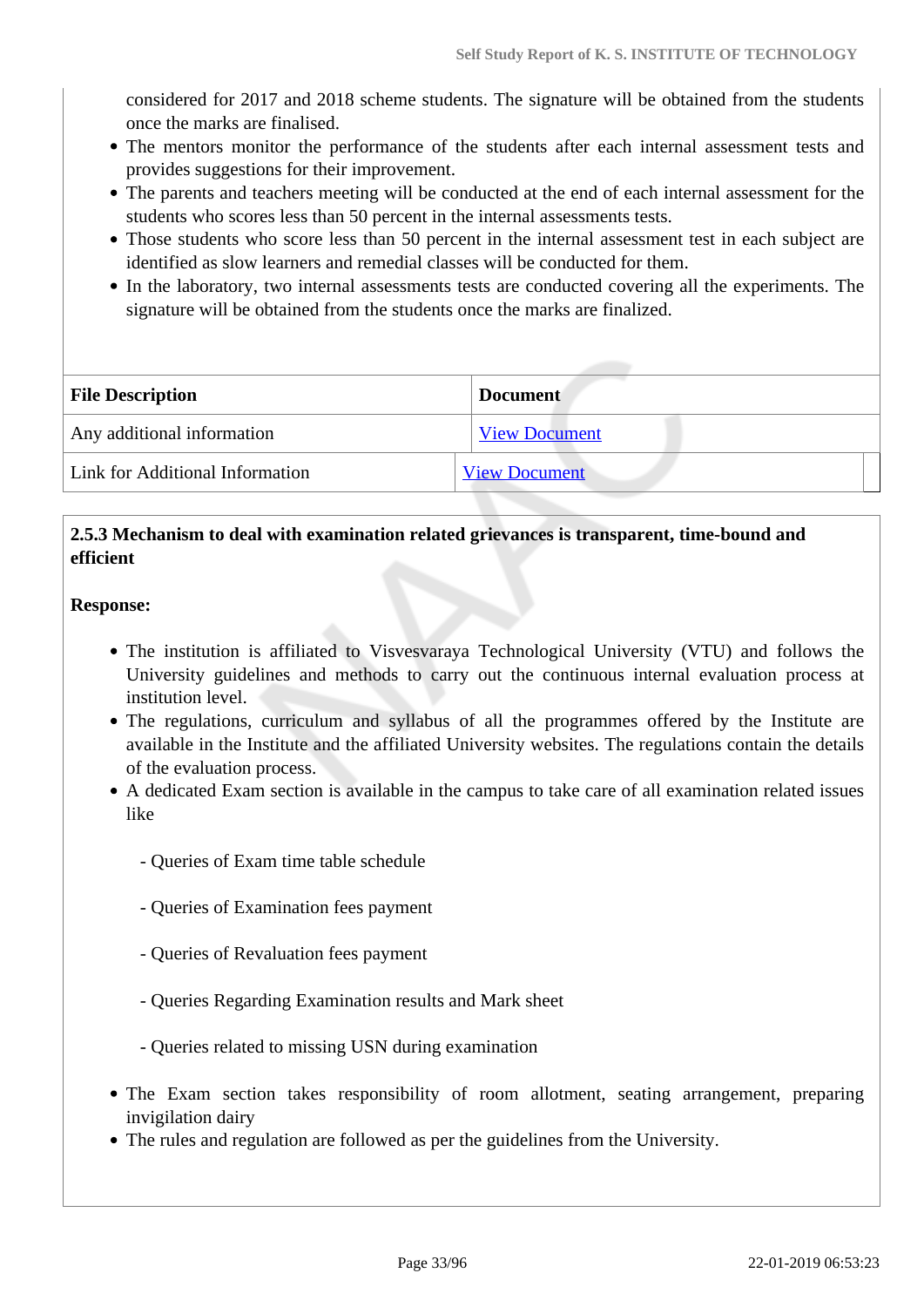| <b>File Description</b>         | <b>Document</b>      |  |  |  |  |
|---------------------------------|----------------------|--|--|--|--|
| Any additional information      | <b>View Document</b> |  |  |  |  |
| Link for Additional Information | <b>View Document</b> |  |  |  |  |

#### **2.5.4 The institution adheres to the academic calendar for the conduct of CIE**

#### **Response:**

- Academic Calendar shows the entire academic activity, beginning with the commencement of classes up to the end of the semester including the practical examinations.
- The *Academic Calendar* is a comprehensive guide to carry the academic activities with ease. It is circulated among the teaching fraternity and also students before the start of the semester.
- Academic calendar is the back bone for teaching and learning process where in the teaching methodology is shown in an organized manner. The institution ensures effective time management and appropriateness by adhering to the timeline received by the University.
- The institution refers the academic calendar in order to adhere to the planned curriculum and other activities. This allows the faculty and the students to space out their teaching and learning process and regular assessments.
- A committee for creating and organizing the academic calendar is formed by the institution. The committee consists of the Principal and other core members.
- The faculty members prepare the "Lesson Plan" as per the academic calendar. This in turn will project their teaching plans well before the commencement of a semester.
- Timetable in-charge of each department prepares the timetable as per the guidelines of the affiliated University and statutory bodies.
- Regular staff meetings are conducted to ensure adherence to the schedule given in the academic calendar. In case of any unusual and unscheduled break in the working day, the staff committee meets again to work out a schedule to compensate the working days.
- While forming the academic calendar, the institution adheres to the minimum number of working days and teaching days.
- Academic activities are always given priority and all other activities are performed without disturbing the classes. The Monthly Internal Assessments are conducted as per the academic calendar and student evaluation process is performed in a transparent manner.
- Academic Calendar shows the Continuous Internal Examination (CIE) performed in terms of three Internal Assessments (IAs). The scheduled dates of IA1, IA2 and IA3 are also shown in this calendar. IA question papers are set based on the Outcome Based Education (OBE) format.
- The best of two IA marks is used to calculate the final internal marks attained by the student. These marks are also considered to decide the course of nature for teaching slow students and rectify their performance before the external examination.

| <b>File Description</b>         | <b>Document</b>      |  |  |  |  |
|---------------------------------|----------------------|--|--|--|--|
| Any additional information      | <b>View Document</b> |  |  |  |  |
| Link for Additional Information | <b>View Document</b> |  |  |  |  |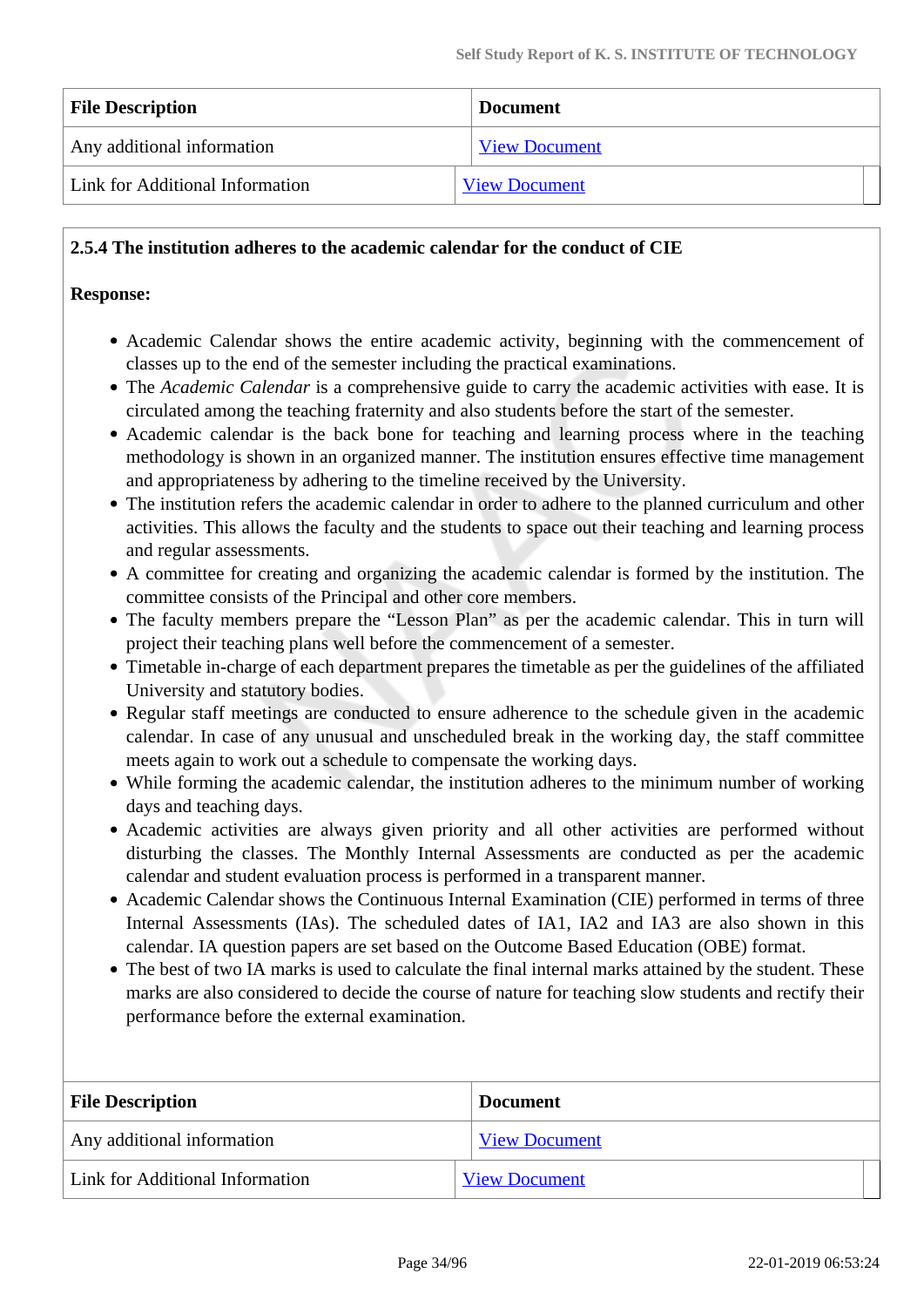# **2.6 Student Performance and Learning Outcomes**

 **2.6.1 Program outcomes, program specific outcomes and course outcomes for all programs offered by the Institution are stated and displayed on website and communicated to teachers and students**

## **Response:**

The Institute is affiliated to VTU and the curriculum is defined by the University. The institution has a broad vision and mission which is practiced by all the departments.

The Programme Objectives (POs), Progmme Specific Outcomes (PSOs) and Course Outcomes (COs) are well stated by the departments and displayed on institution website, notice boards and class rooms.

The PSO's are associated with the vision and mission of the department and institution.

The CO's are framed by the respective course in charge by using the blooms taxonomy verbs and levels and is also discussed with the students

The stake holders are involved in refining the PSO's.

| <b>File Description</b>                       | <b>Document</b>      |  |
|-----------------------------------------------|----------------------|--|
| COs for all courses (exemplars from Glossary) | <b>View Document</b> |  |
| Any additional information                    | <b>View Document</b> |  |
| Link for Additional Information               | <b>View Document</b> |  |
|                                               |                      |  |

## **2.6.2 Attainment of program outcomes, program specific outcomes and course outcomes are evaluated by the institution**

#### **Response:**

The institute abides to a well-defined procedure of Teaching Learning process that is followed by all the departments in focus of the student's development. The process involves

- 1.Planning,
- 2.Delivery and Assessment
- 3.Evaluation and Attainment

#### **Planning**

The syllabus (course content) is defined by the University for All the Programmes in the Institution. For every subject, the CO's are prepared by the Course In charge and verified by the Module coordinator, the Head of the Department and Academic coordinator. The CO's are written based on different levels of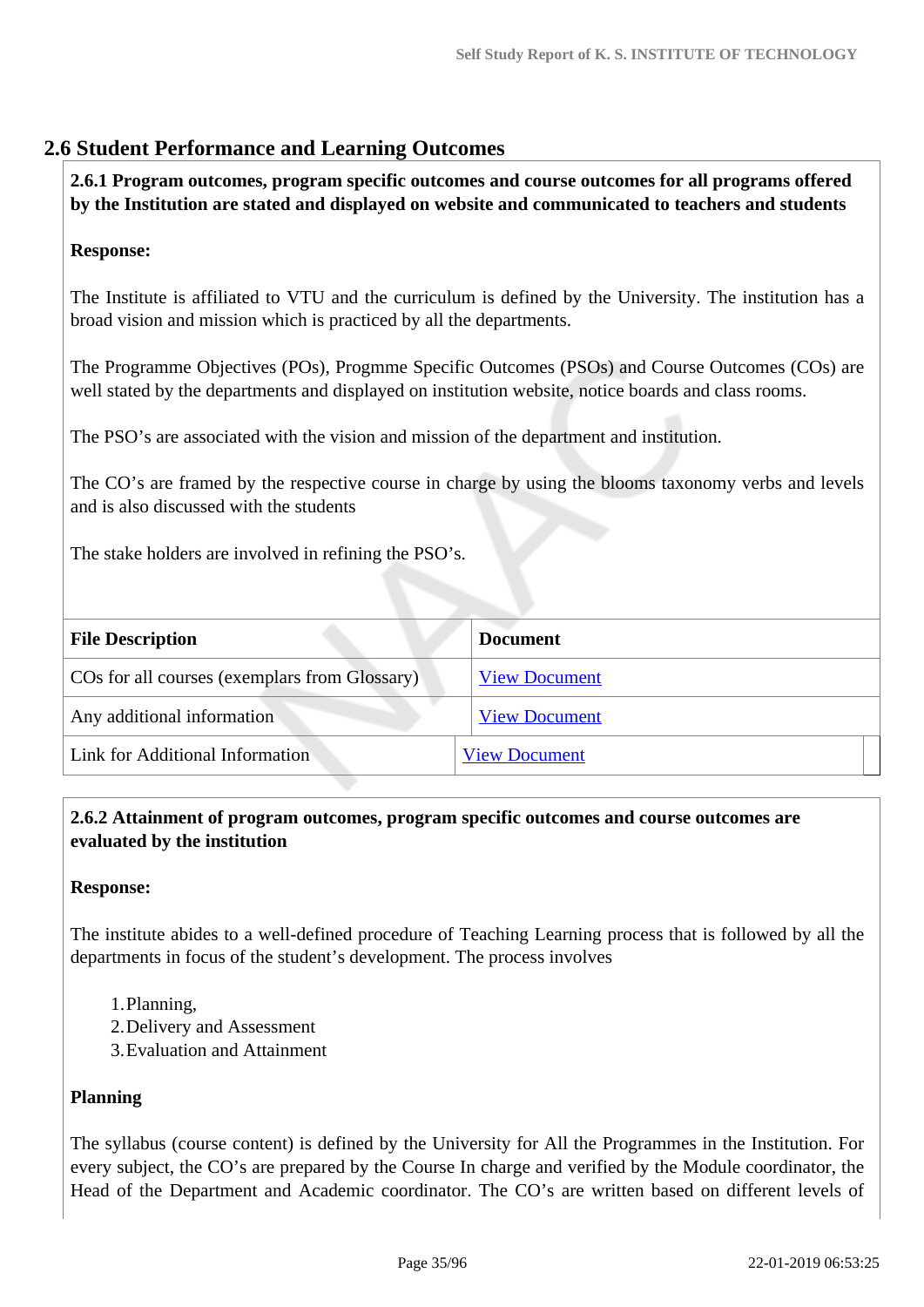Blooms taxonomy based on the course. The CO's are prepared in focus with the objectives and outcomes. The lesson plan is prepared well in advance before the commencement of the classes based on the calendar of events of the institution.

#### **Delivery and Assessment**

The contents are delivered in the respective classes as per the scheduled timetable. The course In charge will go in phase with the lesson plan prepared and also appropriate measures will be taken care during lacuna if any. The method of assessment and schedule for the assessment is defined and followed as per the University norms. The internal assessment question paper involves the Blooms taxonomy verbs that are used appropriately as per the level of the question.

#### **Evaluation and Attainment**

The assessments are evaluated by the course In charge and the same is documented. Based on the marks obtained, the attainment of the CO's and PO's are calculated. The attainment includes direct and indirect attainment. Appropriate action is taken to improve the weaker section so that there is continuous improvement in the attainment level.

The attainment is calculated from different tables starting from the

CO-PO-PSO matrix,

Internal marks documents

External marks documents

The correlation of the CO, PO and the PSO is tabulated in a scale of 0 to 3 where

3- High

#### 2- Medium

 $1$  Low

The sample CO-PO-PSO matrix table is shown below

|                 | PO             | <b>PO1</b> | PO2 | PO <sub>3</sub> | <b>PO4</b> | PO <sub>5</sub> | PO <sub>6</sub> | PO <sub>7</sub>          | PO <sub>8</sub>              | PO <sub>9</sub>          | <b>PO1</b>               |
|-----------------|----------------|------------|-----|-----------------|------------|-----------------|-----------------|--------------------------|------------------------------|--------------------------|--------------------------|
| CO              |                |            |     |                 |            |                 |                 |                          |                              |                          |                          |
| 15              |                |            |     |                 |            |                 |                 |                          |                              |                          |                          |
| EC52            |                |            |     |                 |            |                 |                 |                          |                              |                          |                          |
| CO1             | K2             | 2          | 2   | $\overline{2}$  | 2          | 1               | 1               | $\overline{\phantom{0}}$ | $\overline{\phantom{a}}$     | п                        | $\overline{\phantom{a}}$ |
| CO <sub>2</sub> | K3             | 3          | 3   | 2               | 2          | м               |                 | $\overline{\phantom{0}}$ | $\overline{\phantom{a}}$     | л                        | $\overline{\phantom{a}}$ |
| CO <sub>3</sub> | K <sub>3</sub> | 3          | 3   | $\overline{2}$  | 2          | 1               | 1               | $\overline{\phantom{0}}$ | $\qquad \qquad \blacksquare$ | $\overline{\phantom{a}}$ | $\overline{\phantom{0}}$ |
|                 |                |            |     |                 |            |                 |                 |                          |                              |                          |                          |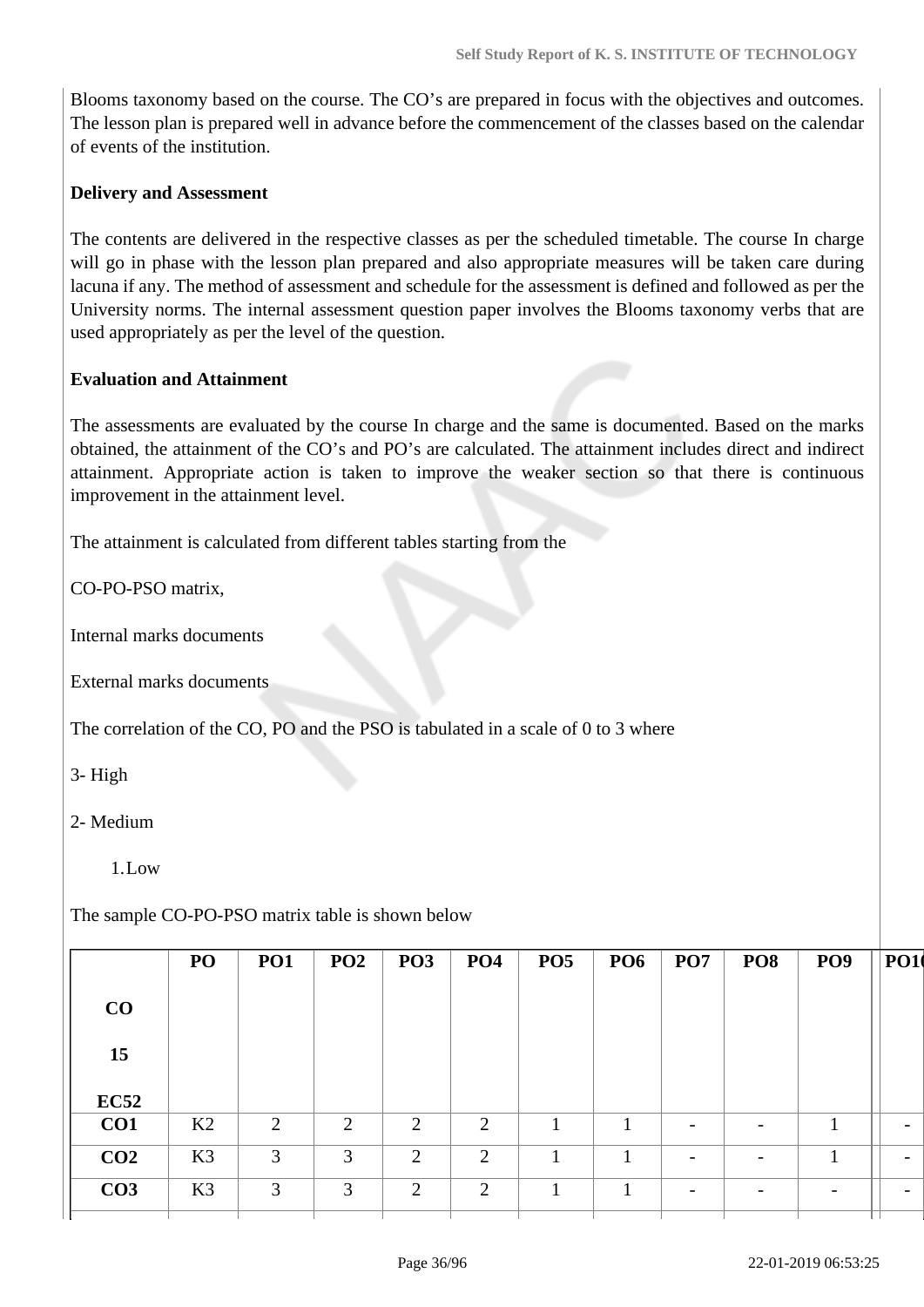| CO <sub>4</sub>            | K <sub>3</sub> | 3 | 3 | 2              | 2              |                      |  | $\overline{\phantom{a}}$ |  |  |
|----------------------------|----------------|---|---|----------------|----------------|----------------------|--|--------------------------|--|--|
| CO <sub>5</sub>            | K4             | 3 | 3 | $\overline{2}$ | 1              |                      |  |                          |  |  |
| Avg                        |                | 3 | 3 | $\overline{2}$ | $\overline{2}$ |                      |  |                          |  |  |
|                            |                |   |   |                |                |                      |  |                          |  |  |
|                            |                |   |   |                |                |                      |  |                          |  |  |
| <b>File Description</b>    |                |   |   |                |                | <b>Document</b>      |  |                          |  |  |
| Any additional information |                |   |   |                |                | <b>View Document</b> |  |                          |  |  |

| 2.6.3 Average pass percentage of Students                                                        |                                                                                                           |  |  |  |  |
|--------------------------------------------------------------------------------------------------|-----------------------------------------------------------------------------------------------------------|--|--|--|--|
| <b>Response: 95.11</b>                                                                           |                                                                                                           |  |  |  |  |
| 2.6.3.1 Total number of final year students who passed the examination conducted by Institution. |                                                                                                           |  |  |  |  |
| Response: 428                                                                                    |                                                                                                           |  |  |  |  |
|                                                                                                  | 2.6.3.2 Total number of final year students who appeared for the examination conducted by the institution |  |  |  |  |
| Response: 450                                                                                    |                                                                                                           |  |  |  |  |
| <b>File Description</b>                                                                          | <b>Document</b>                                                                                           |  |  |  |  |
| Institutional data in prescribed format                                                          | <b>View Document</b>                                                                                      |  |  |  |  |
| Any additional information<br><b>View Document</b>                                               |                                                                                                           |  |  |  |  |

# **2.7 Student Satisfaction Survey**

**2.7.1 Online student satisfaction survey regarding teaching learning process**

**Response:**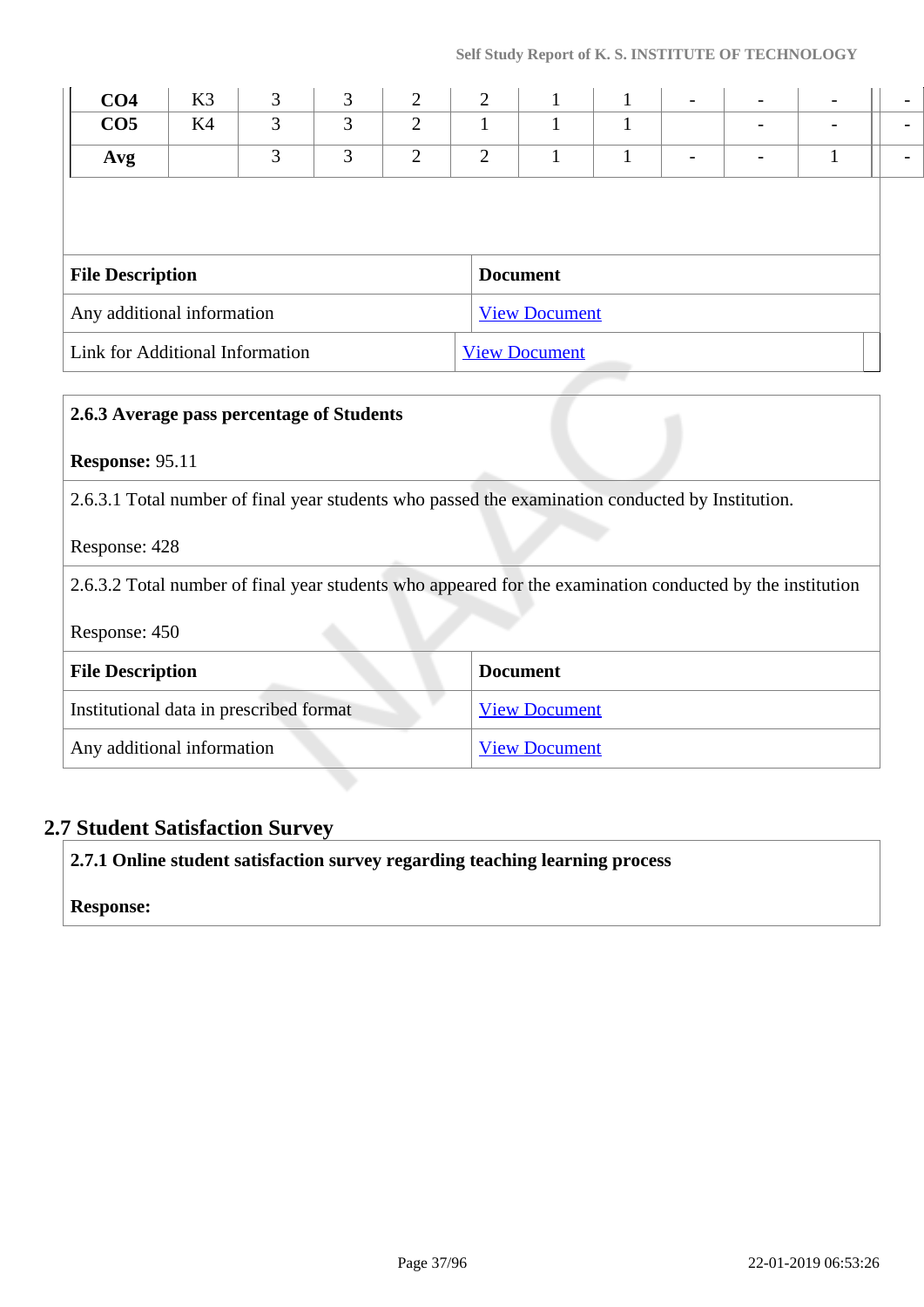# **Criterion 3 - Research, Innovations and Extension**

# **3.1 Resource Mobilization for Research**

 **3.1.1 Grants for research projects sponsored by government/non government sources such as industry ,corporate houses, international bodies, endowment, chairs in the institution during the last five years (INR in Lakhs)** 

### **Response:** 36.35

3.1.1.1 Total Grants for research projects sponsored by the non-government sources such as industry, corporate houses, international bodies, endowments, Chairs in the institution year-wise during the last five years(INR in Lakhs)

| 2017-18 | 2016-17 | 2015-16                | 2014-15 | 2013-14 |
|---------|---------|------------------------|---------|---------|
|         | ν       | $\cap \subset$<br>رے ک | 10.7    | 16.4    |

| <b>File Description</b>                                                                  | <b>Document</b>      |
|------------------------------------------------------------------------------------------|----------------------|
| List of project and grant details                                                        | <b>View Document</b> |
| e-copies of the grant award letters for research<br>projects sponsored by non-government | <b>View Document</b> |
| Any additional information                                                               | <b>View Document</b> |

# **3.1.2 Percentage of teachers recognised as research guides at present**

### **Response:** 14.15

3.1.2.1 Number of teachers recognised as research guides

Response: 15

| <b>File Description</b>    | <b>Document</b>      |
|----------------------------|----------------------|
| Any additional information | <b>View Document</b> |

# **3.1.3 Number of research projects per teacher funded, by government and non-government agencies, during the last five year**

### **Response:** 0.1

3.1.3.1 Number of research projects funded by government and non-government agencies during the last five years

Response: 11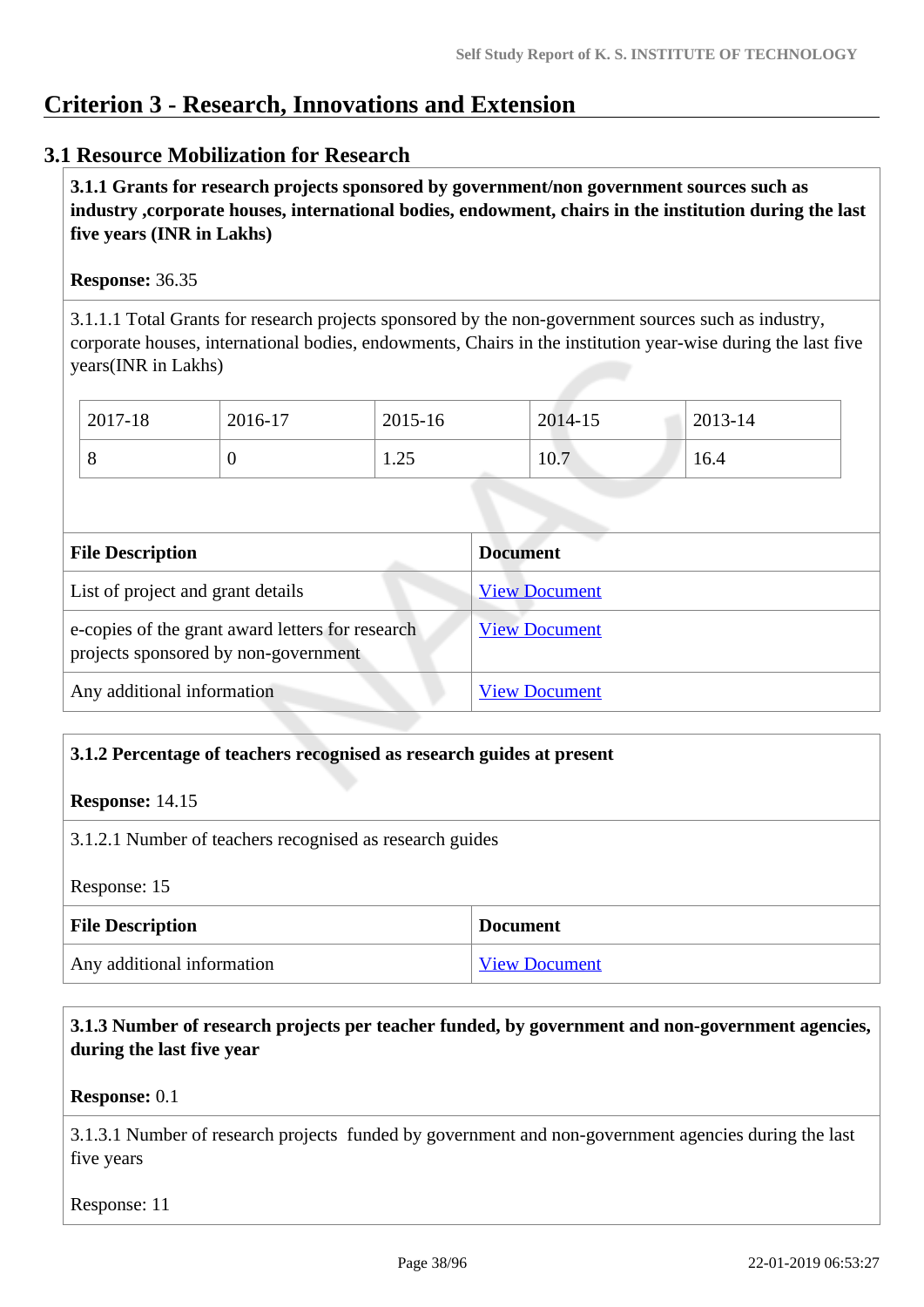| 3.1.3.2 Number of full time teachers worked in the institution during the last 5 years |                      |  |  |  |
|----------------------------------------------------------------------------------------|----------------------|--|--|--|
| Response: 526                                                                          |                      |  |  |  |
| <b>File Description</b>                                                                | <b>Document</b>      |  |  |  |
| Supporting document from Funding Agency                                                | <b>View Document</b> |  |  |  |
| Any additional information<br><b>View Document</b>                                     |                      |  |  |  |
| Funding agency website URL                                                             | <b>View Document</b> |  |  |  |

# **3.2 Innovation Ecosystem**

 **3.2.1 Institution has created an ecosystem for innovations including incubation centre and other initiatives for creation and transfer of knowledge**

### **Response:**

The institute staff and students are encouraged to takeup ecofriendly projects that provide solution to environmental concerns. The Management encourages one and all by supporting them with good infrastructure and research center facilities. The setting up of incubation centers to takeup innovative projects is in the pipeline.

Various facilities provided by the college are:

**Research Centers**: The students and staff of our institute are encouraged to takeup innovative projects that are socially relevant. This is supported by the R&D centers in all the departments. The infrastructure in the research centers support students and staff to pursue their innovative ideas. Most of the staffs are pursuing their research leading to a Ph.D. in our institute only.

**Innovation & Entrepreneurship Development committee [IEDC]**:The institute has an IEDC committee to encourage students to solve real life problems through innovation. Batch of students are provided with a mentor to guide them through their projects. IEDC encourages forging a relationship between the industry and the institution. Individual departments interact with industry to ascertain the gaps in curriculum that needs to be addressed. The gaps are filled by arranging guest lectures, workshops, internships, and mini project exhibitions etc., supported by industry personnel. Industry Institution partnership help us for arranging Industrial visits for students and faculty, field and site visits of students. As mentioned above the institute has plans to establish Incubation center.

**Intellectual Property Rights [IPR]**: The institute has an IPR committee to evaluate the potential for patenting student projects that are funded by various funding agencies. Innovative projects of students and staff are handled by our IPR committee.

**Transfer of Knowledge to our students & Staff:** The institute has a regular practice of organizing technical talks by experts from industry and also academia. Workshops in various domains are regularly conducted for the transfer of knowledge. Faculty Development Programs (FDPs) will be regularly organized for faculty for knowledge up gradation. They are also encouraged to participate in FDP's or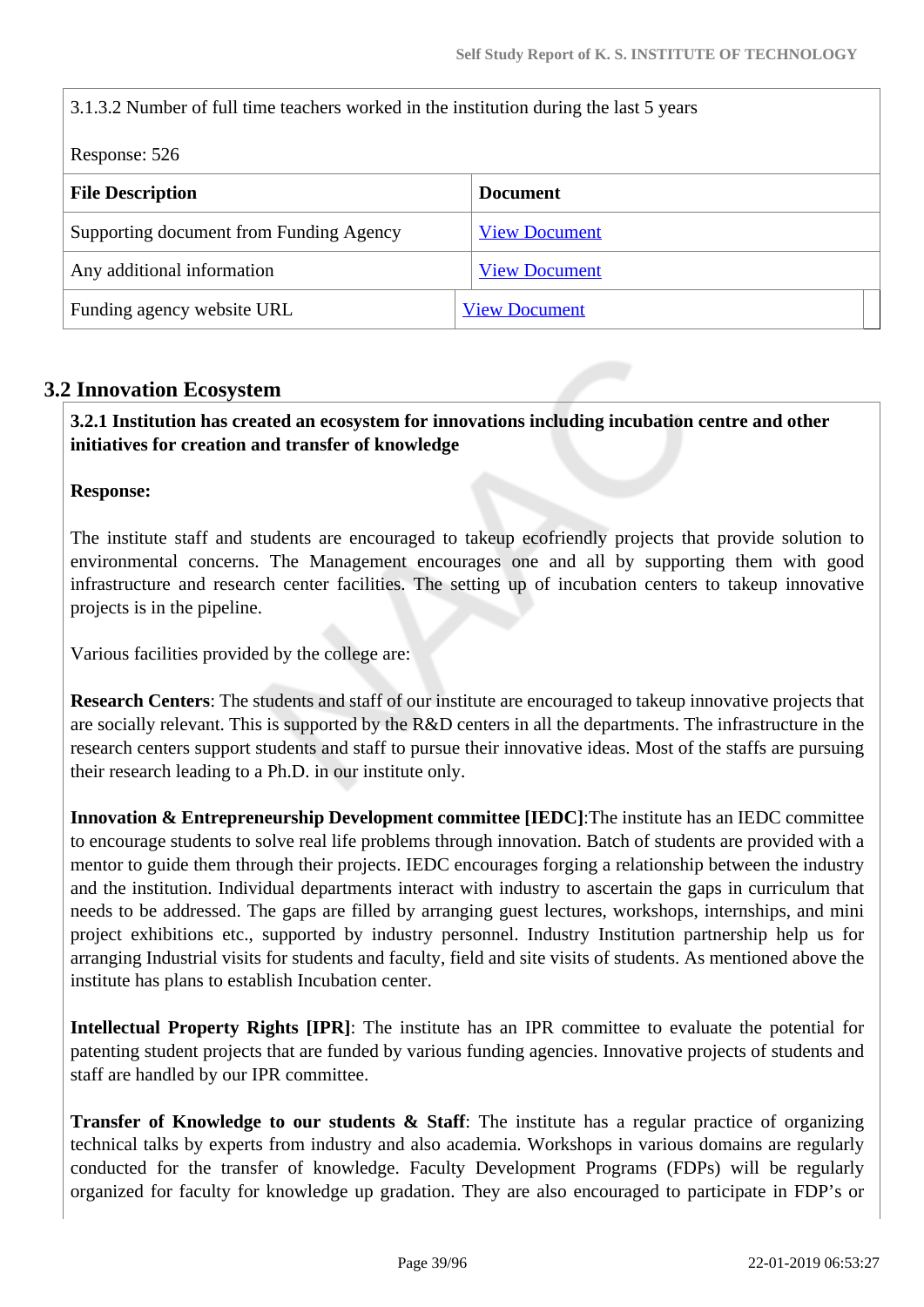other academic events organized in other institutions.

**Library and Information Repository**: This is a vital component of any educational institute. The library is a resource center that supports teaching, learning and research. It plays a proactive role in enabling access to information resources in various fields. Effective services are provided to meet the changing needs of the academic community and students through various networking schemes. This information repository holds printed as well as electronic resources enabling access to all faculty and students.

**MoU's**: The institute gives importance for all round development of the students. So, every department has signed MoU's with various industries. Under these MoU's many events like workshops, FDP's, guest lecturers, Technical talks and project exhibition are organized.

| <b>File Description</b>         | <b>Document</b>      |
|---------------------------------|----------------------|
| Any additional information      | <b>View Document</b> |
| Link for Additional Information | <b>View Document</b> |

# **3.2.2 Number of workshops/seminars conducted on Intellectual Property Rights (IPR) and Industry-Academia Innovative practices during the last five years**

### **Response:** 47

3.2.2.1 Total number of workshops/seminars conducted on Intellectual Property Rights (IPR) and Industry-Academia Innovative practices year-wise during the last five years

| 2017-18  | 2016-17       | 2015-16 | 2014-15 | 2013-14 |
|----------|---------------|---------|---------|---------|
| ^ י<br>∸ | ┸ <del></del> | ⊥ J     | Ő       | U       |

| <b>File Description</b>                            | <b>Document</b>      |
|----------------------------------------------------|----------------------|
| Report of the event                                | <b>View Document</b> |
| List of workshops/seminars during the last 5 years | <b>View Document</b> |
| Any additional information                         | <b>View Document</b> |

### **3.3 Research Publications and Awards**

**3.3.1 The institution has a stated Code of Ethics to check malpractices and plagiarism in Research**

### **Response:** No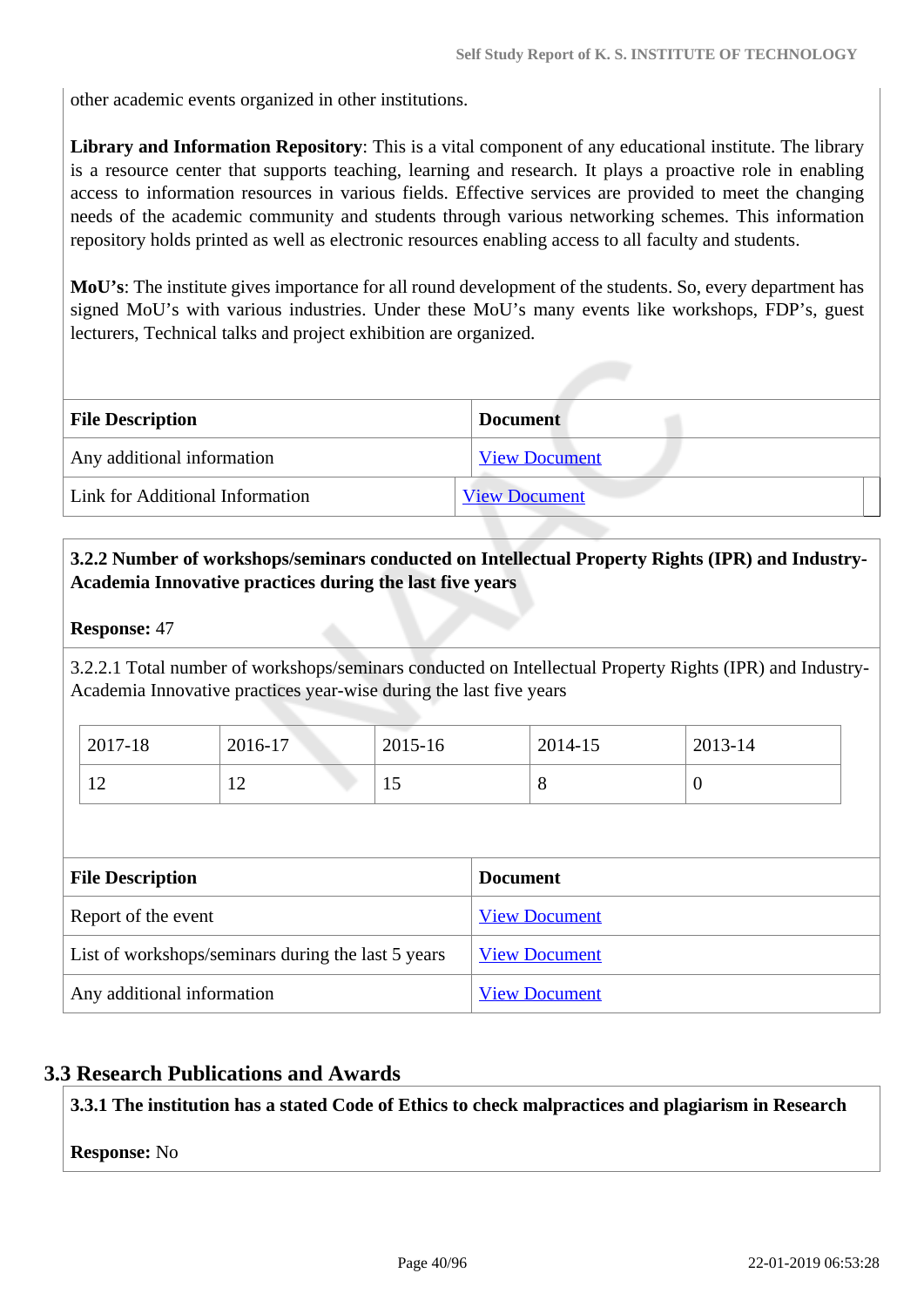| <b>File Description</b>                 | <b>Document</b>      |
|-----------------------------------------|----------------------|
| Institutional data in prescribed format | <b>View Document</b> |

# **3.3.2 The institution provides incentives to teachers who receive state, national and international recognition/awards**

### **Response:** Yes

| <b>File Description</b>           | <b>Document</b>      |  |  |
|-----------------------------------|----------------------|--|--|
| e-copies of the letters of awards | <b>View Document</b> |  |  |
| Any additional information        | <b>View Document</b> |  |  |

# **3.3.3 Number of Ph.D.s awarded per teacher during the last five years Response:** 0.2 3.3.3.1 How many Ph.Ds awarded within last five years Response: 3 3.3.3.2 Number of teachers recognized as guides during the last five years Response: 15 **File Description Document**

| 1 nv Deseription                                                                                     | $\sim$               |
|------------------------------------------------------------------------------------------------------|----------------------|
| URL to the research page on HEI web site                                                             | <b>View Document</b> |
| List of PhD scholars and their details like name of<br>the guide, title of thesis, year of award etc | <b>View Document</b> |
| Any additional information                                                                           | <b>View Document</b> |

# **3.3.4 Number of research papers per teacher in the Journals notified on UGC website during the last five years**

### **Response:** 0.93

3.3.4.1 Number of research papers in the Journals notified on UGC website during the last five years

| 2017-18 | 2016-17 | 2015-16 | 2014-15 | 2013-14 |
|---------|---------|---------|---------|---------|
| 21      | 28      | 18      | 15      | 16      |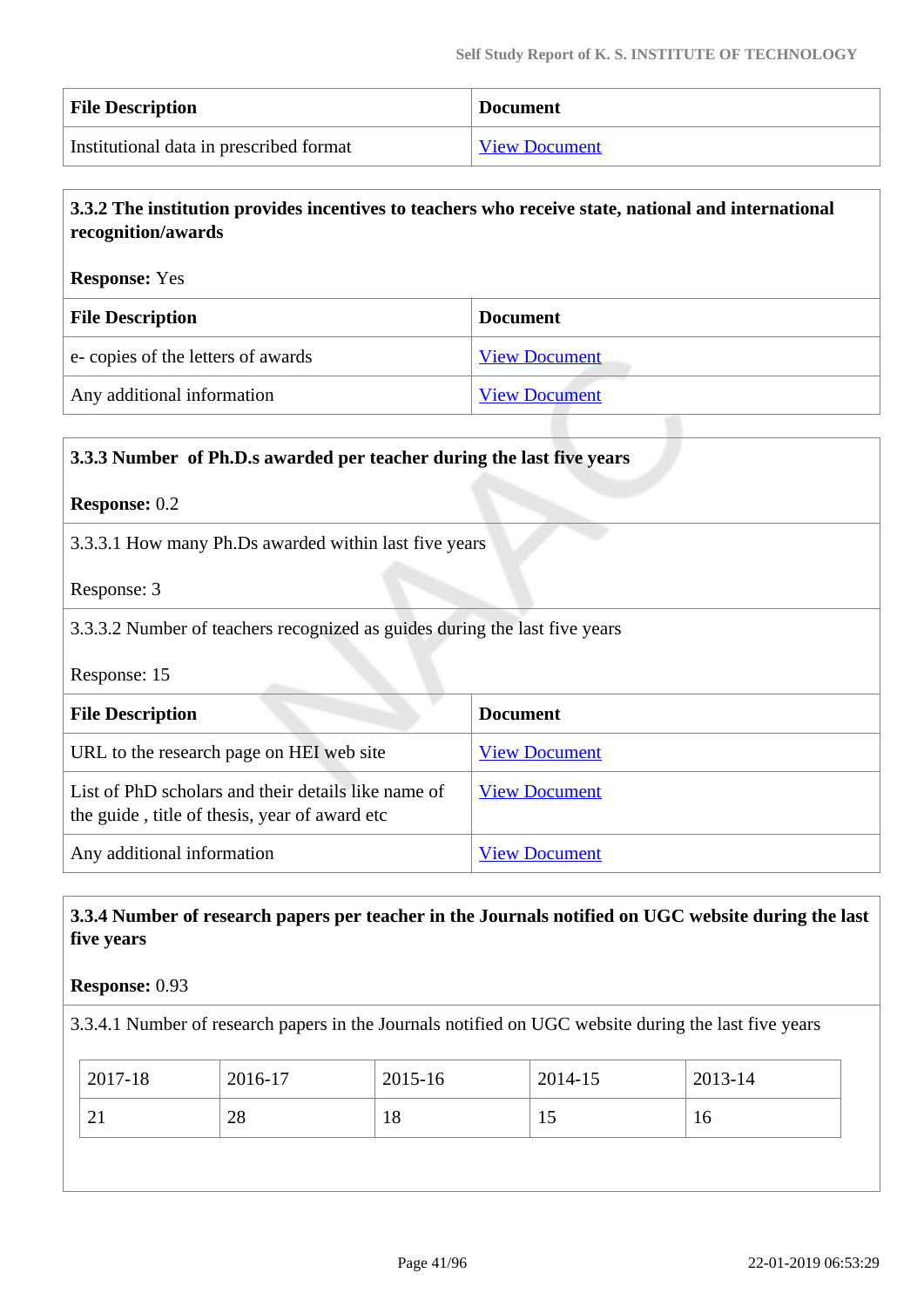| <b>File Description</b>                                                               | <b>Document</b>      |
|---------------------------------------------------------------------------------------|----------------------|
| List of research papers by title, author, department,<br>name and year of publication | <b>View Document</b> |
| Any additional information                                                            | <b>View Document</b> |

# **3.3.5 Number of books and chapters in edited volumes/books published and papers in national/international conference proceedings per teacher during the last five years**

**Response:** 1.66

3.3.5.1 Total number of books and chapters in edited volumes / books published, and papers in national/international conference-proceedings year-wise during the last five years

| 2017-18                                                        | 2016-17 | 2015-16 |                 | 2014-15              | 2013-14        |
|----------------------------------------------------------------|---------|---------|-----------------|----------------------|----------------|
| 26                                                             | 121     | 19      |                 |                      | $\overline{2}$ |
|                                                                |         |         |                 |                      |                |
| <b>File Description</b>                                        |         |         | <b>Document</b> |                      |                |
| List books and chapters in edited volumes / books<br>published |         |         |                 | <b>View Document</b> |                |
| Any additional information                                     |         |         |                 | <b>View Document</b> |                |

# **3.4 Extension Activities**

 **3.4.1 Extension activities in the neighbourhood community in terms of impact and sensitising students to social issues and holistic development during the last five years**

### **Response:**

College strives to promote over all development of the students by encouraging them to participate in various activities to make them socially responsible toward the society. Institute promotes various extension activities through participation in National Service Scheme [NSS], Red Cross, Departmental Clubs and various Professional bodies. Many programs like Blood Donation under Rotary & Red Cross, Diabetic Awareness camp, Rally for river under ISHA foundation etc were organized. College was awarded *GUNNIES RECORD* during blood donation camp.

All the departments in the institute have its professional bodies through which various Technical and societal sensitization programs like Visit to orphanage, old age homes Swatch KSIT and many such events are organized. The KSIT IEEE student branch was awarded the *BEST STUDENT BRANCH* for the year 2017-18.

**National Service Scheme**: Many social and extension activities like swatch KSIT, Health awareness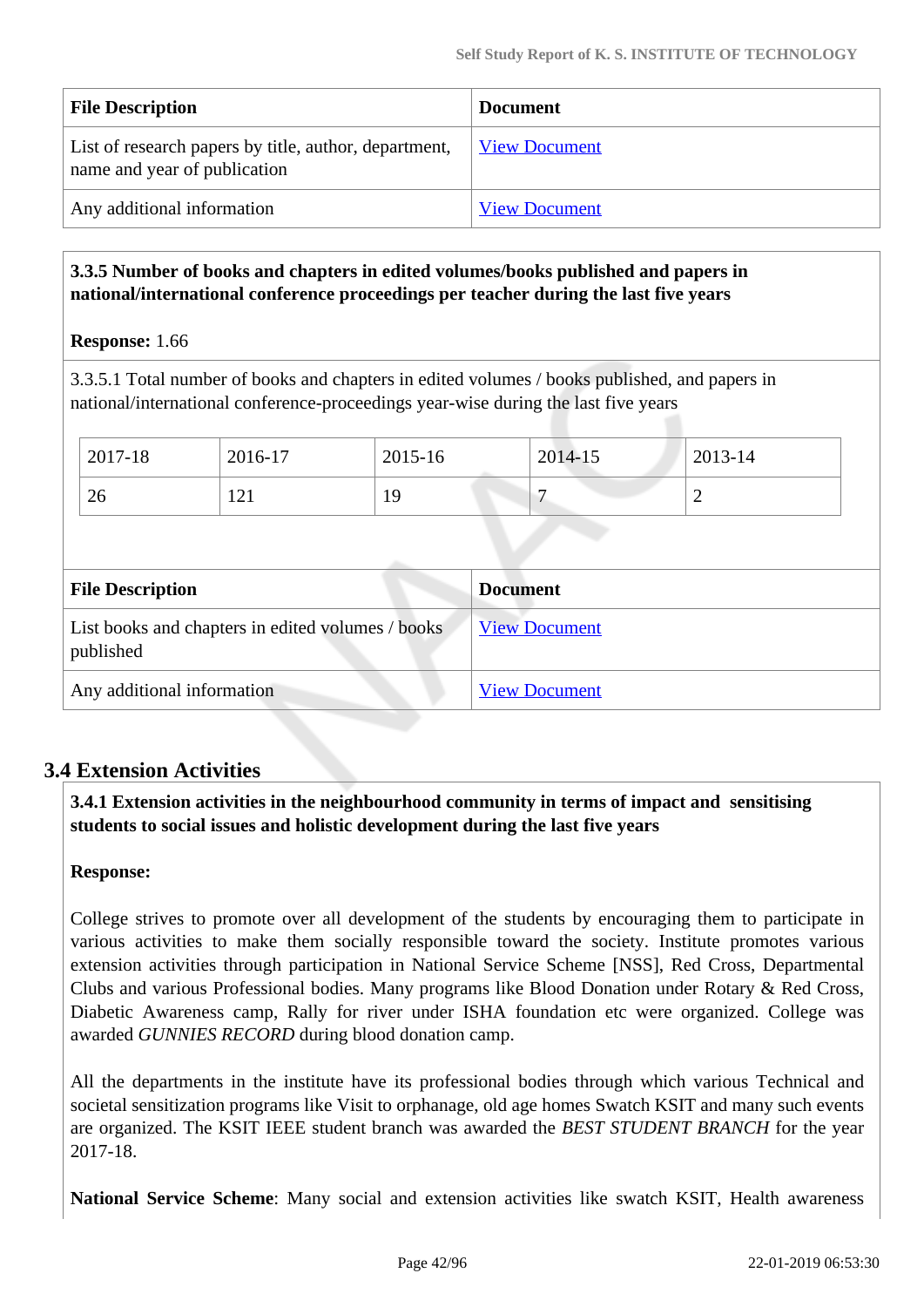camps, youth day, Women's day and many such events were organized under this program.

**IEEE, ISTE, and IETE**: Many technical and non-technical events are organized under these professional bodies. The social activities like visit to old age home and to orphanage were organized to sensitize our students to social responsibility.

**CSI**: Rally for river was organized under this professional body. This event was planned to initiate social responsibility to save water through planting trees and by other means.

**Red Cross**: Under this wing blood donation camp and also diabetes awareness camp was organized.

| <b>File Description</b>         | <b>Document</b>      |
|---------------------------------|----------------------|
| Any additional information      | <b>View Document</b> |
| Link for Additional Information | <b>View Document</b> |

# **3.4.2 Number of awards and recognition received for extension activities from Government /recognised bodies during the last five years**

### **Response:** 17

3.4.2.1 Total number of awards and recognition received for extension activities from Government /recognised bodies year-wise during the last five years

| 2017-18 | 2016-17 | 2015-16 | 2014-15 | 2013-14 |
|---------|---------|---------|---------|---------|
| 10      |         |         |         |         |

| <b>File Description</b>                                      | <b>Document</b>      |
|--------------------------------------------------------------|----------------------|
| Number of awards for extension activities in last 5<br>years | <b>View Document</b> |
| e-copy of the award letters                                  | <b>View Document</b> |
| Any additional information                                   | <b>View Document</b> |

 **3.4.3 Number of extension and outreach Programs conducted in collaboration with Industry, Community and Non- Government Organizations through NSS/ NCC/ Red Cross/ YRC etc., during the last five years** 

### **Response:** 17

3.4.3.1 Number of extension and outreach Programs conducted in collaboration with Industry, Community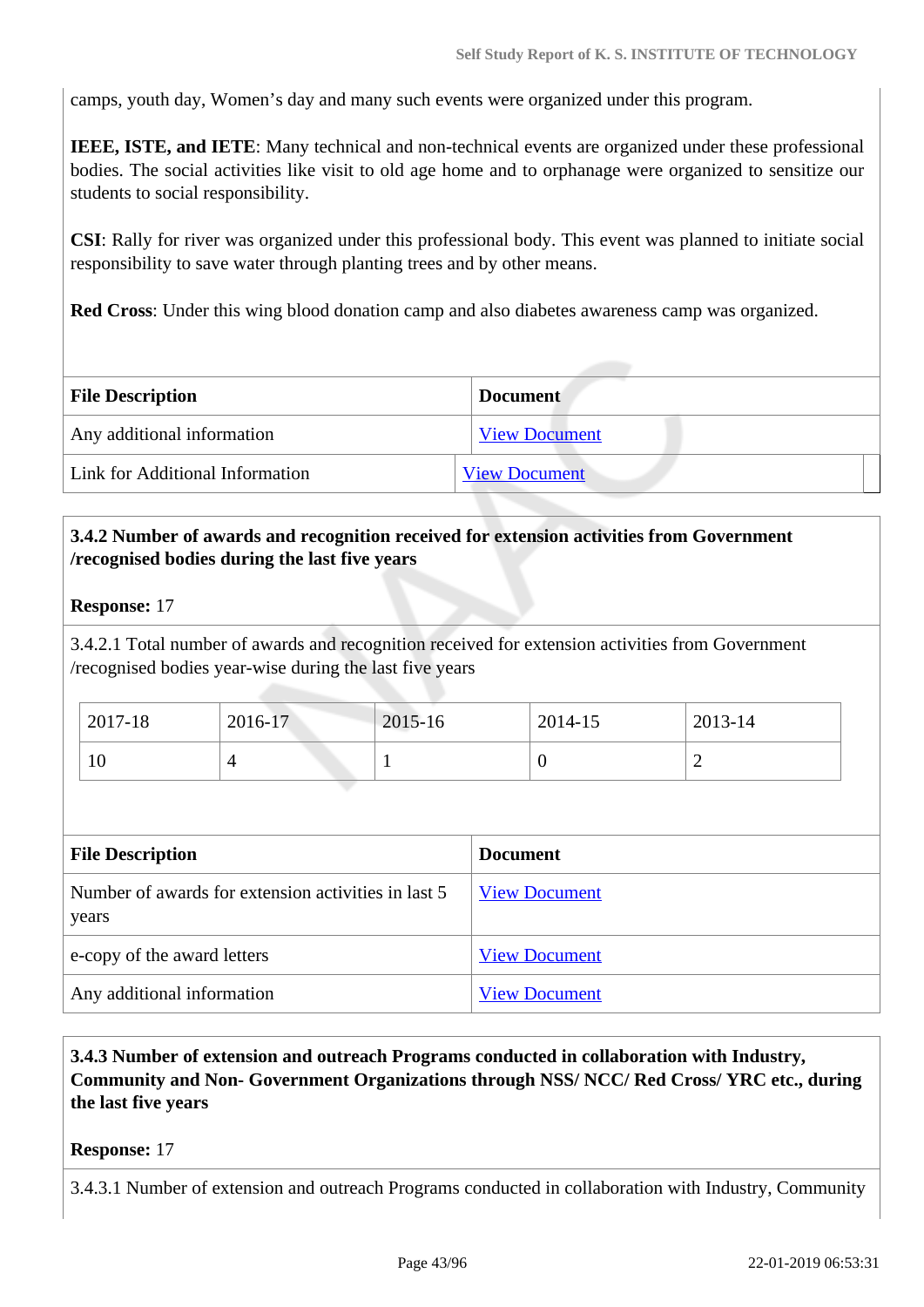and Non- Government Organizations through NSS/ NCC/ Red Cross/ YRC etc., year-wise during the last five years

| 2017-18                                                                                                        | 2016-17 | 2015-16 |                 | 2014-15              | 2013-14        |  |
|----------------------------------------------------------------------------------------------------------------|---------|---------|-----------------|----------------------|----------------|--|
| 10                                                                                                             | 5       |         |                 | 1                    | $\overline{0}$ |  |
|                                                                                                                |         |         |                 |                      |                |  |
| <b>File Description</b>                                                                                        |         |         | <b>Document</b> |                      |                |  |
| Reports of the event organized                                                                                 |         |         |                 | <b>View Document</b> |                |  |
| Number of extension and outreach programs<br>conducted with industry, community etc for the last<br>five years |         |         |                 | <b>View Document</b> |                |  |
| Any additional information                                                                                     |         |         |                 | <b>View Document</b> |                |  |

# **3.4.4 Average percentage of students participating in extension activities with Government Organisations, Non-Government Organisations and programs such as Swachh Bharat, Aids Awareness, Gender Issue, etc. during the last five years**

### **Response:** 10.78

3.4.4.1 Total number of students participating in extension activities with Government Organisations, Non-Government Organisations and programs such as Swachh Bharat, Aids Awareness, Gender Issue, etc. yearwise during the last five years

| 2017-18 | 2016-17            | 2015-16 | 2014-15     | 2013-14 |
|---------|--------------------|---------|-------------|---------|
| 600     | <b>つ</b> 11<br>JII | ິ       | $\mathbf 0$ | ◡       |

| <b>File Description</b>                                                                      | <b>Document</b>      |
|----------------------------------------------------------------------------------------------|----------------------|
| Report of the event                                                                          | <b>View Document</b> |
| Average percentage of students participating in<br>extension activities with Govt or NGO etc | <b>View Document</b> |
| Any additional information                                                                   | <b>View Document</b> |

# **3.5 Collaboration**

 **3.5.1 Number of linkages for faculty exchange, student exchange, internship, field trip, on-the-job training, research, etc during the last five years**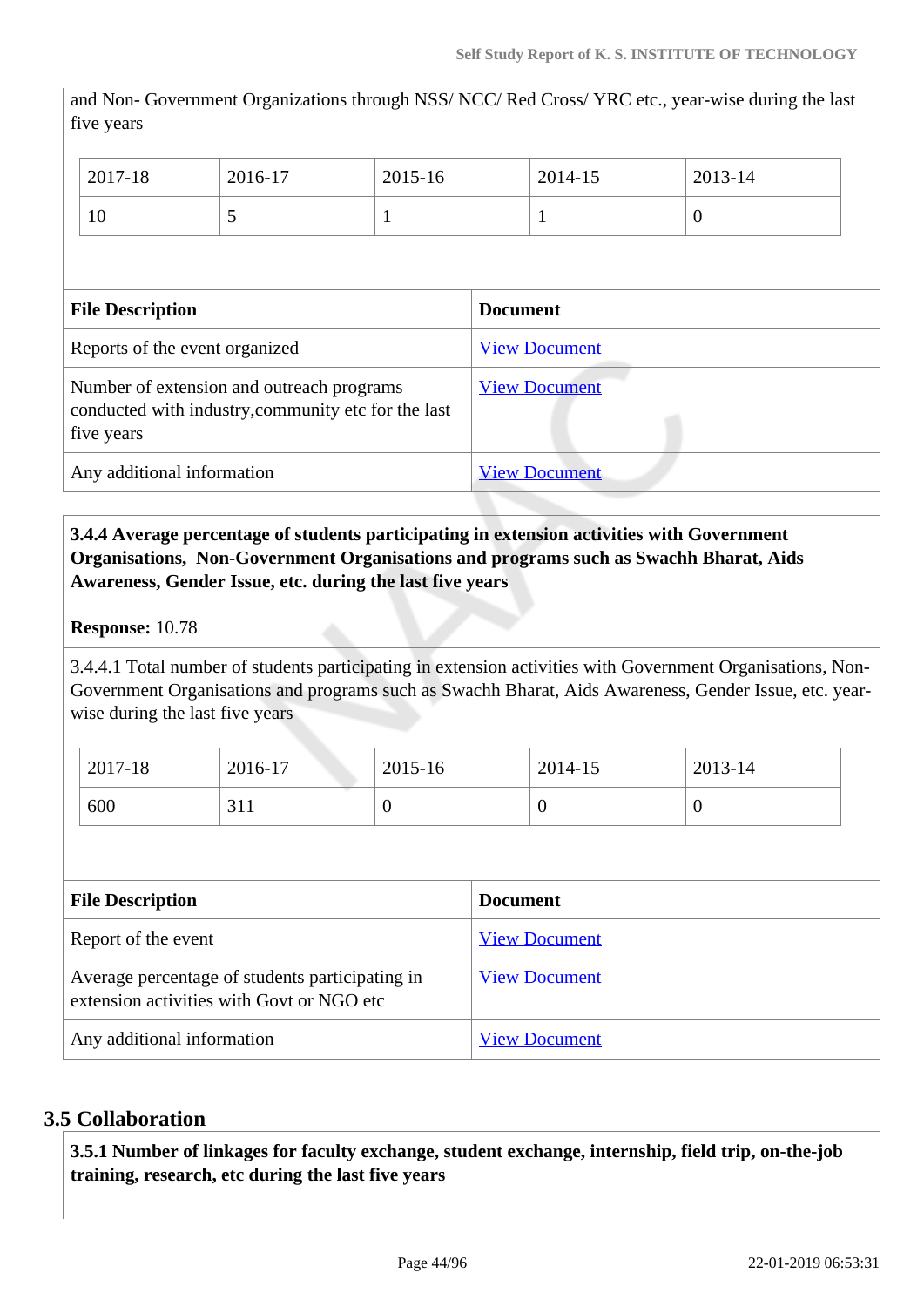#### **Response:** 250

3.5.1.1 Number of linkages for faculty exchange, student exchange, internship, field trip, on-the-job training, research, etc year-wise during the last five years

|                                                                 | 2017-18 | 2016-17 | 2015-16         |                      | 2014-15 | 2013-14 |  |
|-----------------------------------------------------------------|---------|---------|-----------------|----------------------|---------|---------|--|
|                                                                 | 125     | 44      | 34              |                      | 29      | 18      |  |
|                                                                 |         |         |                 |                      |         |         |  |
| <b>File Description</b>                                         |         |         | <b>Document</b> |                      |         |         |  |
| Number of Collaborative activities for research,<br>faculty etc |         |         |                 | <b>View Document</b> |         |         |  |
| Copies of collaboration                                         |         |         |                 | <b>View Document</b> |         |         |  |
| Any additional information                                      |         |         |                 | <b>View Document</b> |         |         |  |

# **3.5.2 Number of functional MoUs with institutions of National/ International importance, Other Institutions, Industries, Corporate houses etc., during the last five years (only functional MoUs with ongoing activities to be considered)**

#### **Response:** 15

3.5.2.1 Number of functional MoUs with institutions of national, international importance, other universities, industries, corporate houses etc. year-wise during the last five years (only functional MoUs with ongoing activities to be considered)

| 2017-18 | 2016-17 | 2015-16 | 2014-15 | 2013-14 |
|---------|---------|---------|---------|---------|
|         |         |         |         | v       |

| <b>File Description</b>                                                                                                                     | <b>Document</b>      |
|---------------------------------------------------------------------------------------------------------------------------------------------|----------------------|
| e-copies of the MoUs with institution/industry/<br>corporate house                                                                          | <b>View Document</b> |
| Details of functional MoUs with institutions of<br>national, international importance, other universities<br>etc during the last five years | <b>View Document</b> |
| Any additional information                                                                                                                  | <b>View Document</b> |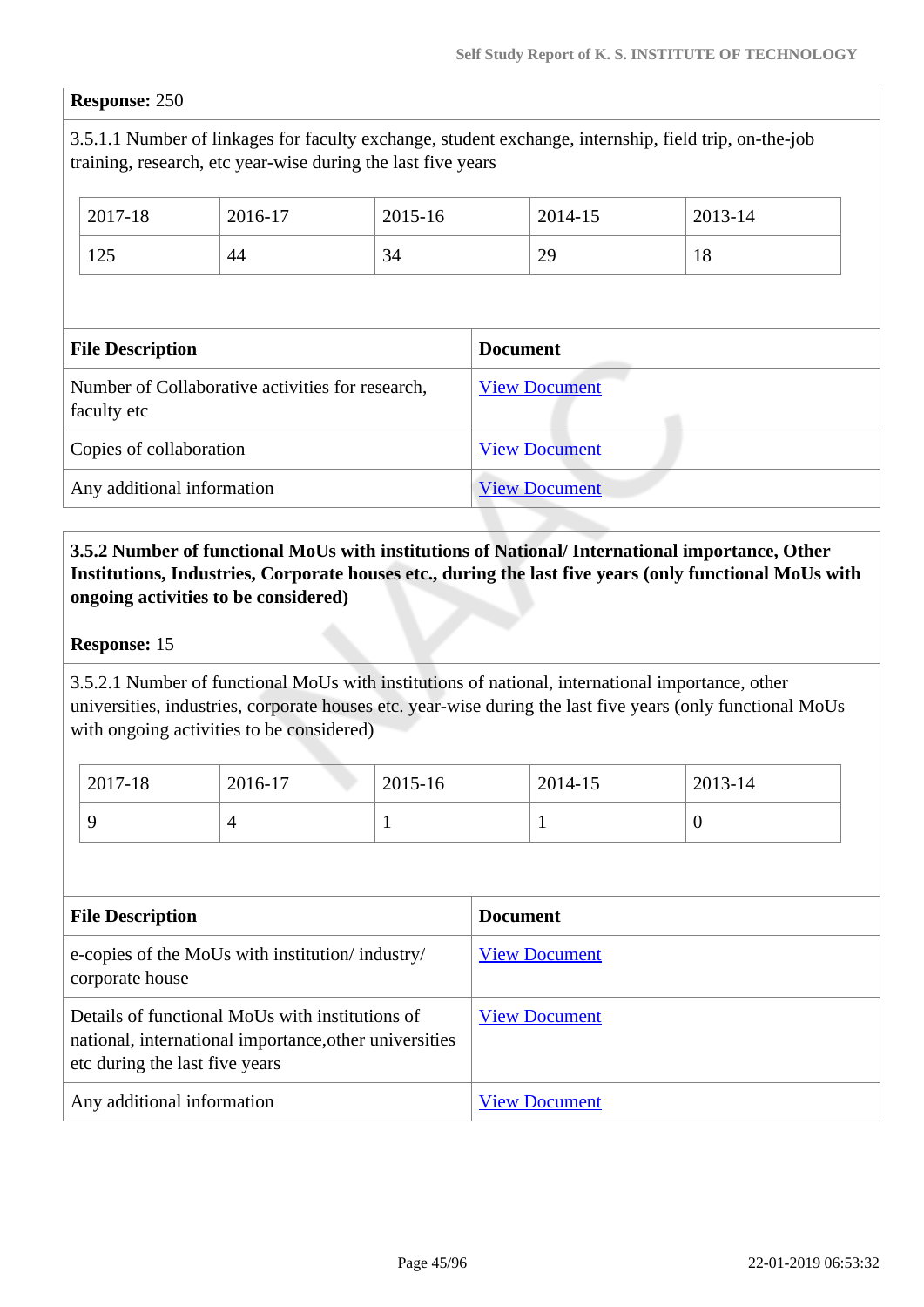# **Criterion 4 - Infrastructure and Learning Resources**

# **4.1 Physical Facilities**

 **4.1.1 The institution has adequate facilities for teaching- learning. viz., classrooms, laboratories, computing equipment, etc.**

### **Response:**

The Institution provides sufficient physical infrastructure ensures maximum availability for utilization of as it is totally linked to the mission of the college – "to create relevant infrastructure".

Periodic evaluation for up-gradation / development of the current infrastructure is carried out based on the suggestions from the stakeholders – like students, faculty, Lab technicians, system administrator, Heads of the Departments, and after reviewing course requirements to keep pace with the changing University curriculum, student - computer ratio, budget constraints, working condition of the existing equipment and also obsolescence. The Time Table committee plans in advance for all requirements like classrooms, laboratories, workshops and other infrastructure.

- Maximum usage of infrastructure is confirmed through conducting workshops / awareness programs/training programs for faculty on the use of new technology.
- Adequate usage of infrastructure is assured through appointment of efficient and well qualified and trained system administrator / technicians.
- The maximum utilization is ensured through encouraging creative teaching learning practices using ICT support.
- The available physical infrastructure is maximally utilized beyond regular college hours, to execute certificate courses, co-curricular activities/extra - curricular activities, parent teacher meetings, Career Guidance Training classes, campus recruitments, meetings, seminars, conferences etc.,.
- College infrastructure is widely used as an examination center for Government examinations / University Examinations and other entrance examinations.

| <b>File Description</b>         | <b>Document</b>      |  |
|---------------------------------|----------------------|--|
| Any additional information      | <b>View Document</b> |  |
| Link for Additional Information | <b>View Document</b> |  |

# **4.1.2 The institution has adequate facilities for sports, games (indoor, outdoor),gymnasium, yoga centre etc., and cultural activities**

### **Response:**

 Department of Physical Education & Sports is very active in the Campus. The institution strongly believes in the overall development of its students and thus encourages sports activities. Sports are in fact a way of life for the student's health and fitness. A well-implemented, comprehensive program is an essential component for the growth of both mind and body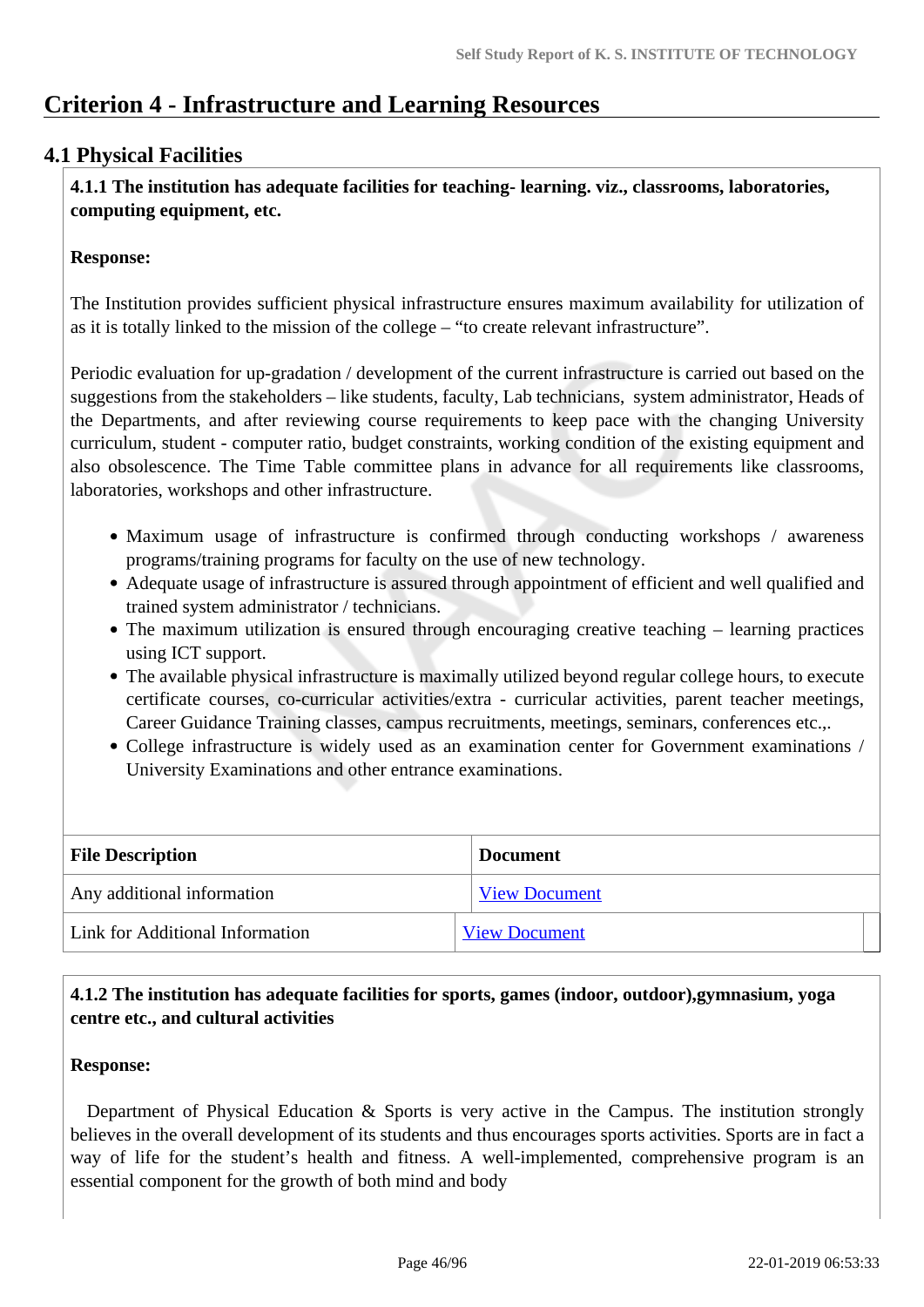Though there is a serious limitation on space for sports currently a 500 Sq. Mtrs. Sports ground has been developed for Outdoor sports like Volley ball, Throw ball and Kabaddi.

Indoor games like Badminton, Carom and Chess etc. are also are provided and encouraged. The department of sports has a major responsibility of organizing and arranging all the National festivals.

Students are encouraged to organize various cultural activities in the college. Festivals like Independence day, Republic day, Ganesha Festival, Dasara - Saraswati Pooja, Teacher's day, Engineer's day, etc., are celebrated by students actively. Our students actively and enthusiastically participate in NSS Camps, Blood Donation Camps, Social Awareness Camps and Gram Swachh Abhiyan Camps every year.

Apart from this, students organize college cultural fest "Ananya" every year. Various cultural competitions such as nail art, pencil sketching, mehandi, photography, quiz, Dumb charrads, tug of war, counter strike, treasure hunt, minute to win it, Kannada Antyakshari, Collage, Mr. And Miss KSIT, Dubsmash, Madads, solo-dance, group-dance, solo-singing, Hogothon, Mock IPL Auction, Cooking without fire, Fashion show and rangoli were conducted to bring out the hidden talents and exhibit the creativity of the students.

| <b>File Description</b>         | <b>Document</b>      |
|---------------------------------|----------------------|
| Any additional information      | <b>View Document</b> |
| Link for Additional Information | <b>View Document</b> |

# **4.1.3 Percentage of classrooms and seminar halls with ICT - enabled facilities such as smart class, LMS, etc**

**Response:** 100

4.1.3.1 Number of classrooms and seminar halls with ICT facilities

Response: 40

| <b>File Description</b>                                               | <b>Document</b>      |
|-----------------------------------------------------------------------|----------------------|
| Number of classrooms and seminar halls with ICT<br>enabled facilities | <b>View Document</b> |
| Link for additional information which is optional                     | <b>View Document</b> |

# **4.1.4 Average percentage of budget allocation, excluding salary for infrastructure augmentation during the last five years.**

**Response:** 15.86

4.1.4.1 Budget allocation for infrastructure augmentation, excluding salary year-wise during the last five years (INR in Lakhs)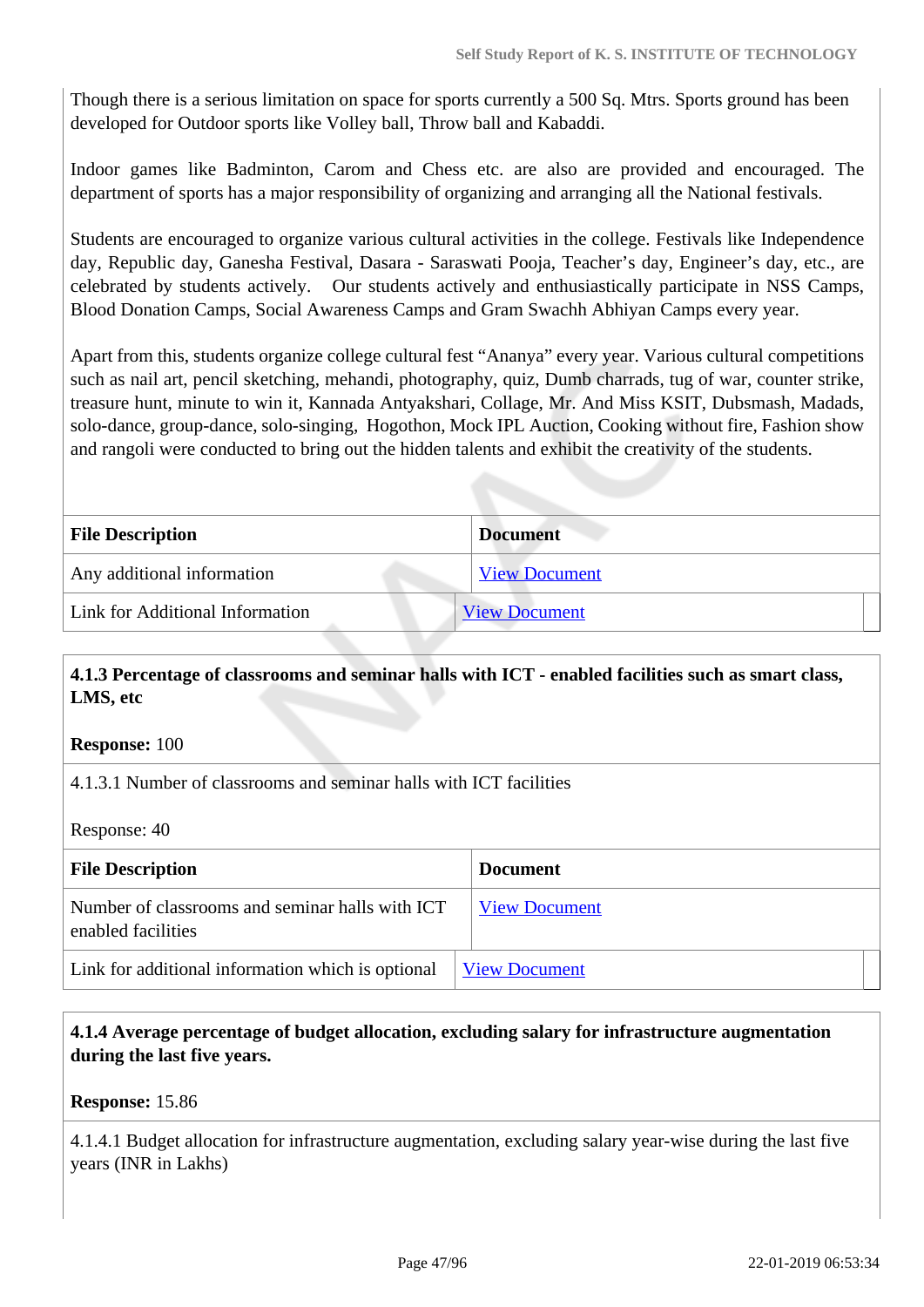|                                                                              | 2017-18 | 2016-17              | 2015-16              |  | 2014-15 | 2013-14 |
|------------------------------------------------------------------------------|---------|----------------------|----------------------|--|---------|---------|
|                                                                              | 55      | 50                   | 36                   |  | 70      | 130     |
|                                                                              |         |                      |                      |  |         |         |
| <b>File Description</b>                                                      |         |                      | <b>Document</b>      |  |         |         |
| Details of budget allocation, excluding salary during<br>the last five years |         | <b>View Document</b> |                      |  |         |         |
| Audited utilization statements                                               |         | <b>View Document</b> |                      |  |         |         |
| Any additional information                                                   |         |                      | <b>View Document</b> |  |         |         |

# **4.2 Library as a Learning Resource**

**4.2.1 Library is automated using Integrated Library Management System (ILMS)**

# **Response:**

Library Automation: The Library has been automated through the Licensed Library Management Software Package "Libsoft:. All the transactions are being carried out through the following barcode interface facility that has :

- Total Number of Computers : 24
- Total No. of Printers : 02
- Internet Bandwidth : 50 Mbps

**Online Public Access Catalogue** OPAC:facility is available to users through Libsoft Library Management Software. The main features of the OPAC are to know the bibliographical details about the collections, check the availability of books and status of the borrowed books.

**Electronic Resource Management Package for e-Journals on Knimbus Platform**: Library has subscribed to Knimbus. It is an online platform and it acts as ERM package. All the e-resources subscribed through VTU consortium have been integrated in the online portal that IEEE, Springer, ASME, ASCE, Taylor and Francis, Knimbus Digital Library and Knimbus Remote access.

**Federated searching tools to search articles in multiple databases in Knimbus**: It is an online platform and it is a single search platform and collaborative search tool for accessing all e-Resources subscribed by our institution through VTU Consortium and has been integrated in the online platform.

**Institutional Repository**: The Institutional repository has been created with D-Space Digital Library open source software to access freely downloaded e-books, Question papers and faculty publications along with UG and PG course syllabus through local intranet: http:202.62.79.41:8080/jspui

**Resource sharing Networks**: Library is a member of VTU Consortium and DELNET.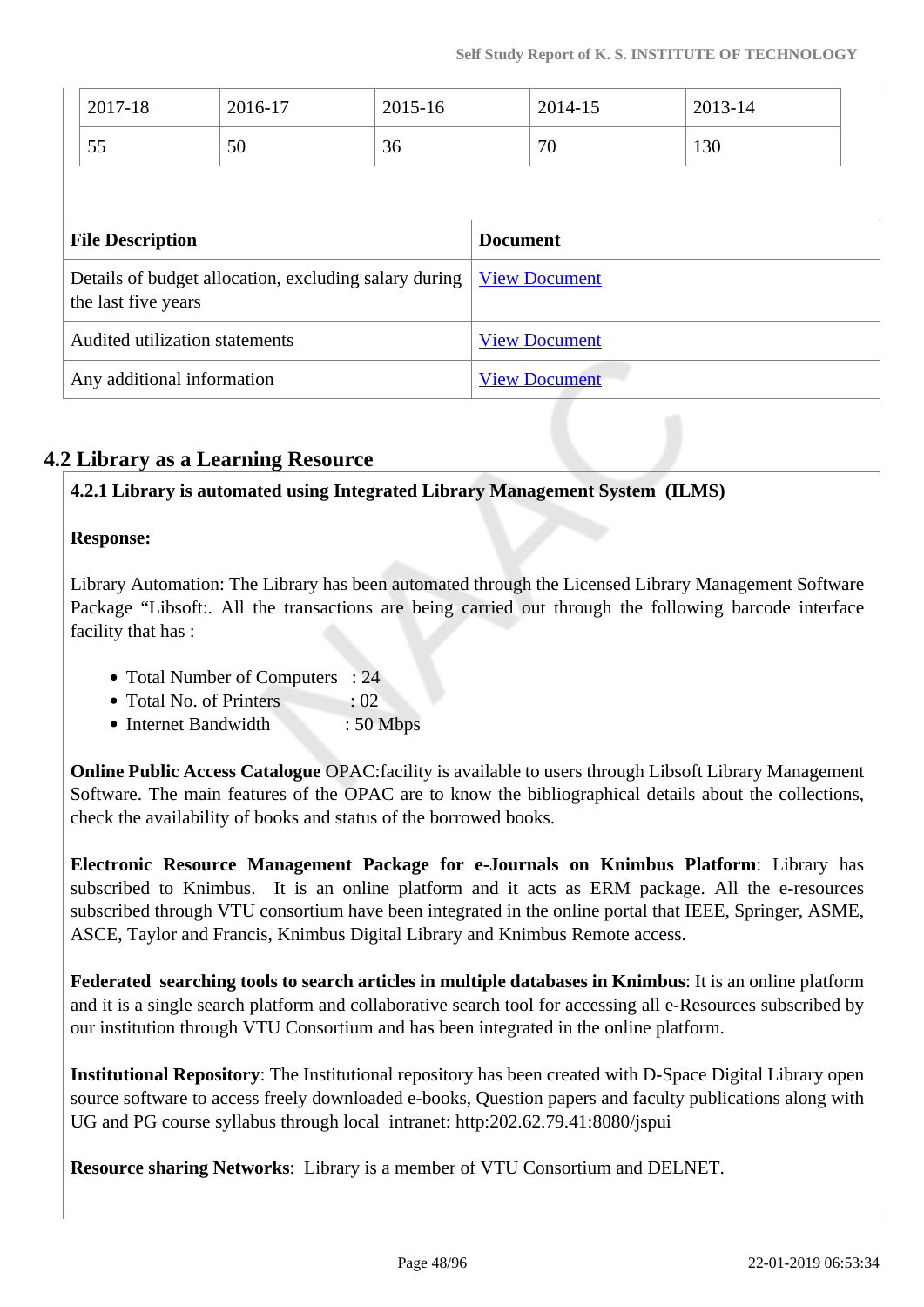**Library Website**: This is integrated with college website http://ksit.edu.in. This portal provides the latest updates on the resources and services of the Library to the end user from time to time including open source e-resources and, databases through hyper links.

| <b>File Description</b>         | <b>Document</b>      |
|---------------------------------|----------------------|
| Any additional information      | <b>View Document</b> |
| Link for Additional Information | <b>View Document</b> |

# **4.2.2 Collection of rare books, manuscripts, special reports or any other knowledge resources for library enrichment**

### **Response:**

K.S. Institute of Technology has given importance to enrich its library collection. At present 35,253 volumes and 4847 titles of the books are available in its collection.

Library has a comprehensive collection of textbooks, reference books related to Engineering, Science and Technology, Humanities, Kannada and English Literature books. To motivate the students and faculty members, Library procures some books that helps to prepare for competitive exams like GRE, TOFEL and GATE and some general reading books like:

- 1.The Luminous Sparks by Abdul Kalam A.P.J
- 2.Wings of Fire: An Autobiography by Abdul Kalam A.P. J.
- 3.Imagining India :Ideas for the New Century by Nilekani, Nandan
- 4.Glimpses of Great Lives by Swami Tathagatananda
- 5.Wise & Otherwise by Sudha Murthy
- 6.Ignited Minds by Abdul Kalam A.P.J
- 7.Ambedkar Speaks Vol. I, Ed by Narendra Jadhav
- 8.Ambedkar Speaks Vol. II Ed by Narendra Jadhav
- 9.Ambedkar Speaks Vol. III Ed by Narendra Jadhav

| <b>File Description</b>    | <b>Document</b>      |
|----------------------------|----------------------|
| Any additional information | <b>View Document</b> |

#### **4.2.3 Does the institution have the following:**

**1.e-journals 2.e-ShodhSindhu 3.Shodhganga Membership 4.e-books 5.Databases**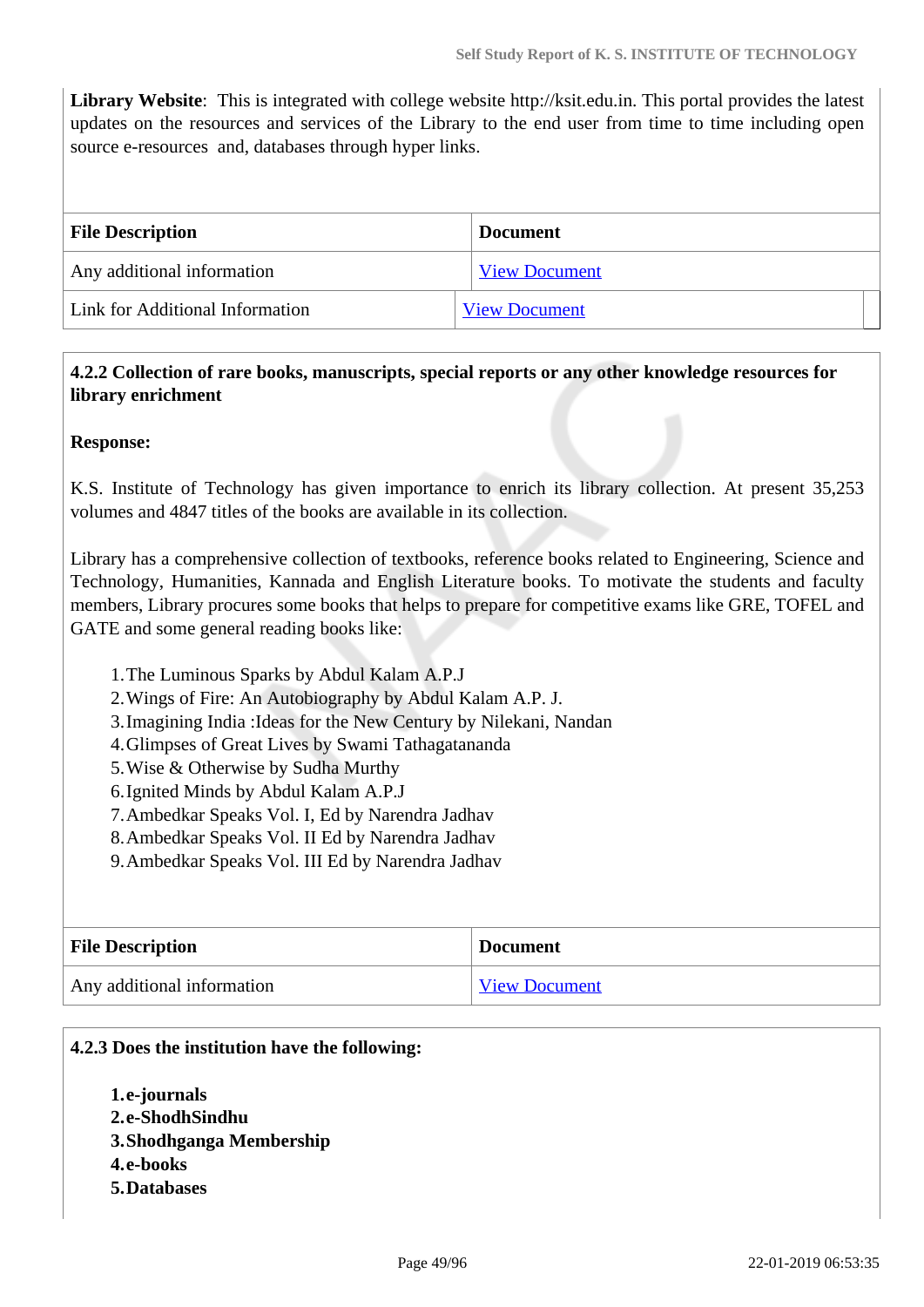**A. Any 4 of the above B. Any 3 of the above C. Any 2 of the above D. Any 1 of the above Response:** C. Any 2 of the above

| <b>File Description</b>                                                               | <b>Document</b>      |
|---------------------------------------------------------------------------------------|----------------------|
| Details of subscriptions like e-journals, e-<br>ShodhSindhu,Shodhganga Membership etc | <b>View Document</b> |
| Any additional information                                                            | <b>View Document</b> |

# **4.2.4 Average annual expenditure for purchase of books and journals during the last five years (INR in Lakhs)**

### **Response:** 11.33

4.2.4.1 Annual expenditure for purchase of books and journals year-wise during the last five years (INR in Lakhs)

| 2017-18 | 2016-17 | 2015-16 | 2014-15 | 2013-14 |
|---------|---------|---------|---------|---------|
| 11.54   | 8.15    | 8.29    | 13.82   | 14.87   |

| <b>File Description</b>                                                                        | <b>Document</b>      |
|------------------------------------------------------------------------------------------------|----------------------|
| Details of annual expenditure for purchase of books<br>and journals during the last five years | <b>View Document</b> |
| Audited statements of accounts                                                                 | <b>View Document</b> |
| Any additional information                                                                     | <b>View Document</b> |

# **4.2.5 Availability of remote access to e-resources of the library Response:** Yes **File Description Document** Any additional information [View Document](https://assessmentonline.naac.gov.in/storage/app/hei/SSR/102404/4.2.5_1548056825_2517.xlsx)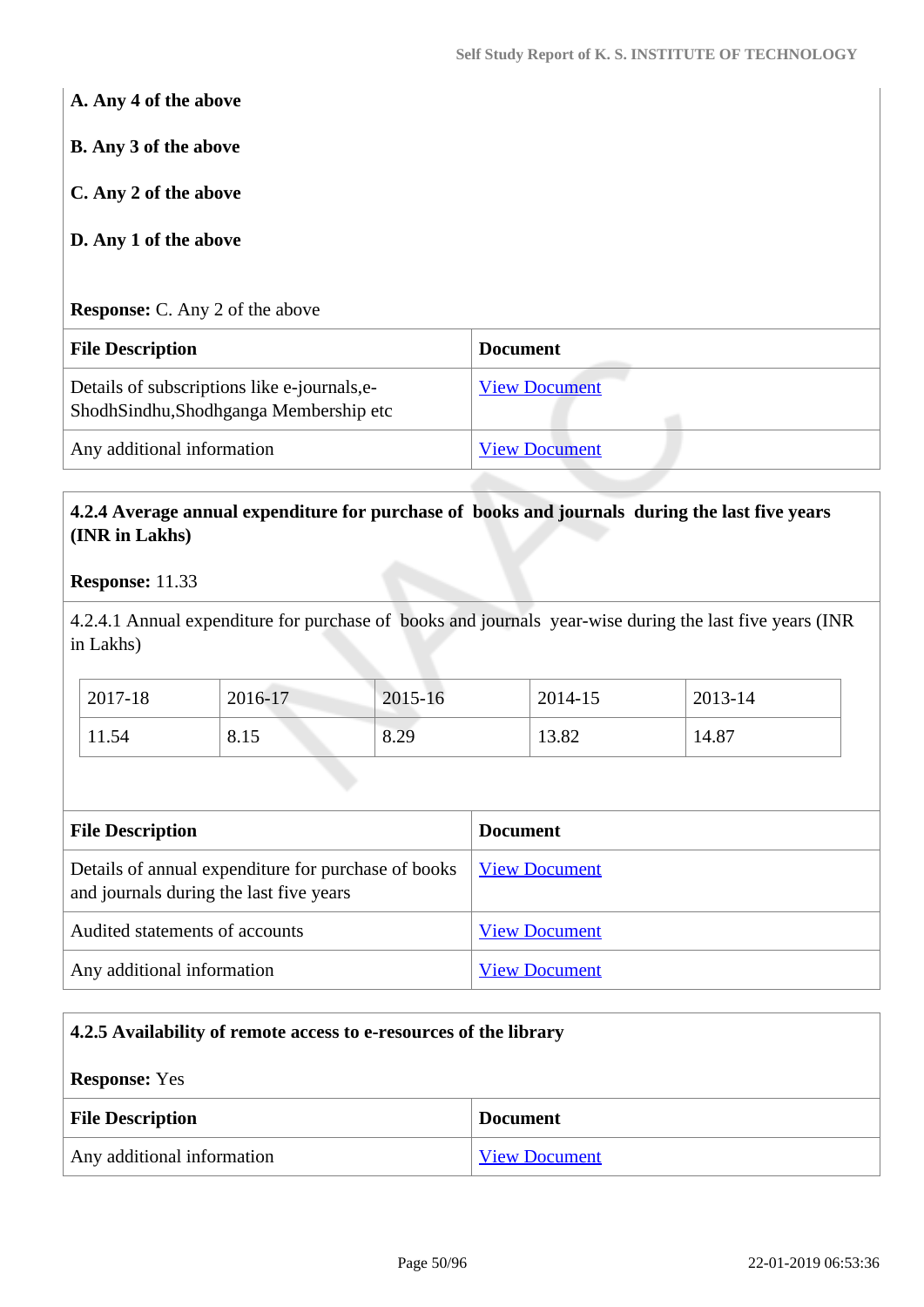| 4.2.6 Percentage per day usage of library by teachers and students                       |                 |
|------------------------------------------------------------------------------------------|-----------------|
| <b>Response:</b> 11.6                                                                    |                 |
| 4.2.6.1 Average number of teachers and students using library per day over last one year |                 |
| Response: 205                                                                            |                 |
|                                                                                          |                 |
| <b>File Description</b>                                                                  | <b>Document</b> |

# **4.3 IT Infrastructure**

### **4.3.1 Institution frequently updates its IT facilities including Wi-Fi**

#### **Response:**

The IT infrastructure development are given high preference as our institution has established firmly believes in an acceptable quality of infrastructure and effective teaching-learning process. The following are the action plans adopted for ensuring adequate infrastructure.

### **IT facilities**

- Every academic year will be assessed by taking the suggestions from staff members, HOD's, lab technicians and system administrator for updating the infrastructure for respective course requirements.
- Required infrastructure is prepared for smooth conduction of various laboratories, FDP's, Workshops, awareness programs, training programs for students and faculty to update their knowledge and skill sets in new technologies.
- Most of the Laboratories, staff rooms and Offices of Heads are provided with Multifunctional devices and Printers.
- Well trained system administrator and lab technicians are appointed for good practices of infrastructure maintenance.
- The total number of computers available in the campus are 675 (594 for student training and 81 for Staff and administration) for an existing student strength of 1661. Student Computer ratio is 2.79:1.
- College campus has been provided with the centralized network facility, Wi-Fi and Centralized data storage.
- Continuous power supply is provided for library, laboratories, Seminar Halls and Staff rooms with the aid of UPS. (235 KVA)
- The Online Examination Laboratory has 200 systems that are used for placement activities, online exams, entrance tests and VTU digital valuation.
- All the Seminar halls and some laboratories are equipped with LCD projectors.
- The college internet is secured with the Sonic Wall (Firewall).

### **Internet facilities**

• Institute has upgraded the 10 MBPS Leased line to 20 MBPS Leased Line Internet connectivity and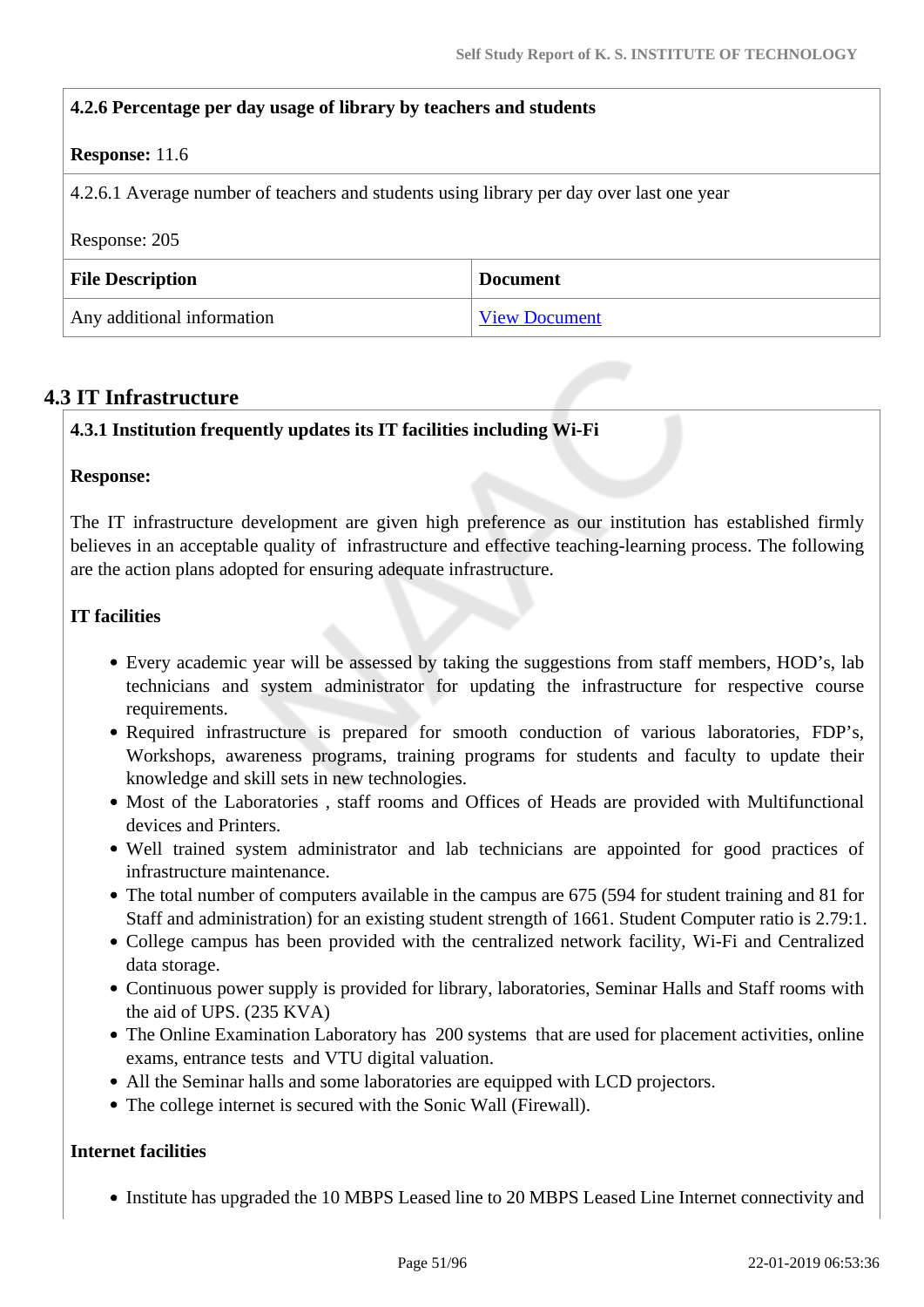then to 50 MBPS Leased Line over RF.

- Internet Service Provider will use best effort to ensure that the General Network availability is not less than 98.5%, which is 50 MBPS (1:1) dedicated bandwidth through RF unlimited usage.
- City Online is providing onsite support maintenance.

| <b>File Description</b>         | <b>Document</b>      |
|---------------------------------|----------------------|
| Any additional information      | <b>View Document</b> |
| Link for Additional Information | <b>View Document</b> |

| 4.3.2 Student - Computer ratio |                      |
|--------------------------------|----------------------|
| <b>Response: 2.8</b>           |                      |
| <b>File Description</b>        | <b>Document</b>      |
| Any additional information     | <b>View Document</b> |

| 4.3.3 Available bandwidth of internet connection in the Institution (Lease line)<br>$>=50$ MBPS |                      |  |
|-------------------------------------------------------------------------------------------------|----------------------|--|
| 35-50 MBPS                                                                                      |                      |  |
| <b>20-35 MBPS</b>                                                                               |                      |  |
| <b>5-20 MBPS</b>                                                                                |                      |  |
|                                                                                                 |                      |  |
| <b>Response:</b> $>=50$ MBPS                                                                    |                      |  |
| <b>File Description</b>                                                                         | <b>Document</b>      |  |
| Any additional information                                                                      | <b>View Document</b> |  |

# **4.3.4 Facilities for e-content development such as Media Centre, Recording facility, Lecture Capturing System (LCS) Response:** No

| <b>File Description</b>                                                               | <b>Document</b>      |
|---------------------------------------------------------------------------------------|----------------------|
| Facilities for e-content development such as Media<br>Centre, Recording facility, LCS | <b>View Document</b> |

# **4.4 Maintenance of Campus Infrastructure**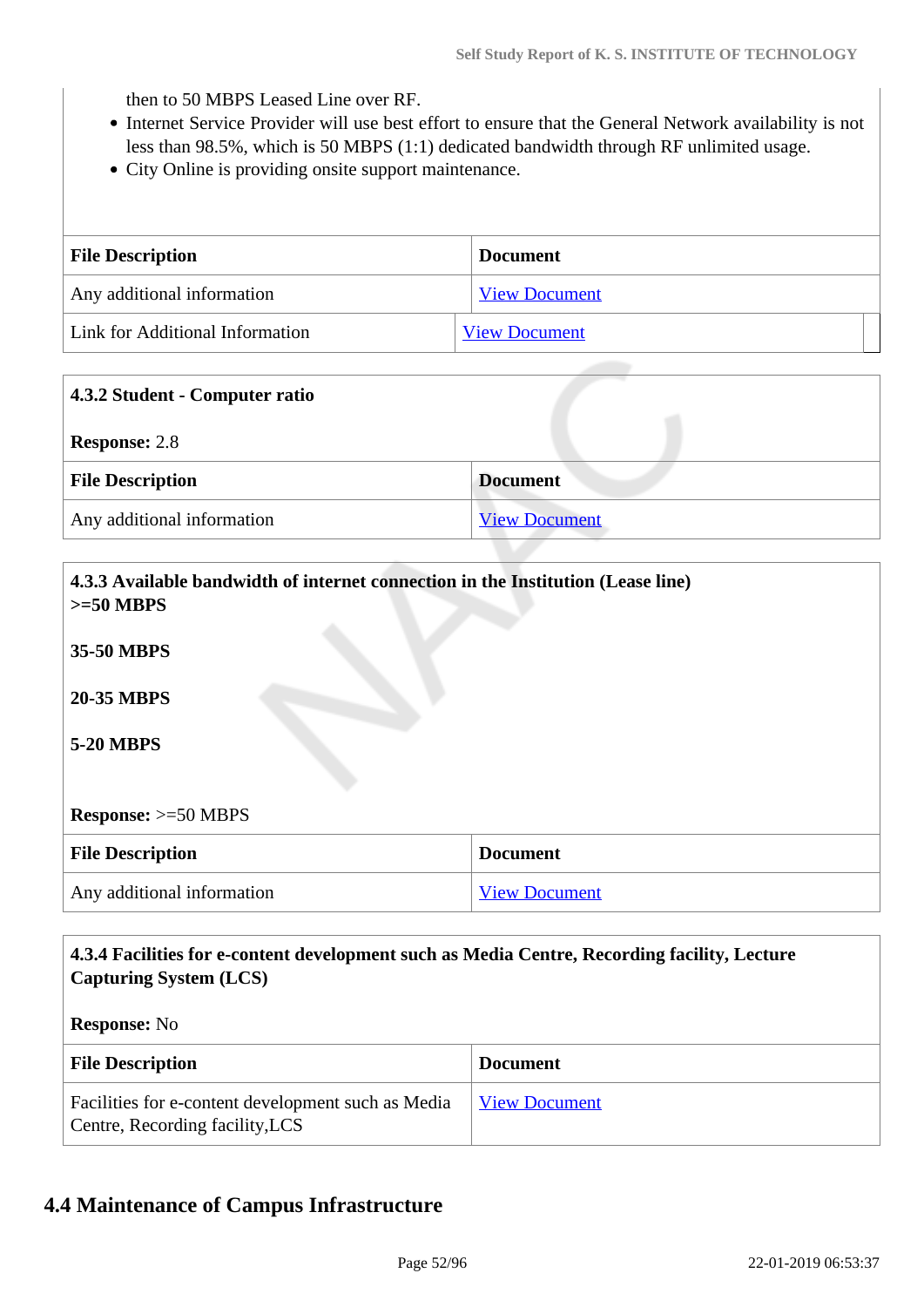# **4.4.1 Average Expenditure incurred on maintenance of physical facilities and academic support facilities excluding salary component, as a percentage during the last five years**

### **Response:** 45.17

4.4.1.1 Expenditure incurred on maintenance of physical facilities and academic support facilities excluding salary component year-wise during the last five years (INR in Lakhs)

| 2017-18 | 2016-17 | 2015-16 | 2014-15 | 2013-14 |
|---------|---------|---------|---------|---------|
| 165.93  | 200.28  | 184.28  | 209.82  | 226.62  |

| <b>File Description</b>                                                                         | <b>Document</b>      |
|-------------------------------------------------------------------------------------------------|----------------------|
| Details about assigned budget and expenditure on<br>physical facilities and academic facilities | <b>View Document</b> |
| Audited statements of accounts.                                                                 | <b>View Document</b> |
| Any additional information                                                                      | <b>View Document</b> |

# **4.4.2 There are established systems and procedures for maintaining and utilizing physical, academic and support facilities - laboratory, library, sports complex, computers, classrooms etc.**

### **Response:**

- The college has well furnished and equipped laboratories and classrooms. Every department maintains seminar halls, classrooms and laboratories in specific. The college has staff who oversee the maintenance of buildings, classrooms and laboratories.
- College has employed adequate staff to ensure hygienic and clean environment in the campus. Gardeners maintain the landscape in the campus. Pest control measures are undertaken periodically to ensure a pest free zone.
- Periodic maintenance of equipment in laboratories is done and non-serviceable equipments are replaced. Maintenance of lifts, CCTV cameras and water purifier is done regularly through AMC.
- The parking facility is well maintained. The campus is monitored through CCTV cameras, placed in areas which cover the entire campus zone. The campus Automation committee monitors the campus area through these surveillance cameras.
- Proper inspection methods are employed to verify the stock at the end of every academic year and a stock verification report is generated and maintained.
- HODs of each department submit periodic budget for laboratory and department requirements and maintenance. The requirements are evaluated before the beginning of every semester and are approved for execution and smooth running of the departments.
- Students are encouraged to participate in sports and games. The college has badminton, volleyball and throw-ball courts and a kabaddi field. The sports committee looks after all the affairs related to sports and games.
- All the facilities provided in the college like the laboratories, computers, library are utilized by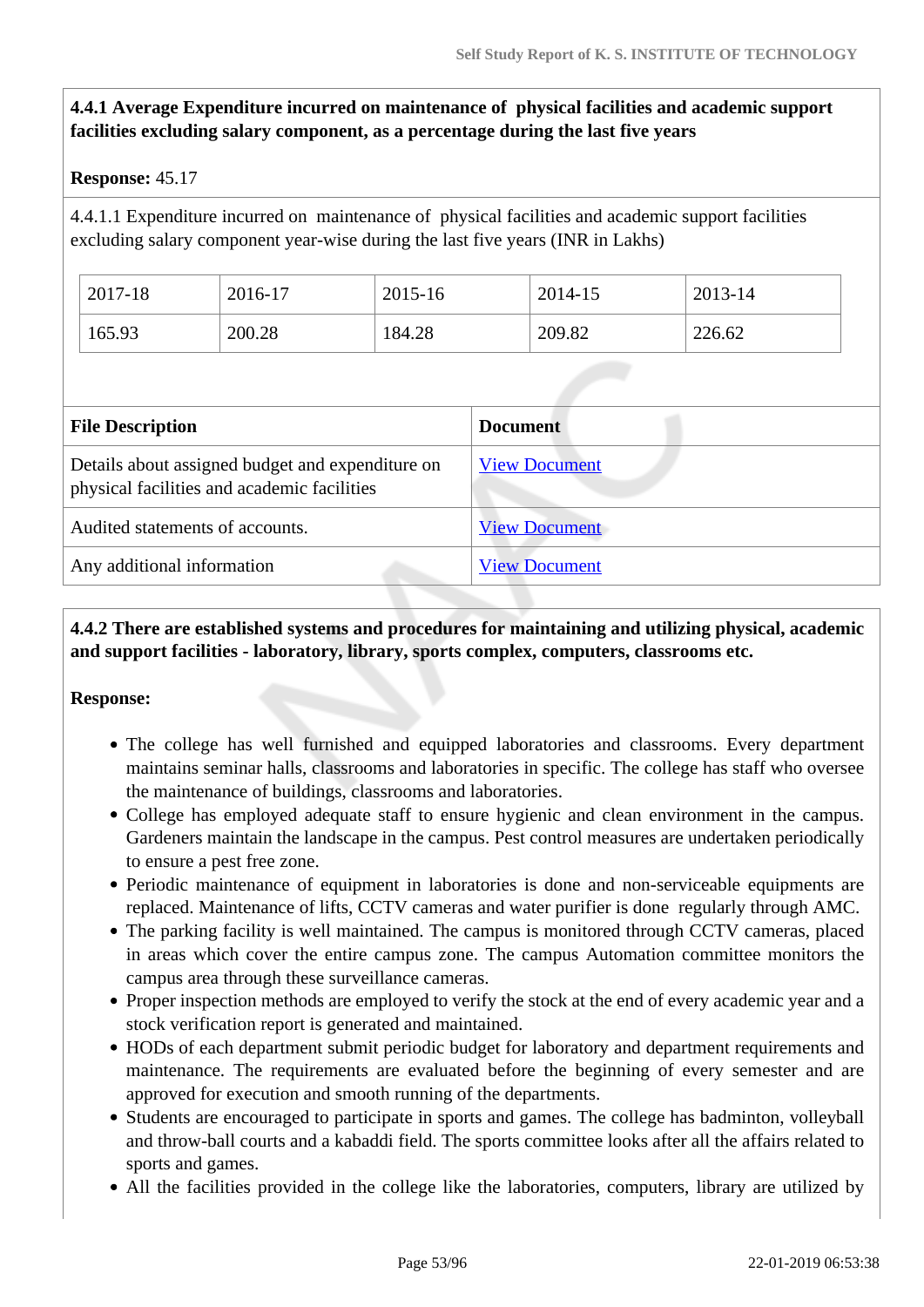students and staff for various projects and research activities.

- The institution has well developed and maintained website, that reflects all the activities organized and executed in the campus and off the campus.
- Conferences, seminars, technical talks and many technical events for students as well as staff are organized and conducted using Conference Hall and various seminar halls. Two Board Rooms, Principal's Office and HODs' Office at department level are used to conduct meetings regularly.
- Online Laboratory and Group Discussion Rooms are well maintained and are utilized during recruitment drives by various companies visiting the college. Online laboratories are also utilized for conducting online exams of other universities like BITS Pilani and are also utilized for V.T.U digital valuation.
- VTU Ph.D., course work exams were also being conducted at K.S.I.T campus due to its good infrastructure and maintenance.
- Internet laboratory is used to conduct many workshops and faculty development programs. It is also used to carry out University exam paper online evaluation.
- Students utilize the play ground to practice sports and games. They have participated in various university sports and games and also won many laurels to the college.

| <b>File Description</b>         | <b>Document</b>      |
|---------------------------------|----------------------|
| Any additional information      | <b>View Document</b> |
| Link for Additional Information | <b>View Document</b> |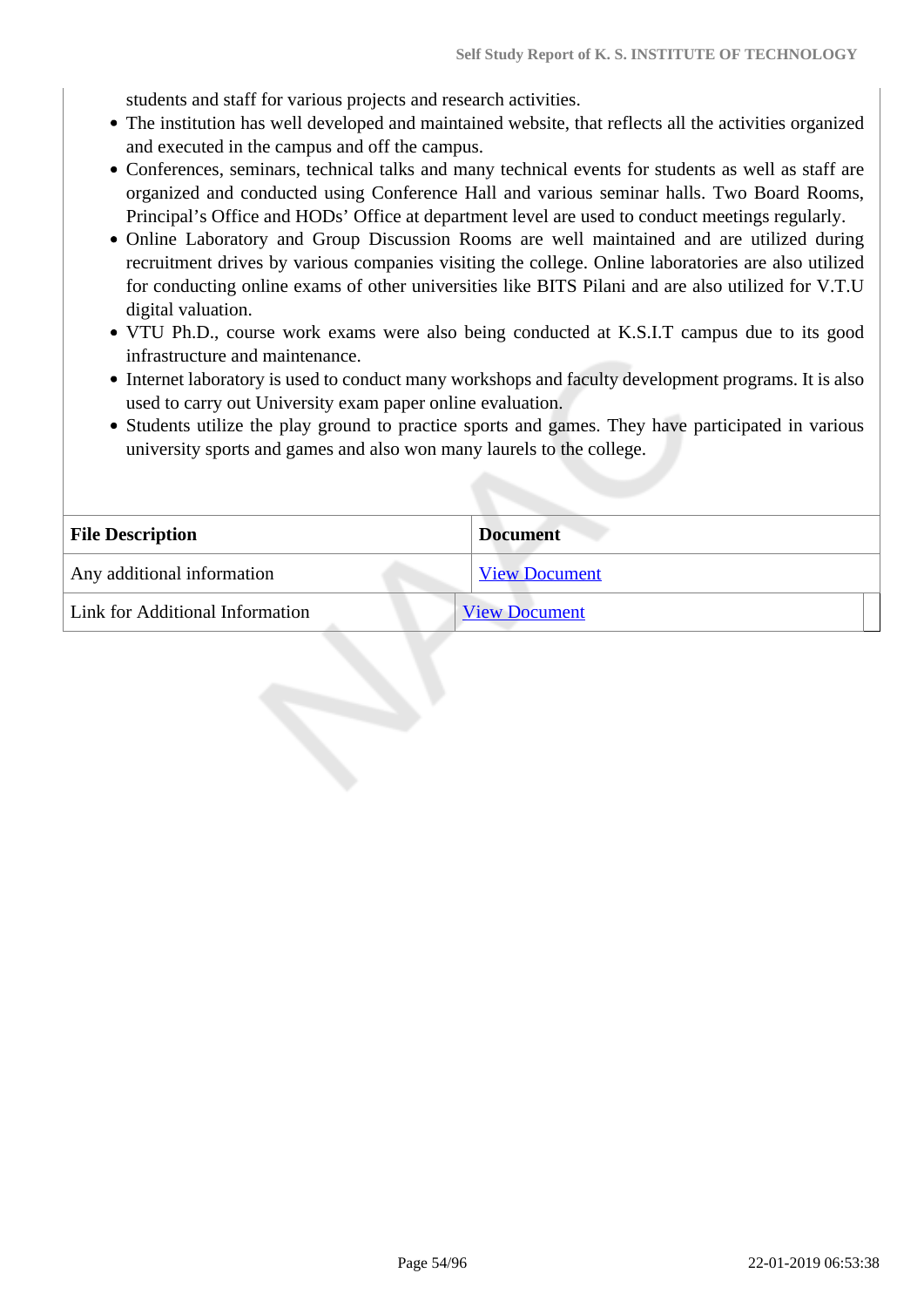# **Criterion 5 - Student Support and Progression**

# **5.1 Student Support**

# **5.1.1 Average percentage of students benefited by scholarships and freeships provided by the Government during the last five years**

### **Response:** 25.25

5.1.1.1 Number of students benefited by scholarships and freeships provided by the Government year-wise during the last five years

| 2017-18 | 2016-17 | 2015-16 | 2014-15 | 2013-14                     |
|---------|---------|---------|---------|-----------------------------|
| 597     | 506     | 465     | 415     | $^{\sim}$ 1.1<br>$\sim$ 1 1 |

| <b>File Description</b>                                                                                                            | <b>Document</b>      |
|------------------------------------------------------------------------------------------------------------------------------------|----------------------|
| Upload self attested letter with the list of students<br>sanctioned scholarships                                                   | <b>View Document</b> |
| Average percentage of students benefited by<br>scholarships and freeships provided by the<br>Government during the last five years | <b>View Document</b> |
| Any additional information                                                                                                         | <b>View Document</b> |

# **5.1.2 Average percentage of students benefited by scholarships, freeships, etc. provided by the institution besides government schemes during the last five years**

### **Response:** 4.84

5.1.2.1 Total number of students benefited by scholarships, freeships, etc provided by the institution besides government schemes year-wise during the last five years

| 2017-18 | 2016-17  | 2015-16 | 2014-15 | 2013-14 |
|---------|----------|---------|---------|---------|
| 65      | — —<br>ັ | 95      | 101     | 90      |

| <b>File Description</b>    | <b>Document</b>      |
|----------------------------|----------------------|
| Any additional information | <b>View Document</b> |

**5.1.3 Number of capability enhancement and development schemes –**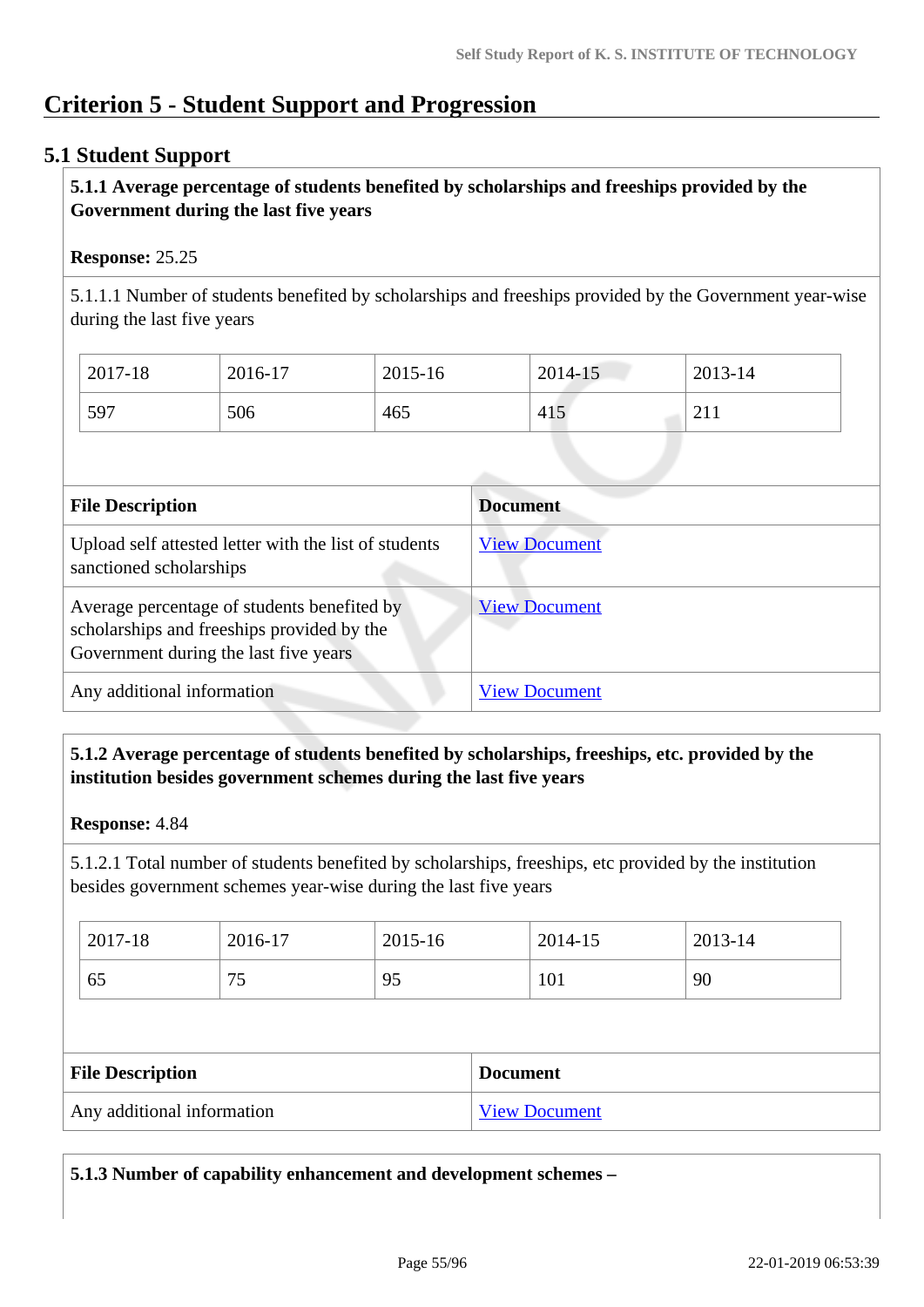| 1. For competitive examinations<br>2. Career counselling<br>3. Soft skill development<br><b>4. Remedial coaching</b><br>5. Language lab<br><b>6. Bridge courses</b><br>7. Yoga and meditation<br><b>8. Personal Counselling</b> |                      |
|---------------------------------------------------------------------------------------------------------------------------------------------------------------------------------------------------------------------------------|----------------------|
| A. 7 or more of the above                                                                                                                                                                                                       |                      |
| B. Any 6 of the above                                                                                                                                                                                                           |                      |
| C. Any 5 of the above<br>D. Any 4 of the above                                                                                                                                                                                  |                      |
|                                                                                                                                                                                                                                 |                      |
| Response: B. Any 6 of the above                                                                                                                                                                                                 |                      |
| <b>File Description</b>                                                                                                                                                                                                         | <b>Document</b>      |
| Details of capability enhancement and development<br>schemes                                                                                                                                                                    | <b>View Document</b> |
| Any additional information                                                                                                                                                                                                      | <b>View Document</b> |
| Link to Institutional website                                                                                                                                                                                                   | <b>View Document</b> |

# **5.1.4 Average percentage of student benefited by guidance for competitive examinations and career counselling offered by the institution during the last five years**

5.1.4.1 Number of students benefited by guidance for competitive examinations and career counselling offered by the institution year-wise during the last five years

| 2017-18 | 2016-17 | 2015-16 | 2014-15 | 2013-14 |
|---------|---------|---------|---------|---------|
| 1661    | 1665    | 1727    | 1282    | 870     |

| <b>File Description</b>                                                                                                       | <b>Document</b>      |
|-------------------------------------------------------------------------------------------------------------------------------|----------------------|
| Number of students benefited by guidance for<br>competitive examinations and career counselling<br>during the last five years | <b>View Document</b> |
| Any additional information                                                                                                    | <b>View Document</b> |

**Response:** 82.71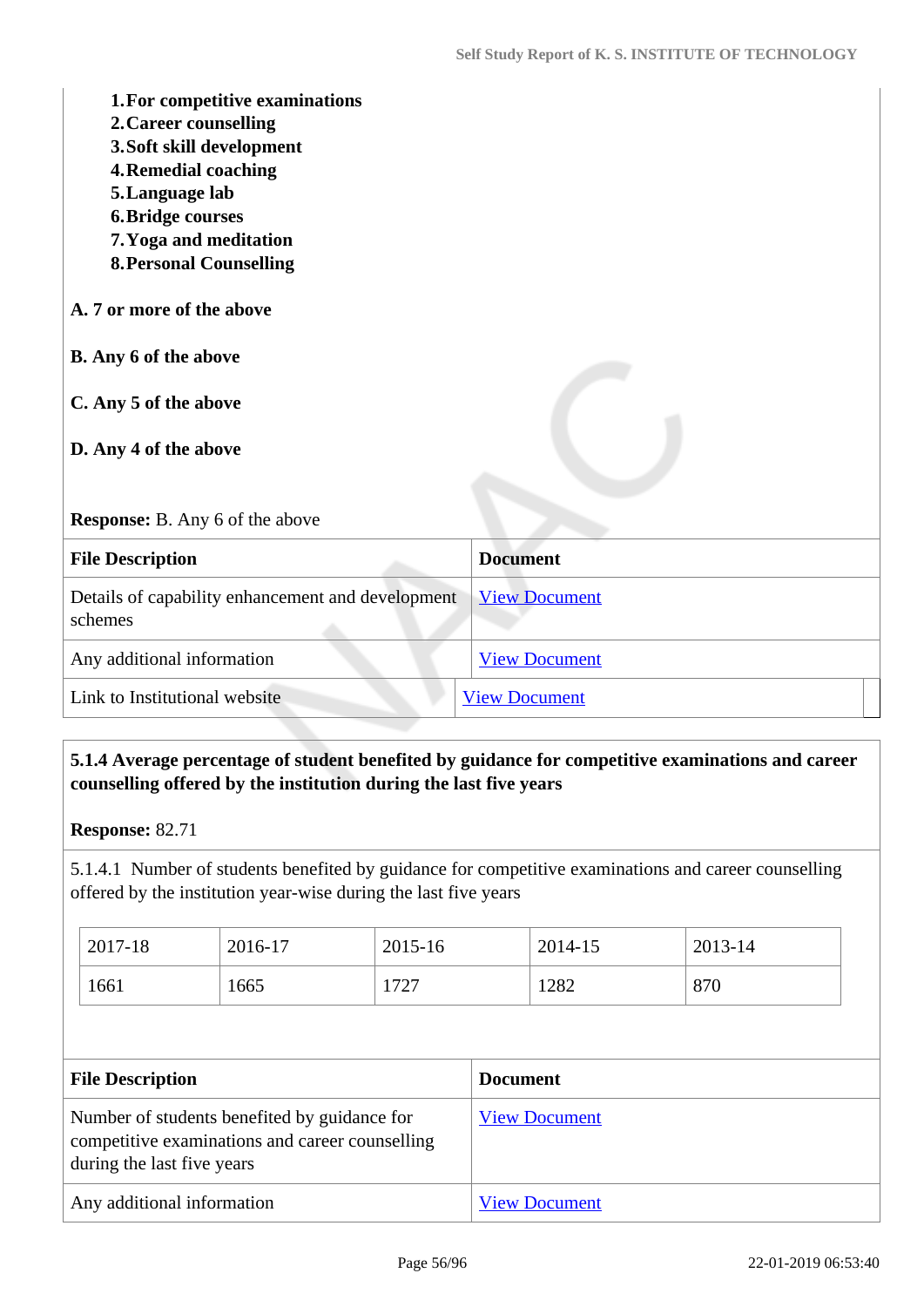**5.1.5 Average percentage of students benefited by Vocational Education and Training (VET) during the last five years**

### **Response:** 0.58

5.1.5.1 Number of students attending VET year-wise during the last five years

| $^{\circ}$ 2017-18 | 2016-17 | 2015-16 | 2014-15 | 2013-14   |
|--------------------|---------|---------|---------|-----------|
|                    |         |         |         | ہے<br>ے ب |

| <b>File Description</b>                   | <b>Document</b>      |
|-------------------------------------------|----------------------|
| Details of the students benifitted by VET | <b>View Document</b> |

# **5.1.6 The institution has a transparent mechanism for timely redressal of student grievances including sexual harassment and ragging cases**

### **Response:** Yes

| <b>File Description</b>                                                                                                            | <b>Document</b>      |
|------------------------------------------------------------------------------------------------------------------------------------|----------------------|
| Minutes of the meetings of student redressal<br>committee, prevention of sexual harassment<br>committee and Anti Ragging committee | <b>View Document</b> |
| Details of student grievances including sexual<br>harassment and ragging cases                                                     | <b>View Document</b> |
| Any additional information                                                                                                         | <b>View Document</b> |

# **5.2 Student Progression**

| <b>Response: 37.1</b> |         |                                                                                 |         |         |  |
|-----------------------|---------|---------------------------------------------------------------------------------|---------|---------|--|
|                       |         | 5.2.1.1 Number of outgoing students placed year-wise during the last five years |         |         |  |
| 2017-18               | 2016-17 | 2015-16                                                                         | 2014-15 | 2013-14 |  |
| 117                   | 146     | 135                                                                             | 161     | 100     |  |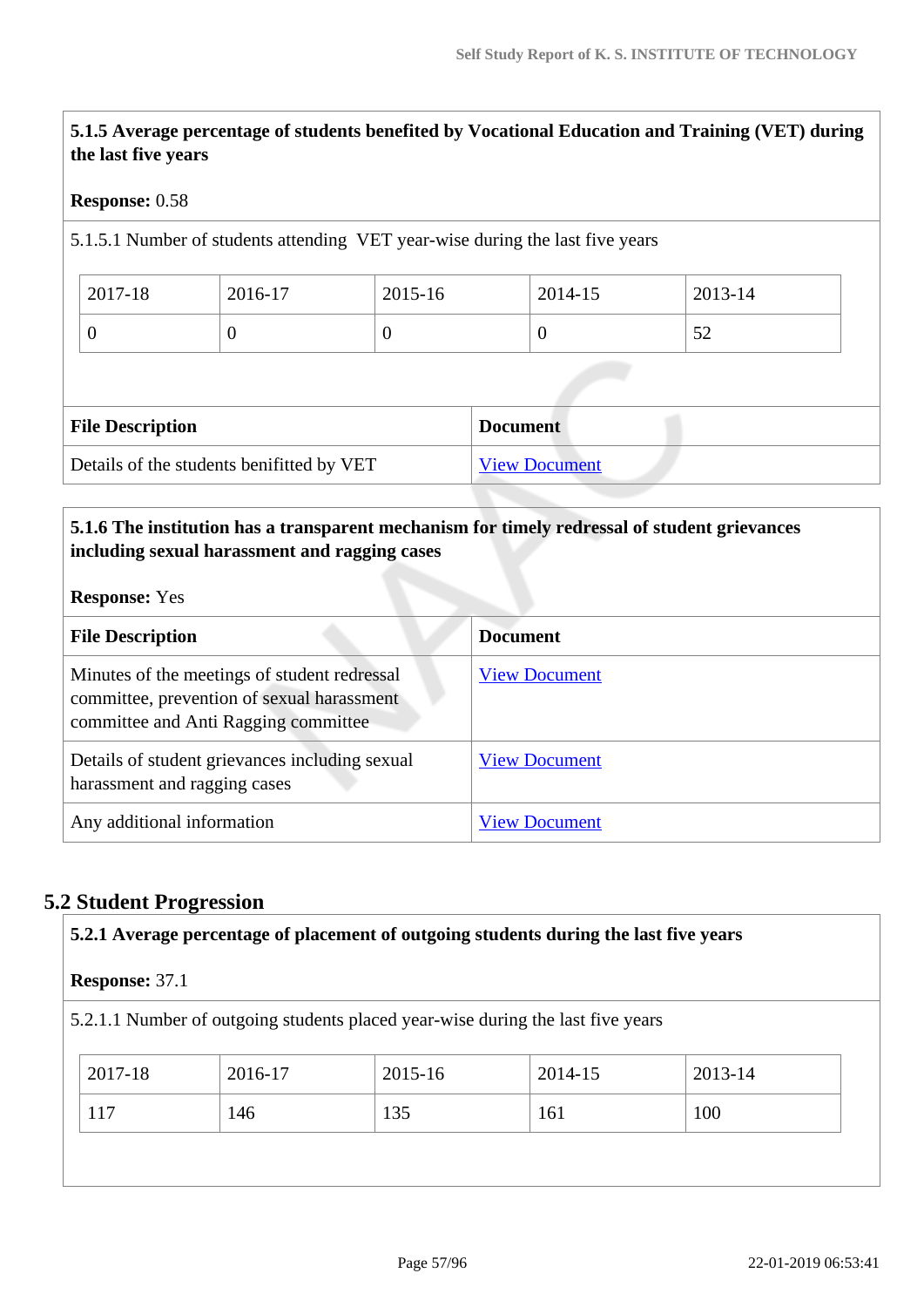| <b>File Description</b>                                    | <b>Document</b>      |
|------------------------------------------------------------|----------------------|
| Self attested list of students placed                      | <b>View Document</b> |
| Details of student placement during the last five<br>years | <b>View Document</b> |
| Any additional information                                 | <b>View Document</b> |

### **5.2.2 Percentage of student progression to higher education (previous graduating batch)**

### **Response:** 9.09

5.2.2.1 Number of outgoing students progressing to higher education

| Response: 35                                       |                      |  |  |
|----------------------------------------------------|----------------------|--|--|
| <b>File Description</b>                            | <b>Document</b>      |  |  |
| Upload supporting data for student/alumni          | <b>View Document</b> |  |  |
| Details of student progression to higher education | <b>View Document</b> |  |  |
| Any additional information                         | <b>View Document</b> |  |  |

# **5.2.3 Average percentage of students qualifying in State/ National/ International level examinations during the last five years (eg: NET/ SLET/ GATE/ GMAT/ CAT/ GRE/ TOEFL/ Civil Services/State government examinations)**

**Response:** 96.67

5.2.3.1 Number of students qualifying in state/ national/ international level examinations (eg: NET/ SLET/ GATE/ GMAT/ CAT/ GRE/ TOEFL/ Civil services/ State government examinations) year-wise during the last five years

| 2017-18      | 2016-17 | 2015-16 | 2014-15 | 2013-14                  |
|--------------|---------|---------|---------|--------------------------|
| $\cap$<br>23 | 24      | -       |         | $\overline{\phantom{a}}$ |

### 5.2.3.2 Number of students who have appeared for the exams year-wise during the last five years

| 24<br>24<br>Ō |  |
|---------------|--|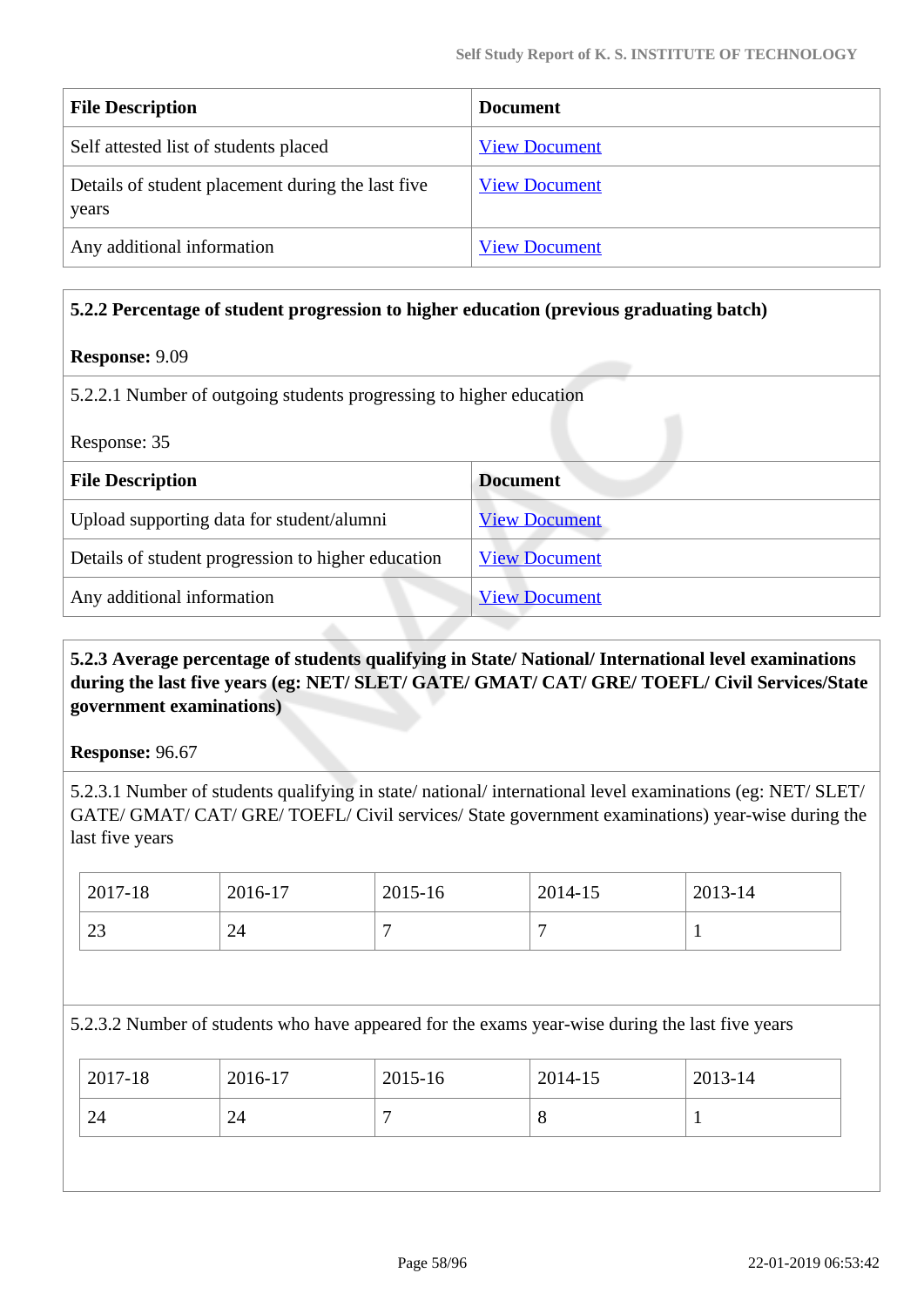| <b>File Description</b>                                                                                            | <b>Document</b>      |
|--------------------------------------------------------------------------------------------------------------------|----------------------|
| Upload supporting data for the same                                                                                | <b>View Document</b> |
| Number of students qualifying in state/national/<br>international level examinations during the last five<br>years | <b>View Document</b> |
| Any additional information                                                                                         | <b>View Document</b> |

# **5.3 Student Participation and Activities**

 **5.3.1 Number of awards/medals for outstanding performance in sports/cultural activities at national / international level (award for a team event should be counted as one) during the last five years.**

### **Response:** 48

5.3.1.1 Number of awards/medals for outstanding performance in sports/cultural activities at national/international level (award for a team event should be counted as one) year-wise during the last five years

| 2017-18             | 2016-17 | 2015-16                        | 2014-15 | 2013-14 |
|---------------------|---------|--------------------------------|---------|---------|
| 1 <sub>0</sub><br>∸ |         | 1 <sub>7</sub><br>$\mathbf{r}$ | ◡       |         |

| <b>File Description</b>                                                                                                                            | <b>Document</b>      |
|----------------------------------------------------------------------------------------------------------------------------------------------------|----------------------|
| Number of awards/medals for outstanding<br>performance in sports/cultural activities at<br>national/international level during the last five years | <b>View Document</b> |
| e-copies of award letters and certificates                                                                                                         | <b>View Document</b> |
| Any additional information                                                                                                                         | <b>View Document</b> |

# **5.3.2 Presence of an active Student Council & representation of students on academic & administrative bodies/committees of the institution**

### **Response:**

**Institute has Student Council and various committees have active student representatives from all branches and semesters.**

# **1. Class Committee**

Each UG class has a Committee to review the academic activities, progress and improvement plans of all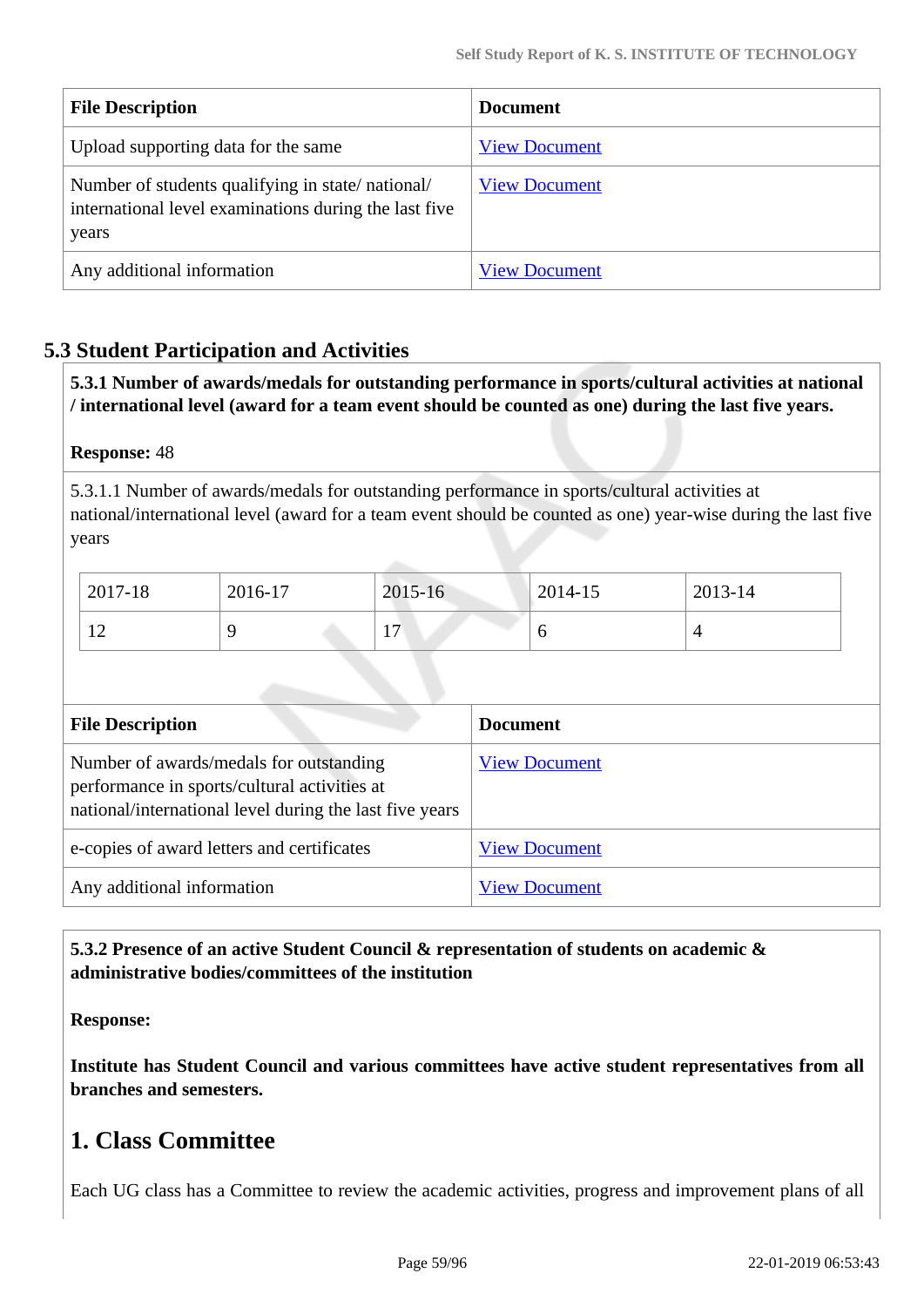subjects of all semesters. The committee consists of HOD, Chair person, Class adviser and the students representatives (4 Members/semester/section). The committee will discuss the academic related issues including conduction of classes, question paper pattern and students grivenances.

# **2.Professional Bodies**

In professional bodies like IEI, ISTE, CSI, IEEE, IETE,SAE, student representatives actively participate by conducting Student conventions, chapters, technical events & quizzes etc with the help of faculty members.

# **3.News Letter Magazine Committee**

Students representatives who are nominated in the editorial board help to collect articles, poems, drawings etc from talented students. They compose, edit and take initiative in printing the news letters at Department level and work for the preparation of magazine at college level. Faculties of the editorial board will guide them in the entire process of printing and releasing the magazine. Students editors also involve in preparing the conference proceedings (National Conference/International), souvenir of student conventions conducted in the Departments.

# **4.Cultural Committee**

The institution conducts annual cultural Fest Ananya, First year Inagural function, Fare Well function through Cultural comittee. From all departments, students representatives will be the members of Core committee, creative committee etc. They will help the faculty in charge in organizing these events.

# **5.NSS Committee**

Students contribution to the society is significant and KSIT students always show their concern in this regard. There is a NSS unit in the institution and volunteers of this comittee will organize programs like NSS Camps, Swatch KSIT, Blood donation, Red cross etc.

# **6.Sports Committee**

Every year, KSIT Sports meet will be organized and student volunteers will help physical Education Director in organizing team events and Individual events.

# **7.Anti ragging Committee**

Student representatives will play a major role in informing ragging cases, helping to create harmony and to curb ragging.

# **8.Anti sexual harassment Committee**

Girl students and Lady Faculty Members will be the members of this Committee. The student members of the comittee will report about any harassment issues to the cocerned Comittee coordinator for further action.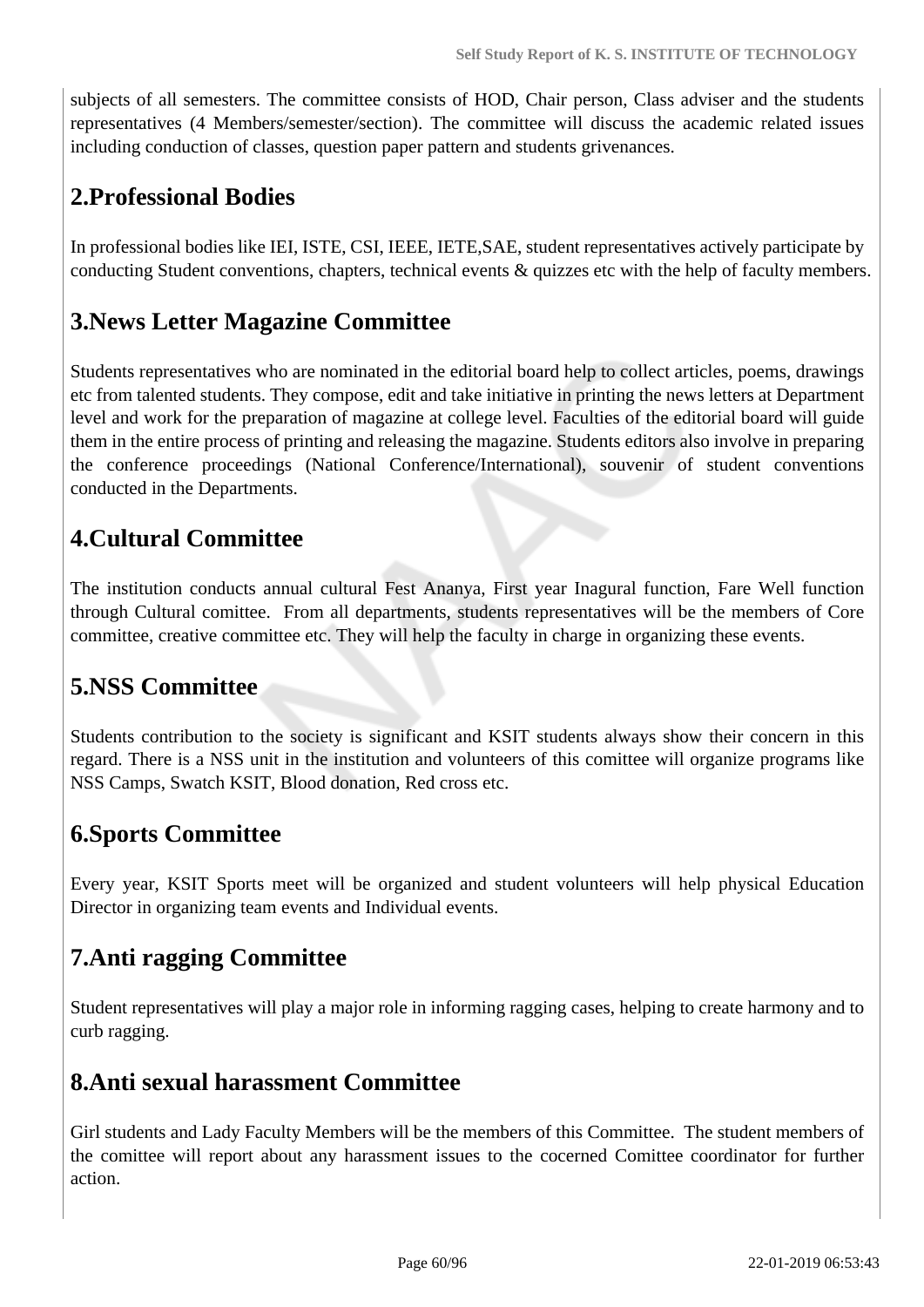# **9.Grievance Committee**

Any type of Grievances regarding common facilities or academic related issues will be brought to the notice of the concerned by the student members of this Committee. Regular interactions are scheduled through meetings. If any grievances are reported, then faculty member who is the Coordinator of this committee will bring it to the notice of higher authorities. Further, the matter will be resolved soon through follow ups.

| <b>File Description</b>         | <b>Document</b>      |
|---------------------------------|----------------------|
| Any additional information      | <b>View Document</b> |
| Link for Additional Information | <b>View Document</b> |

### **5.3.3 Average number of sports and cultural activities/ competitions organised at the institution level per year**

### **Response:** 4.2

5.3.3.1 Number of sports and cultural activities / competitions organised at the institution level year-wise during the last five years

| 2017-18 | 2016-17 | 2015-16 | 2014-15 | 2013-14 |
|---------|---------|---------|---------|---------|
|         |         | ◡       |         |         |

| <b>File Description</b>                                                       | <b>Document</b>      |
|-------------------------------------------------------------------------------|----------------------|
| Report of the event                                                           | <b>View Document</b> |
| Number of sports and cultural activities /<br>competitions organised per year | <b>View Document</b> |
| Any additional information                                                    | <b>View Document</b> |

# **5.4 Alumni Engagement**

 **5.4.1 The Alumni Association/Chapters (registered and functional) contributes significantly to the development of the institution through financial and non financial means during the last five years**

### **Response:**

Alumni will play a key role in bridging the gap between industry and academics. The aim of alumni association is to groom budding engineers of their alma mater and enhance their employable skills to face challenges in their career with confidence. Alumni Association activities were initiated from the year 2014.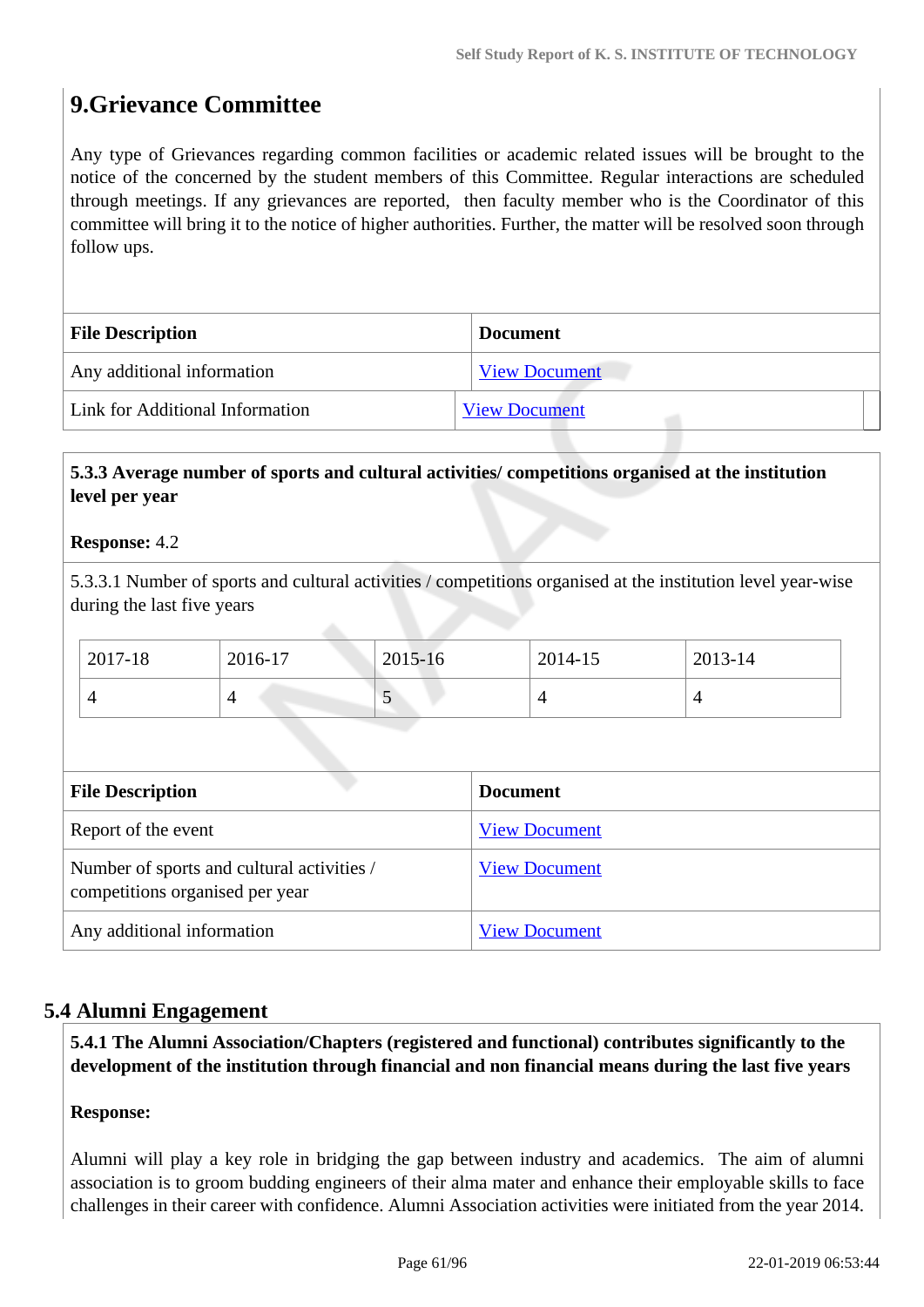The details of byelaws, office bearers and Executive committee members of association are in the Institute website - http://www.ksit.ac.in/alumni.html

The first Meet was organised on 7th December 2014. Thereafter for the convenience of the alumni it was decided to organize "Chiranthana" - alumni meet every year on 1st Sunday of November. Usually around 100 plus Alumni reunite in meet. Through social network face book alumni association has 1200 Members.

- The alumni feed back in academic matters is useful in identifying industry requirement and inculcate the same in training and add on courses.
- The alumni were voluntarily contributed financially for some of the events.
- The alumni interact with Institute as resource persons and are conducting workshops, delivering guest lectures and sharing their experiences with existing batch of students.
- On regular intervals alumni visit campus to train the current batch of students for coding competitions. In National Level Smart India Hackathon competition organized by AICTE and MHRD, the alumni played a key role and mentored three teams of K S I.T. Smart India Hackathon is a 36-hour non-stop coding event conducted by the MHRD in collaboration with the Government of India. In the year 2017, the team Bit Hackers selected from K.S I.T. was the only team from Karnataka to secure the first place. Team also got 3 Lakh Rupees for post development activities to implement their solution. Again in the year 2018, two teams from KSIT have emerged victorious in this nation-wide competition, securing the first place (Team Electric Sheep) in Udaipur from the Ministry of Railways, and the second place (Team Echo 18) in Panipat from the Ministry of Telecommunication. In both these teams, two of the alumni of K S I T who were Industry mentors trained the participants and accompanied Teams during the coding competition.
- One of the Alumni of Mechanical Department wrote a book titled 'Buckling of Composites' published by LAMBERT and is useful for Engineering students.
- Some of the alumni who are entrepreneurs are extending their support by providing Internship and conducting training programs.
- One of the alumni has designed and is maintaining the KSIT website and gives suitable suggestions regarding the website contents.
- Alumni are active in social service activity in the institution "Rally for River".
- During the cultural events and programs alumni actively participated and monitored the practice sessions of students to enhance the self confidence and performance.

| <b>File Description</b>         | <b>Document</b>      |  |
|---------------------------------|----------------------|--|
| Any additional information      | <b>View Document</b> |  |
| Link for Additional Information | <b>View Document</b> |  |

# **5.4.2 Alumni contribution during the last five years(INR in Lakhs) ? 5 Lakhs**

### **4 Lakhs - 5 Lakhs**

### **3 Lakhs - 4 Lakhs**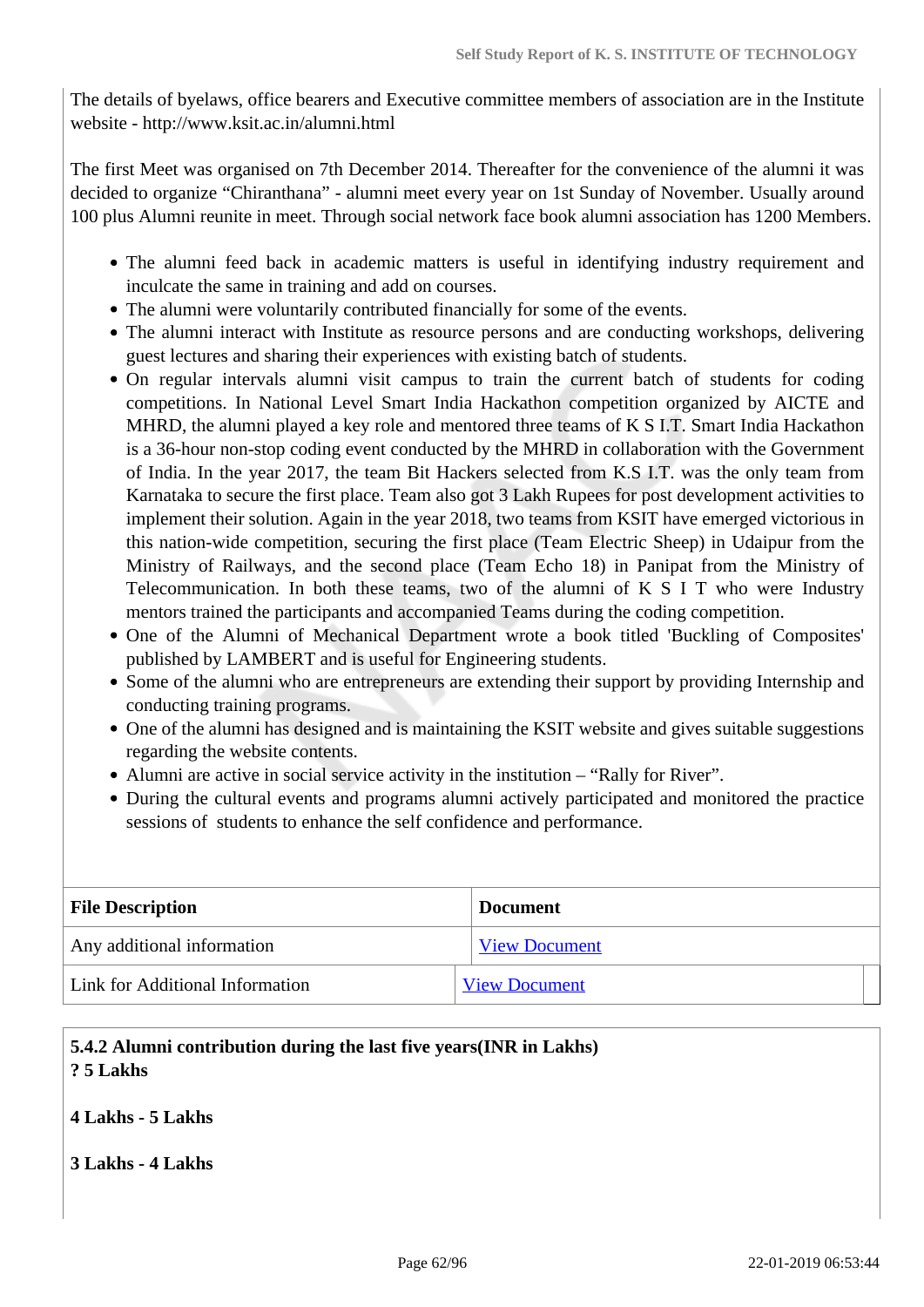# **1 Lakh - 3 Lakhs**

**Response:** <1 Lakh

| <b>File Description</b>               | <b>Document</b>      |
|---------------------------------------|----------------------|
| Alumni association audited statements | <b>View Document</b> |

## **5.4.3 Number of Alumni Association / Chapters meetings held during the last five years**

## **Response:** 11

5.4.3.1 Number of Alumni Association /Chapters meetings held year-wise during the last five years

| 2017-18 | 2016-17 | 2015-16 | 2014-15 | 2013-14 |
|---------|---------|---------|---------|---------|
|         |         |         |         |         |

| <b>File Description</b>                                                                  | <b>Document</b>      |
|------------------------------------------------------------------------------------------|----------------------|
| Number of Alumni Association / Chapters meetings<br>conducted during the last five years | <b>View Document</b> |
| Any additional information                                                               | <b>View Document</b> |
| Report of the event                                                                      | <b>View Document</b> |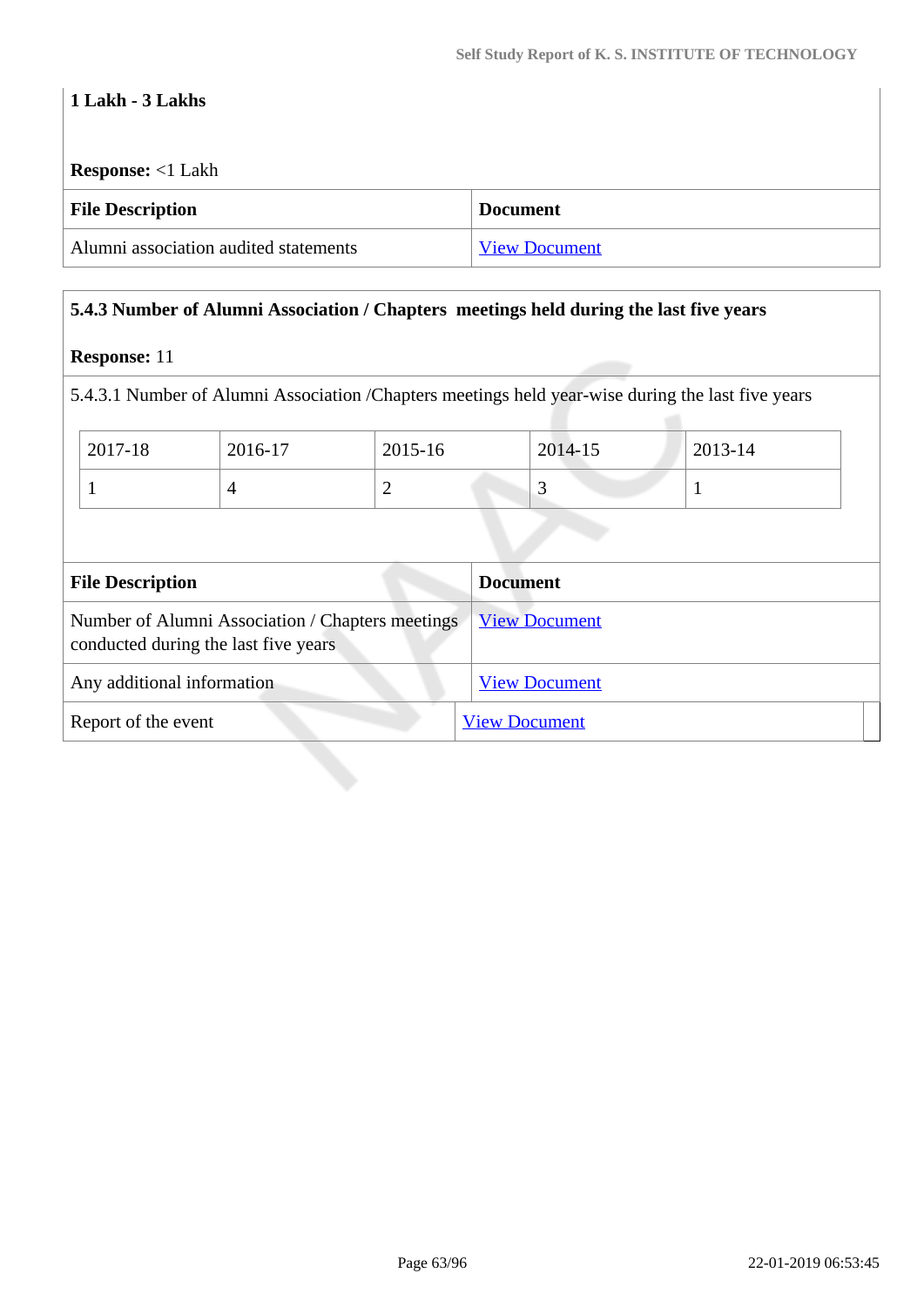# **Criterion 6 - Governance, Leadership and Management**

# **6.1 Institutional Vision and Leadership**

 **6.1.1 The governance of the institution is reflective of an effective leadership in tune with the vision and mission of the institution**

### **Response:**

The Vision and Mission of the institution is stated below:

# VISION:

"To impart quality technical education with ethical values, employable skills and research to achieve excellence".

# MISSION:

- To attract and retain highly qualified, experienced & committed faculty.
- To create relevant infrastructure.
- Network with industry & premier institutions to encourage emergence of new ideas by providing research & development facilities to strive for academic excellence.
- To inculcate the professional & ethical values among young students with employable skills & knowledge acquired to transform the society.

Starting with a goal of being a good technical institution offering amenable education to a large group in the society, the institution has evolved itself into a good education and training centre and the Vision and Mission of the institute is now redefined as reflected above. The faculty in each department have involved in the revision of Vision and Mission for their individual departments and the institutional Vision and Mission has been arrived at by the combined involvement of all the stake holders especially the faculty.

In order to effectively achieve these Mission statements the institution has formed the following perspective plans:

- 1.The institution has plans to subject itself to several stages of accreditation that will lead to standardization of the various academic and other administrative processes.
- 2.Faculty is the backbone of any Institution of Higher Education and the quality of the faculty decides the future of the institution as well as the professional coming out of it. Hence the institution devoutly concentrates on giving excellent opportunities to the staff to improve their pedagogic skills and knowledge base.
- 3.The institution believes in providing the state of art facilities for training its students and updates the equipment in all the laboratories as and when warranted.
- 4.The institute has plans to launch programs that will bring experts from the industry as well as other institutions of repute to enhance the knowledge base as well as exposure of the students.
- 5.The institution strongly believes in the overall development of its students. In order to nurture the students in the development of their personality the institution plans to bring in several inputs from experts in the field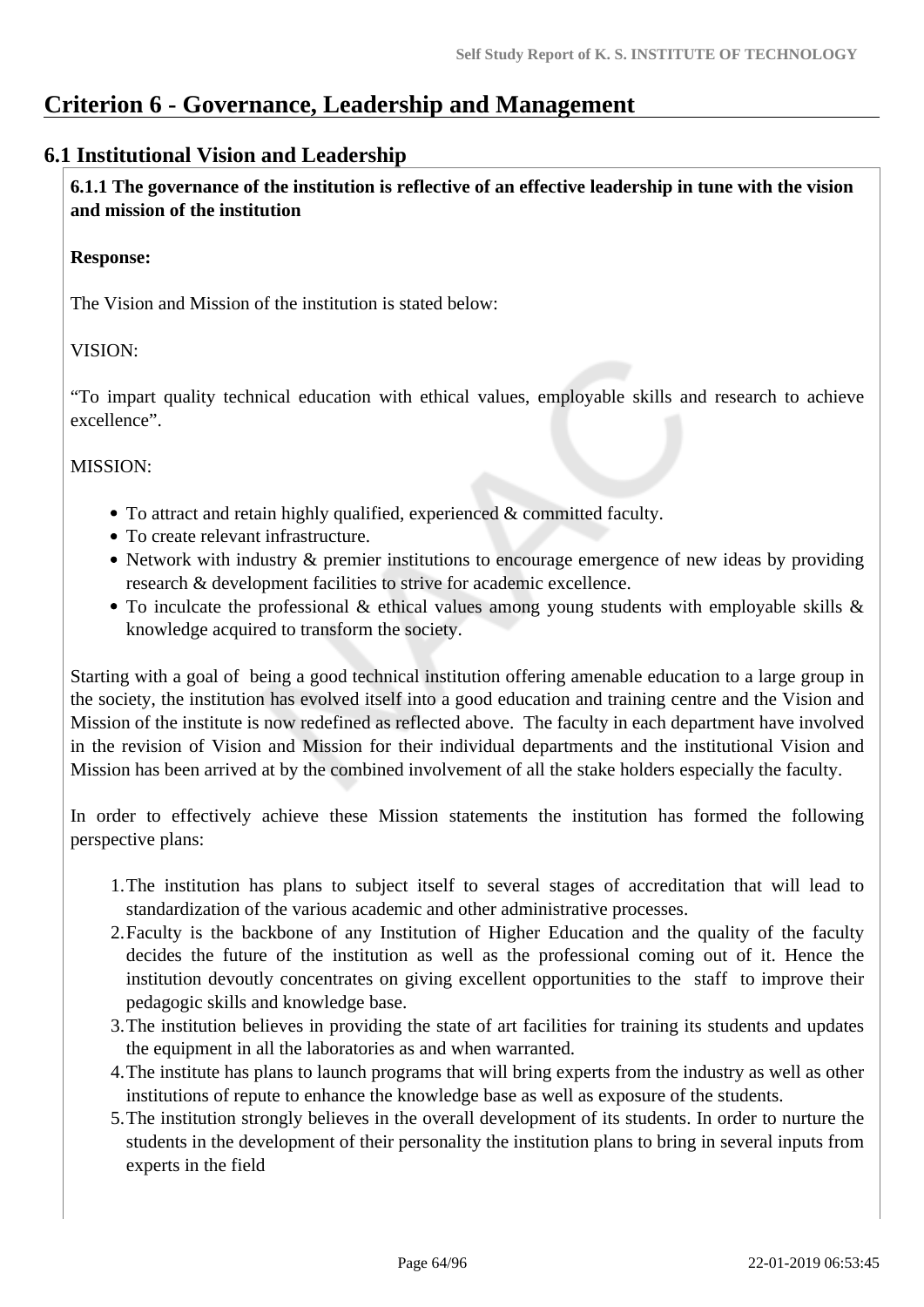The running of the institution depends heavily on the participation of the faculty. Any need that arises will be noticed by the teachers and a request is made to the administration which will recommend and put up for approval with the Management. The procurement process of any equipment is handled by the concerned department and the administration will pitch in only at the negotiating stage.

### **6.1.2 The institution practices decentralization and participative management**

### **Response:**

### **Decentralization:**

The institution is governed at different levels. The responsibility of the day to day running of the institution is decentralizes into the following levels:

- 1.Governing Council 2.Management 3.Principal
- 4.Head of the Department
- 5.Faculty
- 6.Students

The Governing Council meets as and when required, but at least once in a year to review the progress made and also give a direction to the Management while approving the programs and proposals received from the stakeholders.

The Management after obtaining the approvals for the various programs envisaged, implements the same keeping in view the procedures for such implementation. The Management is vested with the responsibility of taking all the financial decisions and negotiation.

The Principal ensures that the college curriculum is academically viable and consistent with college objectives as well as the affiliating University directives. The Principal conducts regular meetings with all the Heads of the departments regarding academic activities, follow up of the academic calendar, student's progress, placement and training issues, research and extension activities, industry institution interaction, consultancy assignments, alumni interaction etc.

The primary role of the Head of the Department is to provide strong leadership. HOD will be responsible and accountable for setting and advancing the academic strategy for the department in line strategic plans and directions. The HOD drives the department on a day to day basis and is responsible for work allotment, Time Table, chasing the academic calendar, supervising the assessment and evaluation, furnishing data to the office for transmittal to the University and so on.

Faculty are given representation in different committees/cells and required to direct different programs. They are encouraged to develop administration skills by being in control of different scholastic, cocurricular, and extracurricular exercises. They act as a bridge between the administration and students

Students, the main stakeholders, are encouraged to play an active role in the Management through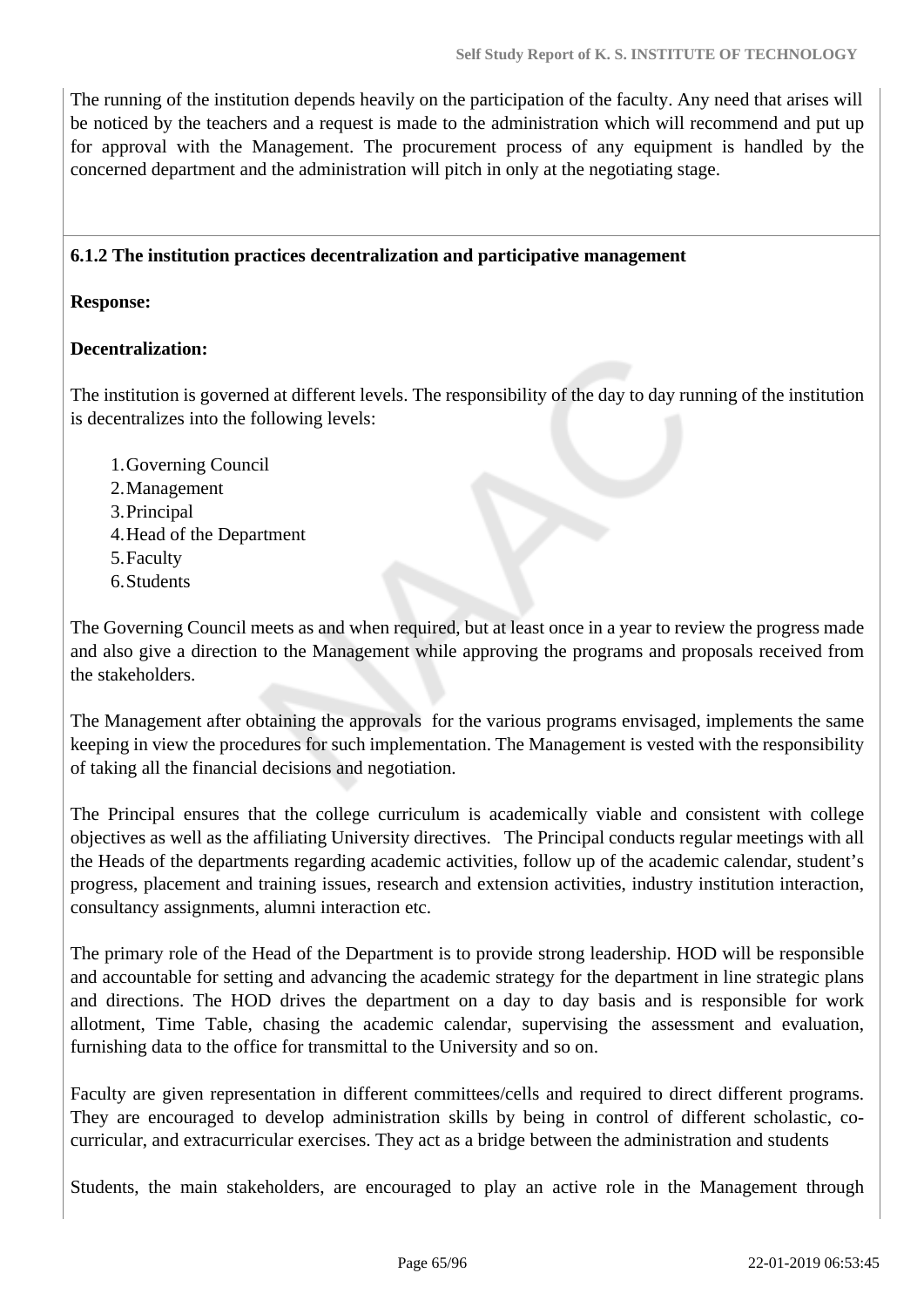representation as class representative and as coordinators of various committees.

### **Participative Management:**

### 1. Strategic Level

The institution encourages a culture of participative management by including all the stakeholders in different activities. This level is involved in chalking out the various programs during an academic year and approving the budgets.

### 2. Functional Level

For the different events to be conducted at the institution staff members meet, examine and share their opinions to plan and execute the event. Different groups including students are formed to discharge different roles and responsibilities in conducting the events. Faculty drive both the academic and nonacademic activities in the institute.

Faculty are associated with drawing up the departmental annual budget.

| <b>File Description</b>         | <b>Document</b>      |
|---------------------------------|----------------------|
| Any additional information      | <b>View Document</b> |
| Link for Additional Information | <b>View Document</b> |

# **6.2 Strategy Development and Deployment**

### **6.2.1 Perspective/Strategic plan and Deployment documents are available in the institution**

### **Response:**

### **Perspective/Strategic plan:**

The institution has plans for its all round development. Improvement, up gradation and refinement of the existing set up is an unending process and the institution will keep abreast with the benchmarking institutions in the country.

Accreditation of the institute under various boards is the prime concern. The institution has now embarked on such initiatives as:

- 1. IEI Accreditation
- 2. NAAC Accreditation
- 3. NBA Accreditation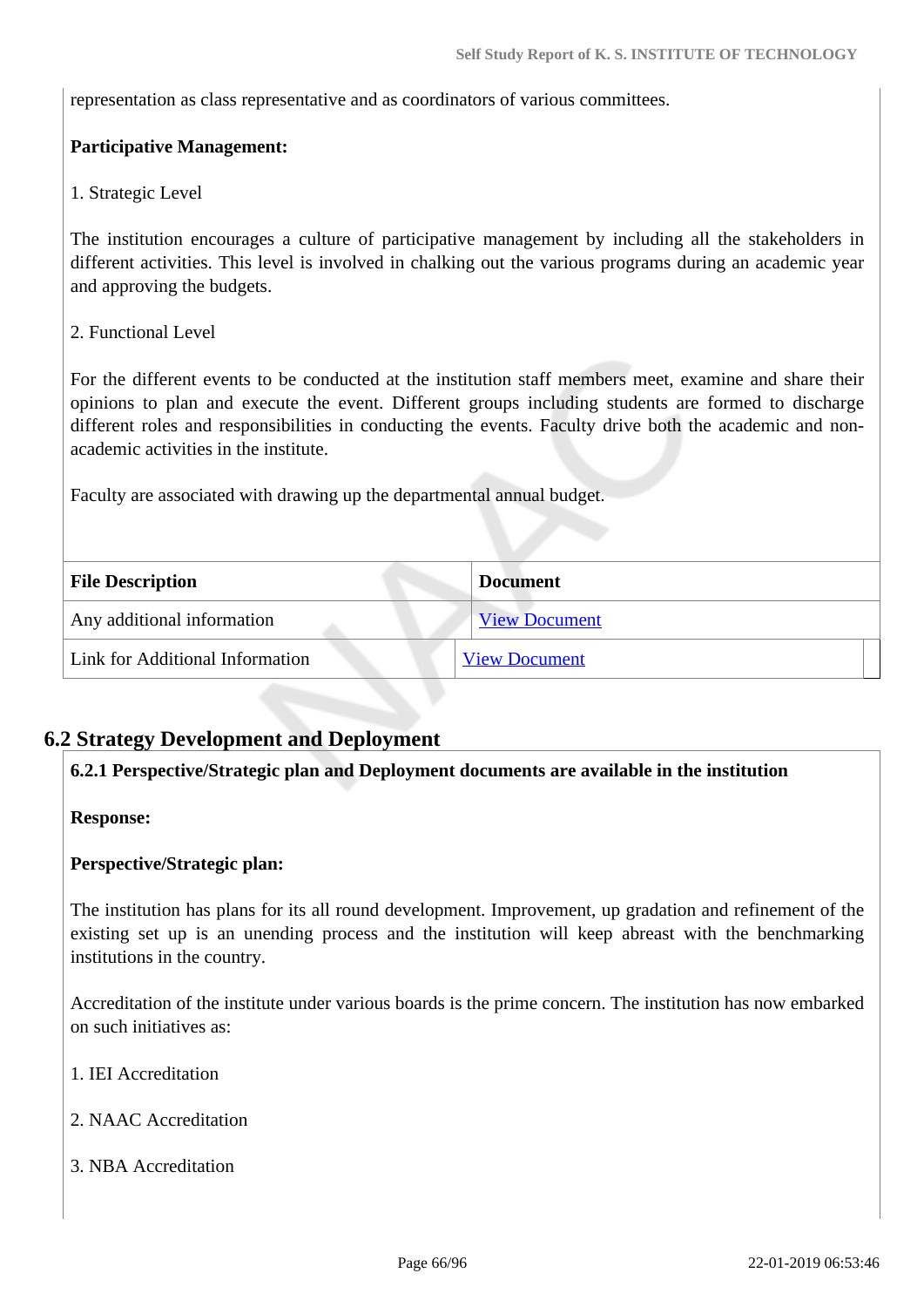One such initiative is IEI Accreditation that has been completed.

IEI accreditation will make college/Institute ready for all statutory and non statutory compliance. This accreditation process addresses the technical education issues in national and global perspective. It is an indicator that Colleges can consider further to go for NAAC and NBA accreditation. Hence, IEI accreditation was truly be a take-off point in our efforts to get accreditation.

This accreditation process had the following milestones:

- Institute became IEI member on 12.12.2014 and then decided to go for accreditation to avail its benefits.
- As a first step, the application for accreditation was sent to IEI to Accredit the BE courses being conducted in our college.
- The President of IEI accepted the application and constituted the committee for Accreditation and intimated the same to the institution.
- On 23/11/2015, IEI inspection committee visited the institution. The committee was headed by Dr.K.Brahma Raju, Chairman, along with Dr.P.Mallikarjuna Rao, and Dr.Perisrinivasa Rao, as members of the committee. The members inspected the documents in all the departments.
- The council meeting of IEI held during April 2016 at Ahmadabad accorded accreditation to the following BE courses.
- 1.Electronics and Communication Engineering
- 2.Computer Science Engineering
- 3.Mechanical Engineering

| <b>File Description</b>                                   | <b>Document</b>      |
|-----------------------------------------------------------|----------------------|
| Any additional information                                | <b>View Document</b> |
| Strategic Plan and deployment documents on the<br>website | <b>View Document</b> |
| Link for Additional Information                           | <b>View Document</b> |

# **6.2.2 Organizational structure of the institution including governing body, administrative setup, and functions of various bodies, service rules, procedures, recruitment, promotional policies as well as grievance redressal mechanism**

### **Response:**

The Institute is run by Kammavari Sangham (R), which is a multi-activity nonprofit oriented voluntary service organization, providing charitable service to the community and society with a firm belief that quality and meaningful education can lay a strong foundation for bringing about economic and social changes to the lives on many in the society.

The Governing Council that is constituted as per the directives of the Sangham and include the current Office bearers of the Management, four members as nominated by the Management, one nominee each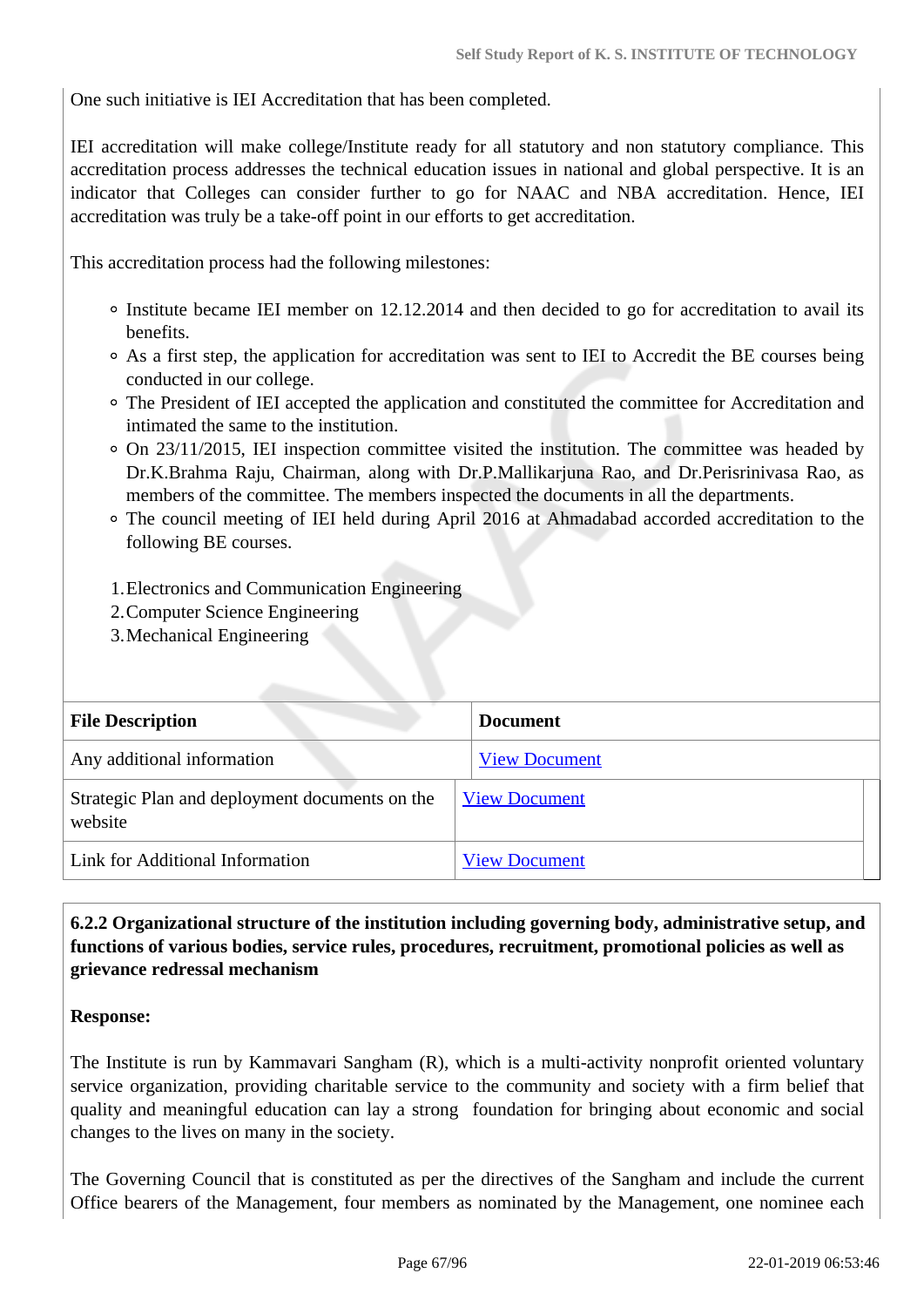from VTU, DTE and AICTE, CEO as special invitee, and Principal as Member Secretary.

The Management includes the President, the Secretary and the Treasurer. The Management has the responsibility of running all the institutions under the Sangham on a day to day basis. They are involved in policy decisions and the approvals in all the financial issues.

The institute has recently constituted an Academic Advisory Board consisting of a Chairman and three eminent members to advice the Management in all the academic matters. The Chief Executive Officer is also the Member Secretary of the Advisory Board and responsible for implementation of the decisions taken by the board and report to the Board.

The Principal / Director is the functional authority for all the academic activities carried out in the institution and achieve the goals.

The institute has various departments with Heads of the Department whose roles are multifold. They are responsible for driving the academic as well as non-academic activities in their departments. The HODs are also responsible for the development of both teaching and non-teaching staff in their respective departments.

The Public Relation Officer has got a prominent role in Institution in terms of dealing with Parents as well as the students. He is also responsible for branding of the institution and promoting the admissions.

The institute continues to have Industry interactions, provides required training, and creates placement opportunities for students through the Placement and Training Officer.

The institution has a well equipped library with Chief - Librarian and supporting staffs.

The Office and administrative wing has a Senior Manager guiding the different sections and staff.

There is a Staff Hand Book that governs all the HR issues and service rules in the institution. The recruitment of the teaching and non teaching staff members are as per the prevailing regulations of the regulatory bodies like AICTE and VTU.

### **Grievance Redressal Mechanism:**

There are twenty eight committees that are in place to handle the grievances of the stake holders. The institution has constituted these committees as per the norms of the regulatory authorities. The Redressal Mechanism involves receiving a grievance application/complaint and conduct an enquiry into the complaints and file a report to the Principal. The report will be very detailed in nature containing the evidences, findings and recommendations. The Principal /Director will discuss the report with the Management and take appropriate action.

| <b>File Description</b>         | <b>Document</b>      |
|---------------------------------|----------------------|
| Any additional information      | <b>View Document</b> |
| Link for Additional Information | <b>View Document</b> |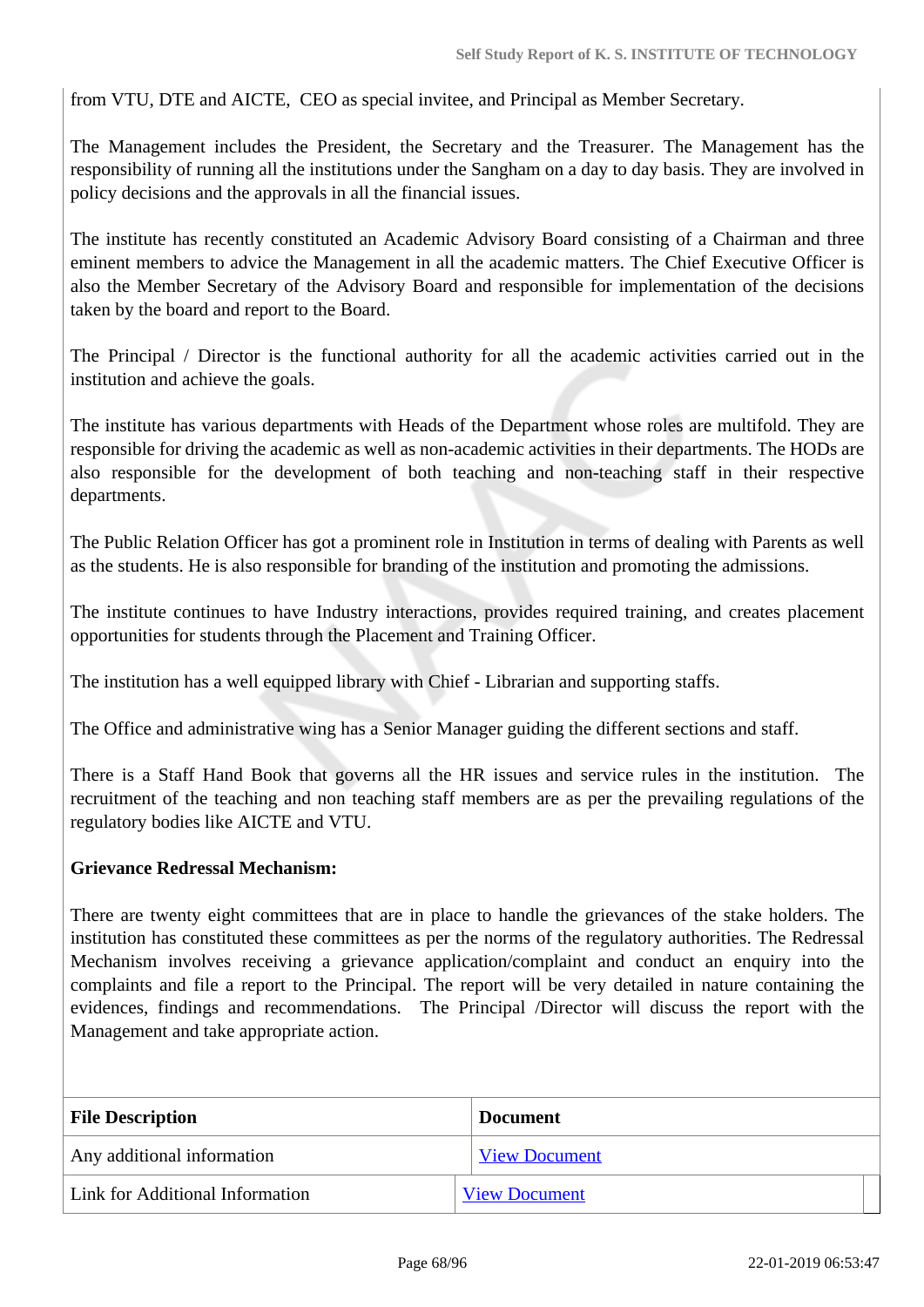| 6.2.3 Implementation of e-governance in areas of operation |                      |
|------------------------------------------------------------|----------------------|
| <b>1. Planning and Development</b>                         |                      |
| 2. Administration                                          |                      |
| <b>3. Finance and Accounts</b>                             |                      |
| <b>4. Student Admission and Support</b>                    |                      |
| 5. Examination                                             |                      |
| A. All 5 of the above                                      |                      |
| B. Any 4 of the above                                      |                      |
| C. Any 3 of the above                                      |                      |
|                                                            |                      |
| D. Any 2 of the above                                      |                      |
|                                                            |                      |
| <b>Response:</b> C. Any 3 of the above                     |                      |
| <b>File Description</b>                                    | <b>Document</b>      |
| Screen shots of user interfaces                            | <b>View Document</b> |
| <b>ERP</b> Document                                        | <b>View Document</b> |
| Details of implementation of e-governance in areas         | <b>View Document</b> |
| of operation Planning and                                  |                      |
| Development, Administration etc                            |                      |
| Any additional information                                 | <b>View Document</b> |
|                                                            |                      |

# **6.2.4 Effectiveness of various bodies/cells/committees is evident through minutes of meetings and implementation of their resolutions**

### **Response:**

To fulfill the vision of the institute, various committees are formed with specific objectives for holistic development to provide a better educational platform for students. To state the successful implementation and smooth functioning of the institute an example of Stock Verification Committee is explained as follows:

### **Stock Verification committee:**

The stock verification committee has been formulated to verify the actual status of the equipments, facilities both minor or major, in the laboratory and other facilities and file a report to the administration .

The committee conducts a meeting within the department chaired by the Principal in order to carry out the stock verification process every year. There will be one representation from each department to finalize the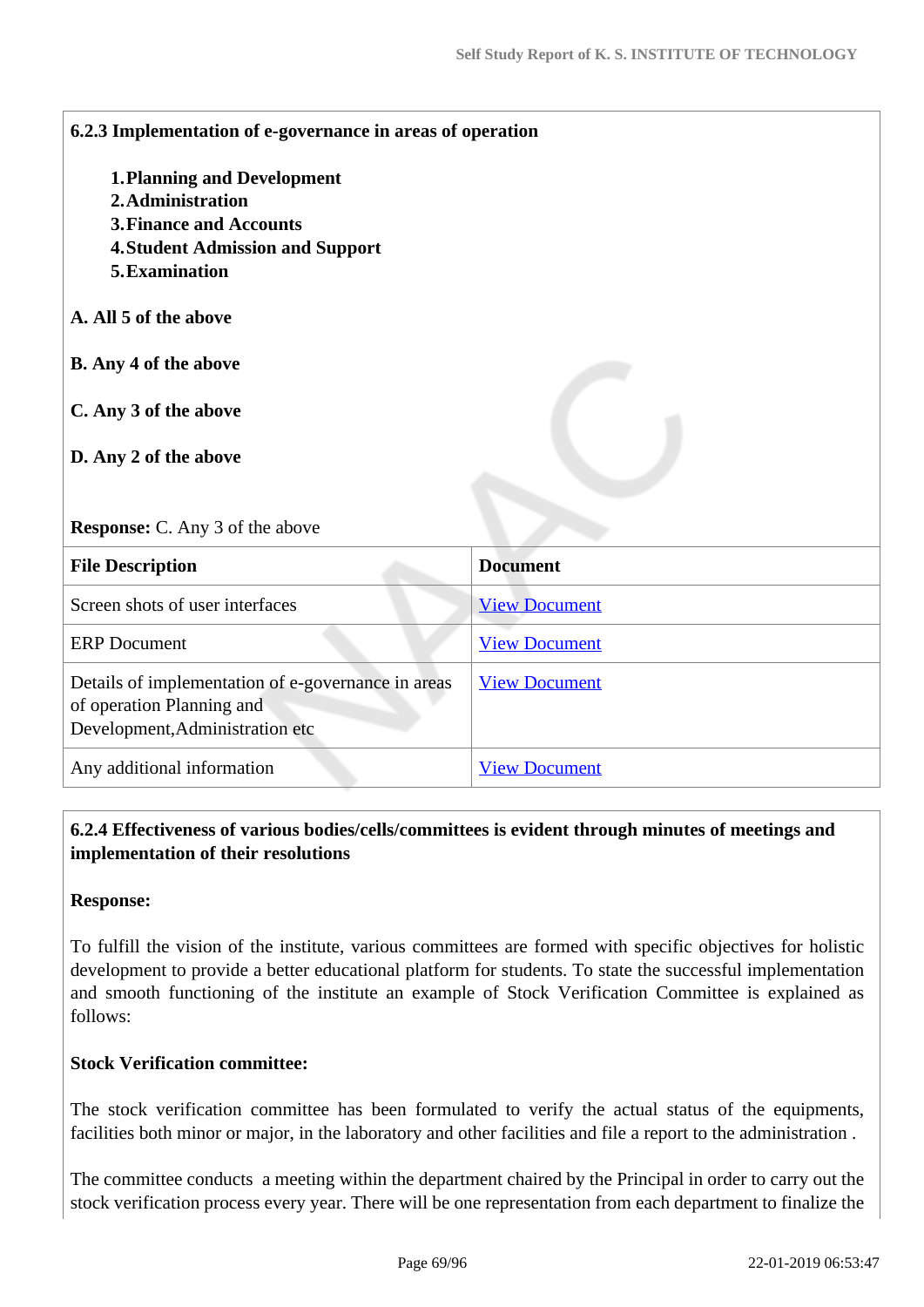formats and the process of carrying out the stock verification. Every year a committee will be formulated to carry out the process in a smooth way. After the verification they will submit the report on each lab that has to be consolidated and submitted to the higher authority.

|                            | Date of Meeting Discussion on Issues/ Action                                          |                      | <b>Remarks/Action taken</b>                             |
|----------------------------|---------------------------------------------------------------------------------------|----------------------|---------------------------------------------------------|
| 09/12/2017                 | Inter department annual stock verification in<br>the next semester                    |                      |                                                         |
| 10/06/2017                 | Formulate the group for stock verification                                            |                      | Stock verification completed                            |
| 15/12/2016                 | E-scrap list prepared                                                                 |                      | E-scrap disposed                                        |
| 9/06/2016                  | <b>Stock verification</b>                                                             |                      | Stock verification completed                            |
| 2/12/2015                  | Formulation<br>of<br>committee                                                        |                      | annual stock verification committee has been formulated |
| 20/06/2015                 | Annual stock verification has been scheduled Stock verification completed             |                      |                                                         |
| 10/12/2014                 | To discuss the preparation of out of syllabusList of out dated equipment<br>equipment |                      |                                                         |
| 14/06/2014                 | Annual stock verification has been scheduled Stock verification completed             |                      |                                                         |
|                            |                                                                                       |                      |                                                         |
| <b>File Description</b>    |                                                                                       | <b>Document</b>      |                                                         |
| Any additional information |                                                                                       | <b>View Document</b> |                                                         |
|                            | Link for Additional Information<br><b>View Document</b>                               |                      |                                                         |

# **6.3 Faculty Empowerment Strategies**

### **6.3.1 The institution has effective welfare measures for teaching and non-teaching staff**

**Response:** 

K. S. Institute of Technology believes in the strength of human resource in the institute .The faculty members are all aligned with institutional goals. The institute also strives to motivate and empower the faculty to create sense of direction and positive awareness in teaching learning process. It recognizes their hard work and acknowledges their needs and requirements. The institute also takes care for the welfare of their staff members. Some of the initiatives taken by the institute are listed below.

1.Group Insurance for the faculty.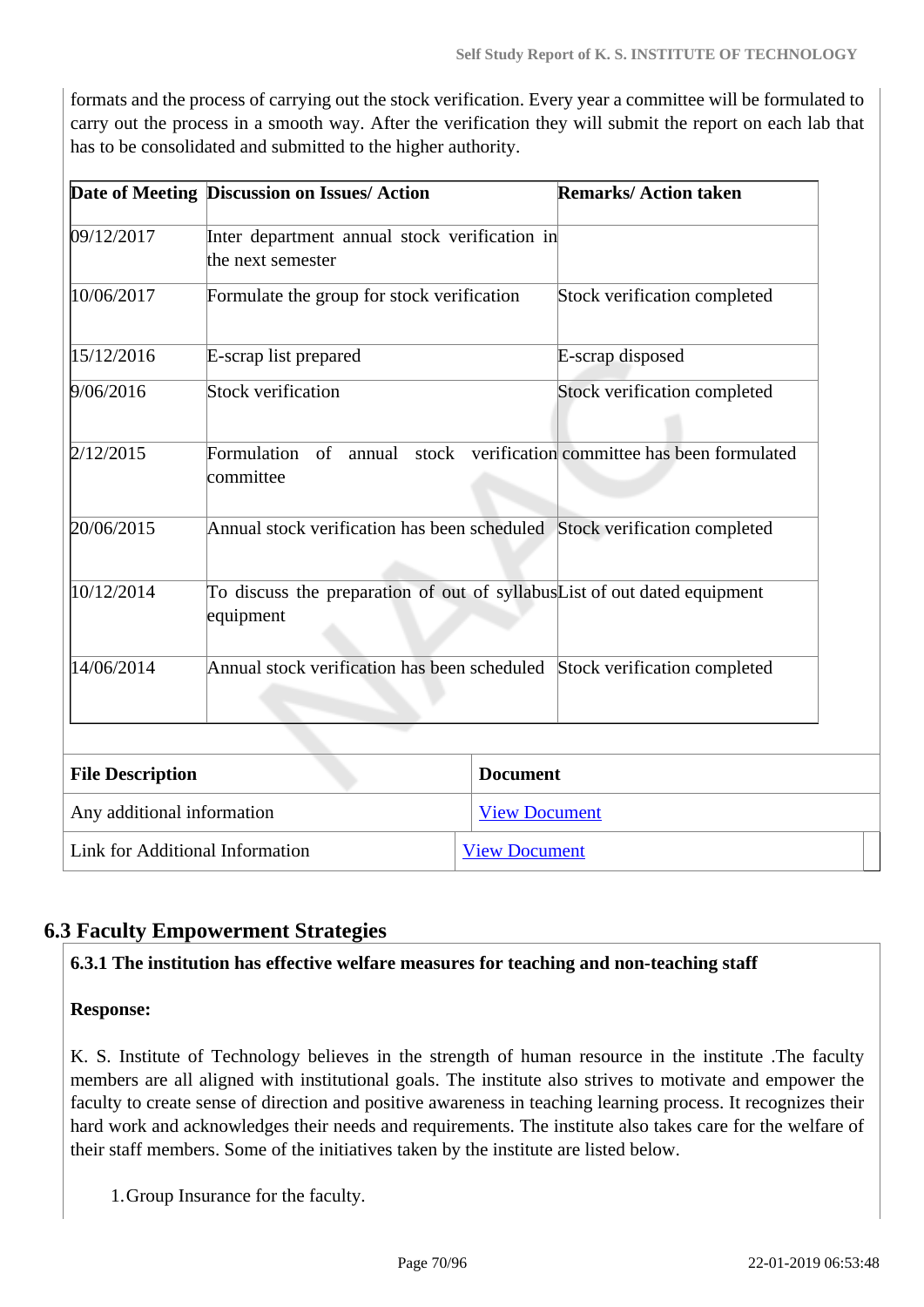- 2.EPF to all faculties as per PF act.
- 3.ESI facility to eligible employees.
- 4.Medical leave
- 5.Uniforms are provided for drivers
- 6.Accidental insurance
- 7.Employee Marriage leave
- 8.Financial support to attend Workshops, FDPs and conference.
- 9.The institute felicitates the teaching and non-teaching staffs who have served the organization for 10 years.
- 10.For special achievements staffs are being felicitated in college functions.
- 11.The institute encourages its staff to participate in extracurricular activities such as NSS camp, Red Cross, sports etc.
- 12.Creates a sense of belongingness amongst faculty members by involving them in various committees.
- 13.Regular workshops, FDP and conferences are conducted for the benefit of the faculty.
- 14.Regular group meditation is being conducted

| <b>File Description</b>         | <b>Document</b>      |
|---------------------------------|----------------------|
| Any additional information      | <b>View Document</b> |
| Link for Additional Information | <b>View Document</b> |

# **6.3.2 Average percentage of teachers provided with financial support to attend conferences/workshops and towards membership fee of professional bodies during the last five years**

**Response:** 6.38

6.3.2.1 Number of teachers provided with financial support to attend conferences / workshops and towards membership fee of professional bodies year-wise during the last five years

|                         | 2017-18                                                                                                                   | 2016-17  | 2015-16 |                 | 2014-15              | 2013-14 |
|-------------------------|---------------------------------------------------------------------------------------------------------------------------|----------|---------|-----------------|----------------------|---------|
|                         | 7                                                                                                                         | $\theta$ | 16      |                 | 3                    | 8       |
|                         |                                                                                                                           |          |         |                 |                      |         |
| <b>File Description</b> |                                                                                                                           |          |         | <b>Document</b> |                      |         |
|                         | Details of teachers provided with financial support<br>to attend conferences, workshops etc during the last<br>five years |          |         |                 | <b>View Document</b> |         |
|                         | Any additional information                                                                                                |          |         |                 | <b>View Document</b> |         |

 **6.3.3 Average number of professional development /administrative training programs organized by the institution for teaching and non teaching staff during the last five years**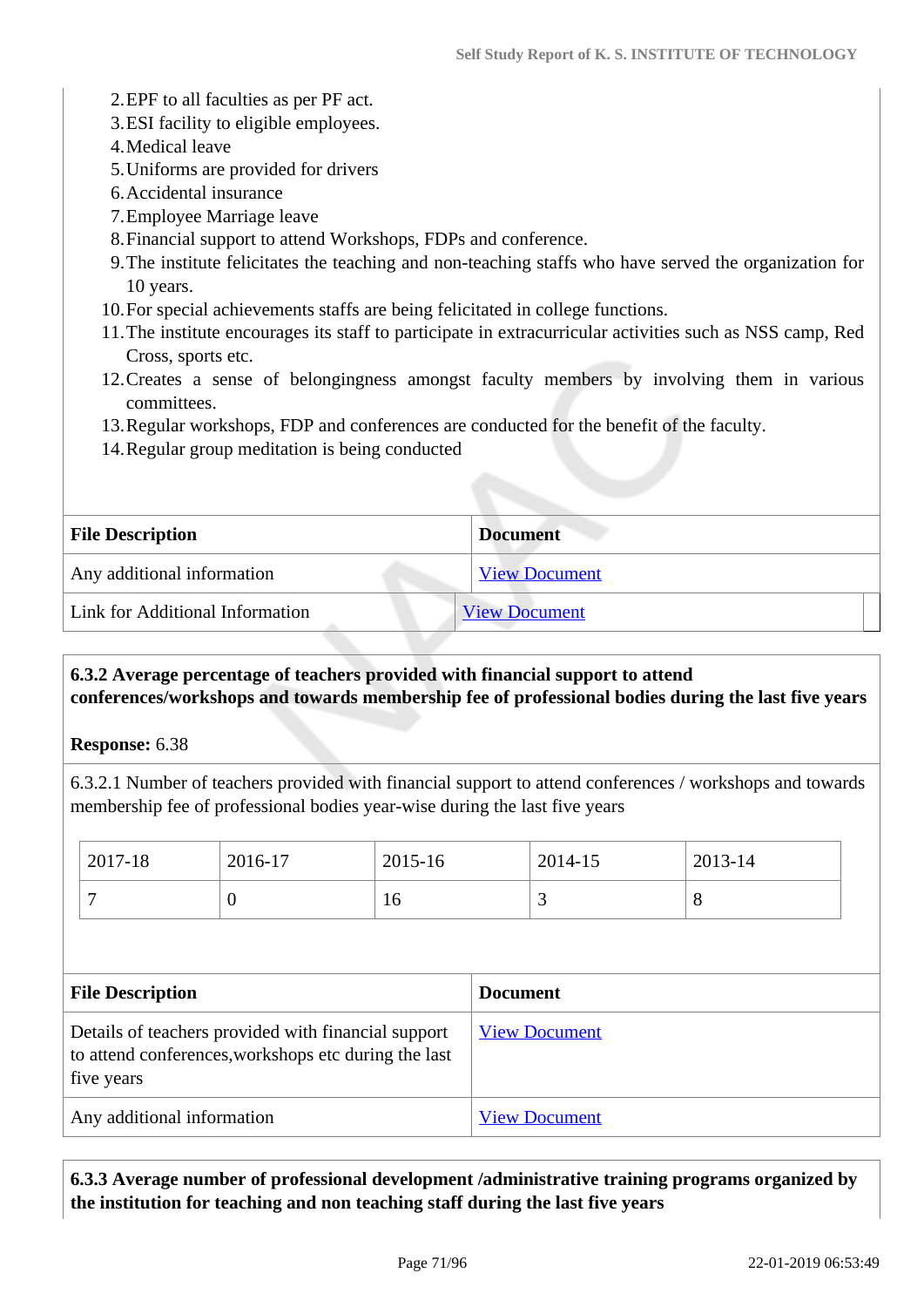### **Response:** 2.8

6.3.3.1 Total number of professional development / administrative training programs organized by the Institution for teaching and non teaching staff year-wise during the last five years

|                                                                                                                                               | 2017-18        | 2016-17        | 2015-16 |                      | 2014-15 | 2013-14  |  |
|-----------------------------------------------------------------------------------------------------------------------------------------------|----------------|----------------|---------|----------------------|---------|----------|--|
|                                                                                                                                               | $\overline{c}$ | $\overline{4}$ | 3       |                      | 5       | $\Omega$ |  |
|                                                                                                                                               |                |                |         |                      |         |          |  |
| <b>File Description</b>                                                                                                                       |                |                |         | <b>Document</b>      |         |          |  |
| Details of professional development / administrative<br>training programs organized by the Institution for<br>teaching and non teaching staff |                |                |         | <b>View Document</b> |         |          |  |
| Any additional information                                                                                                                    |                |                |         | <b>View Document</b> |         |          |  |

 **6.3.4 Average percentage of teachers attending professional development programs viz., Orientation Program, Refresher Course, Short Term Course, Faculty Development Program during the last five years**

### **Response:** 43.46

6.3.4.1 Total number of teachers attending professional development programs, viz., Orientation Program, Refresher Course, Short Term Course, Faculty Development Programs year-wise during the last five years

| 2017-18 | 2016-17 | 2015-16 | 2014-15 | 2013-14   |
|---------|---------|---------|---------|-----------|
| 58      | 49      | 70      | JJ      | 1 O<br>10 |

| <b>File Description</b>                                                                       | <b>Document</b>      |
|-----------------------------------------------------------------------------------------------|----------------------|
| Details of teachers attending professional<br>development programs during the last five years | <b>View Document</b> |
| Any additional information                                                                    | <b>View Document</b> |

### **6.3.5 Institution has Performance Appraisal System for teaching and non-teaching staff**

# **Response:**

The institute strictly follows all the basic recruitment and promotional policies as stipulated by AICTE. The performance appraisals are done in a transparent manner at regular intervals.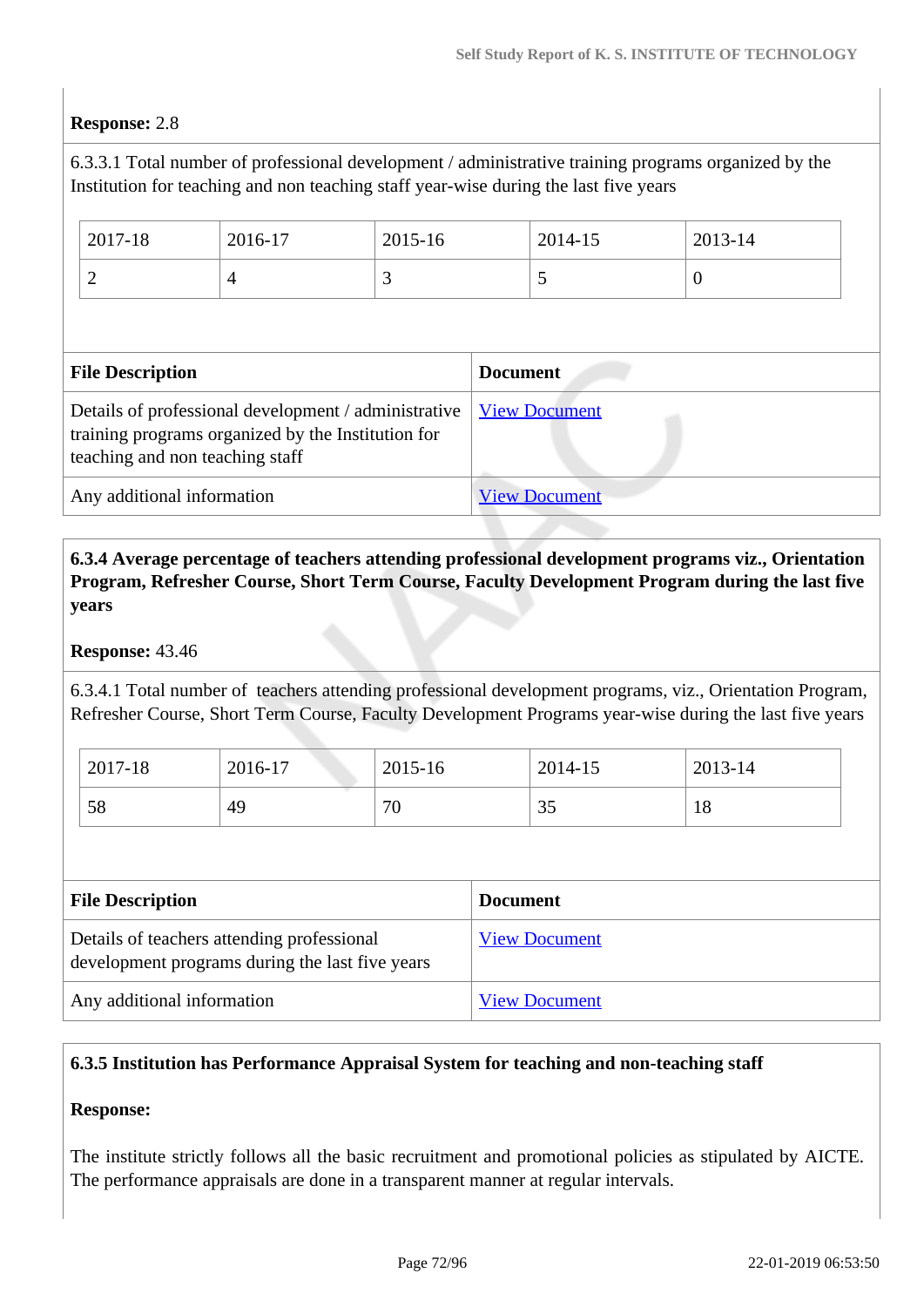# **Teaching Staff:**

Each and every faculty member completes the self appraisal procedure every year in the prescribed format.

The appraisal is done on the following metrics:

- Teaching learning process evaluation
- Faculty feedback from students
- Awards/Rewards obtained by the faculty and staff
- Contribution towards extracurricular and co curricular activities not restricted only to their department
- Research contribution of staff in terms of research projects, publications and guidance provided to students for involvement in research

 After reviewing the details filled by the employee, the HOD puts his/her remarks and forwards the same to the Principal who will then discuss the strength and weakness with the staff and finally forwards his recommendation to the management.

#### **Non Teaching Staff:**

 The appraisal for non teaching staff is carried out by their respective department teaching staff which is then forwarded to the HOD. After the reviews of HOD it is then discussed by the Principal and Management.

Also,

- 1.The institute every year felicitates the staff members who have give100% result in their subjects.
- 2.The institute felicitates the teaching and non-teaching staff who have served the organization for 10 continuous years.
- 3.For special achievements of teaching and Non-teaching staff, they are felicitated in college functions.

| <b>File Description</b>    | <b>Document</b>      |  |  |
|----------------------------|----------------------|--|--|
| Any additional information | <b>View Document</b> |  |  |

# **6.4 Financial Management and Resource Mobilization**

#### **6.4.1 Institution conducts internal and external financial audits regularly**

#### **Response:**

The main source of income to the institute is the fee that is collected every year. In addition the Sangham also supports the institution as and when required from its own sources. Income includes the tuition fee, bus fee, bank interest, FD interest, mess collection, parking fee and other income. Expenditure includes, electricity charges, repairs and maintenance, salaries to staff, EPF contribution, staff ESIC, staff welfare,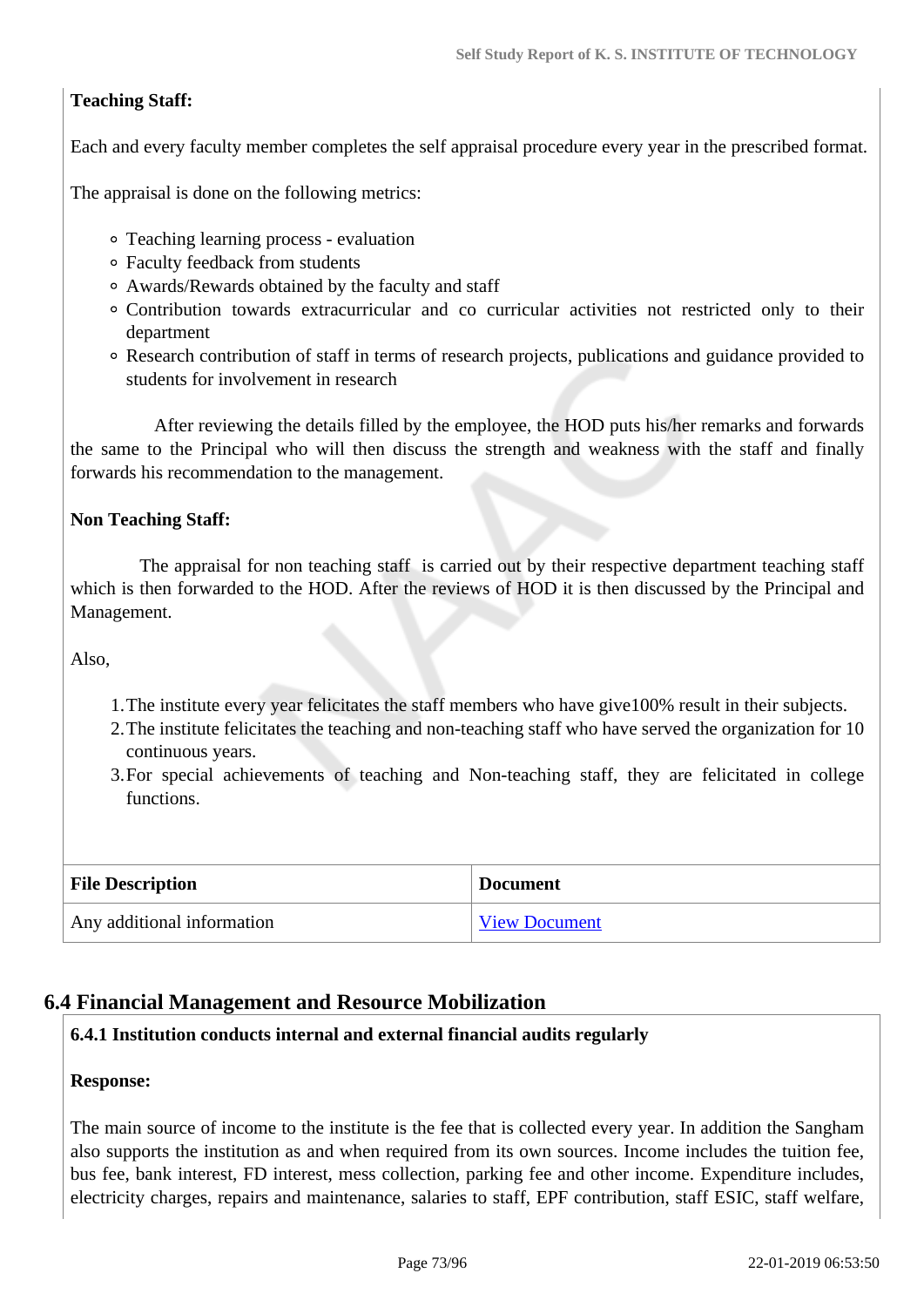institution advertisement, travelling expenses, telephone charge, postage and telegrams, news paper and periodicals, lab consumables, professional charges, university and other fee, meeting expenses, sports and games, garden maintenance, printing and stationary, internet charges, UPS maintenance, housekeeping expenses, R&D, audit fee, building tax a few to list.

 Institution has well experienced auditor who audits the institutional accounts annually and certifies the same. Internal auditing mainly focuses on how funds are utilized and are receipts given and the books of accounts are maintained as per requirement. Institution accurately maintains Balance Sheet reflecting its assets and liabilities.

 Finally the audit findings are documented and an audit report is submitted. A review of audit work may be done if necessary.

| <b>File Description</b>         | <b>Document</b>      |
|---------------------------------|----------------------|
| Any additional information      | <b>View Document</b> |
| Link for Additional Information | <b>View Document</b> |

# **6.4.2 Funds / Grants received from non-government bodies, individuals, Philanthropists during the last five years (not covered in Criterion III) (INR in Lakhs)**

### **Response:** 8.34

6.4.2.1 Total Grants received from non-government bodies, individuals, philanthropists year-wise during the last five years (INR in Lakhs)

| 2017-18<br>2016-17 |      | 2015-16 | 2014-15 | 2013-14 |  |
|--------------------|------|---------|---------|---------|--|
| 0.75               | 2.89 | 3.45    | 0.75    | 0.5     |  |

| <b>File Description</b>                      | <b>Document</b>      |
|----------------------------------------------|----------------------|
| Details of Funds / Grants received from non- | <b>View Document</b> |
| government bodies during the last five years |                      |

# **6.4.3 Institutional strategies for mobilisation of funds and the optimal utilisation of resources**

#### **Response:**

The funds collected by way of fees and other sources is well documented and a Budget is prepared every year. The process of budgeting involves- Preparation of departmental budget – Preparation of Institutional Budget and – Preparation of Group Budget.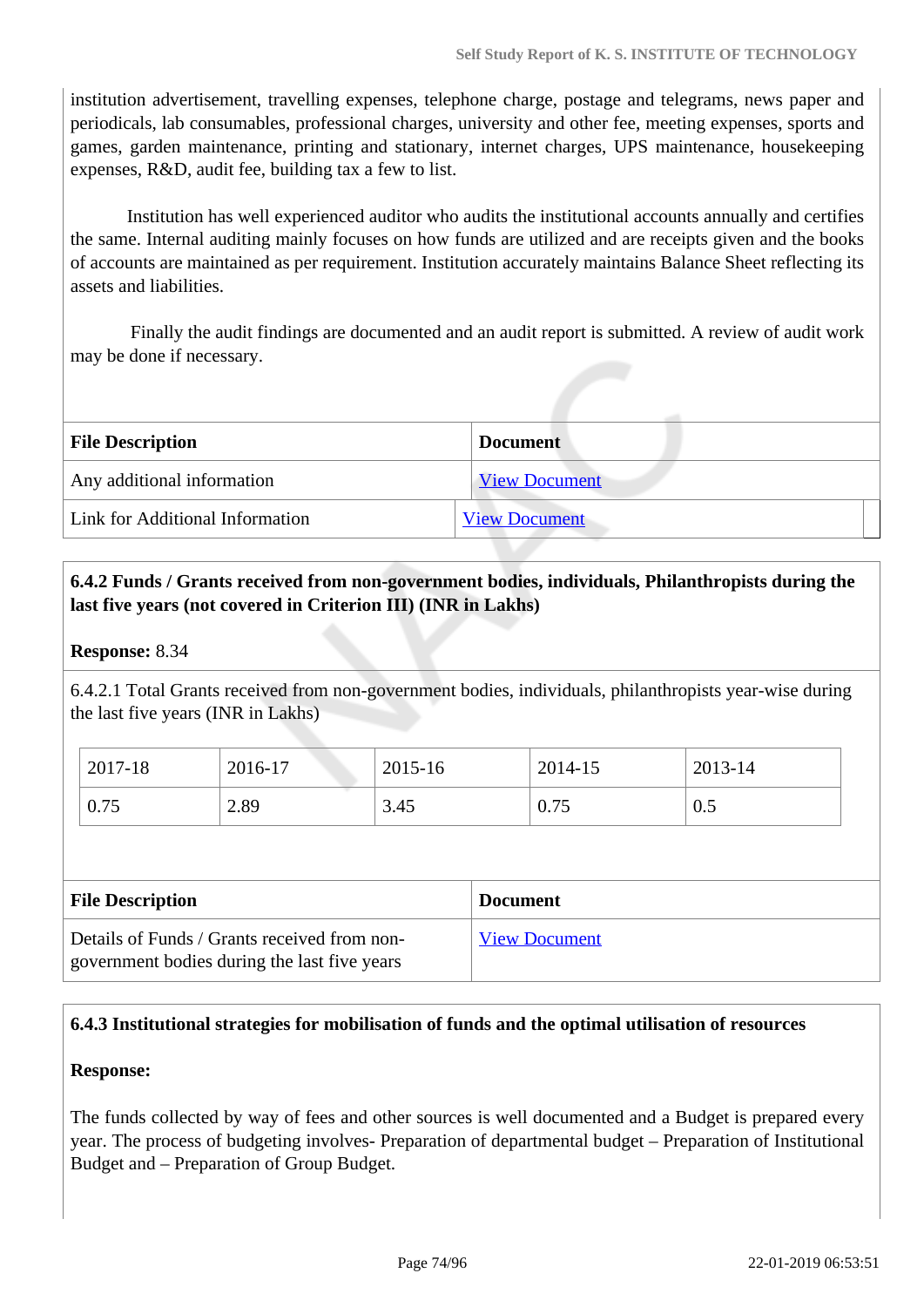The Departmental Budget is prepared at the Department by the Budget Committee who will take into account the requirements of the entire department reflecting both recurring and non-recurring expenditure for a given financial year.

The Principal will collect all the departmental budgets and prepare the institutional budget that will be submitted to the Management for approval.

| <b>File Description</b>    | <b>Document</b>      |
|----------------------------|----------------------|
| Any additional information | <b>View Document</b> |

# **6.5 Internal Quality Assurance System**

 **6.5.1 Internal Quality Assurance Cell (IQAC) has contributed significantly for institutionalizing the quality assurance strategies and processes**

#### **Response:**

# **Best Practice 1: IQAC Contribute, Monitor and evaluate the Teaching & Learning processes**

- IQAC has helped the teaching community to interpret the Course objectives and Course Outcomes that were introduced for each courses by the affiliating University.
- Regular Class Committee Meeting (CCM) were periodically conducted for the improvement of the teaching learning process by deliberating test performance, attendance issues, syllabus coverage, identification of needs for co-curricular activities.
- IQAC was also involved in monitoring of course files, course/lesson plans, modes of delivery, websites referred, number of periods engaged and teaching aids required for topics planned.
- Assignment questions and module wise question banks were provided and subject wise feedback was collected and analyzed periodically.
- Pedagogical skills were incorporated in teaching and learning processes.
- Special classes for slow learners were arranged and monitored.
- Feedback was collected and analyzed from all the stakeholders (students, alumni, industry experts, Faculty and parents) about college infrastructure and teaching learning process.

#### **Best Practice 2**:**Initiatives of the IQAC in Promoting Research in the institution**

- Encouragement was given to write project proposals to maximum funding agencies by providing information on the funding agencies, Proposal formats, priority areas of funding agencies like DRDO, ISRO, VGST, DST etc.
- Research review meetings (RRMs) were regularly conducted for the Research scholars who are registered under KSIT Research center to monitor the progress of research work and disseminate the thrust research areas to other faculty.
- The institute/department encourages the students and faculty to utilize the laboratories, library, computer Centre and software tools for carrying out their academic/research projects. IQAC also helps the administration in identifying different needs in terms of computational requirements, additional infrastructure, new softwares, learning resources, furniture and other gadgets that are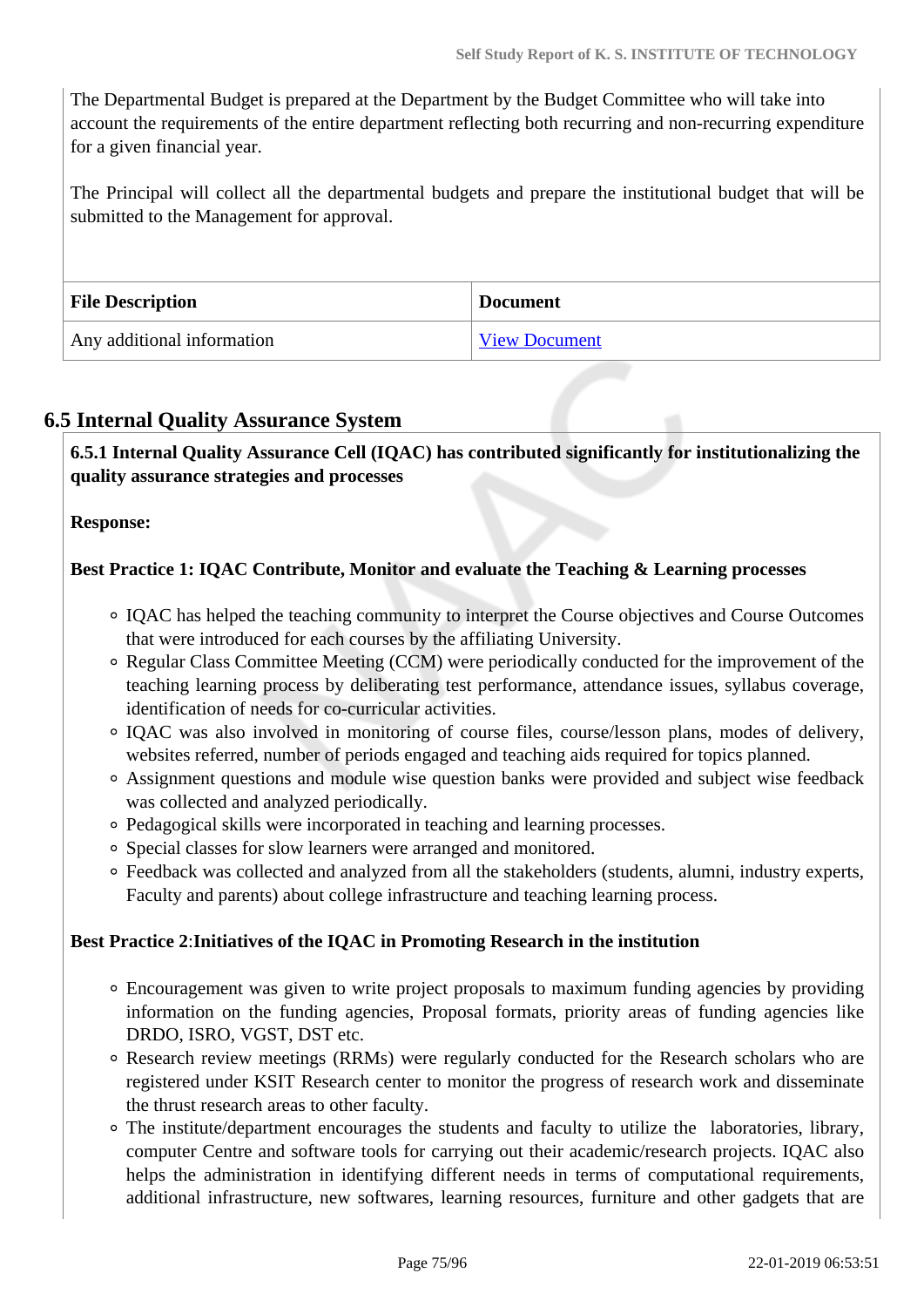required for making the system more efficient.

| <b>File Description</b>    | <b>Document</b>      |
|----------------------------|----------------------|
| Any additional information | <b>View Document</b> |

# **6.5.2 The institution reviews its teaching learning process, structures & methodologies of operations and learning outcomes at periodic intervals through IQAC set up as per norms**

# **Response:**

As a process of continuous and consistent improvement in the overall performance of institution, IQAC has actively channelized all its efforts to promote academic excellence.

Principal, HODs and IQAC Coordinator will prepare Academic Calendar of the Institute by considering University Academic Calendar and List of Public holidays announced by the State Government. IA schedule and all other important events will be finalized and reflected in the Institute Academic Calendar in the beginning of every semester itself.

A detailed course plan is prepared by each course owner and it includes course objectives, course outcomes, mode of delivery, number of periods, teaching aids required, text books and references. This course plan is used by IQAC as a yardstick to evaluate the actual performance of the course owner.

IQAC has introduced a new system of setting two sets of question papers for every internal assessment in each subject, out of which one paper is selected by the Principal. The questions are framed by following the Blooms Taxonomy and indicate course outcomes and Bloom's level.

Students are also given Assignments before every internal assessment test to satisfy the requirements of the University Regulation.

The internal assessment tests are carried out in the same manner as that of the end semester university examinations. Invigilation process is carried out by the staff across the departments. Feedback about question paper is taken from the students and module coordinators after each IA test. A result analysis is carried after every IA evaluation and CO-PO attainment is calculated. Test results and final Exam results are submitted to IQAC for further analysis.

IQAC has formed an Internal Academic Audit Committee to check academic related files across all the departments.The Academic Audit Committee Members review the record of attendance, internal assessment process, lesson plan execution, lab conduction, proctor system, remedial classes, and other teaching-learning processes twice in a semester. Two senior faculty members are selected from each department for execution of the Audit. Instructions are delivered to all the committee members with key indicators for seamless implementation of the audit. Auditors are provided a pre-defined template to record audit findings. Consolidated reports are submitted for each individual faculty for each department. These consolidated audit reports submitted to the Principal for his observation and directions.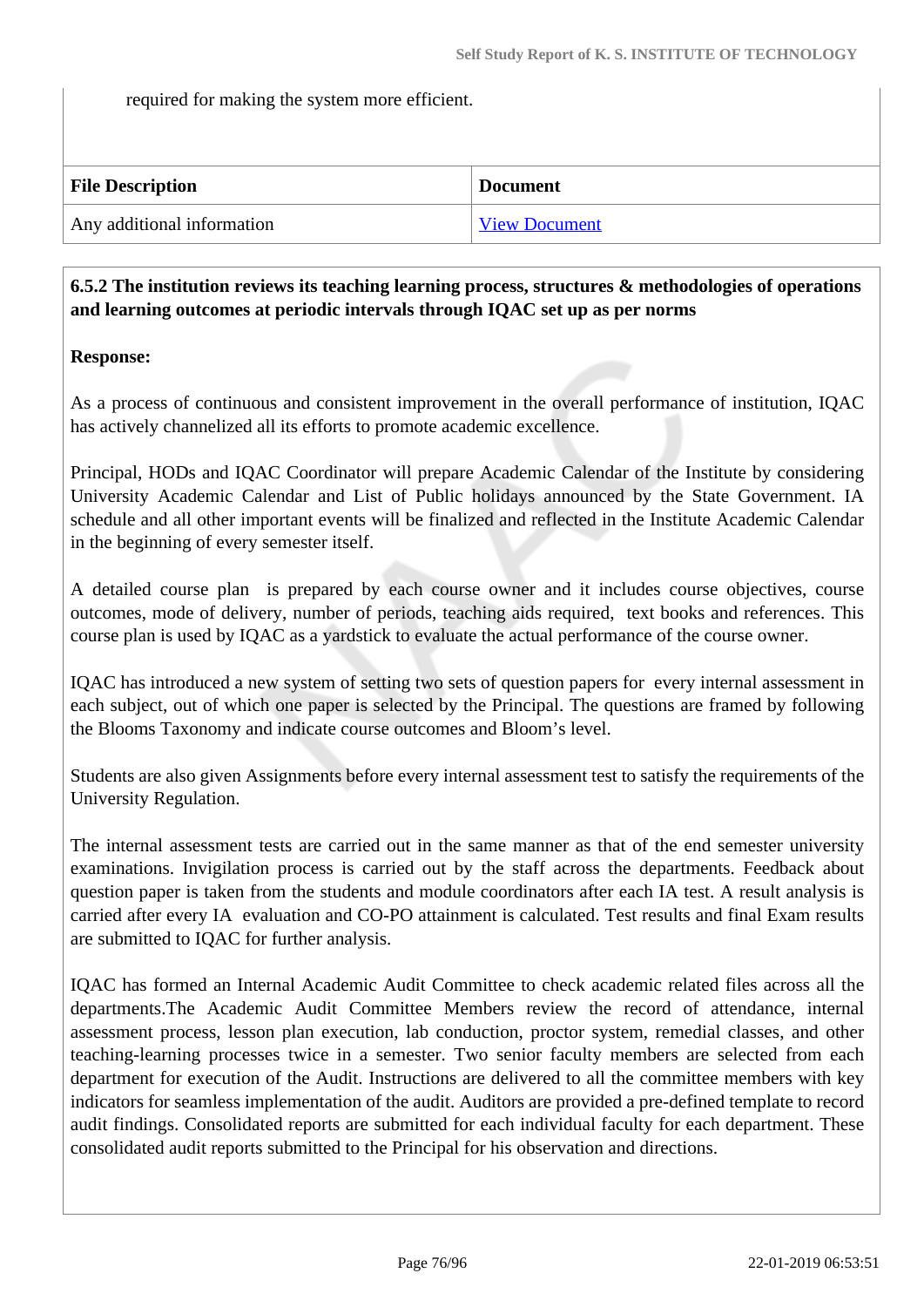| <b>File Description</b>         | <b>Document</b>      |
|---------------------------------|----------------------|
| Any additional information      | <b>View Document</b> |
| Link for Additional Information | <b>View Document</b> |

#### **6.5.3 Average number of quality initiatives by IQAC for promoting quality culture per year**

#### **Response:** 0.6

6.5.3.1 Number of quality initiatives by IQAC for promoting quality year-wise for the last five years

| $^{\circ}$ 2017-18 | 2016-17<br>$2015 - 16$ |  | 2014-15          | 2013-14 |  |
|--------------------|------------------------|--|------------------|---------|--|
|                    |                        |  | $\boldsymbol{0}$ |         |  |

| <b>File Description</b>                                                         | <b>Document</b>      |
|---------------------------------------------------------------------------------|----------------------|
| Number of quality initiatives by IQAC per year for<br>promoting quality culture | <b>View Document</b> |

**6.5.4 Quality assurance initiatives of the institution include:**

- **1.Regular meeting of Internal Quality Assurance Cell (IQAC); timely submission of Annual Quality Assurance Report (AQAR) to NAAC; Feedback collected, analysed and used for improvements**
- **2.Academic Administrative Audit (AAA) and initiation of follow up action**
- **3.Participation in NIRF**
- **4.ISO Certification**
- **5.NBA or any other quality audit**

#### **A. Any 4 of the above**

- **B. Any 3 of the above**
- **C. Any 2 of the above**
- **D. Any 1 of the above**

**Response:** B. Any 3 of the above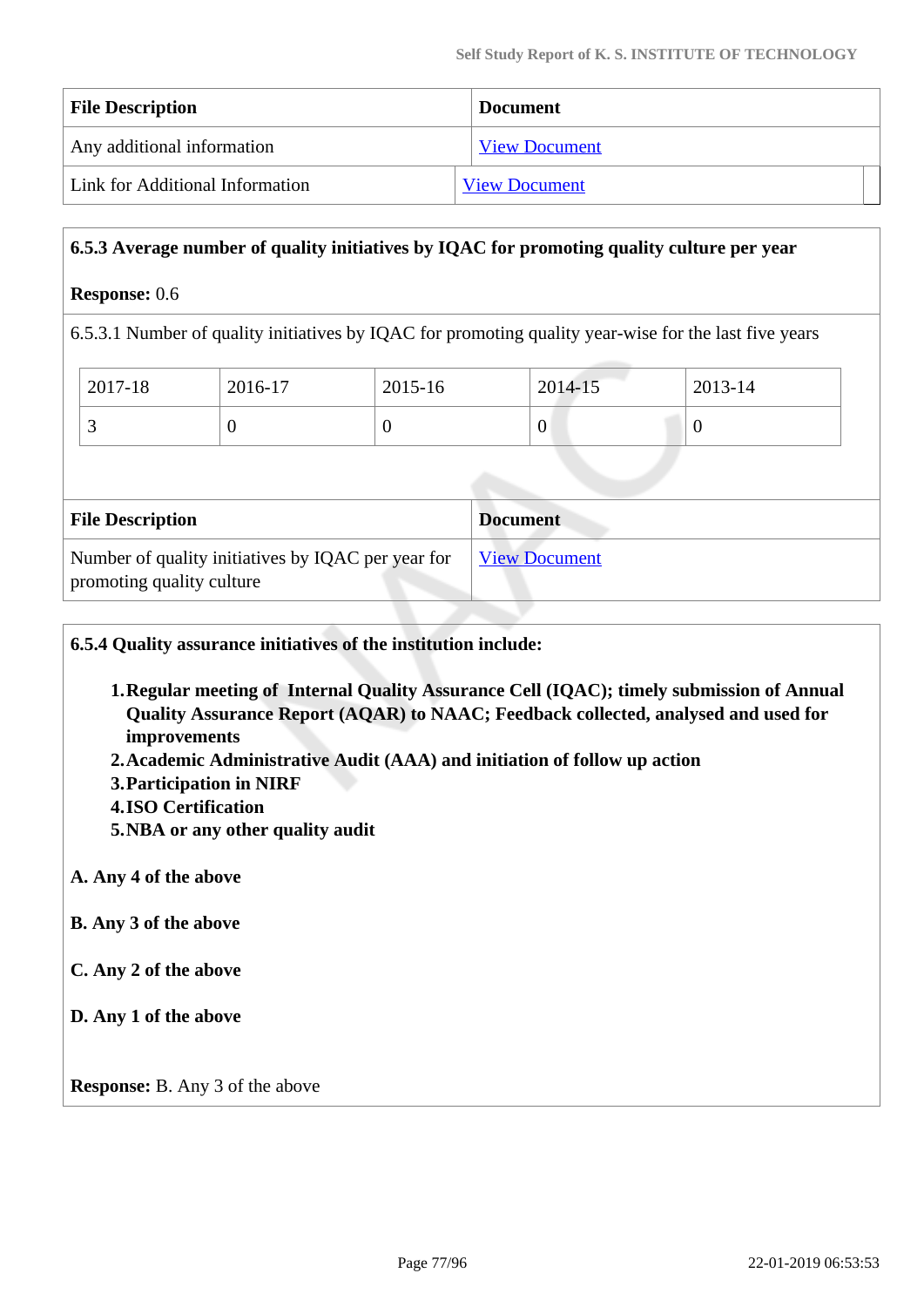| <b>File Description</b>                                        | <b>Document</b>      |
|----------------------------------------------------------------|----------------------|
| Details of Quality assurance initiatives of the<br>institution | <b>View Document</b> |
| Any additional information                                     | <b>View Document</b> |

 **6.5.5 Incremental improvements made during the preceding five years** *(in case of first cycle)* **Post accreditation quality initiatives** *(second and subsequent cycles)*

#### **Response:**

The institute strives to continuously improve and sustain quality in all the aspects of education. The Governing Body, Academic Advisory Board, IQAC, Principal, the teaching fraternity, administration, the various departments, students and other stake holders jointly contribute towards making the college an institution pursuing excellence. Hence, the students are not only employable but have an all round development with qualities and confidence of true professionals and turnout to be independent and responsible citizens.

Teaching, Learning and Evaluation in the institution is strictly governed by VTU Regulations. The University and thereby the institution have adopted outcome based education. Attainment calculations of the COs, POs and PSOs have been carried out. Every year the best outgoing student is given an award. The faculty are also awarded for 100% results. University rank holders are also given gold medals by the institute.

Senior and well experienced faculty have been inducted into the faculty to mentor the other faculty and research scholars and also bring in a culture change. Reputed academicians from premier institutions and renowned industry personnel, visit the campus to deliver lectures to both faculty and students. There has been a change from manual feedback to online feedback has been implemented. Pupil pod software was introduced to update marks, daily attendance and also update the student information to their parents. Mentoring books were introduced to counsel students at an individual level that maintains complete details of students. Meditation classes have been conducted for both staff and students to handle stress.

NSS unit was established in 2016 to expose the students to social service and sensitize them towards their social responsibilities.

**Research and Development** The institute has established R&D centers for various departments through which many scholars are pursuing Ph.D. Our Institution has progressed well during the last five years. Progressively increasing number of proposals have also been submitted to various funding agencies

The improvements made during the last five years have been tabulated below:

| <b>Details</b> |                                          | 2013-14    | 2014-15      | 2015-16      | 2016-17      | 2017                      |
|----------------|------------------------------------------|------------|--------------|--------------|--------------|---------------------------|
|                | <b>Infrastructure Budget Utilization</b> | (In lakhs) | $(in$ lakhs) | $(in$ lakhs) | $(In$ lakhs) | $(\text{In } \mathbb{I})$ |
|                |                                          | 1215.30    | 1374.85      | 1398.35      | 1375.00      | 1644                      |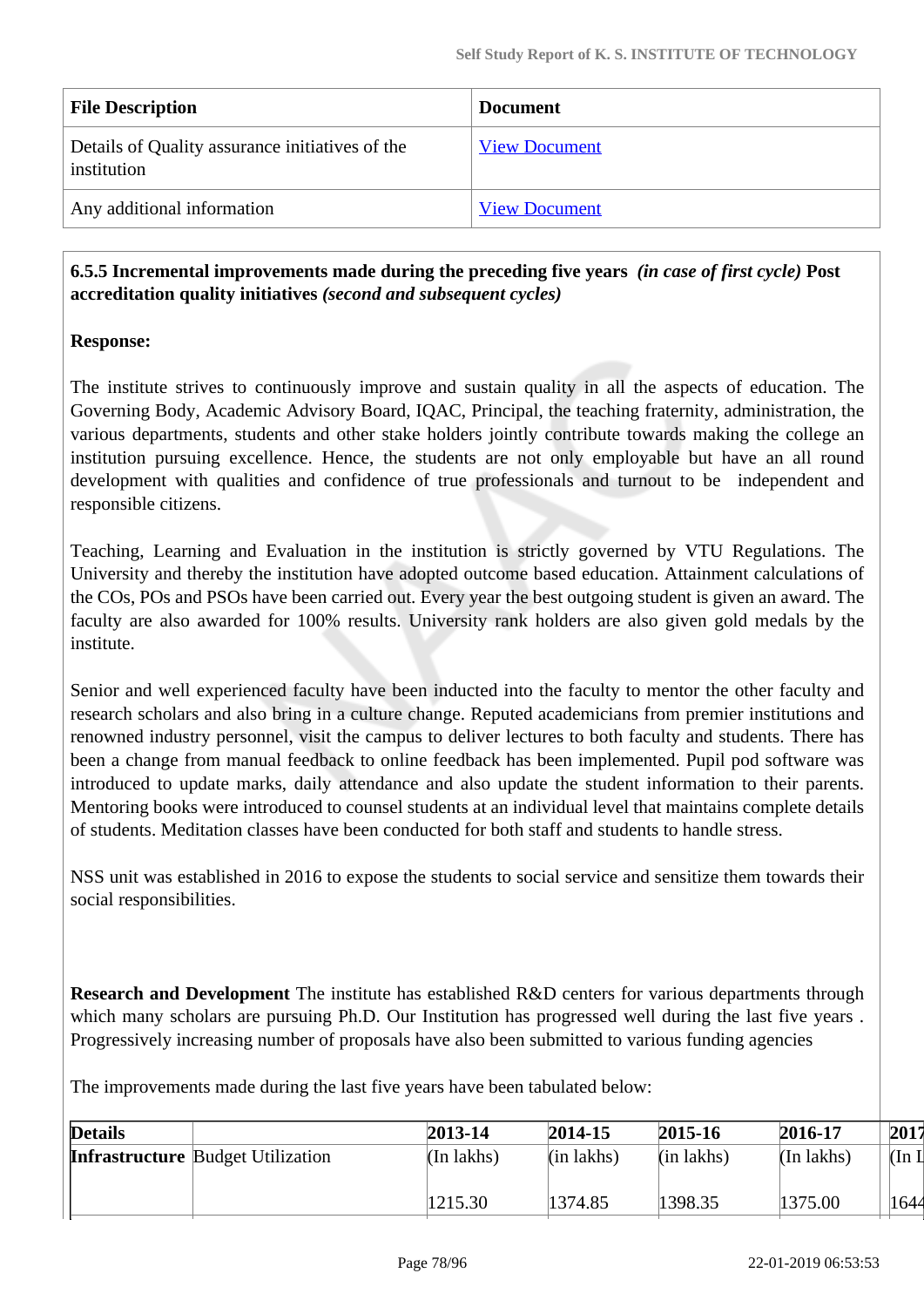| Library                    | Library budget                                                                           | 22.5           | 11.10                |                | 14.50 | 2.95           | 6.25           |
|----------------------------|------------------------------------------------------------------------------------------|----------------|----------------------|----------------|-------|----------------|----------------|
|                            | <b>Books</b>                                                                             | 33,827         |                      | 34525          | 34676 | 34862          | 3510           |
|                            | Journals and Periodicals                                                                 | 40             |                      |                |       |                | 27             |
|                            | E-journals                                                                               |                |                      |                | 4     | 7              | 7              |
| <b>Student</b>             | Intake                                                                                   | 441            |                      | 441            | 441   | 441            | 441            |
|                            | Admissions                                                                               | 423            |                      | 416            | 393   | 379            | 353            |
|                            | Students benefitted by<br>scholarships and free ships by<br>government schemes           | 211            |                      | 415            | 465   | 506            | 597            |
|                            | 92<br>Students benefitted by<br>scholarships and free ships by<br>non-government schemes |                |                      | 101            | 98    | 75             | 65             |
| Faculty                    | <b>Faculty Number</b>                                                                    | 94             |                      | 99             | 99    | 95             | 97             |
|                            | Faculty with Ph.D.                                                                       | 8              |                      | $\overline{8}$ | 12    | 12             | 15             |
|                            | Faculty with PG                                                                          | 92             |                      | 101            | 103   | 101            | 92             |
|                            | Participation of Faculty in<br>various bodies                                            | 32             |                      | 38             | 48    | 54             | 57             |
| Research &                 | Papers published                                                                         | 30             |                      | 41             | 60    | 185            | 179            |
| <b>Development</b>         | <b>Books Published</b>                                                                   |                |                      |                |       | 1              | $\overline{2}$ |
| <b>VTU Ranks</b>           |                                                                                          | $\overline{2}$ |                      |                | 1     | $\overline{2}$ |                |
|                            |                                                                                          |                |                      |                |       |                |                |
| <b>File Description</b>    |                                                                                          |                | <b>Document</b>      |                |       |                |                |
| Any additional information |                                                                                          |                | <b>View Document</b> |                |       |                |                |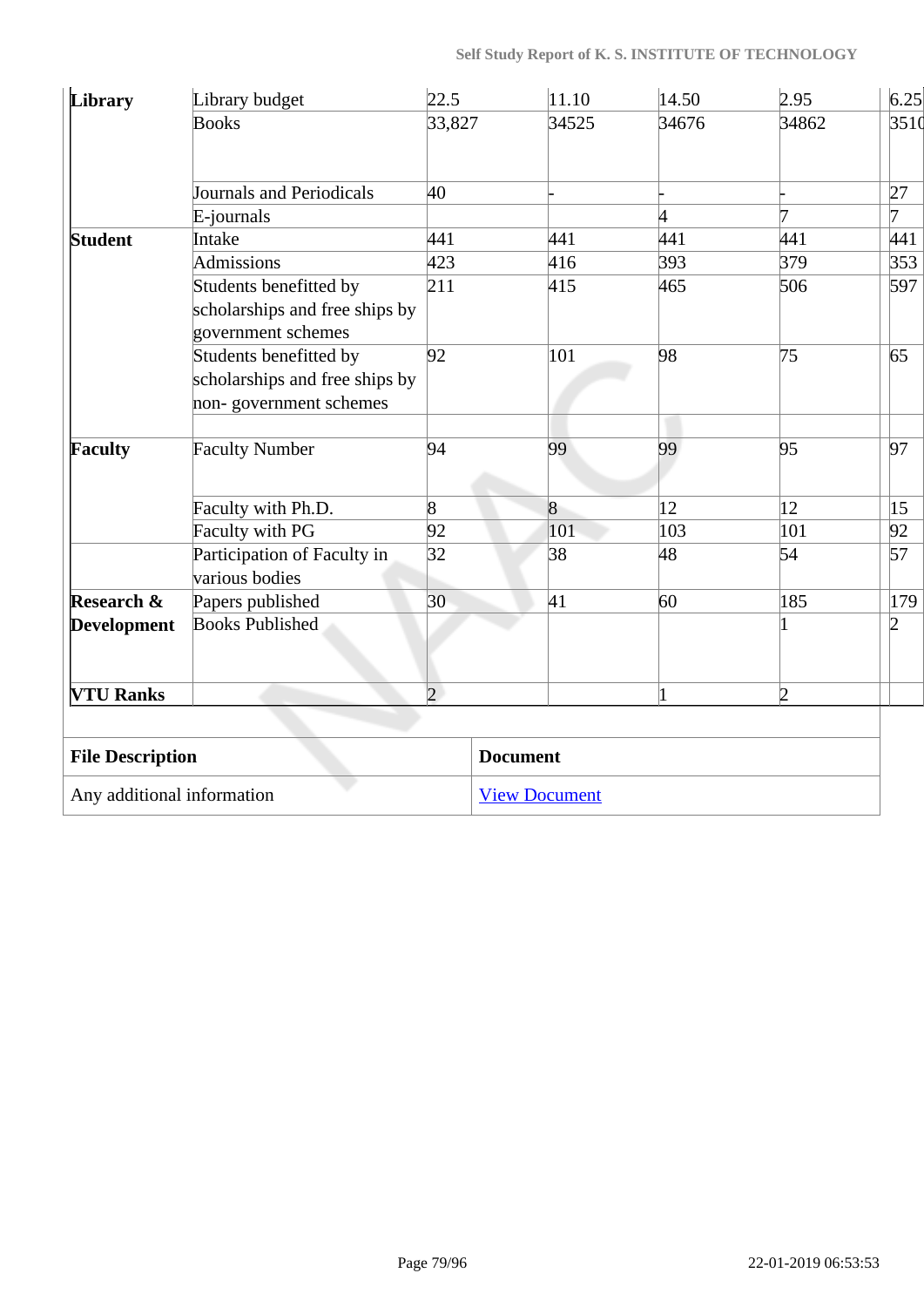# **Criterion 7 - Institutional Values and Best Practices**

# **7.1 Institutional Values and Social Responsibilities**

 **7.1.1 Number of gender equity promotion programs organized by the institution during the last five years** 

# **Response:** 5

7.1.1.1 Number of gender equity promotion programs organized by the institution year-wise during the last five years

| $2017 - 18$ | 2016-17  | 2015-16 | 2014-15 | 2013-14 |
|-------------|----------|---------|---------|---------|
| ∽           | <b>_</b> |         | v       |         |

| <b>File Description</b>                                                  | <b>Document</b>      |
|--------------------------------------------------------------------------|----------------------|
| Report of the event                                                      | <b>View Document</b> |
| List of gender equity promotion programs organized<br>by the institution | <b>View Document</b> |
| Any additional information                                               | <b>View Document</b> |

# **7.1.2**

# **1.Institution shows gender sensitivity in providing facilities such as:**

- **1.Safety and Security**
- **2.Counselling**
- **3.Common Room**

# **Response:**

# **1. Safety and Security:**

The institute has security guards working round the clock taking utmost care of staff and students, which includes checking of ID cards at the entrance and exit points. The institute has installed the Surveillance CCTV cameras about 60 in number throughout the campus including parking lot for safety and security purpose. Each floor has separate rest rooms for boys and girls.

Transportation facility is provided for all the students leaving the campus after completion of late night programmes and security guards will ensure that students take their correct bus routes. Special seating preference is provided for girls using college transportation. Female faculty members ensure that all girl students leave the campus safely after late night events.

For the programs which are held outside the campus, institute provides pick up and drop facility to all the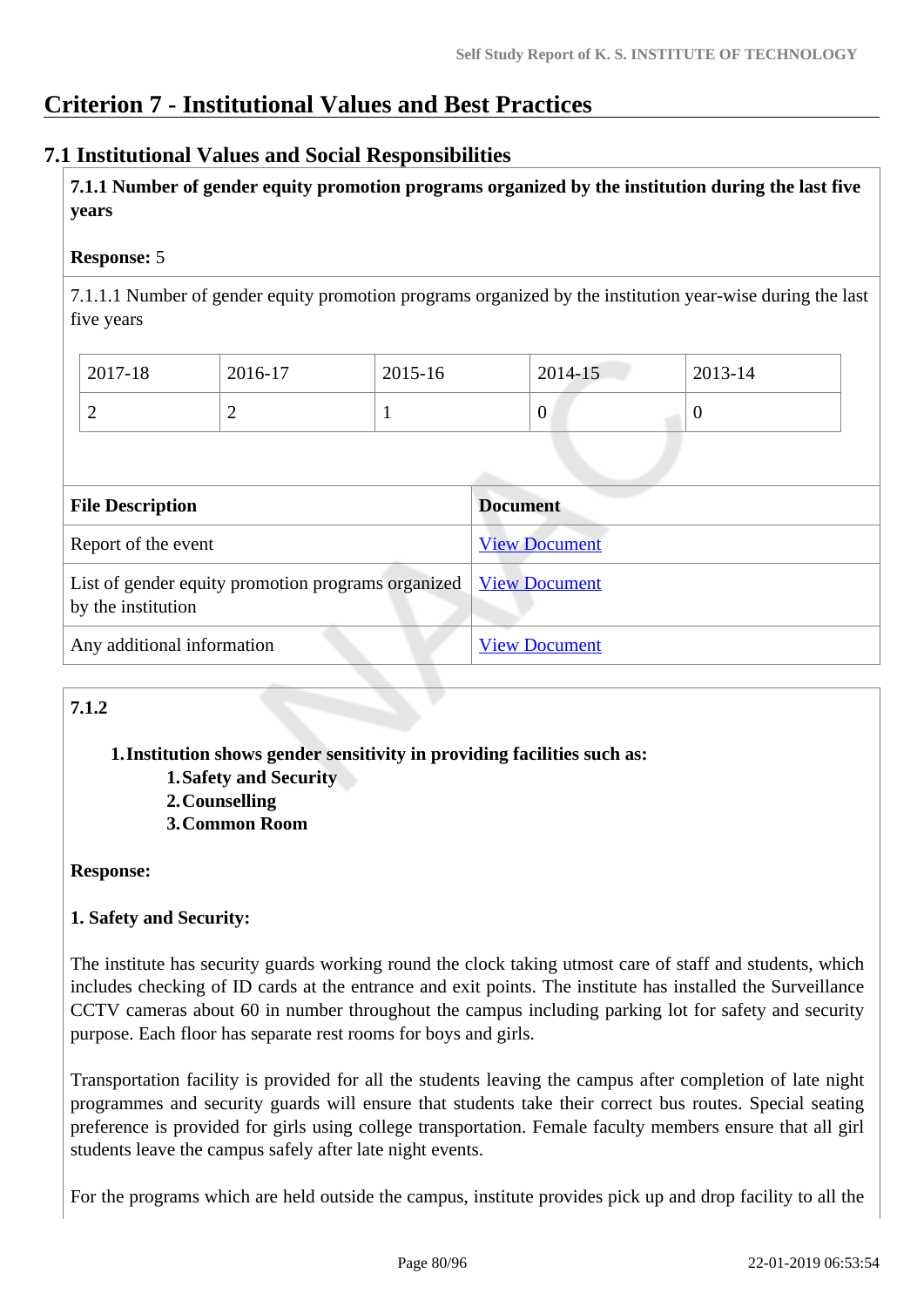students. Such programmes include visit to IISc, NSS camp, Sports and Industrial visits.

The institute has made 'driving license' mandatory for the staff and students coming by their own vehicle and it is also mandatory to carry a valid DL. For safety purpose those who use two wheelers, wearing helmet is mandatory. This has created good social awareness among the students and staff members.

# **2. Counselling:**

Each student is having individual 'mentor book' which has been provided by the institute, containing the details of the academic personal record and counselling dates. Each faculty will be counselling/mentoring the same 20 students throughout the academic period. In this process, each faculty will counsel students separately and identify their strength and weakness so that they will be working on that cause for betterment of students. The faculty meets the parents periodically, understand and analyse their problems. The students who have failed in more than two subjects in the internal test/exam are counselled by the Head of Department and Principal, interact with their parents and provide a solution which can benefit their ward. This certainly motivates the students to perform better in their overall activities.

#### **3. Common Room**

The common room for boys and girls is located in the first floor of the old block which has sufficient space facilitated with tables, chairs, power supply etc. This would be helpful for the students to discuss and interact with their peers so that positive ideas may evolve. In addition to this, Wi-Fi facility is provided exclusively for students working on technical projects.

Girls' common room is spacious. All the necessary facilities are available in this common room and 'Anti sexual harassment committee' will be monitoring the common room and regularly maintains all the necessary things. A separate female attender is assigned for this common room.

| <b>File Description</b>    | <b>Document</b>      |
|----------------------------|----------------------|
| Any additional information | <b>View Document</b> |

# **7.1.3 Alternate Energy initiatives such as:**

**1.Percentage of annual power requirement of the Institution met by the renewable energy sources**

**Response:** 0

7.1.3.1 Annual power requirement met by the renewable energy sources (in KWH)

7.1.3.2 Total annual power requirement (in KWH)

Response: 228696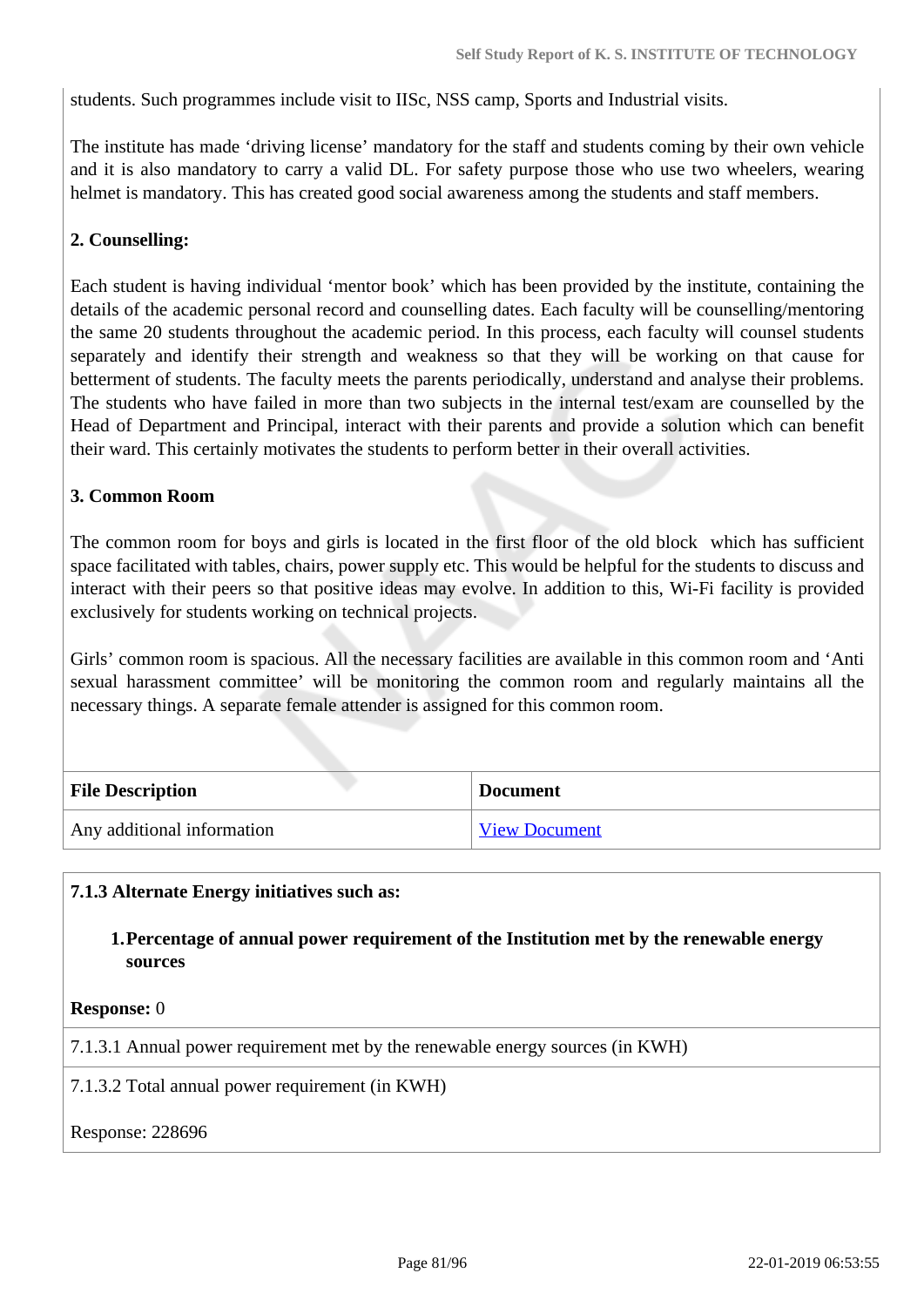| <b>File Description</b>                             | <b>Document</b>      |
|-----------------------------------------------------|----------------------|
| Details of power requirement of the Institution met | <b>View Document</b> |
| by renewable energy sources                         |                      |

| 7.1.4 Percentage of annual lighting power requirements met through LED bulbs |                      |  |
|------------------------------------------------------------------------------|----------------------|--|
| <b>Response: 15.31</b>                                                       |                      |  |
| 7.1.4.1 Annual lighting power requirement met through LED bulbs (in KWH)     |                      |  |
| Response: 3968.64                                                            |                      |  |
| 7.1.4.2 Annual lighting power requirement (in KWH)                           |                      |  |
| Response: 25920                                                              |                      |  |
| <b>File Description</b>                                                      | <b>Document</b>      |  |
| Details of lighting power requirements met through<br>LED bulbs              | <b>View Document</b> |  |
| Any additional information                                                   | <b>View Document</b> |  |

### **7.1.5 Waste Management steps including:**

- **Solid waste management**
- **Liquid waste management**
- **E-waste management**

#### **Response:**

#### **Solid waste management:**

All the corners of each floor has dustbins so that all the waste are dropped properly into them. The housekeeping personnel will collect and hand over to Municipal garbage vehicle on every day basis. All waste water lines from rest rooms are connected to Municipal drainage pipes. Waste like plastic, papers etc. are collected and sold to scrap vendor time to time.

#### **Liquid waste management:**

During heavy rains, water accumulated in various places like parking floor, roof top, corridors etc are pumped out and connected to Municipal drainage pipes. Out of this, some amount of water are utilised for gardening purpose.

#### **E-waste management:**

The institute has a very good practice of collecting E-waste such as non-working switches, electric cables,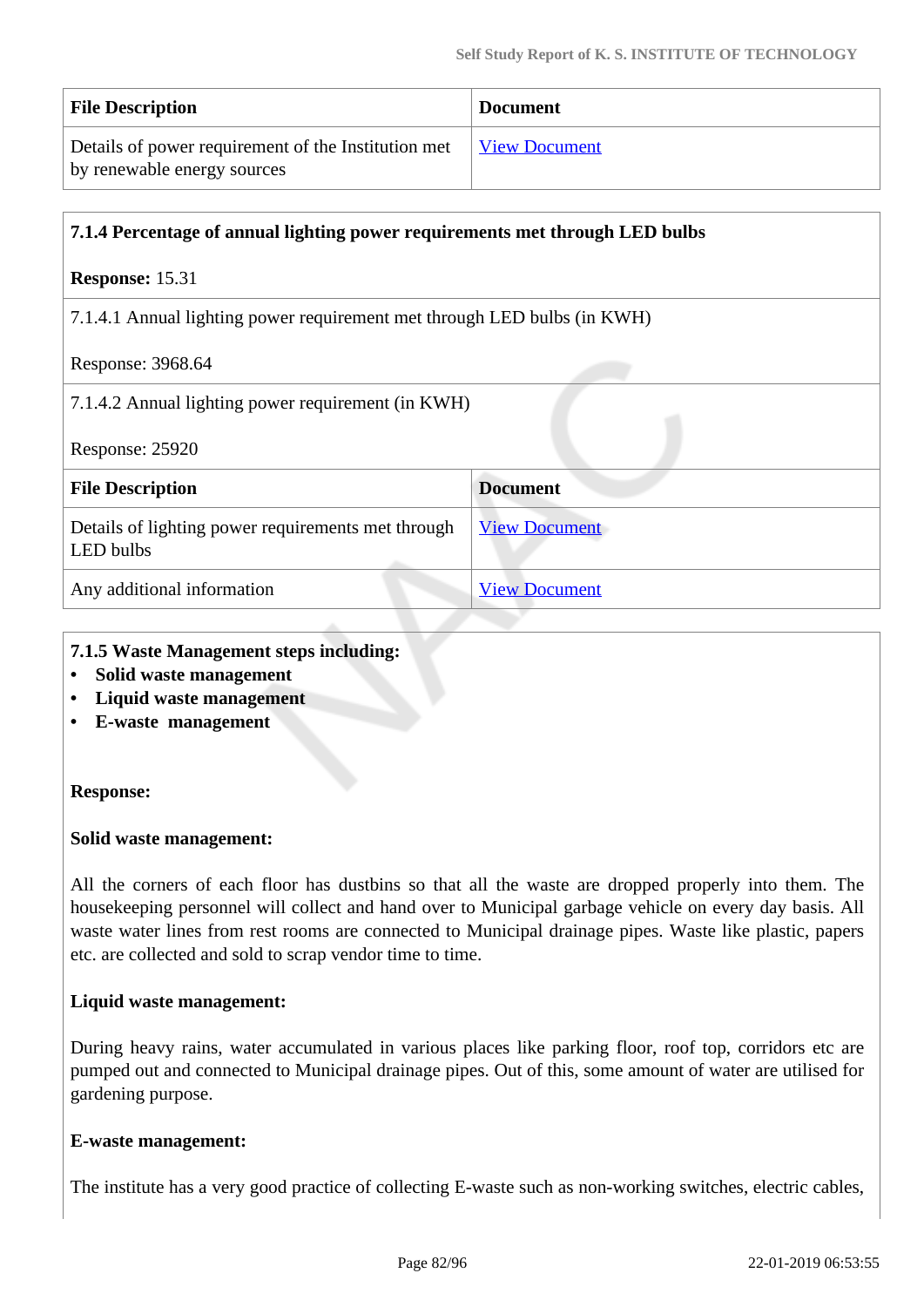monitors, keyboard, mouse, CPU, scanner etc.which are stored in a proper place. Once in five years, this ewaste will be disposed to Karnataka State Pollution Control Board.

The institute is proud to mention that under NSS, 'Swachh KSIT' is conducted yearly so that all the waste has been collected and making waste free environment. All the students and staff actively participate in this 'Swachh Bharat Abhiyan' guided by NSS coordinator and members.Thus institute is focussed in providing eco-friendly environment.

| <b>File Description</b>         | <b>Document</b>      |
|---------------------------------|----------------------|
| Any additional information      | <b>View Document</b> |
| Link for Additional Information | <b>View Document</b> |

#### **7.1.6 Rain water harvesting structures and utilization in the campus**

#### **Response:**

#### **Rain Water Harvesting:**

The Institute has taken initiative to harvest rain water by constructing recharge pits adjacent to old building. There are five recharge pits, each of surface area 5ft x 5ft. This would be helpful to replenish ground water by recharging the underground water. It enables ground water levels to be sustained and also helps in availability of portable water, as rain water is substantially free of salinity and other salts. Since this technique has been installed in the institute, there is a gradual increase in water availability in both the borewells which are located in parking space.

In short, rainwater harvesting is a process or technique of collecting, storing and using rainwater for irrigation and to avoid ground water depletion. This technique is implemented in the institution.

| <b>File Description</b>         | <b>Document</b>      |  |
|---------------------------------|----------------------|--|
| Any additional information      | <b>View Document</b> |  |
| Link for Additional Information | <b>View Document</b> |  |

#### **7.1.7 Green Practices**

- **Students, staff using**
- **a) Bicycles**
- **b) Public Transport**
- **c) Pedestrian friendly roads**
- **Plastic-free campus**
- **Paperless office**
- **Green landscaping with trees and plants**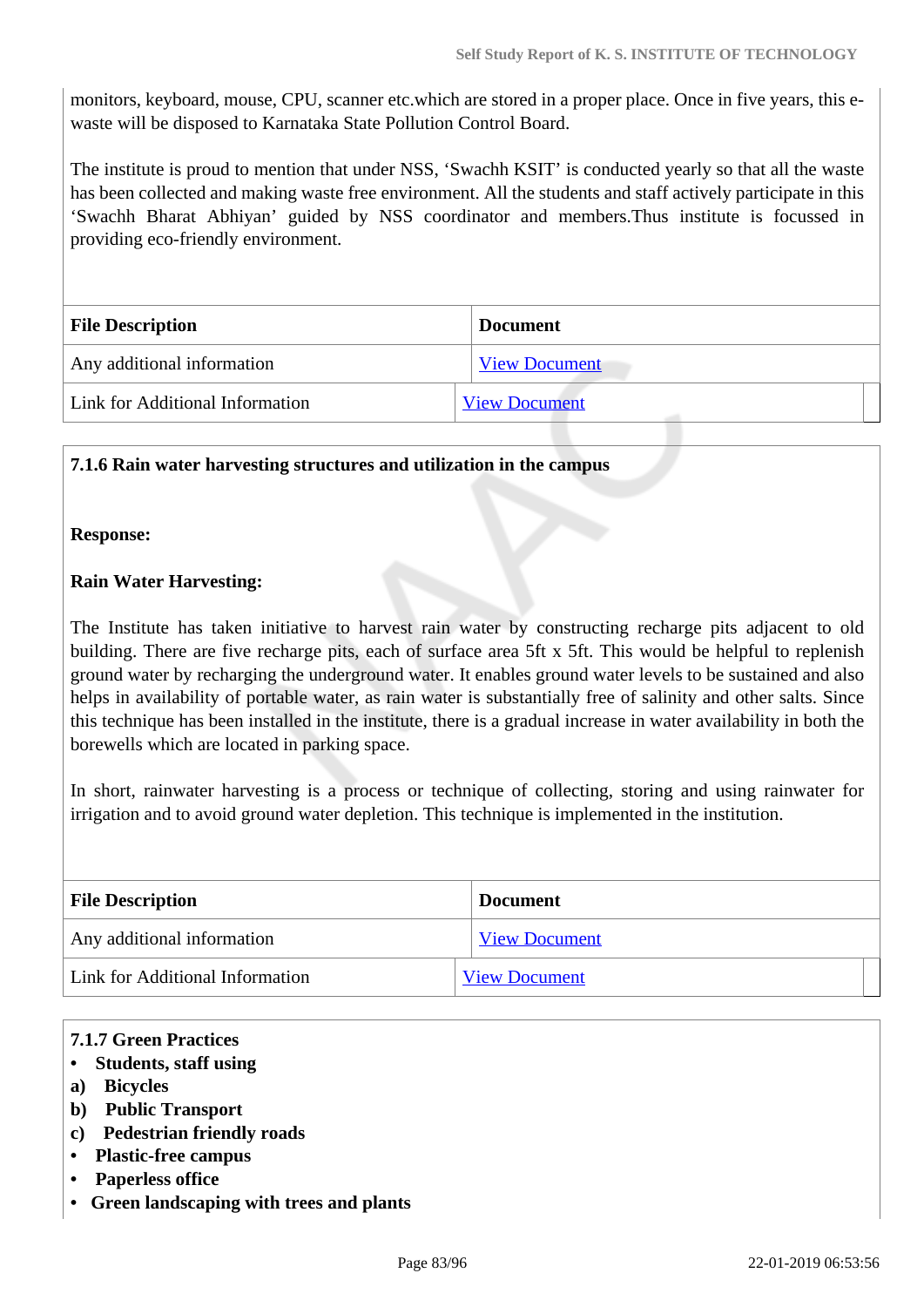# **Response:**

Few faculty and students of the institute use public transport and bicycles to reach the institute. BMTC bus and METRO faclities are effectively used by the faculty and students for this purpose.

# **Plastic free campus:**

 During the celebration of national festivals and college activities like Independence Day, Republic Day, Gandhi Jayanthi, Inauguration, Fare well, College fest etc., the green practices are followed by the college management by using eco-friendly areca leaf plates, paper cups etc., which after their use are biodegradable. This practice acts as a wonderful step towards having a plastic free campus initiative and pollution free environment.

#### **Paperless office:**

The paperless office is the motto of our work environment. The use of paper is greatly reduced in the office by converting all the documents and other papers into digital form.

 Society changes according to the needs of the people in the era of digitalization. It would be meaningless to use the files, documents stored and stacked, where there are chances of being misplaced or burnt or destroyed. Hence the solution is digitalization, everything is stored in click of a button which would be accessible anywhere at any time according to their convince. In K S I T, to a great extent, we are following the paperless way of carrying the system forward like:

- Any messages to be intimated to the students, parents, teaching and non teaching staff, would be done through the SMS sent through **PUPILPOD.**
- Any official information to be communicated by the college would be done through the college official mail to the official mail Id's of every faculty.

#### **Green landscaping with trees and plants**

Since inception, the institute has maintained a green environment on its eco-friendly campus. Plantations, Lawns, gardens have been specially developed and are maintained to a great extent. The systems and processes are also checked for their greenness on regular basis.

| <b>File Description</b>         | <b>Document</b>      |
|---------------------------------|----------------------|
| Any additional information      | <b>View Document</b> |
| Link for Additional Information | <b>View Document</b> |

# **7.1.8 Average percentage expenditure on green initiatives and waste management excluding salary component during the last five years**

**Response:** 0.07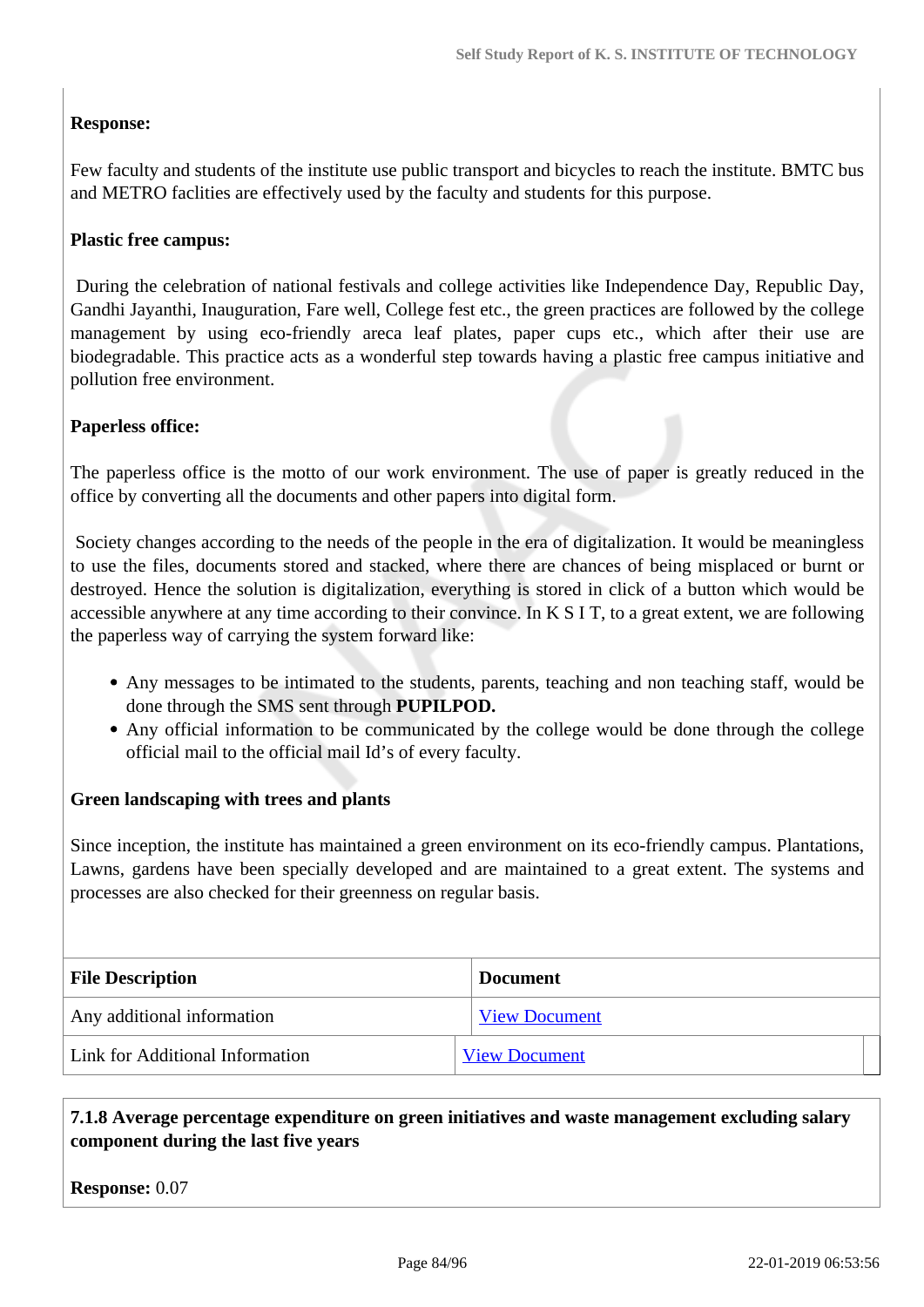7.1.8.1 Total expenditure on green initiatives and waste management excluding salary component yearwise during the last five years(INR in Lakhs)

| 2017-18                 | 2016-17 | $2015 - 16$ | 2014-15              | 2013-14        |
|-------------------------|---------|-------------|----------------------|----------------|
| 0.0376                  | 0.1466  | 0.7149      | 0.5657               | $\overline{0}$ |
|                         |         |             |                      |                |
| <b>File Description</b> |         |             |                      |                |
|                         |         |             | <b>Document</b>      |                |
| Green audit report      |         |             | <b>View Document</b> |                |

# **7.1.9 Differently abled (Divyangjan) Friendliness Resources available in the institution:**

- **1.Physical facilities**
- **2.Provision for lift**
- **3.Ramp / Rails**
- **4.Braille Software/facilities**
- **5.Rest Rooms**
- **6.Scribes for examination**
- **7.Special skill development for differently abled students**
- **8.Any other similar facility (Specify)**

# **A. 7 and more of the above**

- **B. At least 6 of the above**
- **C. At least 4 of the above**
- **D. At least 2 of the above**

| <b>File Description</b>                                   | <b>Document</b>      |
|-----------------------------------------------------------|----------------------|
| Resources available in the institution for<br>Divyangjan  | <b>View Document</b> |
| Any additional information                                | <b>View Document</b> |
| link to photos and videos of facilities for<br>Divyangjan | <b>View Document</b> |

**Response:** C. At least 4 of the above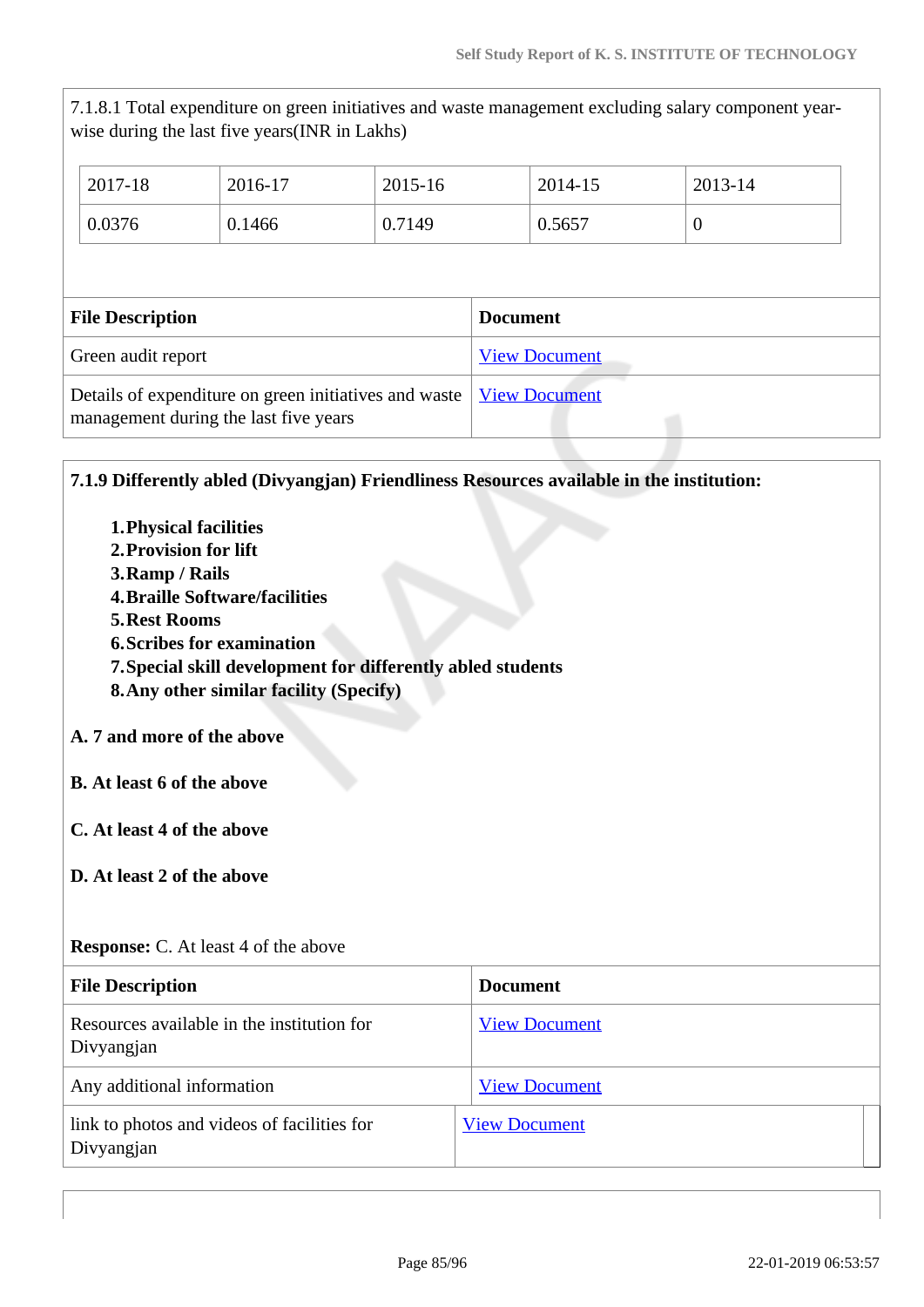# **7.1.10 Number of Specific initiatives to address locational advantages and disadvantages during the last five years**

#### **Response:** 0

7.1.10.1 Number of specific initiatives to address locational advantages and disadvantages year-wise during the last five years

| 2017-18 | 2016-17 | 2015-16 | 2014-15 | 2013-14 |
|---------|---------|---------|---------|---------|
|         | ν       |         | v       |         |

| <b>File Description</b>                                                              | <b>Document</b>      |
|--------------------------------------------------------------------------------------|----------------------|
| Number of Specific initiatives to address locational<br>advantages and disadvantages | <b>View Document</b> |

# **7.1.11 Number of initiatives taken to engage with and contribute to local community during the last five years (Not addressed elsewhere)**

#### **Response:** 6

7.1.11.1 Number of initiatives taken to engage with and contribute to local community year-wise during the last five years

| 2017-18  | 2016-17 | $2015 - 16$ | 2014-15 | 2013-14 |
|----------|---------|-------------|---------|---------|
| <u>ب</u> | ∸       |             | ◡       | ν       |

| <b>File Description</b>    | <b>Document</b>      |
|----------------------------|----------------------|
| Report of the event        | <b>View Document</b> |
| Any additional information | <b>View Document</b> |

# **7.1.12**

**Code of conduct handbook exists for students, teachers, governing body, administration including Vice Chancellor / Director / Principal /Officials and support staff**

**Response:** Yes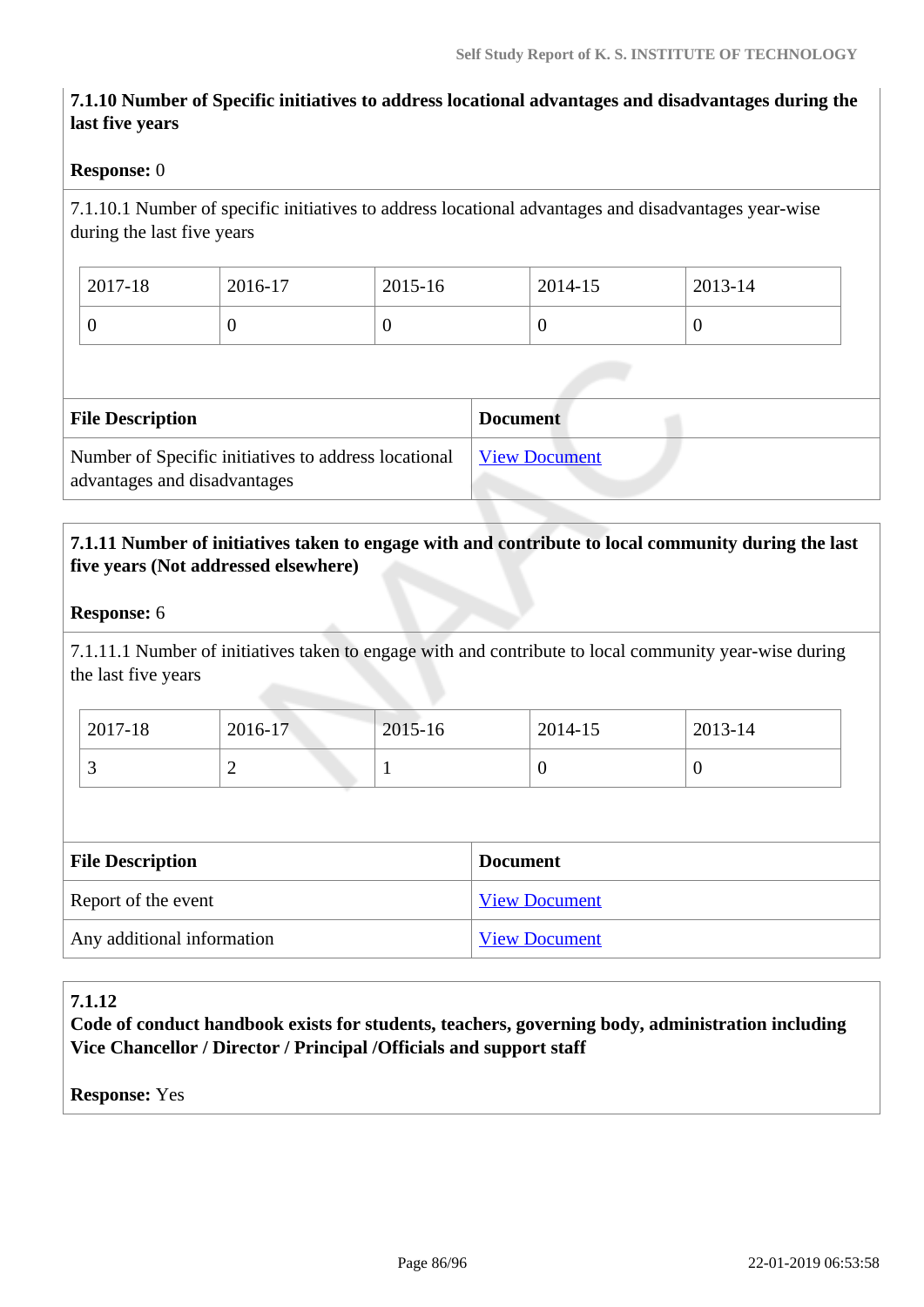| <b>File Description</b>                                                                                                           | <b>Document</b>      |
|-----------------------------------------------------------------------------------------------------------------------------------|----------------------|
| Any additional information                                                                                                        | <b>View Document</b> |
| URL to Handbook on code of conduct for<br>students and teachers, manuals and brochures on<br>human values and professional ethics | <b>View Document</b> |

# **7.1.13 Display of core values in the institution and on its website Response:** Yes **File Description Document** Any additional information [View Document](https://assessmentonline.naac.gov.in/storage/app/hei/SSR/102404/7.1.13_1545815239_2517.docx) Provide URL of website that displays core values [View Document](http://www.ksit.ac.in/img/naac/7.1.13%20core%20values/KSIT%20Core%20Values.pdf)

# **7.1.14 The institution plans and organizes appropriate activities to increase consciousness about national identities and symbols; Fundamental Duties and Rights of Indian citizens and other constitutional obligations**

#### **Response:** Yes

| <b>File Description</b>                                                                            | <b>Document</b>      |
|----------------------------------------------------------------------------------------------------|----------------------|
| Details of activities organized to increase<br>consciousness about national identities and symbols | <b>View Document</b> |
| Any additional information                                                                         | <b>View Document</b> |

# **7.1.15 The institution offers a course on Human Values and professional ethics**

#### **Response:** Yes

| <b>File Description</b>                                                                     | <b>Document</b>      |
|---------------------------------------------------------------------------------------------|----------------------|
| Any additional information                                                                  | <b>View Document</b> |
| Provide link to Courses on Human Values and<br>professional ethics on Institutional website | <b>View Document</b> |

# **7.1.16 The institution functioning is as per professional code of prescribed / suggested by statutory bodies / regulatory authorities for different professions**

**Response:** Yes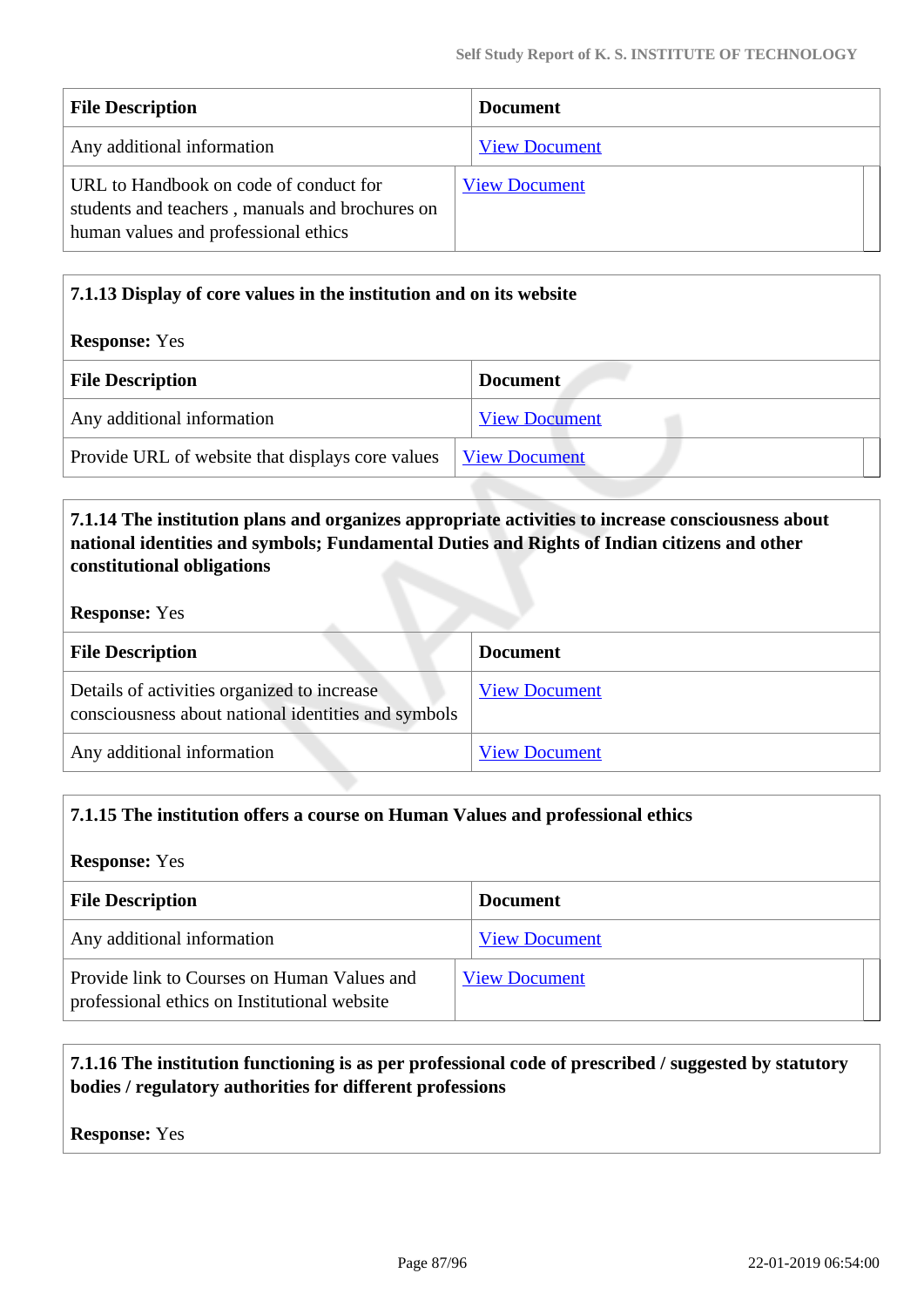| <b>File Description</b>    | <b>Document</b>      |
|----------------------------|----------------------|
| Any additional information | <b>View Document</b> |

 **7.1.17 Number of activities conducted for promotion of universal values (Truth, Righteous conduct, Love, Non-Violence and peace); national values, human values, national integration, communal harmony and social cohesion as well as for observance of fundamental duties during the last five years**

#### **Response:** 26

7.1.17.1 Number of activities conducted for promotion of universal values (Truth, Righteous conduct, Love, Non-Violence and peace); national values, human values, national integration, communal harmony and social cohesion as well as for observance of fundamental duties year-wise during the last five years

| 2017-18 | 2016-17 | 2015-16 | 2014-15 | 2013-14 |
|---------|---------|---------|---------|---------|
| 10      |         |         | ب       |         |

| <b>File Description</b>                                           | <b>Document</b>      |
|-------------------------------------------------------------------|----------------------|
| List of activities conducted for promotion of<br>universal values | <b>View Document</b> |
| Any additional information                                        | <b>View Document</b> |

# **7.1.18 Institution organizes national festivals and birth / death anniversaries of the great Indian personalities**

#### **Response:**

National festivals and birth anniversaries celebrated at our institution are as follows:

- 1. Independence Day
- 2. Republic day
- 3. Gandhi jayanthi
- 4. Ambedkar jayanthi
- 5. Vivekananda jayanthi
- 6. Teacher's day
- 7. Engineer's day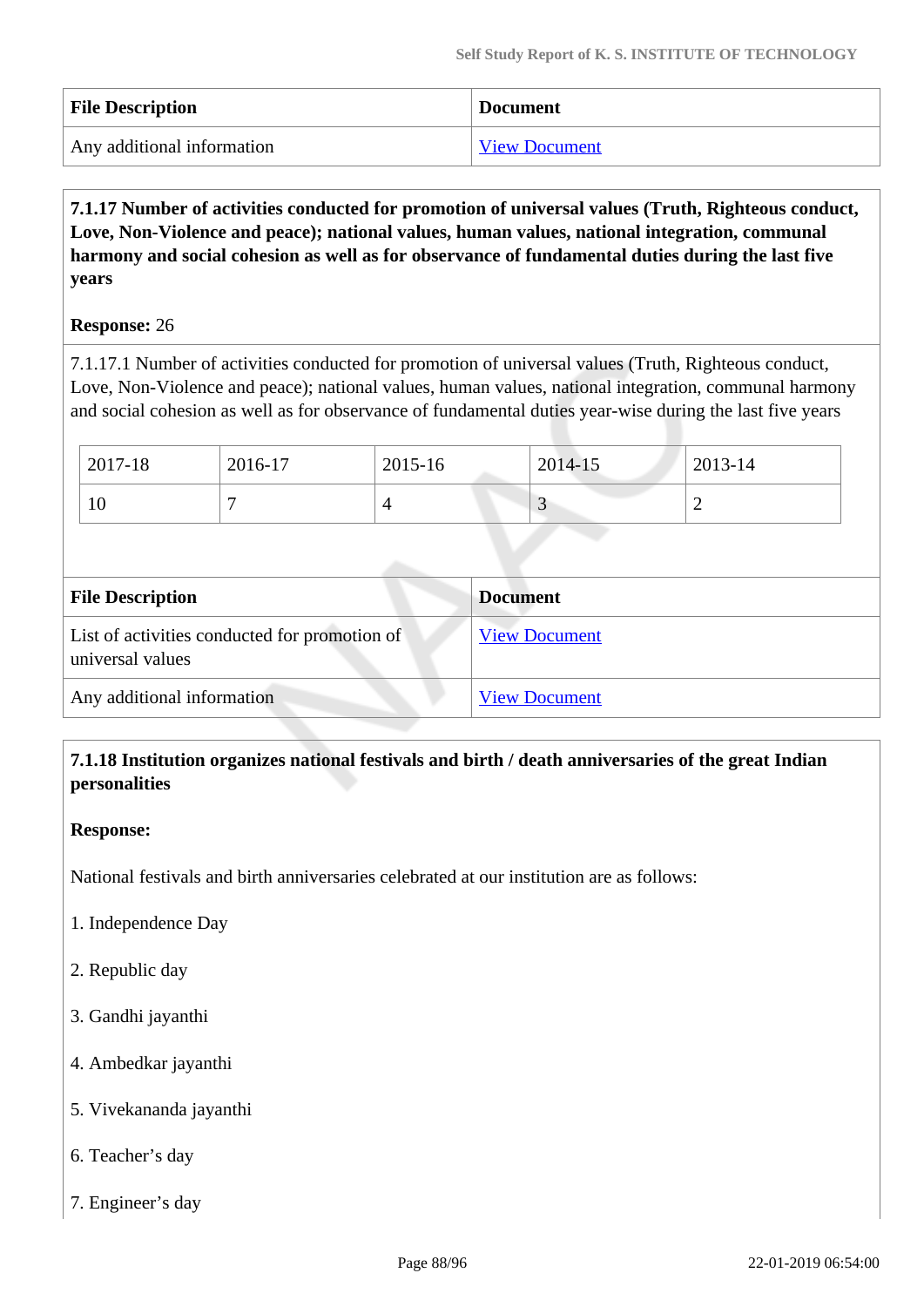The institution celebrates most of the national festivals and birth anniversaries of great personalities every year with at most enthuisiasm. All staff and students come together for the celebration of these festivals.

The programs such as Independence day and Republic day is organised with the help of NSS volunteers which starts with hoisting of the Indian flag followed by national anthem and national salute. KSIT Management, Principal addresses the gathering and motivate the students and staff followed by patriotic programs by the students. The institution provides the breakfast after the program.

The birth anniversaries of eminanent national leaders such as Gandhi jayanthi, Ambedkar jayanthi, Vivekananda jayanthi is organised by the institution every year, Contribution of such eminent personilities to our country and man kind will be made known to students.

The Institute also organises the Teachers day to honor the contribution of the teaches to the socity in guiding the youth and in turn building the nation. Many cultural activites are also organised by the students which are presented in front of their respected teachers. Engineers Day is also celebrated by the Institution every year. Quiz and some technical events are organised on this day in in memory of great engineer Dr SIr M Vishvesvarayya. His contributions to the country and Karnataka will be recognised on this day through these events.

| <b>File Description</b>    | <b>Document</b>      |  |
|----------------------------|----------------------|--|
| Any additional information | <b>View Document</b> |  |

 **7.1.19 The institution maintains complete transparency in its financial, academic, administrative and auxiliary functions**

**Response:** 

# **Academic:**

Academic Calendar of events will be prepared as per the VTU calendar of events which includes Internal Assessment, Lab test, Holidays, College Activities like Ananya, Alumni, and Sports. Once prepared, the calendar of events will be displayed on the department notice board and softcopy will be provided to the Faculty and Students and also available in the college website.

Class timetable will be prepared for each semester in which first year timetable will be common to all the departments. Subject allotment will be made by the individual department heads to their respective faculty based on the options given by the faculty.

Attendance of the students would be taken at the beginning of each class and the same will be sent to the students as well as their parents through online portal.

During the Internal Assessment, the seating arrangement will be taken care by the coordinators of each department and Invigilation for the test duty will also be assigned by test coordinators in an inter department manner. After the valuation, the marks will be displayed on the notice board and sent to students and parents through online portal.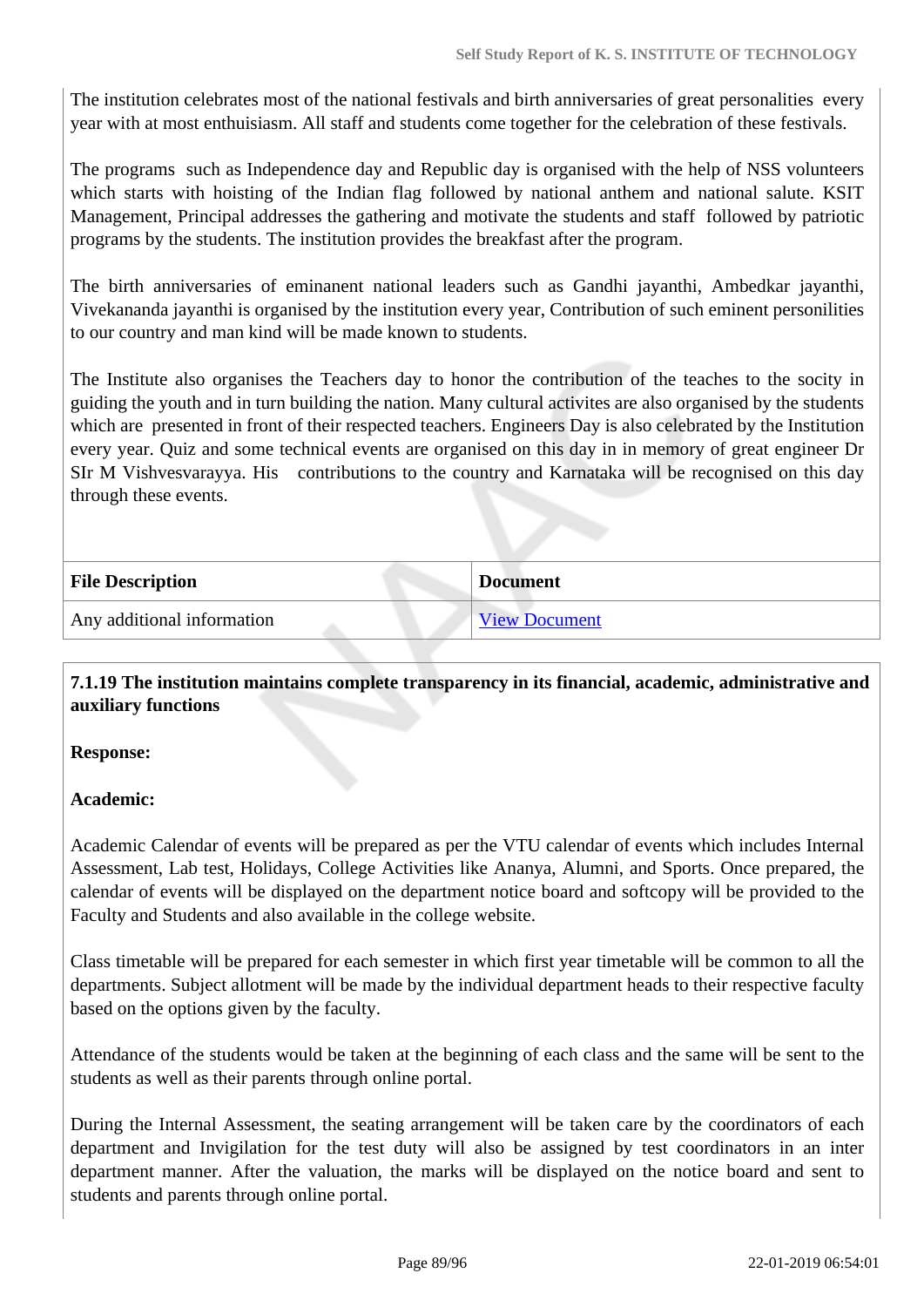# **Financial functions:**

The institution has developed strategies for mobilizing resource transparency in financial management of the institution. Budgeting and optimum utilization of finance as well as mobilization of resources are the key issues handled by the KSIT management.

There are established procedures and processes for planning and allocation of financial resources. The budget process which is an inclusive and collaborative process is as follows:

Departmental Budget Templates are circulated to collect the Budget Requirements for the forthcoming year. The respective HODs of the departments then submit the requirements in the Standardized format which are consolidated. The budget includes the department capital requirements, student &faculty related expenses, event expenses, research and development ,administrative expenses including lab consumables, repairs and maintenance and other infrastructure related expenses. An impress amount will be sanctioned to the Head of the Departments to meet the day to day requirements. Income and expenditure details are transparent and maintained in ledger book every year. this expenditure is audited anually.

#### **Administrative:**

All the administrative information is informed to the staff through office circulars regularly. All the achievements of the staff and students are appreciated in the staff meetings.

All the acadamic activities are excuted by different department coordinators and Head of the departments, Principal will monitor these activities.

| <b>File Description</b>    | <b>Document</b>      |
|----------------------------|----------------------|
| Any additional information | <b>View Document</b> |

# **7.2 Best Practices**

**7.2.1 Describe at least two institutional best practices (as per NAAC Format)**

**Response:** 

**Best Practice: 1**

- 1.**Title of the Practice**: *Student Augmentation*
- 2.**Objectives of the Practice**: The institution strongly believes in ensuring all round development of its students, thereby preparing its students for both their professional careers as well as personal lives. To realize this, the institution adopts a continuous training and mentoring process throughout their stay in the institution.
- 3.**The context**: Every institution today is facing a lot of challenges in preparing their students to face the challenges thrown up by both their user systems as well as the society at large. The user systems expect the institutions to develop their students to be more and more employable while the society expects the institutions to make these students better citizens. Many of the soft skills that were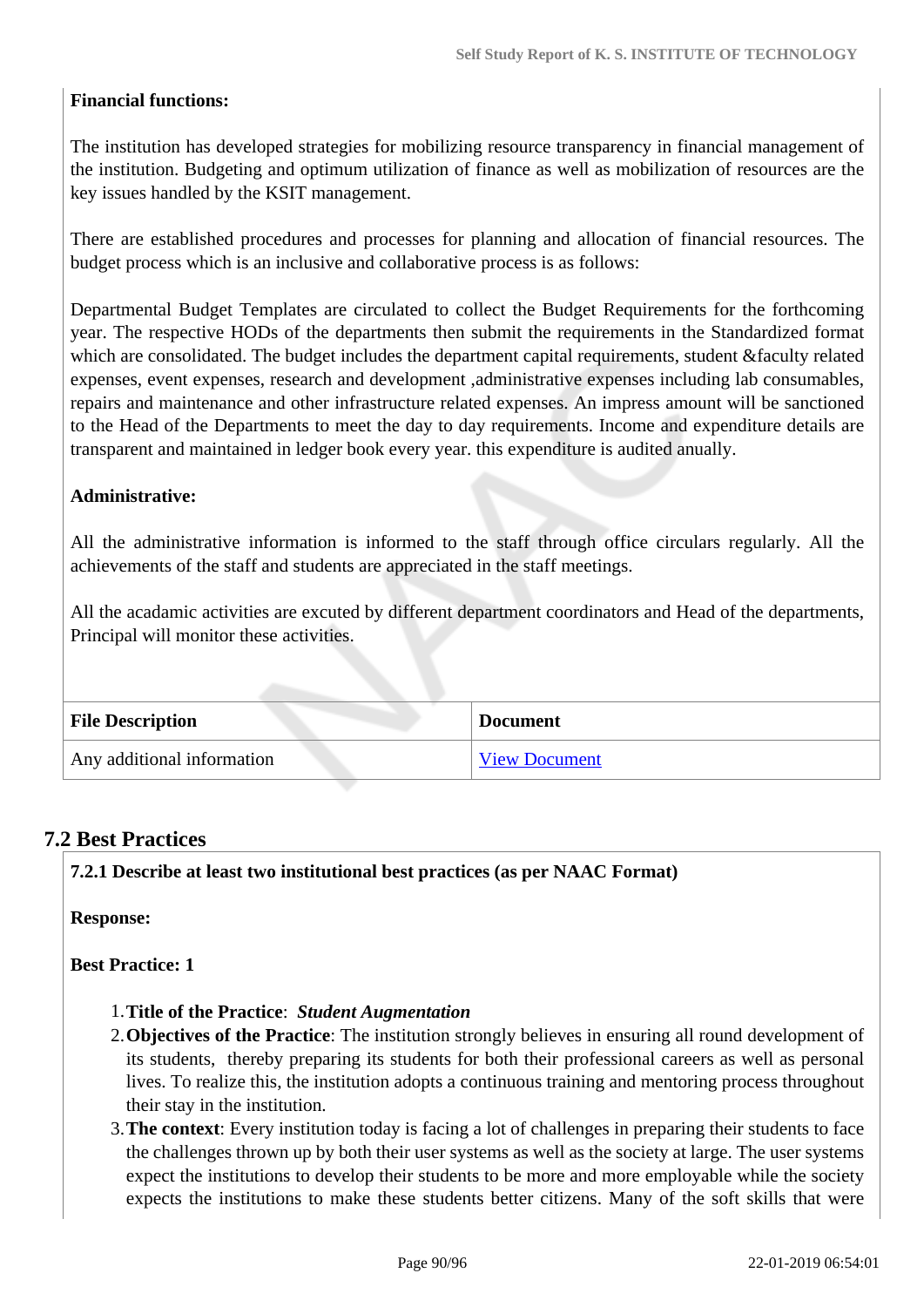being imparted in the past are now expected to be given in the institutions during their four years of stay. It is, with this in mind, the institution has designed a comprehensive program for the students that concentrate both on hard skills as well as soft skills.

#### 4.**The Practice**:

• The institution has a strong Placement and Training Centre that is responsible for handling continuous training. On an average one week in every semester is dedicated to the additional training that is imparted. The spectrum of inputs covered in these programs include:

First year / First Semester: Introduction to Engineering; Team Building; Smart Goal Setting; Time Management; Aligning the SOW; Building SOP.

First Year/ Second Semester: Self introduction and self confidence; Corporate Etiquettes; Organizing speech; Decision Making; Presentation Skills; Assertive Communication; Positive Attitude and Stress Management;

Second Year / Third Semester: Probability; Analytical puzzles; Interpersonal Skills; Problem Solving and Decision Making; Business Communication; Blood Relations; Phrases and Idioms; Jam Sessions; Clocks; Letters series and Number series: Time, Speed and Distance.

Second Year / Fourth Semester: Partnership; Seven Cs of Communication; Average and Percentage; Speed Map; Personal Branding; Resume Writing; People Management; e-mail writing; Group Discussion and Conflict resolution.

Third year/ Fifth Semester: Probability; Analytical puzzles; Interpersonal Skills; Problem Solving and Decision Making; Business Communication; Blood Relations; Phrases and Idioms; Jam Sessions; Clocks; Letters series and Number series: Time, Speed and Distance.

Third Year / Sixth Semester:

SOFT SKILLS: Group Discussion; Interview Skills; Sitting Arrangements; e-mail writing; Directions; Resume Writing; Profit and Loss; Corporate Ethics; Learning Styles; Partnership; Subject – Verb agreement; Averages; Communication Enhancement; Percentage; Negotiation Skills.

HARD SKILLS: Signal and Systems; Digital Communication, Microcontrollers, etc; Basic and Advanced C and C++, Advanced J2EE; Web Programming, Data Structure etc.; Design of Machine; IC Engine; Heat Exchangers, Springs, Belt, Ropes and Chains etc.

Fourth Year / Seventh Semester:

SOFT SKILLS: Group Discussion; Sentence Completion, Reading comprehension; Personal Interview, Antonym and Synonym; Percentage- profit and loss; Sentence Correction; Logical Reasoning; Direction Sense Test; Para Jumbles; Cubes and Venn Diagram, Averages, Ratio and Proportions, Progressions; Resume Building; Error Deduction, Time Management and Presentation Skills.

HARD SKILLS: C-Programming; Computer Networks, Data Interpretation and Data Structures.

In addition to these, Company Specific Training Programs have been organized. Online assessment and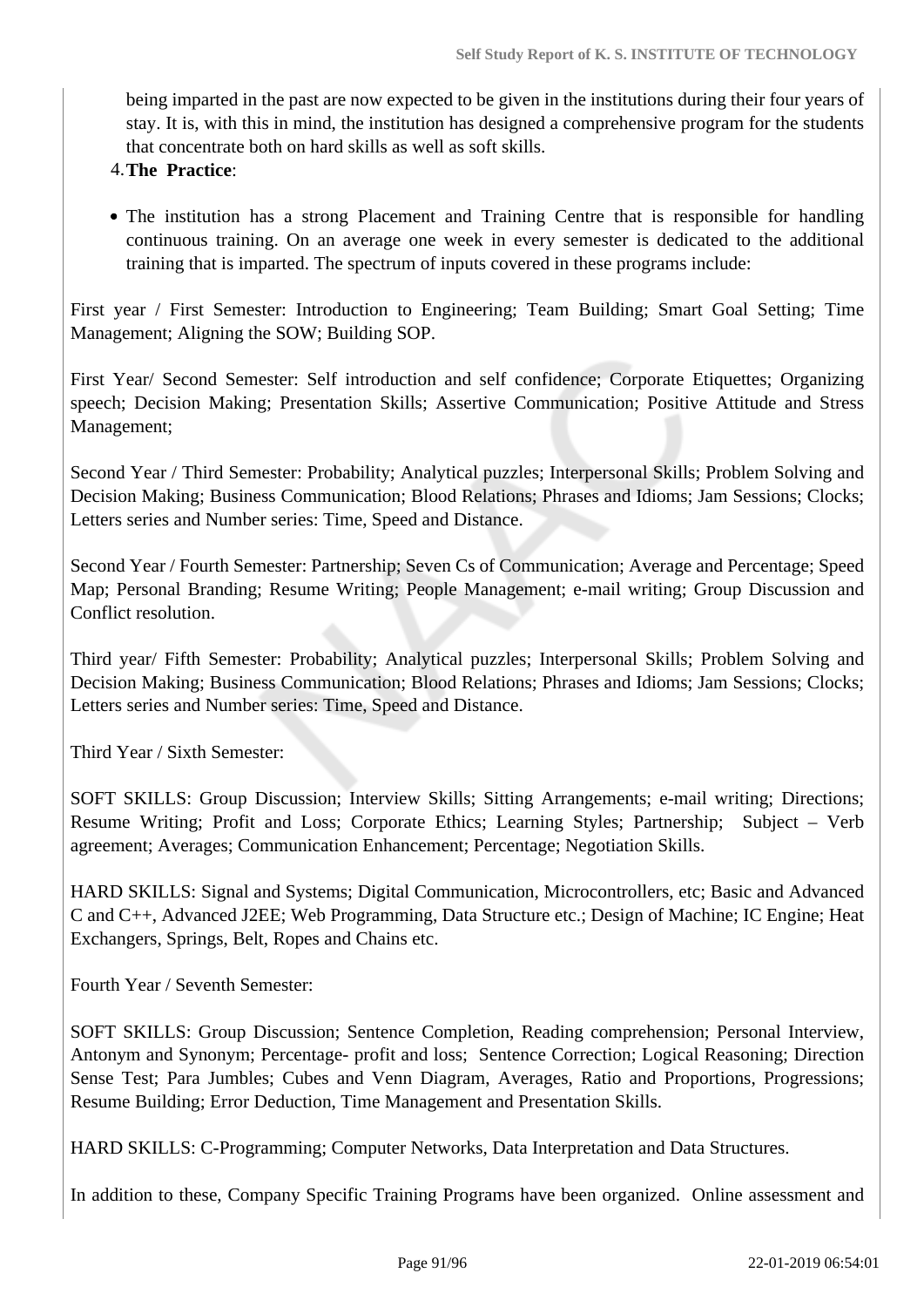Online Practice Test are conducted .

- The institute has a practice of procuring the photo copy of answer books of its students who have secured the highest marks (>80%) in all the subjects and these copies are made available in the Library for reference by students and faculty.
- The institute awards cash prize for the toppers for each branch in every year. Cash Awards are given to the best outgoing final year student among all branches. The university rank holders, are honored with institutional gold medal.
- The institution conducts a project exhibition cum competition during which an external panel of judges evaluate the projects and select the top three projects in each branch. The project that emerges first and second will be awarded with a cash prize and a certificate.
- There is an unwritten policy to issue additional books from the Library to meritorious students. A list of these students are prepared in the beginning of every semester based on the University results and given to the Library to operate this facility.
- The campus is Wi-Fi enabled.
- The institution regularly maintains online communication with the parents to keep them updated about the performance of their wards.
- The institution has a mentoring system for every student. Every student is given a Student Register in which he fills up all the information and hand it over their respective mentor. For every twenty students a mentor is identified by the concerned head and the student remains with that mentor though out his/her stay in the institution. After every internal test and semester end exam the students are counseled. A meeting with the parents along with HOD and Principal will be convened if the student performance is poor.
- Technical training is imparted by our Alumni and other experts to students participating in various state and national level competitions

#### **5. Evidence of success**:

- 1.Good percentage of eligible students in the institution are placed in various industries.
- 2.All branches have obtained ranks in the University examinations .
- 3.Students of the Mechanical Engineering participated in the *BAJA and got second place in the state.*
- 4.Students of the Computer Science and Engineering participated in SMART INDIA HACKATHON organized by MHRD, GOI. In 2017, they secured first prize (Cash prize of Rs. One Lakh) in Department of Post and Communication. This was followed by a sanction of a project (Rs. Three Lakhs) for post development. In 2018, they secured first prize of Rs.One Lakh from the Ministry of Railways and second prize of Rs.75,000/- from the Department of Telecommunication .
- 5.This Institution got Rs. One Lakh cash prize from the University for sports excellence.
- 6.The institutional results are always well above the University average.

#### **6. Problems Encountered and Resources Required**:

- Recruitment scenario needs to be strengthened.
- Training inputs are to be enhanced to prepare our students for various competitions at state and national level.
- Sports facilities are to be improved.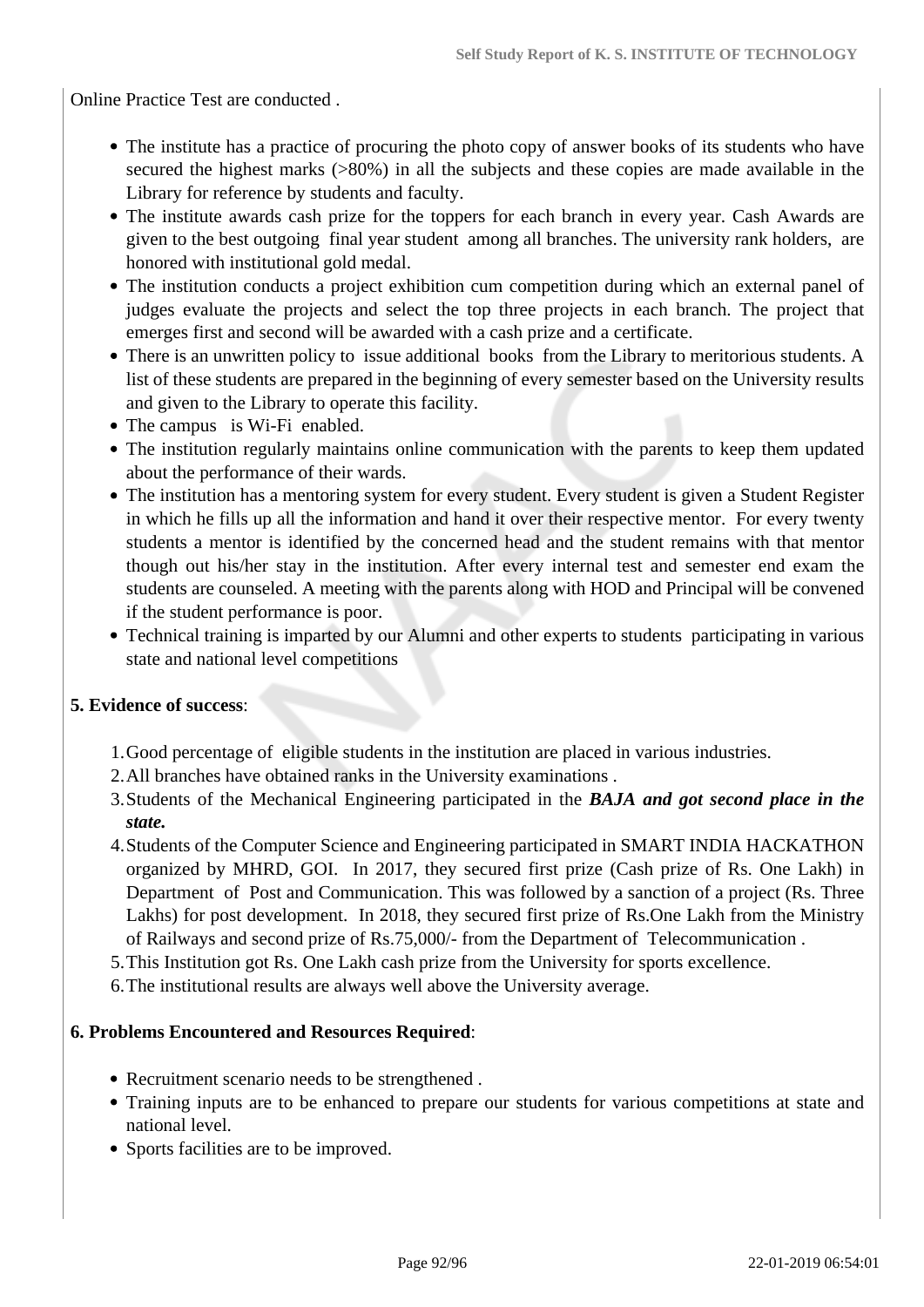# **Best Practice:2**

- 1.**Title of the Practice**: Faculty Development and Nurturing.
- 2.**Objectives of the Practice**: To attract and retain highly qualified, experienced and committed faculty.
- 3.**The context**:

Besides students, faculty play a very important role in an educational institution. They need to be selected as per norms and developed to excel in their profession. Further these faculty will have to be retained. In order to achieve these goals, the institution has the following strategies.

# **4. The Practice**:

- The institute honors each and every staff who complete 10 years of service.
- The institute honors all the faculty who secure 100% results in University exams.
- The institution encourage the faculty to complete their Ph.D. by giving concessions in their Time Table.
- Faculty are encouraged to attend faculty development programs, conferences, workshops and seminars.
- The institute grants marriage leave for staff .

# **5. Evidence of success**:

- Numbers of faculty registering and pursuing Ph.D. degree is on the rise.
- Number of papers have been published in national and international journals.
- Our faculty have given lecturers in EDUSAT Program of **Visvesvaraya Technological University.**
- Our faculty have been awarded by various organizations for their excellence in service.

# **6. Problems Encountered and Resources Required**:

- The institution needs to enhance computing facilities to all the faculty.
- The institute need to organize more workshops and conferences.

| <b>File Description</b>    | <b>Document</b>      |
|----------------------------|----------------------|
| Any additional information | <b>View Document</b> |

# **7.3 Institutional Distinctiveness**

 **7.3.1 Describe/Explain the performance of the institution in one area distinctive to its vision, priority and thrust**

**Response:**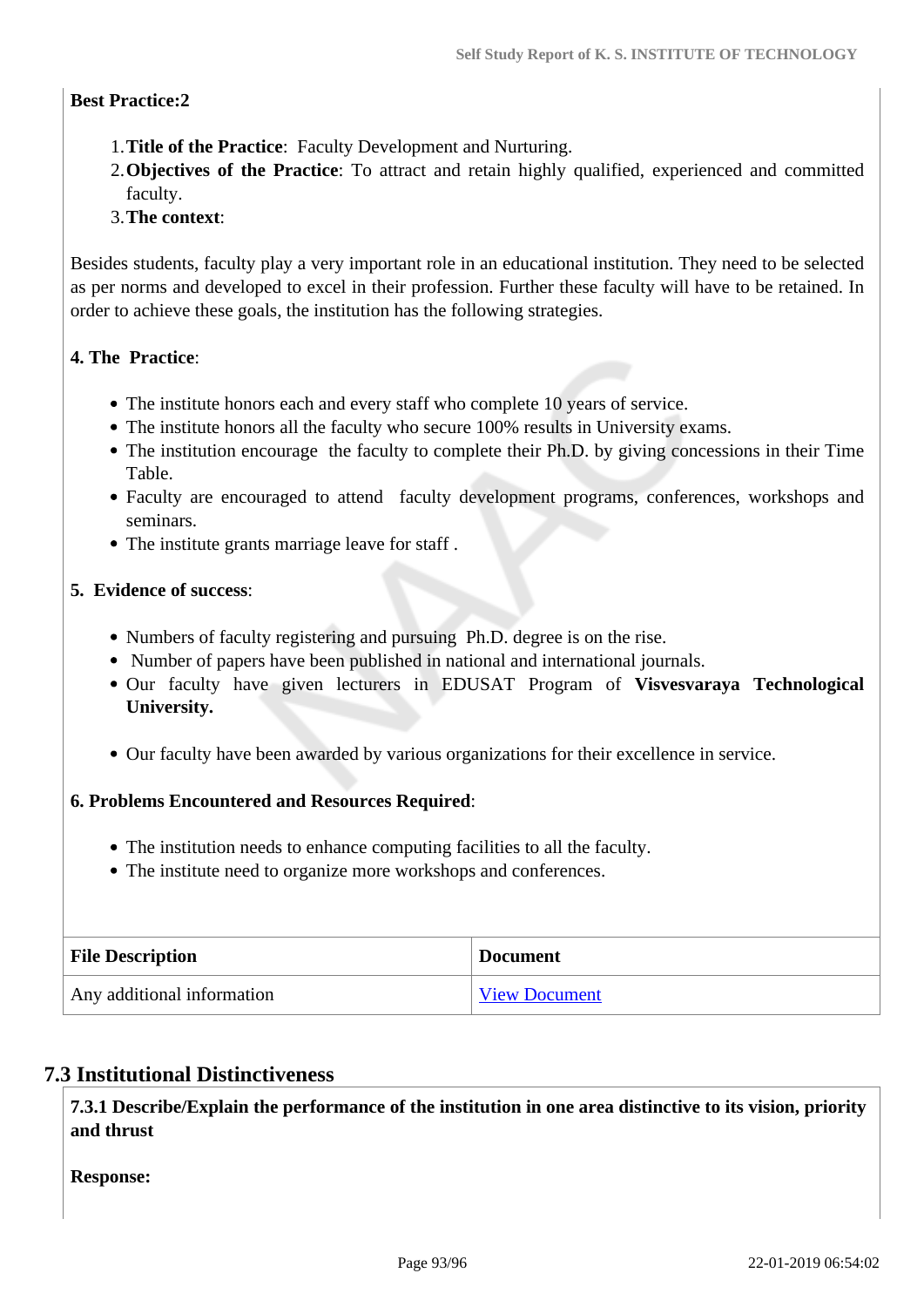# **Compulsory Enrollment of students in professional bodies**

With a vision of "imparting quality technical education with ethical values, employable skills and research to achieve excellence" the institution strongly believes that professional inputs from professional bodies will imbibe better professionalism in our students. In order to achieve this, the institution has embarked upon the practice of introducing the students to the benefits of being a member of professional bodies. Thus, every student who joins the institution is made a member of ISTE and IEI in the very first year of their engineering education. Once the student branches out to his own domain he/she is made a member of domain specific professional bodies.

The distinctive feature of our institution is enrolling all the students to various professional bodies every year.

- All the first year students are enrolled to ISTE under ISTE-KSIT student chapter every year.
- All the first year students are also enrolled under IEI-KSIT student chapter every year.
- All the fifth semester Computer science students are enrolled under CSI KSIT student chapter.
- All the fifth semester Electronics and Communication, Telecommunication students are enrolled in IETE-KSIT student chapter

Institution of Engineers India (IEI) activity was started in the institution in the year 2013-14. IEI inspected the institution on 23.11.2015 and accredited three undergraduate programs namely Computer Science, Electronics and Communication and Mechanical Engineering. IEI has conducted one FDP for the faculty and two guest lectures for the students. Over thirty faculty have got life membership. A good number of students have got scholarships. The institution has received grants to the tune of Rs. Two Lakhs to carry out student and faculty projects.

Indian Society for Technical Education (ISTE), New Delhi, has its strong presence in the institute. KSIT obtained an institutional membership (IM-1020). More than 90% of the faculty are Life Members of ISTE that led to the establishment of ISTE Faculty Chapter (KA-76). Further, the institution also has a student chapter (KA-119) that is active and has organized a talk on – Personality Development and Communication Skills by Prof. Zane Curton. One more talk was organized on- "Governance, Justice and Paradox in Self Organizing Role Oriented Sustem" by Dr Jeremy Pitt, Professor of Imperial College, London. The Institution has received the "Best Student Chapter Award" in the year 2014. Two student namely Mr. Kushal Bharadwaj (2016) of Mechanical Engineering and Mr. Rohit Babu M.G. (2017) of Electronics and Communication Engineering received "Best Student of the Chapter Award). The Institution also received in 2018 the "Best Faculty Chapter Award". The institution has the distinction of conducting "Seventeenth State Level ISTE Faculty Convention" during the year 2014.

"KSIT has CSI Academic Institution Membership since 2014 till date. The Institution provides CSI membership to students for a period of 2years. Pre-final and final year students are the members of CSI. Workshops, technical talks, seminars, guest lectures, Faculty development programs, student conventions are conducted under CSI banner regularly. The students participate in the events conducted at the Institution and also are encouraged to participate at the events conducted by various other colleges.

The CSI committee members along with student coordinator attend meetings at CSI Bangalore chapter. The Institution has also organized "30th CSI Karnataka Student Convention in the year 2016". The committee has successfully conducted many activities and striving hard to conduct many more events for the betterment of students.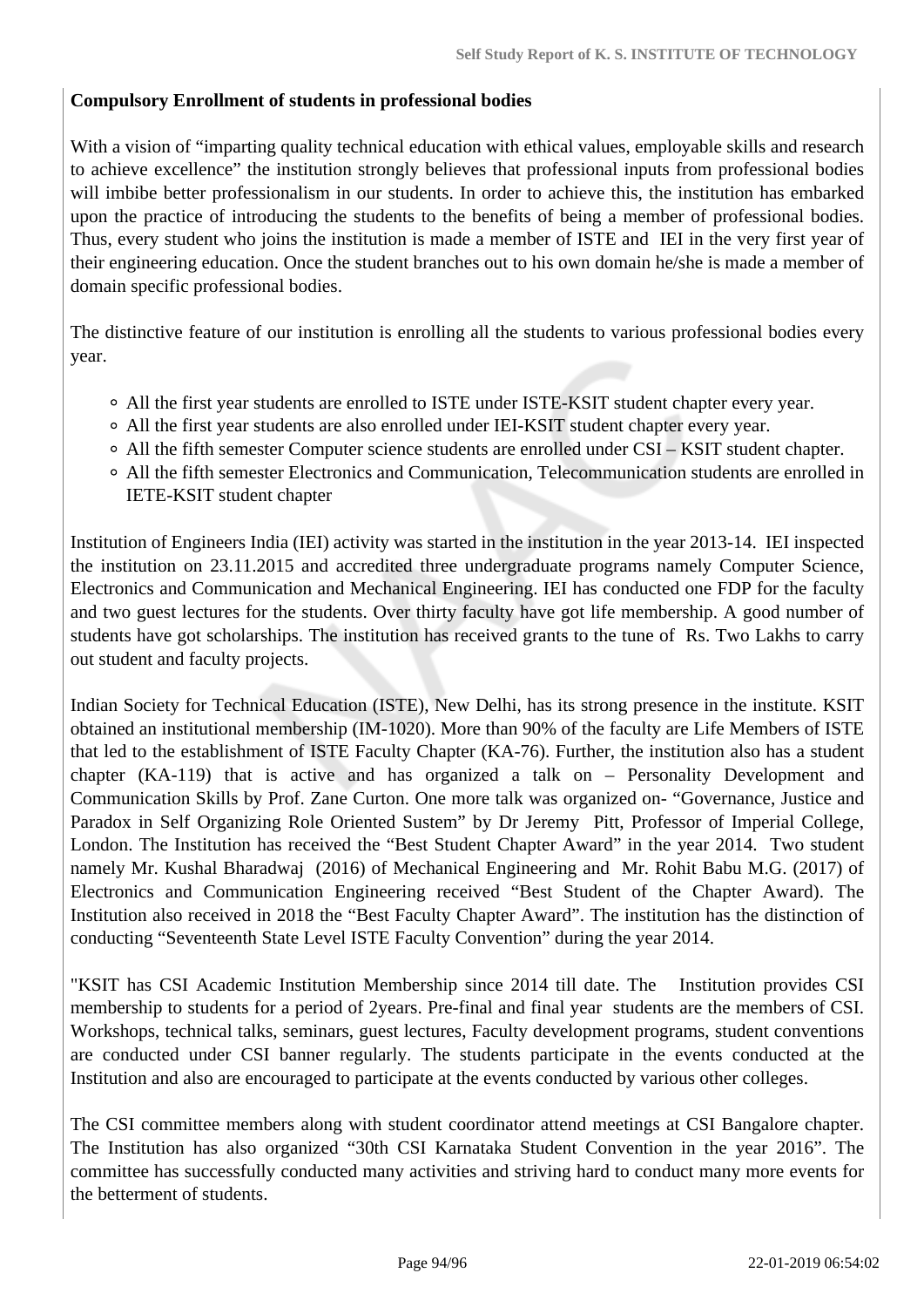IEEE is the world's largest technical professional organization dedicated to advancing technology for the benefit of humanity.

KSIT IEEE student branch is active since 2013. At KSIT, IEEE student branch along with Wie (Women in Engineering) affinity group is formed with the quest of achieving our technical and professional goals with IEEE's mission and vision. And most importantly encourage our students to contribute to real world problems.

At the time of inception, the student branch constituted around 20 members and now in the current year 2017-18 the student branch has grown with members of more than 100.

The student branch organizes various technical activities like workshops in popular areas, distinguished lectures, technical events like Innovacea 2.0 and many more every semester. The students also conduct humanitarian activities like visiting an orphanage, Government school to educate the children and spend some valuable time with them. The student members are doing excellent job with highest order of energy and interest. Hope to move on with the same pace with more sharp edge towards excellence and wider reach.

It is with much joy and anticipation that we celebrate the launch of IEEE newsletter every year.

With much pride, KSIT IEEE student branch received Best Small student branch award for the year 2017-18.

The IETE Students Forum(ISF) was started at K.S. Institute of Technology in 2015**.** Since then ISF has been vibrant in conducting various events such as technical seminars, workshops, guest lectures, etc. "Vanquish" a technical event is a feather added to its cap. In this event around 250 students from various departments actively participated. The event conducts various competitions namely brain modulation, mind blown, digital fortree and wrappidups.. The winners were rewarded with prizes and certificates

Institution has conducted many workshops under the banner IETE on embedded IOT, introarduino and wireless networks and experts had given technical talks on BIG DATA, IOT , Artificial Intelligence and Block Chain

| <b>File Description</b>    | <b>Document</b>      |
|----------------------------|----------------------|
| Any additional information | <b>View Document</b> |